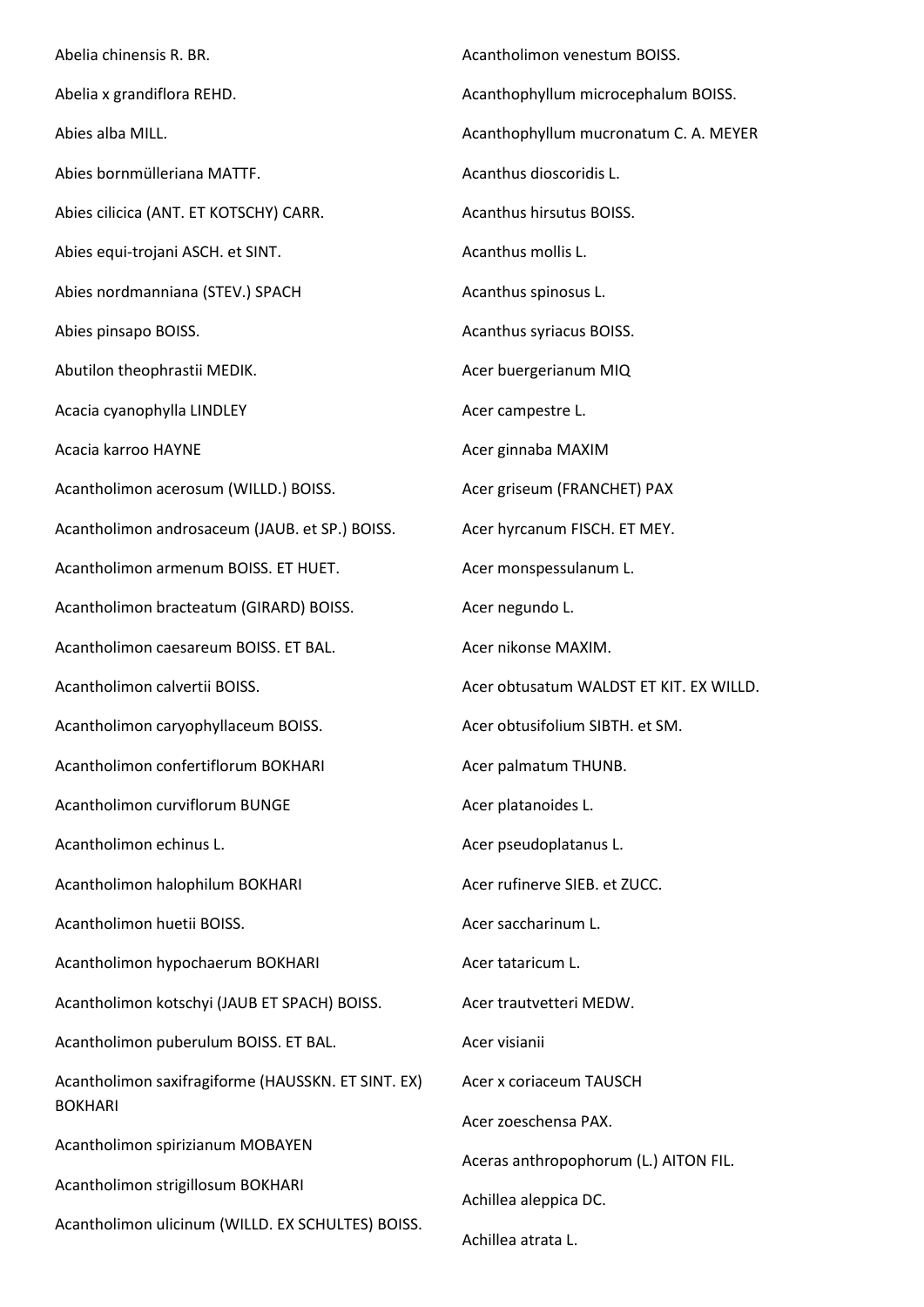Achillea biebersteinii AFAN. Achillea biserrata BIEB. Achillea boissieri (HAUSSKN.) BOISS. Achillea brachyphylla BOISS. ET HAUSSKN. Achillea cappadocica HAUSSKN. ET BORNM. Achillea clavenea L. Achillea clusiana Tausch Achillea clypeolata Sibth. et Sm. Achillea clypeolata SM. Achillea coarctata POIR. Achillea collina Achillea compacta Willd Achillea conferta DC. Achillea cretica L. Achillea crithmifolia WALDST. ET KIT. Achillea cucullata (HAUSSKN.) BORNM. Achillea erba-rotta ALL. Achillea falcata L. Achillea filipendulina LAM. Achillea goniocephala BOISS. ET BAL. Achillea grandifolia FRIV. Achillea hamzaoglui ARABACI & BUDAK Achillea holosericea Achillea kotschyi BOISS. Achillea latiloba LEDEB. EX NORDM. Achillea ligustica All. Achillea lycaonica BOISS. ET HELDR. Achillea macrophylla L. Achillea membranacea (LAB.) DC. Achillea micrantha M.BIEB. Achillea millefolium L. Achillea milliana H.DUMAN Achillea moschta Achillea multifida (DC.) BOISS. Achillea nana L. Achillea nobilis L. Achillea pannonica Achillea phrygia BOISS. ET BAL. Achillea pseudoaleppica HUB.-MOR. Achillea ptarmica L. Achillea salicifolia BESSER Achillea santolina L. Achillea schischkinii SOSN. Achillea setacea WALDST. ET KIT. Achillea sieheana STAPF Achillea sintenisii HUB.-MOR. Achillea sipikorensis HAUSSKN. ET BORNM. Achillea tenuifolia LAM. Achillea teretifolia WILLD. Achillea tomentosa L. Achillea triumphetti (L.) All. Achillea vermicularis TRIN. Achillea wilhelmsii C. KOCH Acinos alpinus (L.) MOENCH Acinos arvensis (LAM.) DANDY Acinos rotundifolius PERS. Acinos suaveolens (SM.) G. DON FIL. Acinos troodi (POST) LEBLEBİCİ Acmella oleracea (L.) R.K.JANSEN Aconitum anthora L. Aconitum cochleare WOROSCHIN Aconitum nasutum FISCH. EX REICHB.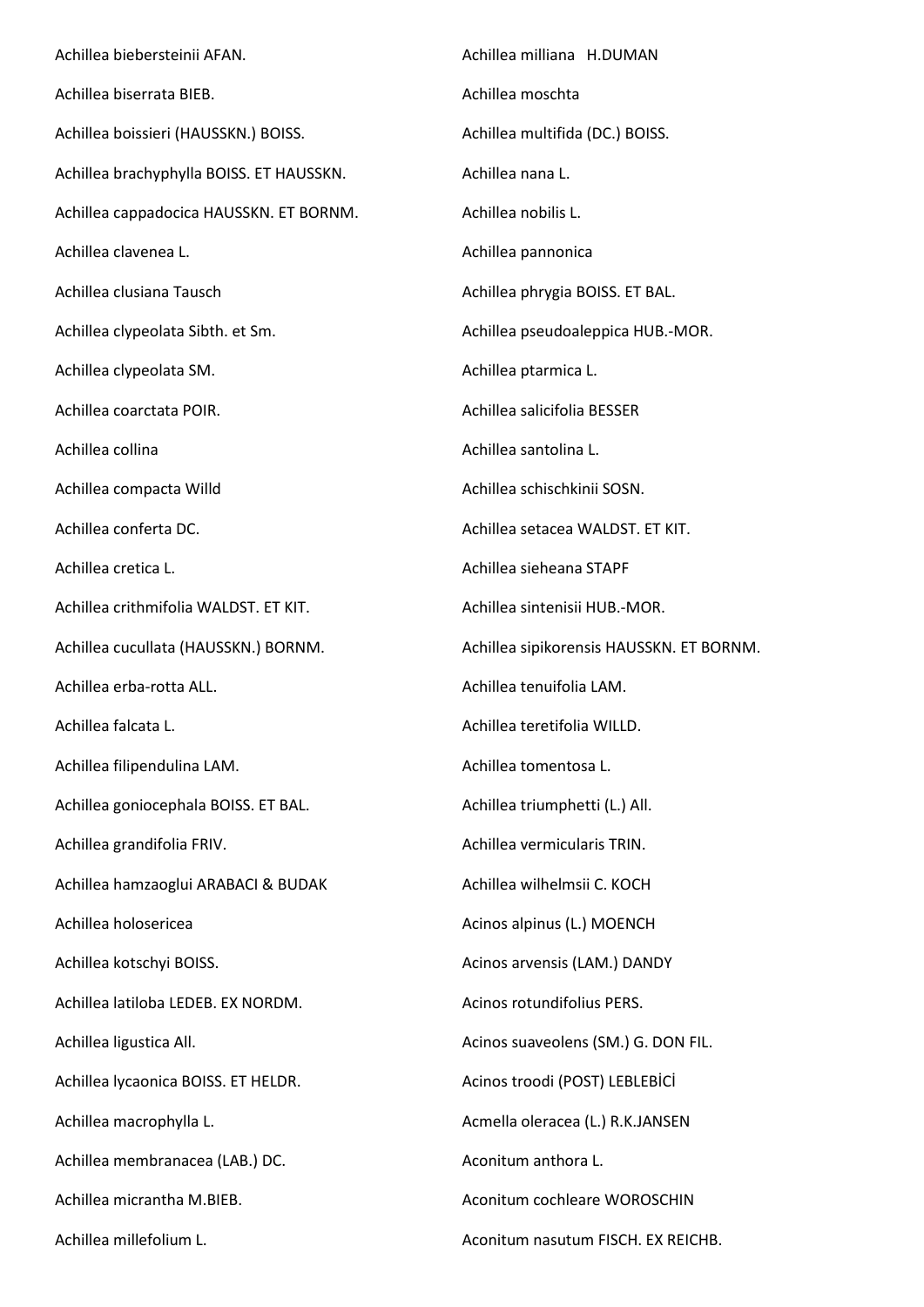Aconitum orientale MILLER Acorus calamus L. Acorus gramineus SOLAND. Acroptilon repens (L.) DC. Actaea spicata L. Actinolema eryngioides FENZL Actinolema macrolema BOISS. Adenocarpus complicatus (L.) GAY Adenophora liliifolia Adenostyles alliariae (GOUAN) A. KERN Adiantum capillus-veneris L. Adonis aestivalis L. Adonis aleppica BOISS. Adonis annua L. Adonis flammea JACQ. Adonis wolgensis STEV. EX DC. Aegilops biuncialis VIS. Aegilops columnaris ZHUKOVSKY Aegilops comosa SM. Aegilops cylindrica HOST Aegilops geniculata ROTH. Aegilops kotschyi BOISS. Aegilops markgrafii (GREUTER) HAMMER Aegilops neglecta REQ. EX BERTOL. Aegilops speltoides TAUSCH Aegilops triuncialis L. Aegilops umbellulata ZHUKOVSKY Aegilops uniaristata VIS. Aegopodium podagraria L. Aellenia glauca (BIEB.) AELLEN Aeluropus littoralis (GOUAN) PARL.

Aesculus hippocastanum L. Aetheorhiza bulbosa (L.) CASS. Aethionema alanyae DUMAN Aethionema arabicum (L.) ANDRZ. EX DC. Aethionema armenum BOISS. Aethionema caespitosum (BOISS.) BOISS. Aethionema capitatum BOISS. ET BAL. Aethionema carneum (BANKS ET SOL.) FEDTSCH. Aethionema cordatum (DESF.) BOISS. Aethionema coridifolium DC. Aethionema eunomioides (BOISS.) BORNM. Aethionema fimbriatum BOISS. Aethionema grandiflorum BOISS. ET HOHEN. Aethionema heterocarpum J. GAY Aethionema huber-morathii DAVIS ET HEDGE Aethionema iberideum (BOISS.) BOISS. Aethionema membranaceum DC. Aethionema oppositifolium (PERS.) HEDGE Aethionema schistosum BOISS. ET KOTSCHY Aethionema speciosum BOISS. ET HUET Aethionema stylosum DC. Aethionema subulatum (BOISS. ET HELDR.) BOISS. Aethusa cynapium L. Agapanthus umbellatus L HERİT. Agave americana L. Ageratum houstomianum MILL. Aglaonema commutatum SCHOTT Agrimonia eupatoria L. Agrimonia odorata MILL. Agrimonia procera WALLR.

Agrimonia repens L.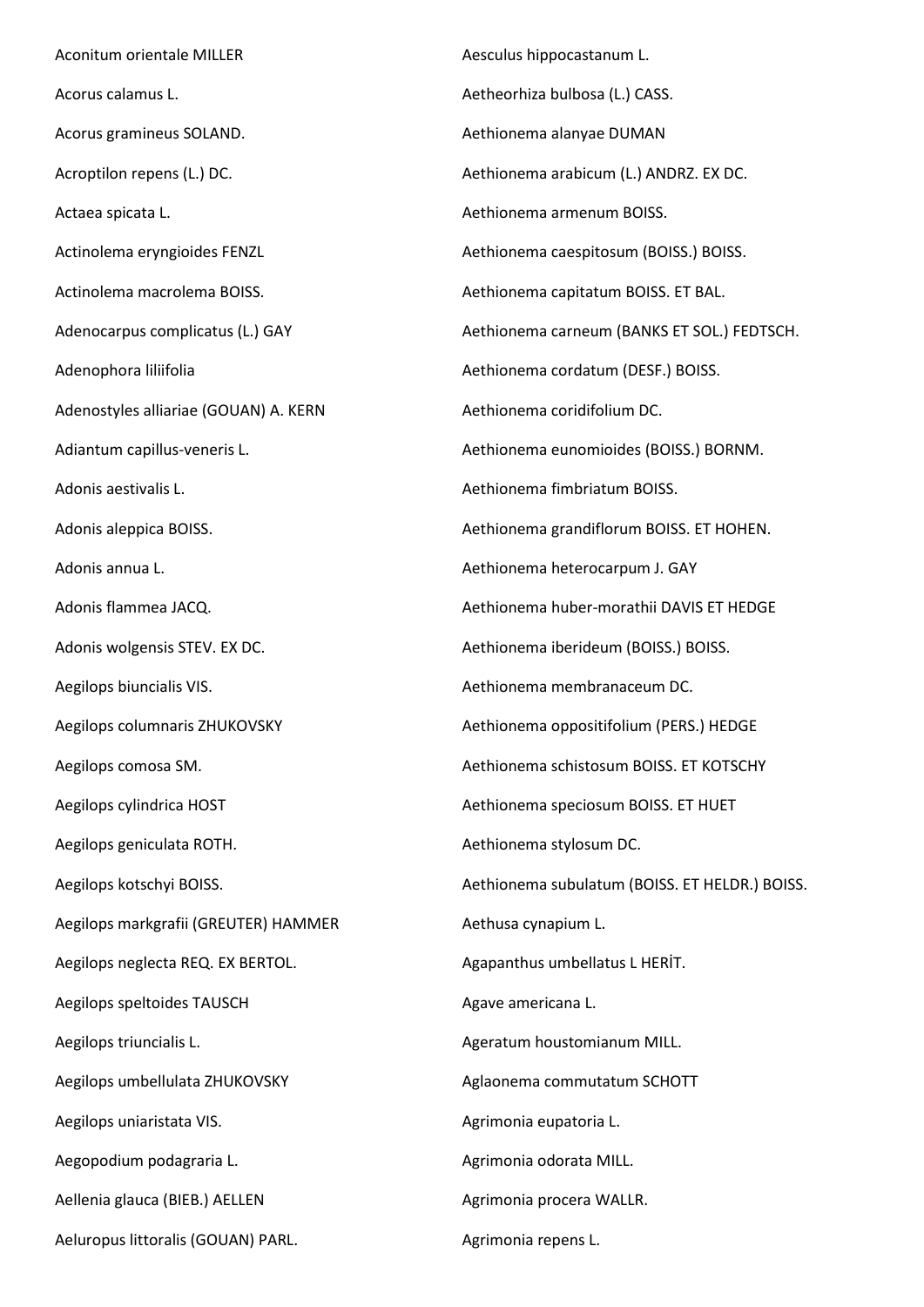Agropogon littoralis (SM.) C. E. HUBBARD Agropyron caninum Agropyron cristatum (L.) GAERTNER Agropyron repens (L.) P. BEAUV. Agropyrum caespitosum Agropyrum goiranicum Agropyrum intermedium PAL. Agropyrum junceum Agropyrum rauxii Agrostemma githago L. Agrostemma gracilis BOISS. Agrostis alba Agrostis canina L. Agrostis capillaris L. Agrostis castellana BOISS. & REUTER Agrostis filifolia LINK Agrostis gigantea ROTH Agrostis lazica BAL. Agrostis nebulosa Agrostis olympica (BOISS.) BOR Agrostis scabra Agrostis setacea CURTIS Agrostis stolonifera L. Agrostis truncatula Ailanthus glandulosa DESF. Ainsworthia trachycarpa BOISS. Aira caryophyllea L. Aira cupaniana Aira elegantissima SCHUR Aira latifolia Aizoon hispanicum L. Ajuga bombycina BOISS. Ajuga chamaepitys (L.) SCHREBER Ajuga genevensis L. Ajuga hampeana A.BR. & VATKE Ajuga laxmannii (L.) BENTHAM Ajuga orientalis L. Ajuga reptans L. Ajuga salicifolia (L.) SCHREBER Akebia quinata (THUNB. EX HOUTT.) DECNE. Albizia julibrissin DURAZZ. Alcea acaulis (CAV.) ALEF. Alcea apterocarpa (FENZL) BOISS. Alcea calvertii (BOISS.) BOISS. Alcea digitata (BOISS.) ALEF. Alcea dissecta (BAKER) ZOHARY Alcea flavovirens (BOISS. ET BUHSE) ILJIN Alcea heldreichii (BOISS.) BOISS. Alcea hohenackeri (BOISS. ET HUET) BOISS. Alcea kurdica (SCHLECHT) ALEF. Alcea lavateriflora (DC.) BOISS. Alcea pallida WALDST. ET KIT. Alcea remotiflora (BOISS. ET HELDR.) ALEF. Alcea setosa (BOISS.) ALEF. Alcea striata (DC.) ALEF. Alchemilla alpina L. Alchemilla atrovirens BUSER Alchemilla barbatiflora JUZ. Alchemilla caucasica BUSER Alchemilla compactilis JUZ. Alchemilla ellenbergiana ROTHM. Alchemilla erythropoda JUZ.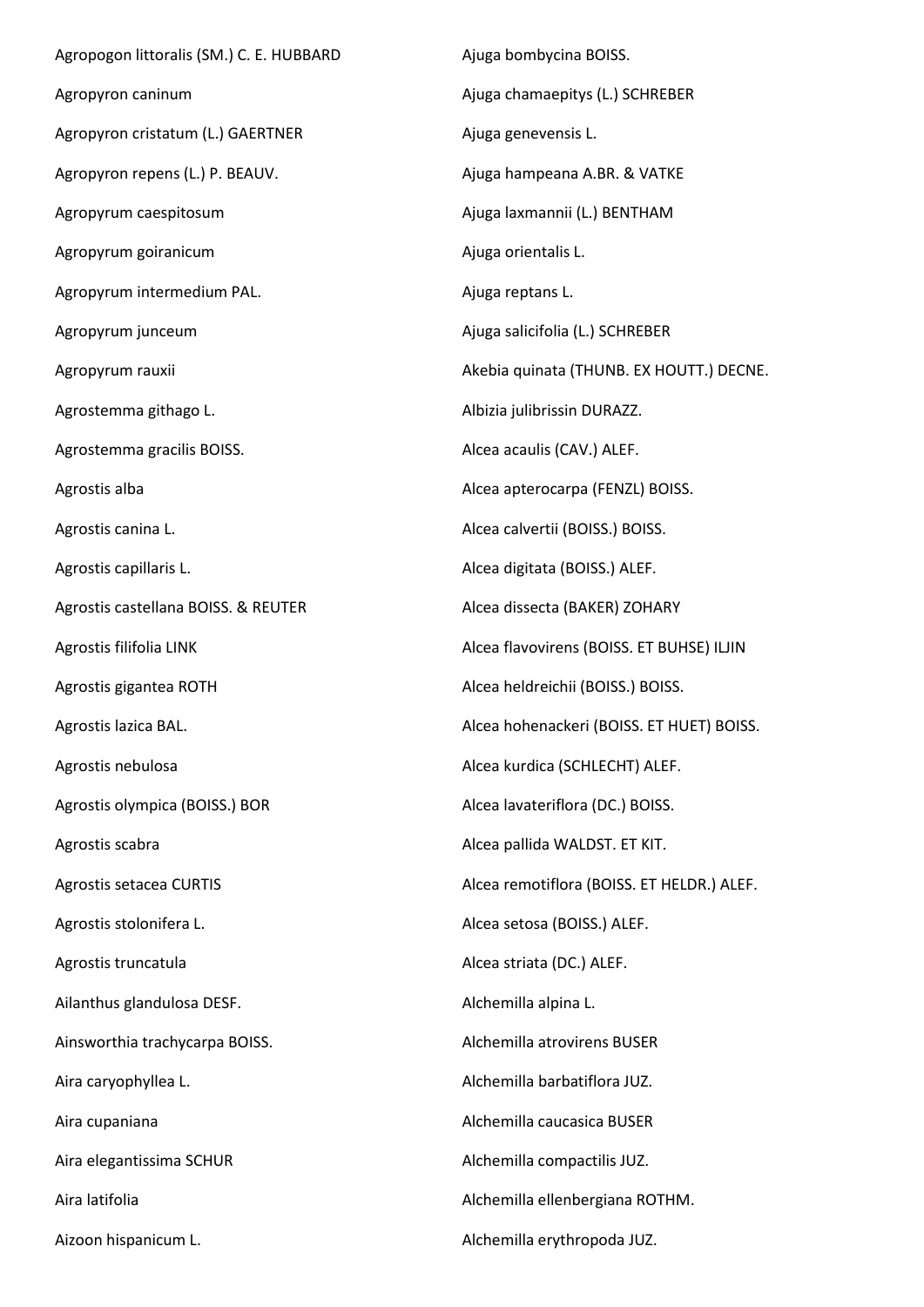Alchemilla heterophylla ROTHM. Alchemilla hirsutiflora (BUSER) ROTHM. Alchemilla holocycla ROTHM. Alchemilla minor Alchemilla minusculiflora BUSER Alchemilla mollis (BUSER) ROTHM. Alchemilla orthotricha ROTHM. Alchemilla pectiniloba FRÖHNER Alchemilla pentaphyllea L. Alchemilla persica ROTHM. Alchemilla pseudocartalinica JUZ. Alchemilla retinervis BUSER Alchemilla sericata REICHB. AGG. Alchemilla stricta ROTHM. Alchemilla vulgaris L. Alchemilla xanthochlora ROTHM. Alchemilla ziganadagensis B. PAWL. Alhagi pseudalhagi (BIEB.) DESV. Alianthus altissima (MILL.) SWINGLE Alisma gramineum LEJ. Alisma lanceolatum WITH. Alisma plantago-aquatica L. Alkanna areolata BOISS. Alkanna aucherana A. DC. Alkanna cappadocica BOISS. ET BAL. Alkanna confusa SAMUELSSON EX RECH. FIL. Alkanna cordifolia C. KOCH Alkanna hirsutissima (BERTOL.) DC. Alkanna kotschyana DC. Alkanna lutea Alkanna macrophylla BOISS. ET HELDR.

Alkanna macrosiphon BOISS. ET HELDR. Alkanna megacarpa DC. Alkanna orientalis (L.) BOISS. Alkanna phrygia BORNM. Alkanna primuliflora GRISEB. Alkanna sieberi Alkanna tinctoria (L.) TAUSCH Alkanna trichophila HUB.-MOR. Alkanna tubulosa BOISS. Alliaria petiolata (BIEB.) CAVARA ET GRANDE Allium affine LEDEB. Allium akaka S. G. GMELIN Allium albidum FISCHER EX BIEB. Allium albotunicatum O. SCHWARZ Allium alpinari N. ÖZHATAY ET KOLLMANN Allium amethystinum TAUSCH Allium ampeloprasum L. Allium anacoleum HAND.-MAZZ Allium anatolicum N. ÖZHATAY & B. MATHEW Allium armenum BOISS. ET KOTSCHY Allium artvinense MISCZ. Allium asclepiadeum BORNM. Allium asperiflorum MISCZ. Allium atropurpureum WALDST. ET KIT. Allium atroviolaceum BOISS. Allium aucheri BOISS. Allium balansae BOISS. Allium bassitense THIEB. Allium baytopiorum KOLLMANN ET N. ÖZHATAY Allium bilgeiae Yıldırımlı

Allium bourgeaui RECH. FIL.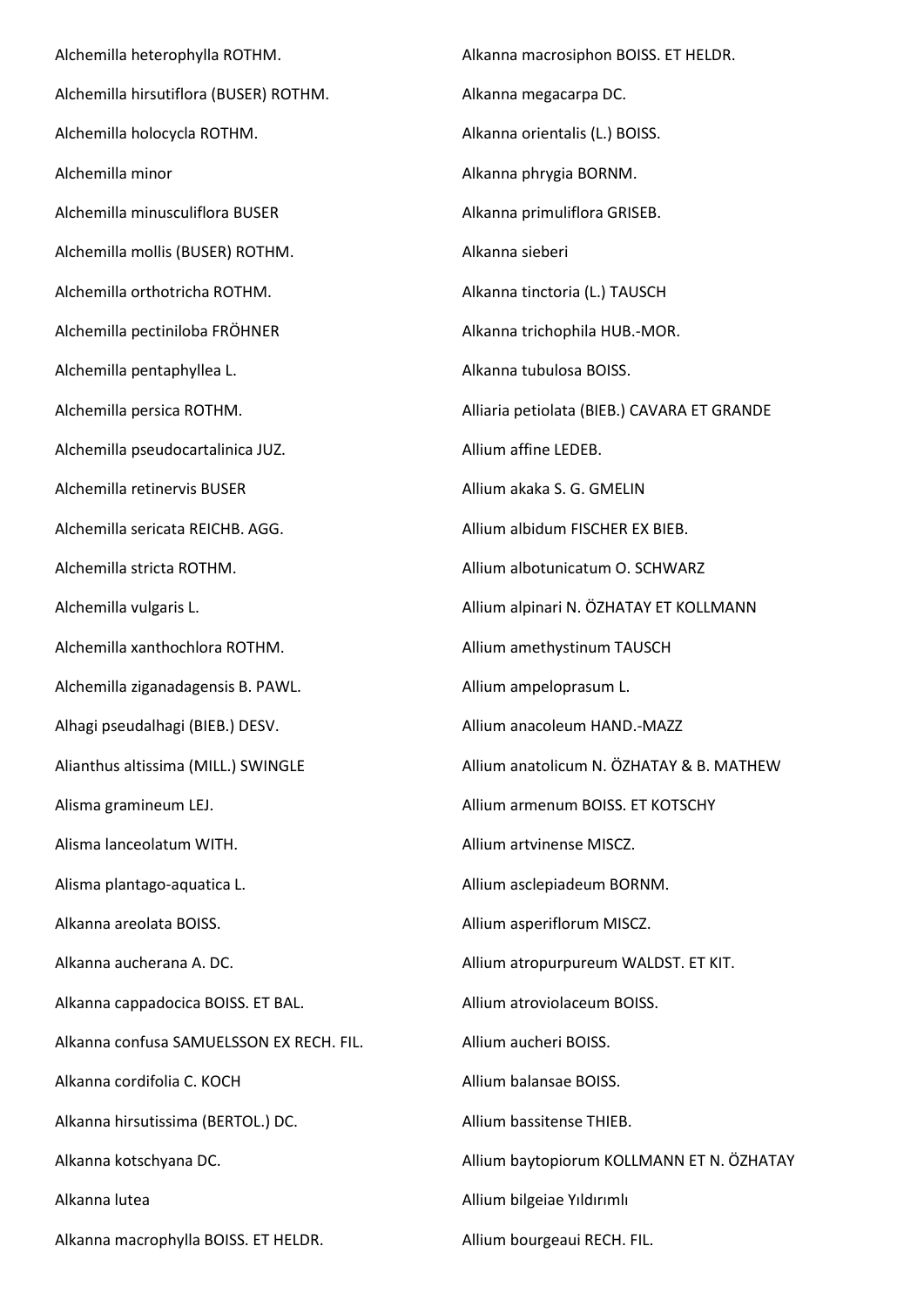Allium bulgaricum PRODAN Allium callidictyon C. A. MEYER EX KUNTH Allium callimischon LINK Allium calyptratum BOISS. Allium cappadocicum BOISS. Allium cardiostemon FISCH. ET MEY. Allium carinatum L. Allium carmeli BOISS. Allium carolinianum DC. Allium cassium BOISS. Allium cepa L. Allium charaulicum FOMIN Allium chloranthum BOISS. Allium chrysantherum BOISS. ET REUTER Allium colchicifolium BOISS. Allium convallarioides GROSSH. Allium coppoleri TINEO Allium cupani RAFIN. Allium curtum BOISS. ET GAILL. Allium cyrilli TEN. Allium deciduum N. ÖZHATAY ET KOLLMANN Allium decipiens FISCHER EX SCHULTES ET SCHULTES FIL. Allium dentiferum WEBB & BERTHEL Allium desertorum FORSK. Allium dictyoprasum C. A. MEYER EX KUNTH Allium djimilense BOISS. EX REGEL Allium dodecanesii KARAVOKYROU & TZANOUD Allium efeae İ. Genç et N. Özhatay Allium eginense FREYN Allium eldivanense N.ÖZHATAY Allium elmaliense İ.G. DENİZ ET SÜMBÜL Allium enginii N.ÖZHATAY ET B.MATHEW Allium erdelii ZUCC. Allium erubescens C.KOCH Allium feinbergii OPPHR. Allium fethiyense N.ÖZHATAY & B. MATHEW Allium flavum L. Allium frigidum BOISS. ET HELDR. Allium fuscoviolaceum FOMIN Allium fuscum WALDST. ET KIT. Allium gayi BOISS. Allium glumaceum BOISS. ET HAUSSKN. Allium gramineum C. KOCH Allium guttatum STEVEN Allium hirtifolium BOISS. Allium hirtovaginum CAND. Allium huber-morathii KOLLMANN, N. ÖZHATAY ET **KOYUNCU** Allium ilgazense N. ÖZHATAY Allium incisum FOMIN Allium insubricum BOİSS.&REUT Allium jubatum MACBRIDE Allium junceum SM. Allium karamanoglui KOYUNCU & KOLLMANN Allium karsianum FOMIN Allium karyeteini POST Allium kastambulense KOLLMANN Allium kharputense FREYN ET SINT. Allium kunthianum VVED. Allium kurtzianum (ASCHERSON & SINT. EX) KOLLMANN Allium libani BOISS. Allium longicuspis REGEL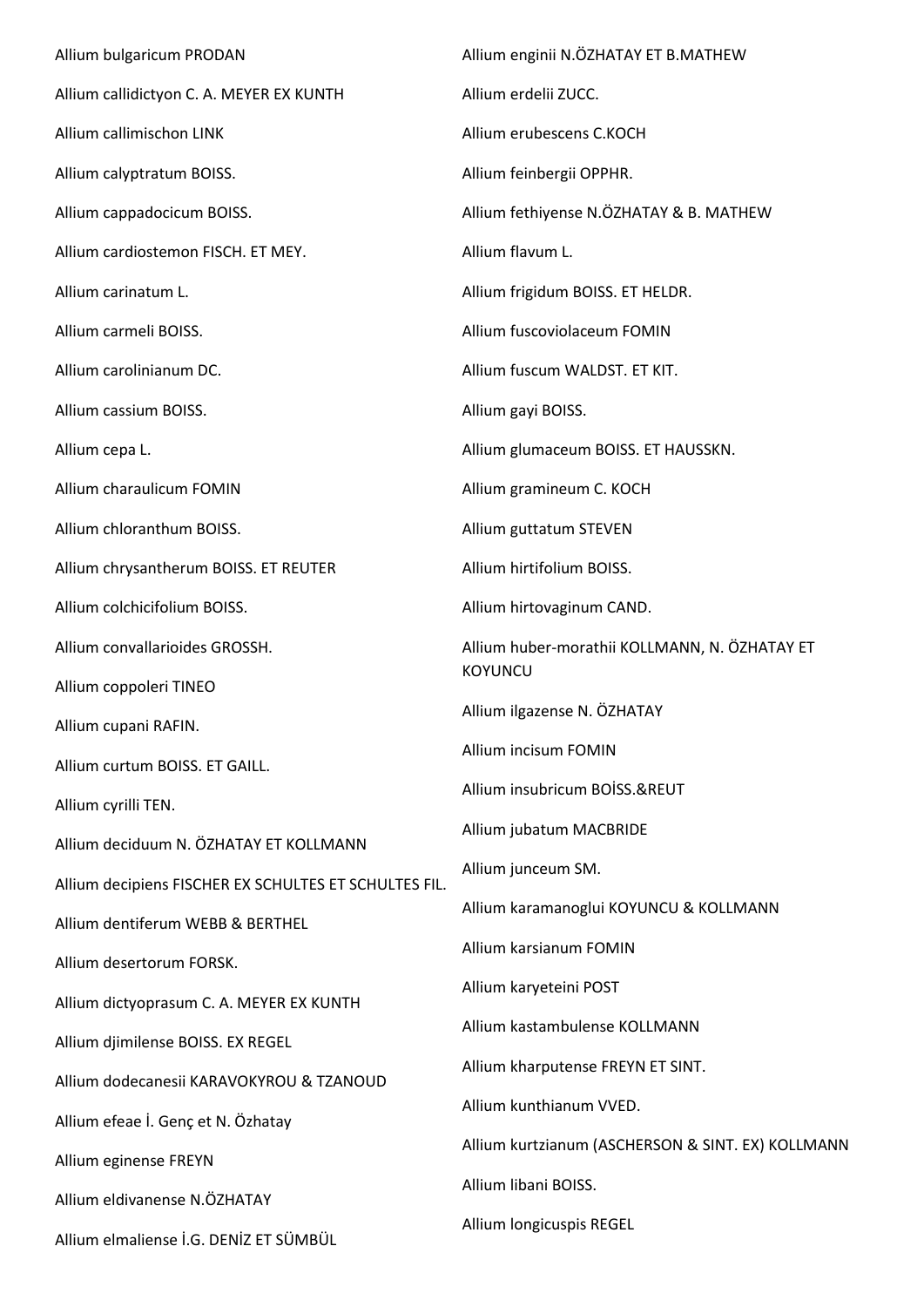Allium lycaonicum SIEHE EX HAYEK Allium macrochaetum BOISS. ET HAUSSKN. Allium maraschicum M. KOÇYİĞİT & N. ÖZHATAY Allium marginatum JANKA Allium moly L. Allium moschatum L. Allium myrianthum BOISS. Allium nabelekii KAMELIN & SEISUMS Allium neapolitanum CYR. Allium nevsehirense KOYUNCU ET KOLLMANN Allium nigrum L. Allium noeanum REUTER EX REGEL Allium ochroleucum WALDST.&KİT Allium oltense GROSSH. Allium olympicum BOISS. Allium opacum RECH. FIL. Allium oreophilum C. A. MEYER Allium orientale BOISS. Allium pallens L. Allium paniculatum L. Allium paradoxum (M. BIEB.) G.DON Allium peroninianum AZNAV. Allium phanerantherum BOISS. ET HAUSSKN. Allium phrygium BOISS. Allium pictistamineum O. SCHWARZ Allium porrum L. Allium proponticum STEARN ET N. ÖZHATAY Allium pseudoampeloprasum MISCZ. EX GROSSH. Allium pseudoflavum VVED. Allium pustulosum BOISS. ET HAUSSKN. Allium qasyunense MOUT. Allium ramosum L. Allium regelii TRAUTV. Allium reuterianum BOISS. Allium rhodopeum VELEN. Allium robertianum KOLLMANN Allium rollovii GROSSH. Allium roseum L. Allium roseum L. var. bulbiferum DC. Allium rotundum L. Allium rubellum BIEB. Allium rumelicum M. KOÇYİĞİT & N. ÖZHATAY Allium rupestre STEVEN Allium rupicola BOISS. EX MOUTERDE Allium sandrasicum KOLLMANN, N. ÖZHATAY ET BOTHMER Allium sativum L. Allium saxatile M. BIEB. Allium scabriflorum BOISS. Allium scabriscapum BOISS. ET KOTSCHY Allium schoenoprasum L. Allium schubertii ZUCC. Allium scorodoprasum L. Allium senescens L. Allium serpentinicum İ.GENÇ & N. ÖZHATAY Allium shatakiense RECH. FIL. Allium sibthorpianum SCHULTES ET SCHULTES FIL. Allium sieheanum (HAUSSKN. EX) KOLLMANN Allium sintenisii FREYN Allium sipyleum BOISS. Allium sivasicum N. ÖZHATAY ET KOLLMANN Allium sosnowskyanum MISCZ. Allium sphaerocephalon L.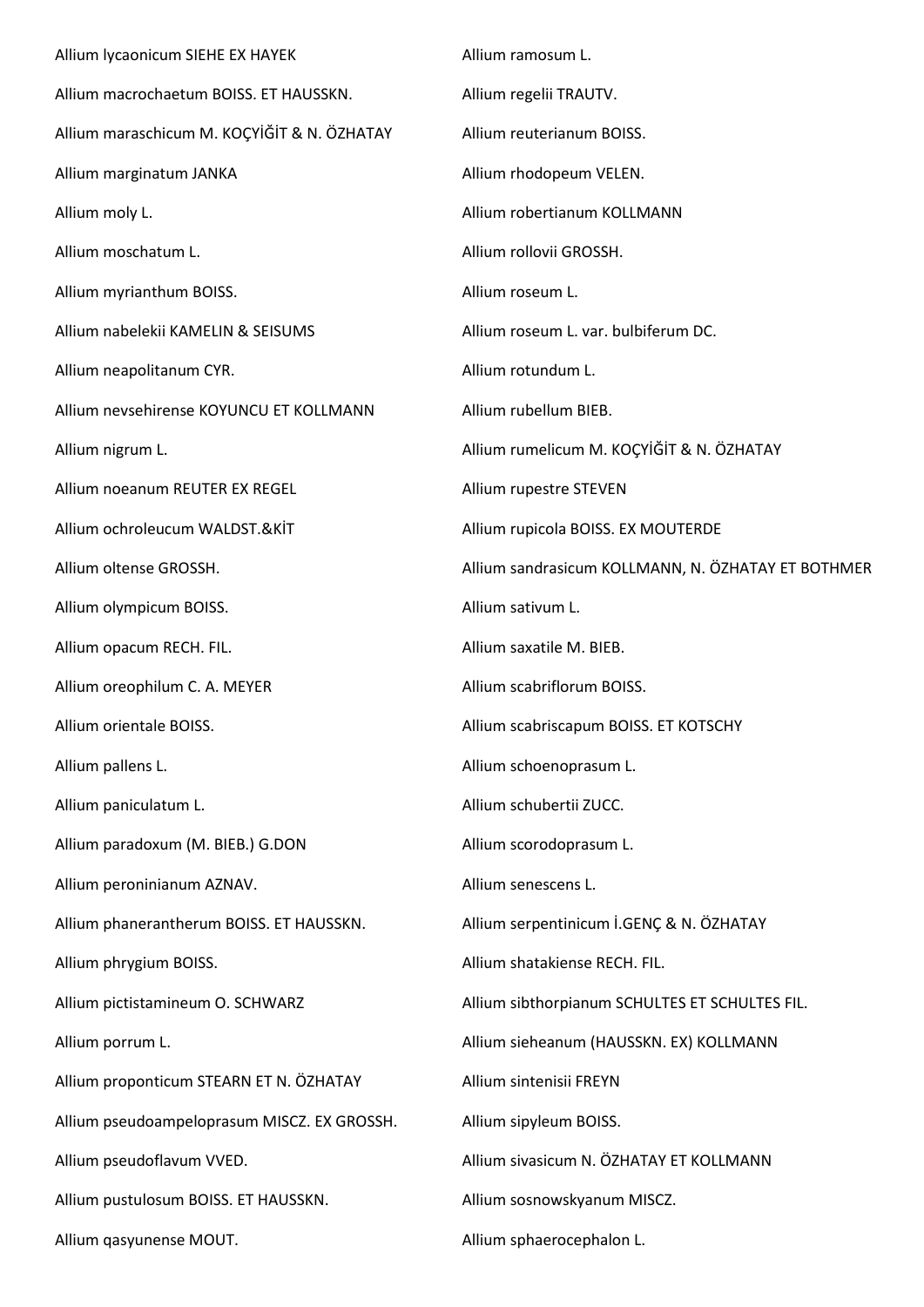| Allium stamineum BOISS.                                                                   | Alopecurus creticus TRIN.                  |  |
|-------------------------------------------------------------------------------------------|--------------------------------------------|--|
| Allium staticiforme SM.                                                                   | Alopecurus davisii BOR                     |  |
| Allium stearnianum KOYUNCU, N. ÖZHATAY ET KOLLMANNAlopecurus gerardii VILL.               |                                            |  |
| Allium stenopetalum BOISS. ET KOTSCHY                                                     | Alopecurus glacialis C. KOCH               |  |
| Allium strictum SCHRADER                                                                  | Alopecurus hybridus WIMMER                 |  |
| Allium stylosum O. SCHWARZ                                                                | Alopecurus laguroides BAL.                 |  |
| Allium subhirsutum L.                                                                     | Alopecurus lanatus SM.                     |  |
| Allium subquinqueflorum BOISS.                                                            | Alopecurus myosuroides HUDSON              |  |
| Allium subvillosum SALZM ex SCHULT. & SCHULT.F.                                           | Alopecurus pratensis L.                    |  |
| Allium szovitsii REGEL                                                                    | Alopecurus rendlei EIG                     |  |
| Allium tauricola BOISS.                                                                   | Alopecurus setarioides GREN.               |  |
| Allium tchihatschewii BOISS.                                                              | Alopecurus textilis BOISS.                 |  |
| Allium trifoliatum CYR.                                                                   | Alopecurus utriculatus SOL.                |  |
| Allium tuncelianum (Kollman) N. Özhatay, B. Mathew & Alopecurus vaginatus (WILLD.) BOISS. |                                            |  |
| Şiraneci                                                                                  | Alsine setacea THUILL                      |  |
| Allium turcicum N. ÖZHATAY & COWLEY                                                       | Alstroemeria ligtu L.                      |  |
| Allium ursinum L.                                                                         | Althaea armeniaca TEN.                     |  |
| Allium vineale L.                                                                         | Althaea cannabina L.                       |  |
| Allium viride GROSSHEIM                                                                   | Althaea hirsuta L.                         |  |
| Allium wendelboanum KOLLMANN                                                              | Althaea officinalis L.                     |  |
| Allium wiedemannianum REGEL                                                               | Althenia filiformis PETİT                  |  |
| Allium zebdanense BOISS. ET NOE                                                           | Alyssoides utriculata (L.) MED.            |  |
| Allochrusa bungei BOISS.                                                                  | Alyssum aizoides BOISS.                    |  |
| Alnus cordifolia TEN.                                                                     | Alyssum alpestre L.                        |  |
| Alnus glutinosa (L.) GAERTNER                                                             | Alyssum alyssoides (L.) L.                 |  |
| Alnus viridis CHAİX DC.                                                                   | Alyssum argyrophyllum SCHOTT               |  |
| Aloe vera (L.) BURM. FIL                                                                  | Alyssum armenum BOISS.                     |  |
| Alopecurus aequalis SOBOL.                                                                | Alyssum artvinense BUSCH                   |  |
| Alopecurus arundinaceus POIRET                                                            | Alyssum aurantiacum BOISS.                 |  |
| Alopecurus aucheri BOISS.                                                                 | Alyssum aureum (FENZL) BOISS.              |  |
| Alopecurus bulbosus GOUAN                                                                 | Alyssum blepharocarpum DUDLEY ET HUB.-MOR. |  |
|                                                                                           |                                            |  |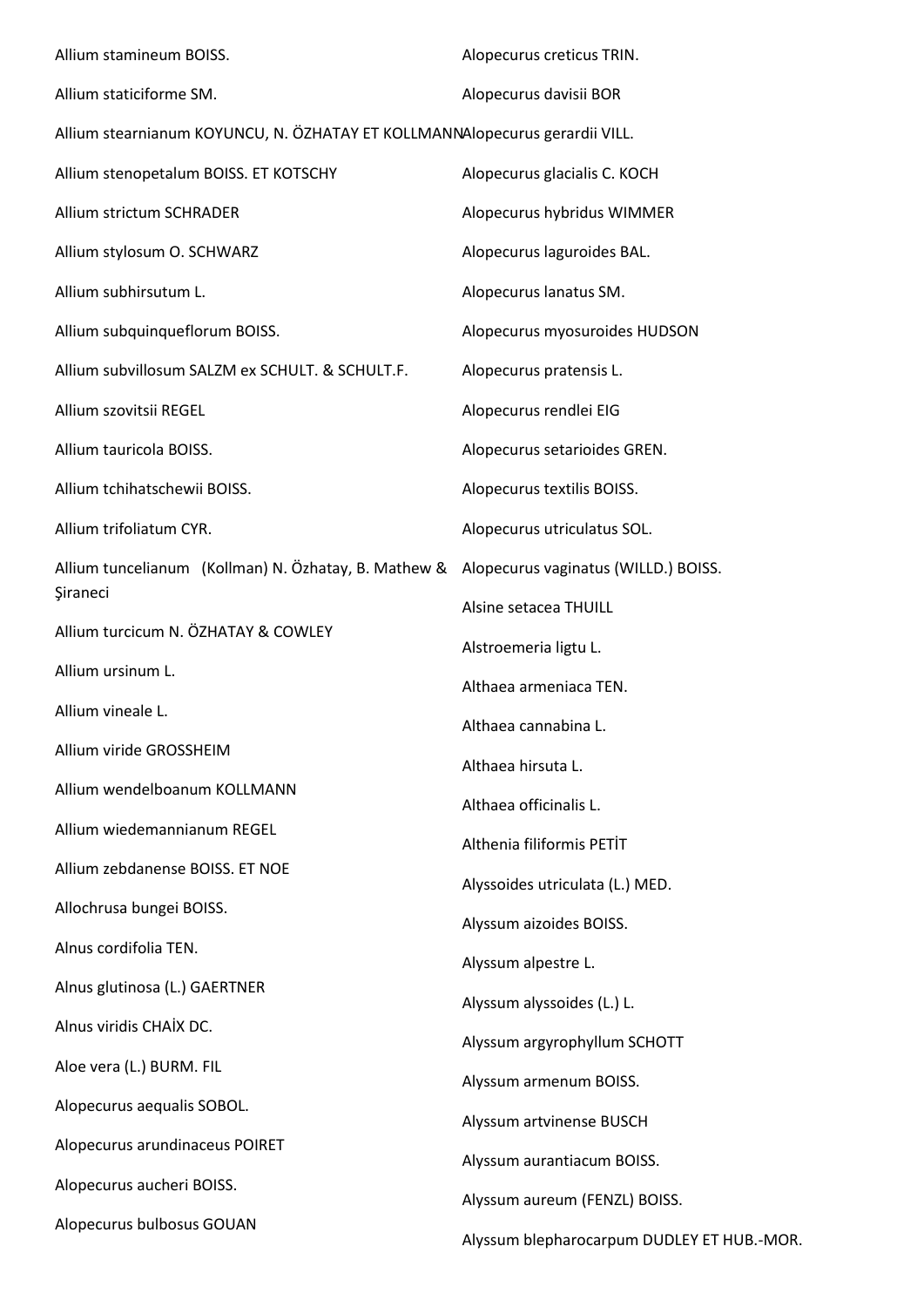Alyssum bornmuelleri HAUSSKN. EX DEGEN Alyssum bulbotrichum HAUSSKN. ET BORNM. Alyssum caespitosum BAUMG. Alyssum caricum DUDLEY ET HUB.-MOR. Alyssum cephalotes BOISS. Alyssum condensatum BOISS. ET HAUSSKN. Alyssum constellatum BOISS. Alyssum contemptum SCHOTT ET KOTSCHY Alyssum corsicum DUBY Alyssum cypricum NYAR. Alyssum dasycarpum STEPH. EX WILLD. Alyssum davisianum DUDLEY Alyssum desertorum STAPF. Alyssum discolor DUDLEY ET HUB.-MOR. Alyssum erosulum GENNAR ET PESTAL. Alyssum filiforme NYAR. Alyssum floribundum BOISS. ET BAL. Alyssum foliosum BORY ET CHAUB. Alyssum fulvescens SIBTH. ET SM. Alyssum giosnanum NYAR. Alyssum heldreichii Alyssum hirsutum BIEB. Alyssum huber-morathii DUDLEY Alyssum huetii BOISS. Alyssum idaeum BOISS. & HELDR. Alyssum lepido-stellatum (HAUSSKN. ET BORNM.) DUDLEY Amaranthus blitoides S. WATS. Alyssum lepidotum BOISS. Alyssum linifolium STEPH. EX WILLD. Alyssum macrocarpum Alyssum macropodum BOISS. ET BAL. Alyssum masmenaeum BOISS. Alyssum minus (L.) ROTHM. Alyssum minutum SCHLECHT. EX DC. Alyssum mouradicum BOISS. ET BAL. Alyssum murale WALDST. ET KIT. Alyssum oxycarpum BOISS. ET BAL. Alyssum pateri NYAR. Alyssum peltarioides BOISS. Alyssum praecox BOISS. ET BAL. Alyssum propinquum BAUMG. Alyssum repens BAUMG. Alyssum sibiricum WILLD. Alyssum smyrnaeum MEYER Alyssum stapfii VIERH. Alyssum stribrnyi VEL. Alyssum strictum WILLD. Alyssum strigosum BANKS ET SOL. Alyssum szowitsianum FISCH. ET MEY. Alyssum tetrastemon BOISS. Alyssum tortuosum WILLD. Alyssum trichocarpum DUDLEY ET HUB.-MOR. Alyssum troodii BOISS. Alyssum umbellatum DESV. Alyssum virgatum NYAR. Alyssum xanthocarpum BOISS. Amaranthus albus L. Amaranthus caudatus L. Amaranthus chlorostachys WILLD. Amaranthus deflexus L. Amaranthus graecizans L. Amaranthus hybridus L.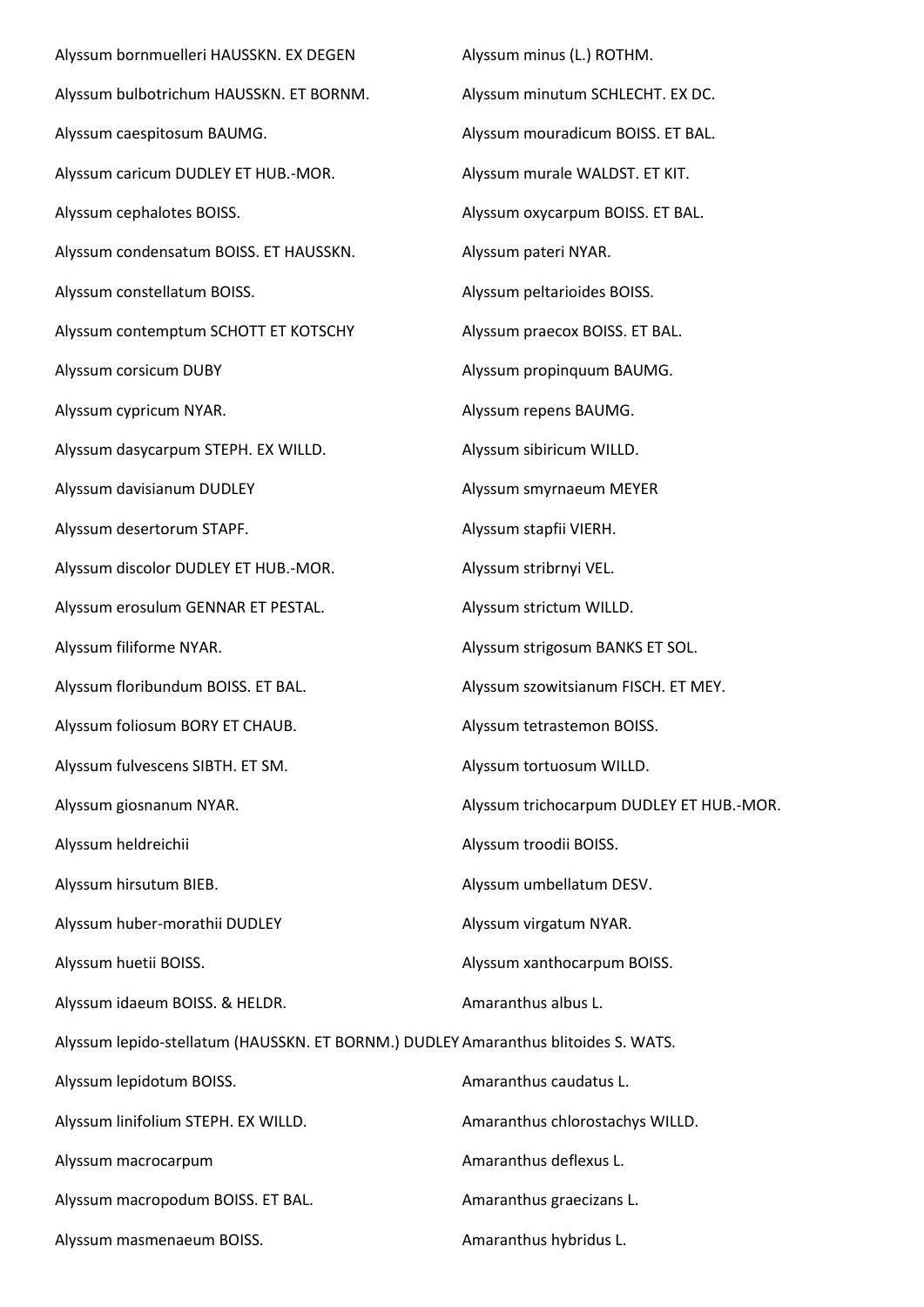Amaranthus lividus L. Amaranthus paniculatus L. Amaranthus patulus BERT. Amaranthus retroflexus L. Amaranthus tricolor L. Amaranthus viridis L. Amaryllis belladonna L. Amberboa moschata (L.) DC. Amblyopyrum muticum (BOISS.) EIG Ambrosia elatior L. Ambrosia maritima L. Amelanchier alnifolia NUTT. Amelanchier ovalis MEDICUS Amelanchier parviflora BOISS Amelanchier rotundifolia (LAM.) DUM.-COURSET Ammannia auriculata WILLD. Ammannia baccifera L. Ammannia x coccinea ROTTB. Ammi majus L. Ammi visnaga (L.) LAM. Ammophila arenaria (L.) LINK Amorpha fruticosa L. Ampelodesmos tenax (VAHL.) LK. Amsonia orientalis DECNE Amygdalus arabica OLIV. Amygdalus communis L. Amygdalus fenzliana (FRITSCH) LIPSKY Amygdalus graeca LINDLEY Amygdalus lycioides SPACH Amygdalus orientalis MILLER Amygdalus webbii SPACH Amygdalus x balansae BOISS. Anabasis articulata (FORSSK.) MOQ. Anacamptis laxiflora (LAM.) R. M. BATEMAN, PRİDGEON & M. W. CHASE Anacamptis pyramidalis (L) L. C. M. RICHARD Anacyclus clavatus (DESF.) PERS. Anagallis arvensis L. Anagallis foemina MILLER Anagallis minima (L.) E.H.L. KRAUSE Anagyris foetida L. Anarrhinum orientale BENTHAM Anchonium elichrysifolium (DC.) BOISS. Anchusa aggregata LEHM. Anchusa arvensis (L.) BIEB. Anchusa aucheri DC. Anchusa azurea MILLER Anchusa barrelieri (ALL.) VITMAN Anchusa hybrida TEN. Anchusa leptophylla ROEMER ET SCHULTES Anchusa limbata BOISS. ET HELDR. Anchusa officinalis L. Anchusa pusilla GUŞUL Anchusa strigosa LABILL. Anchusa stylosa BIEB. Anchusa thessala BOISS. ET SPRUNER Anchusa undulata L. Andrachne telephioides L. Andromeda polifolia L. Andropogon distachyos L. Andropogon pubescens Androsace albana STEVEN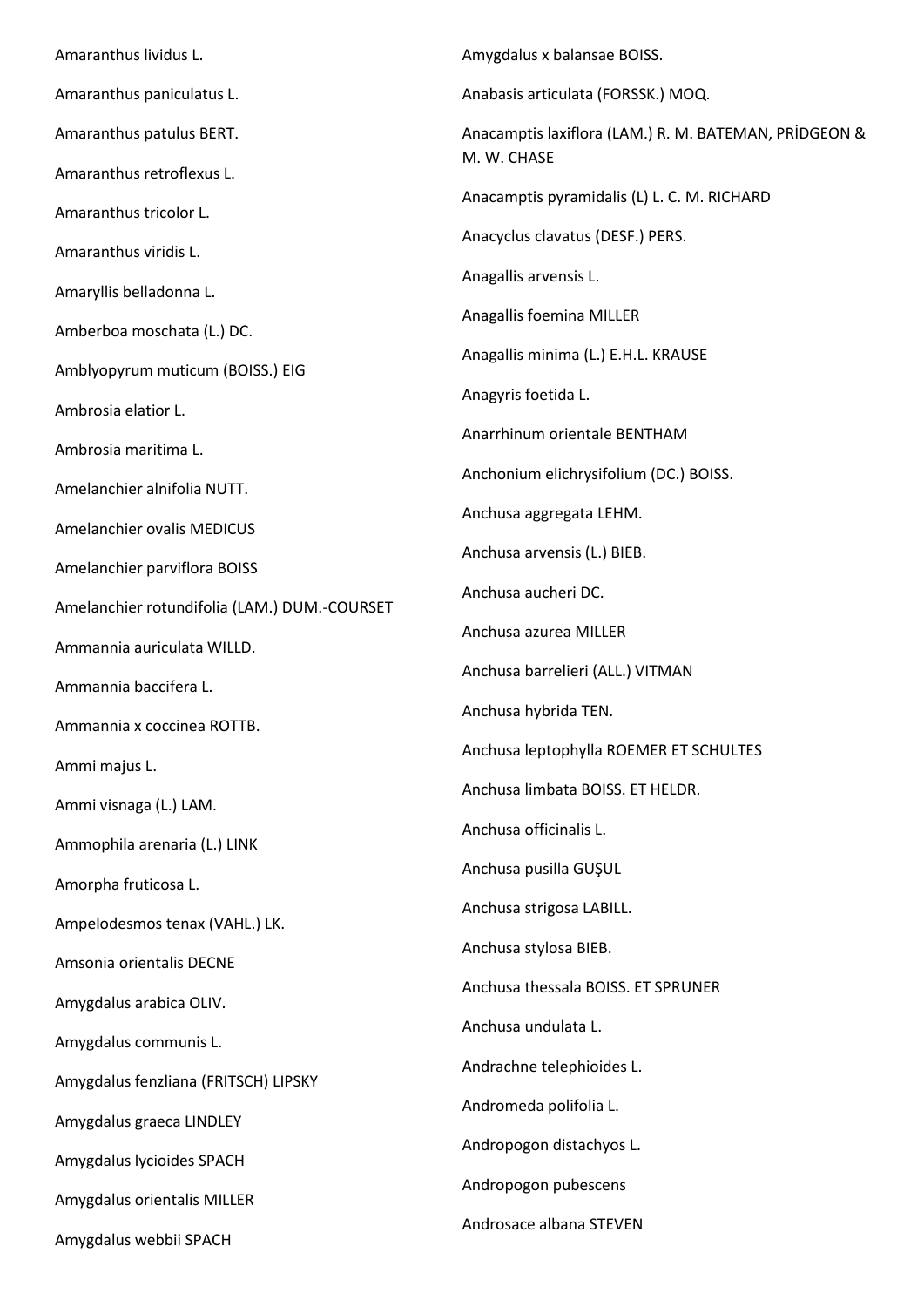Androsace armeniaca DUBY Androsace carnea L. Androsace maxima L. Androsace multiscapa DUBY Androsace villosa L. Andryala integrifolia L. Andrzeiowskia cardaminifolia (DC.) PRANTL Anemone albana STEV. Anemone blanda SCHOTT ET KOTSCHY Anemone caucasica WILLD. EX RUPR. Anemone coronaria L. Anemone narcissiflora L. Anemone nemorosa L. Anemone pavonina LAM. Anethum graveolens L. Angelica purpurascens (Ave-Lall.) Gilli Angelica sylvestris L. Anisosciadium orientale DC. Anogramma leptophylla (L.) LINK Antennaria dioica (L.) GAERTNER Anthemis aciphylla BOISS. Anthemis altissima L. Anthemis armeniaca FREYN ET SINT. Anthemis auriculata BOISS. Anthemis austriaca JACQ. Anthemis chia L. Anthemis coelopoda BOISS. Anthemis cotula L. Anthemis cretica L. Anthemis fumariifolia BOISS. Anthemis gemellari Anthemis haussknechtii BOISS. ET REUTER Anthemis hyalina DC. Anthemis kotschyana BOISS. Anthemis macedonica Boiss. & Orph. Anthemis marschalliana WILLD. Anthemis melanoloma TRAUTV. Anthemis nobilis L. Anthemis palestina REUTER Anthemis pauciloba BOISS. Anthemis pectinata (BORY ET CHAUB.) BOISS. ET REUTER Anthemis peregrina Anthemis pseudocota VIS. Anthemis pungens YAVIN Anthemis rigida BOISS. EX HELDR. Anthemis rosea SM. Anthemis sintenisii FREYN Anthemis tinctoria L. Anthemis tomentosa L. Anthemis tricolor BOISS. Anthemis triumfettii (L.) ALL. Anthemis wiedemanniana FISH. ET MEY. Anthericum liliago L. Anthericum ramosum L. Anthoxanthum aristatum BOISS. Anthoxanthum gracile BIV. Anthoxanthum odoratum L. Anthoxanthum ovatum LAG. Anthriscus caucalis BIEB. Anthriscus cerefolium (L.) HOFFM. Anthriscus kotschyi FENZL EX BOISS. ET BAL. Anthriscus lamprocarpa BOISS.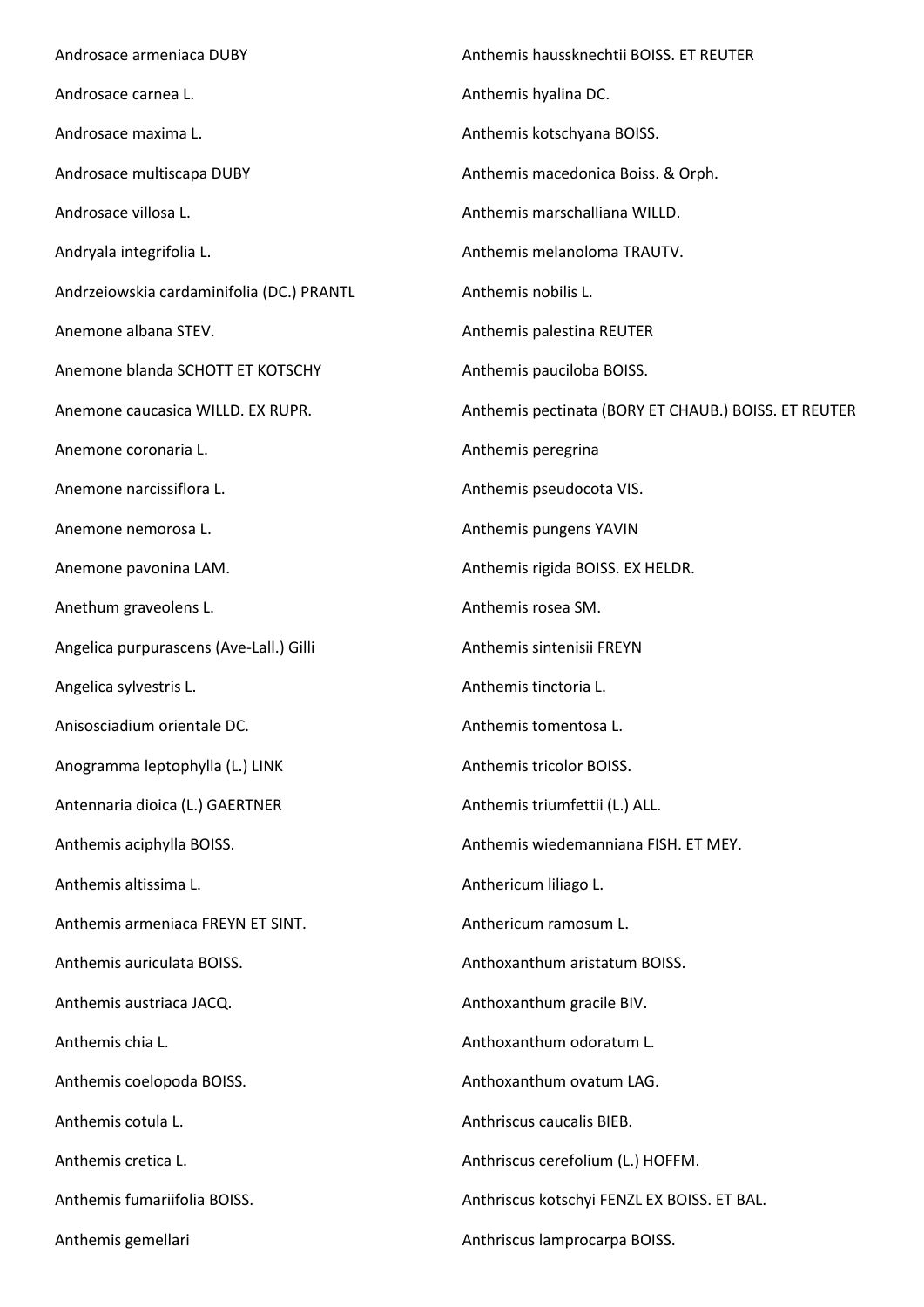Anthriscus nemorosa (BIEB.) SPRENGEL Anthriscus sylvestris (L.) HOFFM. Anthurium andraeanum LIND. Anthurium scherzerianum SCOTT Anthyllis hermanniae L. Anthyllis tetraphylla L. Anthyllis vulneraria L. Antirrhinum majus L. Apera baytopiana M. DOĞAN Apera intermedia HACKEL APUD ZEDERBAUER Apera interrupta (L.) P. BEAUV. Apera spica-venti (L.) P. BEAUV. Aphanes arvensis Apium graveolens L. Apium nodiflorum (L.) LAG. Aptenia cordifolia N.E.BR. Aquilegia olympica BOISS. Arabidopsis parvula (SCHRENK) SCHULZ Arabidopsis thaliana (L) HEYNHOLD Arabis alanyensis H.DUMAN Arabis alpina Arabis androsacea FENZL. Arabis arenosa Arabis aubrietioides BOISS. Arabis aucheri BOISS. Arabis brachycarpa RUPR. Arabis carduchorum BOISS. Arabis caucasica WILLD. Arabis cypria HOLMBOE Arabis deflexa BOISS. Arabis drabiformis BOISS. Arabis hirsuta SCOP. Arabis ionocalyx BOISS. Arabis nova VILL. Arabis sagittata (BERTOL.) DC. Arabis saxatilis Arabis stenocarpa BOİSS. & REUT. Arabis turrita L. Arabis verna (L.) DC. Arachis hypogaea L. Araucaria araucana (MOLINA) KOCH Araucaria excelsa R. BR. Araujia sericifera BROT. Arbutus andrachne L. Arbutus unedo L. Arceuthobium oxycedri (DC.) BIEB. Arctium minus (HILL) BERNH. Arctium platylepis (BOISS. ET BAL.) SOSN. EX GROSSH. Arctium tomentosum MILLER Aremonia agrimonoides (L.) DC. Arenaria acerosa BOISS. Arenaria acutisepala HAUSSKN. EX WILLIAMS Arenaria antitaurica MCNEILL Arenaria armeniaca BOISS. Arenaria balansae BOISS. Arenaria blepharophylla BOISS. Arenaria cucubaloides SMITH Arenaria deflexa DEC. Arenaria dianthoides SMITH Arenaria drypidea BOISS. Arenaria gypsophiloides L. Arenaria gypsophiloides LMANT.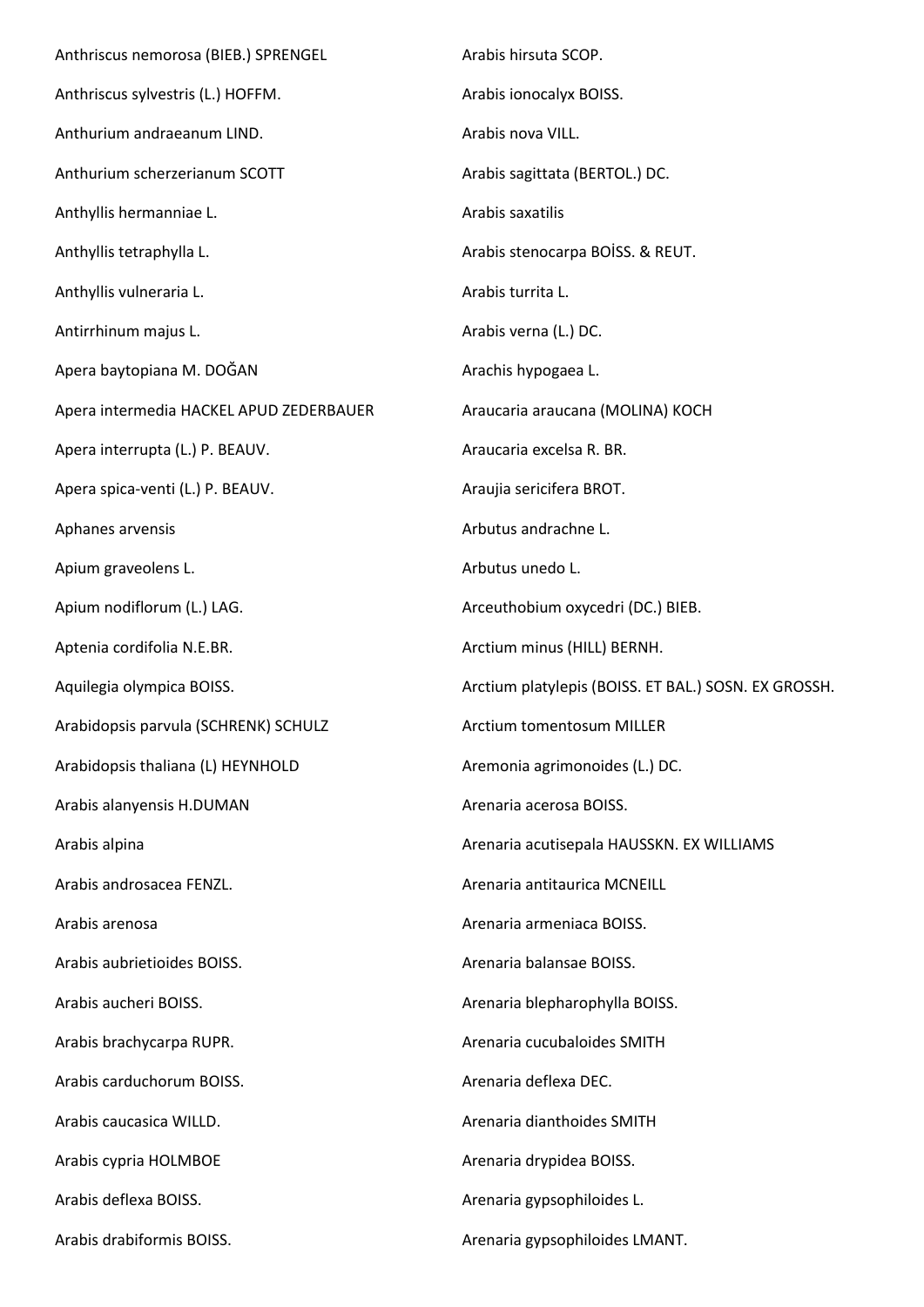Arenaria kotschyana FENZL Arenaria ledebouriana FENZL Arenaria leptoclados (REICHB.) GUSS. Arenaria luschanii MCNEILL Arenaria lychnidea BIEB. Arenaria macrosepala BOISS. Arenaria mcneillii AYTAÇ & H. DUMAN Arenaria pamphylica BOISS. ET HELDR. Arenaria pseudacantholimon BORNM. Arenaria rotundifolia BIEB. Arenaria scariosa BOISS. Arenaria serpyllifolia L. Arenaria speluncarum MCNEILL Arenaria tmolea BOISS. Argyrolobium biebersteinii BALL Argyrolobium crotalarioides JAUB. ET SPACH Arisarum vulgare TARG.-TOZZ. Aristida adscensionis L. Aristida caerulescens DESF. Aristolochia auricularia BOISS. Aristolochia billardieri JAUB. ET SPACH Aristolochia bodamae DINGLER Aristolochia bottae JAUB. ET SPACH Aristolochia cilicica DAVIS ET KHAN Aristolochia clematitis L. Aristolochia cretica Aristolochia guichardii DAVIS ET KHAN Aristolochia hirta L. Aristolochia iberica FISCH. ET MEY. EX BOISS. Aristolochia incisa DUCHARTRE Aristolochia lycica DAVIS ET KHAN Aristolochia macrophylla LAM. Aristolochia maurorum L. Aristolochia paecilantha BOISS. Aristolochia pallida WILLD. Aristolochia parvifolia SM. Aristolochia pistolochia Aristolochia pontica LAM. Aristolochia rotunda L. Armeria cariensis BOISS. Armeria trojana BOKHARI ET QUEZEL Armoracia rusticana (LAM.) GAERTNER, MEY. ET SCHREB. Arnebia decumbens (VENT.) COSSON ET KRALIK Arnebia densiflora (NORDM.) LEDEB. Arnebia pulchra (ROEMER ET SCHULTES) EDMONDSON Arnica montana L. Aronia prunifolia REHD. Arrhenatherum elatius (L.) P. BEAUV. EX J. ET C. PRESL Arrhenatherum kotschyi BOISS. Arrhenatherum palaestinum BOISS. Artedia squamata L. Artemisia abrotanum L. Artemisia absinthium L. Artemisia annua L. Artemisia araratica KRASCH. Artemisia arborescens L. Artemisia armeniaca LAM. Artemisia assoana Artemisia austriaca JACQ. Artemisia borrelieri Artemisia campestris L. Artemisia camphorata VILL.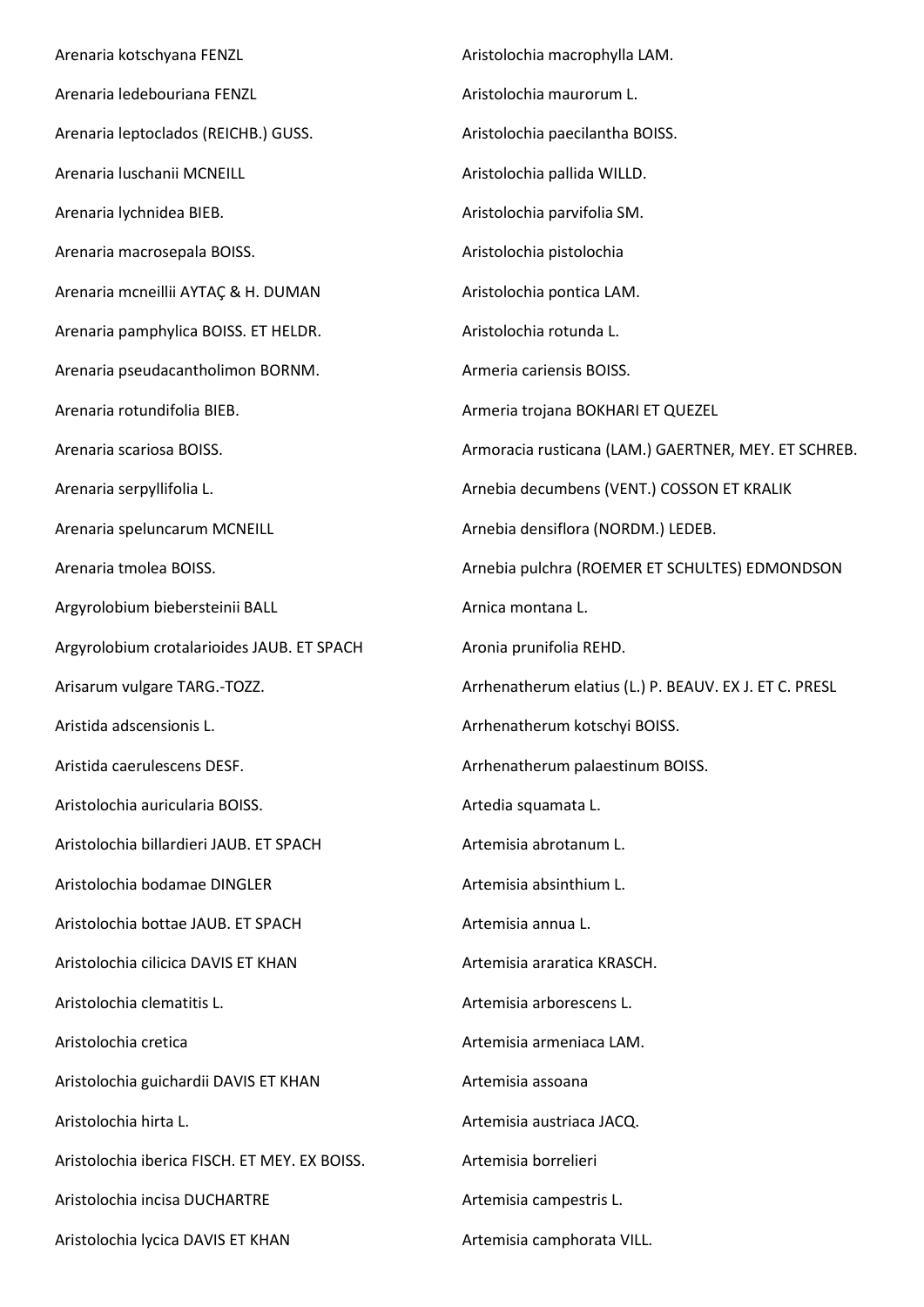Artemisia caucasica WILLD. Artemisia chamaemellifolia VILL. Artemisia dracunculus L. Artemisia fragrans WİLLD. Artemisia genipi WEBER Artemisia glacialis L. Artemisia herba-alba ASSO Artemisia incana (L.) DRUCE Artemisia maritima L. Artemisia marschalliana SPRENGEL Artemisia paniculata Artemisia pontica Artemisia salina willd Artemisia santonicum L. Artemisia scoparia WALDST. ET KIT. Artemisia spicata Artemisia spicigera C. KOCH Artemisia splendens WILLD. Artemisia stelleriana BESSER Artemisia taurica WILLD. Artemisia tournefortiana REICHB. Artemisia umbelliformis Artemisia vulgaris L. Arthrocnemum fruticosum (L.) MOQ. Arthrocnemum glaucum (DEL.) UNG.-STERNB. Arum balansanum R. MILL Arum byzantinum BLUME Arum conophalloides KOTSCHY EX SCHOTT Arum creticum BOISS. ET HELDR. Arum detruncatum C. A. MEYER Arum detruncatum C.A. MEYER EX SCHOTT Arum dioscoridis SM. Arum elongatum STEVEN Arum euxinum R. MILL Arum hygrophilum BOISS. Arum italicum MILLER Arum maculatum L. Arum nickelii SCHOTT Arum orientale BIEB. Arum rupicola BOİSS. Aruncus dioicus (WALTER) FERNALD Aruncus vulgaris RAFIN. Arundo donax L. Arundo pliniana TURRA Asarina procumbens MILLER Asarum europaeum L. Asclepias curassavica L. Asparagus acutifolius L. Asparagus aphyllus L. Asparagus officinalis L. Asparagus palaestinus BAKER Asparagus persicus BAKER Asparagus plumosus BAKER Asparagus sprengeri REGEL Asparagus tenuifolius LAM. Asparagus verticillatus L. Asperugo procumbens L. Asperula affinis BOISS. ET HUET Asperula antalyensis EHREND. Asperula arvensis L. Asperula brevifolia VENT. Asperula cymulosa (POST) POST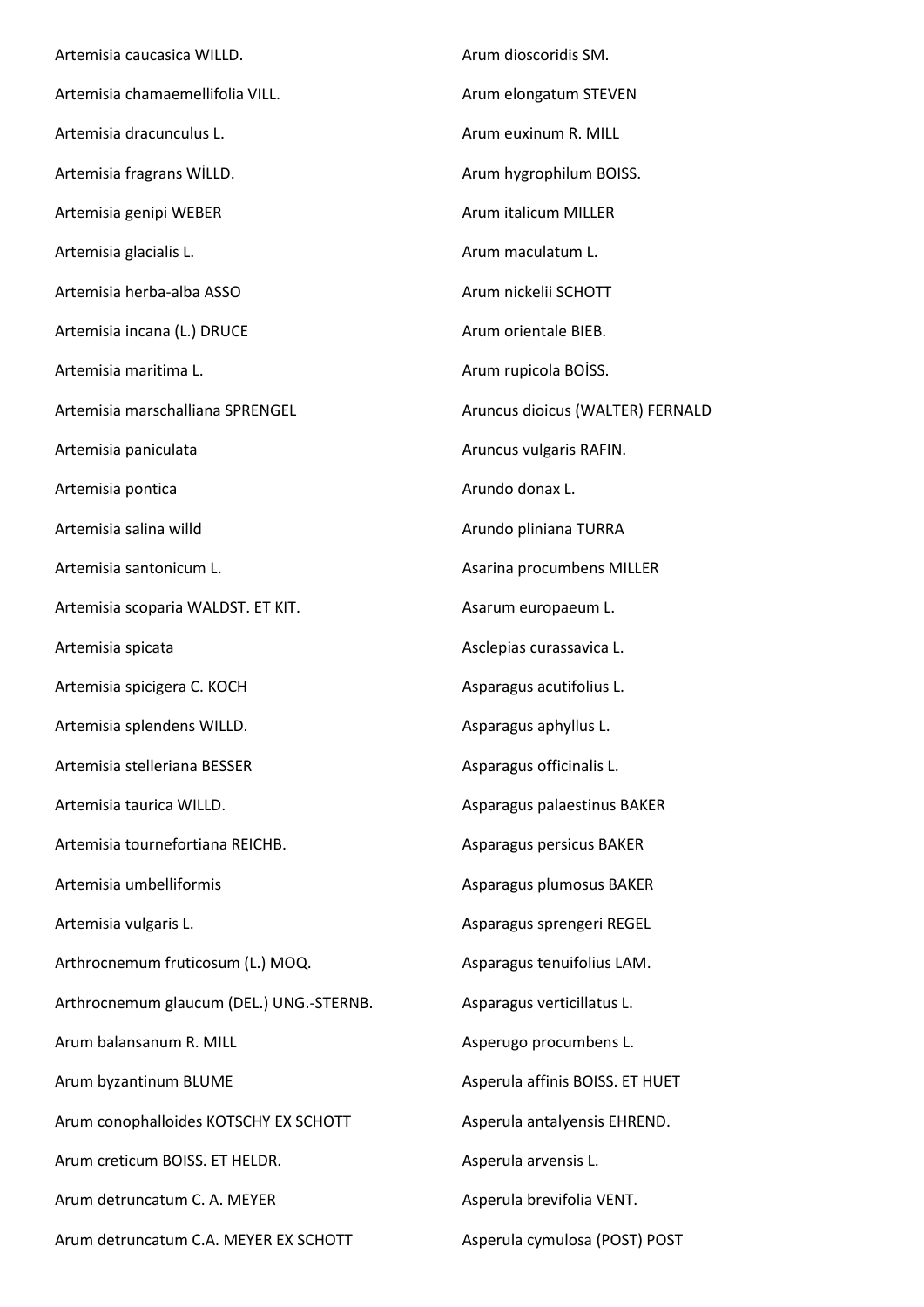Asperula cynanchica L. Asperula glomerata (BIEB.) GRISEB. Asperula involucrata WAHLENB. Asperula laxiflora BOISS. Asperula lilaciflora BOISS. Asperula littoralis SM. Asperula longiflora WALDSTEINE KIT. Asperula nitida SM. Asperula orientalis BOISS. ET HOHEN. Asperula pestalozzae BOISS. Asperula pontica BOISS. Asperula procumbens L. Asperula pubescens (WİLD.) EHREND. & SCHÖNB. Asperula purpurea (L.) EHREND. Asperula rumelica BOISS. Asperula scutellaris VIS. Asperula serotina (BOISS. ET HELDR.) EHREND. Asperula setosa JAUB. ET SPACH Asperula stricta BOISS. Asperula suavis FISCH. ET MEY. Asperula taurina L. Asperula tenella HAUFFEL EX DEGEN Asperula tenuifolia BOISS. Asperula xylorrhiza NAB. Asphodeline anatolica E. TUZLACI Asphodeline baytopae E. TUZLACI Asphodeline brevicaulis (BERTOL.) J. GAY EX BAKER Asphodeline cilicica E. TUZLACI Asphodeline damascena (BOISS.) BAKER Asphodeline globifera J. GAY EX BAKER Asphodeline liburnica (SCOP.) REICHB. Aster laevis L

Asphodeline lutea (L.) REICHB. Asphodeline peshmeniana E. TUZLACI Asphodeline prismatocarpa J.GAY EX BAKER Asphodeline rigidifolia (BOISS.) BAKER Asphodeline taurica (PALLAS) KUNTH Asphodeline tenuior (FISCHER) LEDEB. Asphodelus aestivus BROT. Asphodelus fistulous L. Aspidistra elatior BLUME Aspidium angulare Aspidium rigidum Aspidium tobatum Asplenium adiantum-nigrum L. Asplenium bourgaei MILDE Asplenium cuneifolium VIV. Asplenium germanicum Asplenium haussknechtii GOD. ET REUT. Asplenium lepidum Asplenium marinum Asplenium obovatum VIV. Asplenium onopteris L. Asplenium ruta-muraria L. Asplenium septentrionale (L.) HOFFM. Asplenium trichomanes L. Asplenium viride HUDS. Aster alpinus L. Aster amellus L. Aster aragonensis Aster bellidiastrum (L.) SCOP Aster caucasicus WILLD.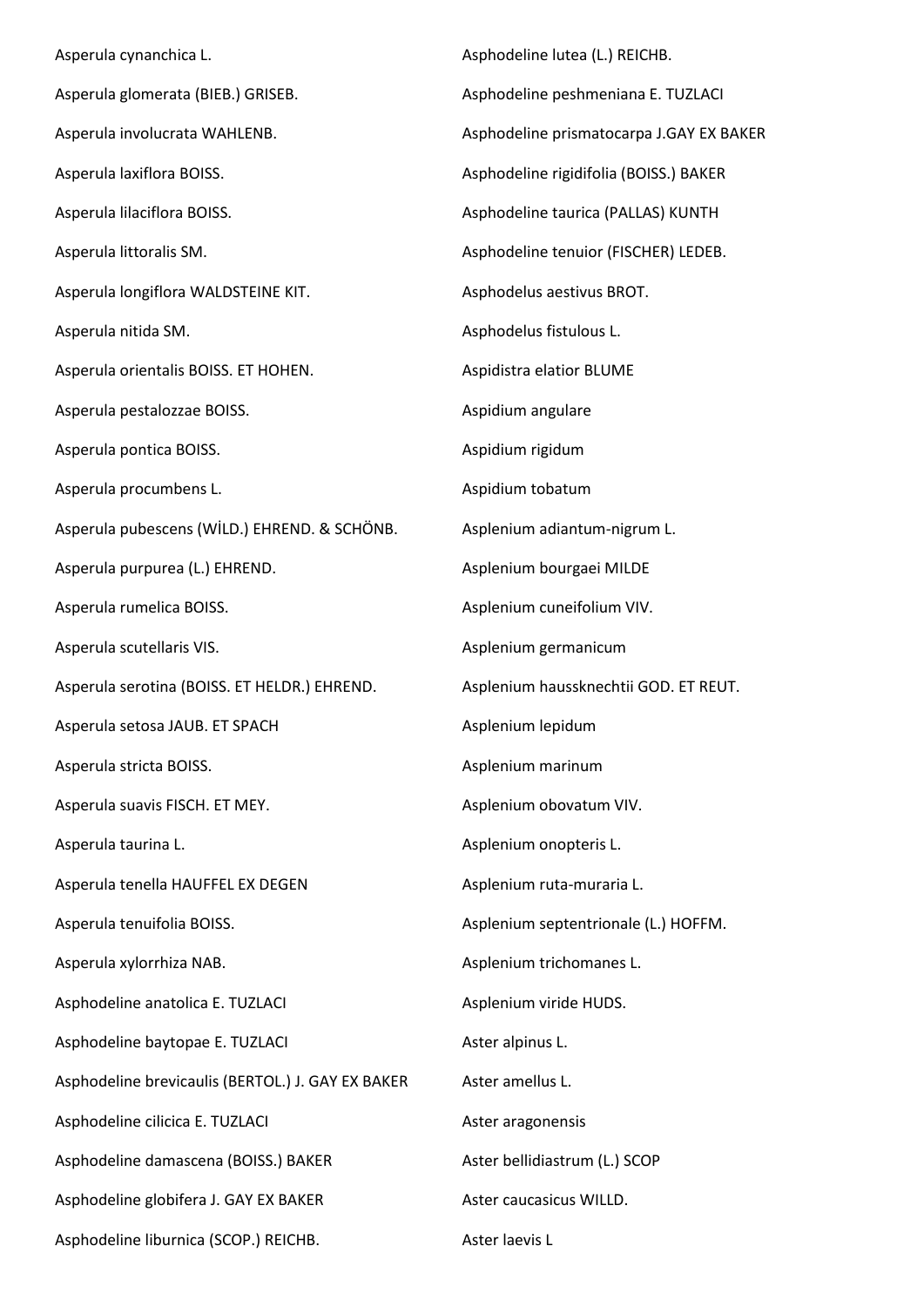Aster novi-belgii L. Aster squamatus (SPRENGEL) HIERON. Aster subulatus MICHAUX Aster tripolium L. Aster willkomnii Asteriscus aquaticus (L.) LESS. Astragalus achundovii GROSSH. Astragalus acicularis BUNGE Astragalus acmophyllus BUNGE Astragalus aduncus WILLD. Astragalus adustus BUNGE Astragalus aintabicus BOISS. Astragalus ajubensis BUNGE Astragalus altanii HUB.-MOR. Astragalus alyssoides LAM. Astragalus amblolepis FISCHER Astragalus andrachneifolius FENZL Astragalus angustiflorus C. KOCH Astragalus angustifolius LAM. Astragalus anthylloides LAM. Astragalus arguricus BUNGE Astragalus artosii CHAMB. ET MATTH. Astragalus asciocalyx BUNGE Astragalus aucheri BOISS. Astragalus aureus WILLD. Astragalus austriacus L. Astragalus baibutensis BUNGE Astragalus baionensis LOIS.-DELONG. Astragalus barba-jovis DC. Astragalus basianicus BOISS. ET HAUSSKN. Astragalus baytopianus CHAMB. ET MATTHEWS

Astragalus berytius BUNGE Astragalus bicolor LAM. Astragalus brachycalyx FISCHER Astragalus brachypterus FISCHER Astragalus cadmicus BOISS. Astragalus camptoceras BUNGE Astragalus campylosema BOISS. Astragalus caraganae FISCH. ET MEY. Astragalus cariensis BOISS. Astragalus cephalotes BANKS ET SOL. Astragalus christianus L. Astragalus chrysochlorus BOISS. ET KOTSCHY Astragalus chthonocephalus BOISS. & BAL. Astragalus cicer L. Astragalus cinereus WILLD. Astragalus coadunatus HUB.-MOR. ET CHAMB. Astragalus condensatus LEDEB. Astragalus coodei CHAMB. ET MATTHEWS Astragalus cornutus PALL. Astragalus corrugatus BERTOL. Astragalus cretaceus BOISS. ET KOTSCHY Astragalus creticus LAM. Astragalus crinitus BOISS. Astragalus cylindraceus DC. Astragalus cymbibracteatus HUB.-MOR. ET CHAMB. Astragalus dasycarpus CHAMBERLAIN Astragalus declinatus WILLD. Astragalus decurrens BOISS. Astragalus deinacanthus BOISS. Astragalus densifolius LAM.

Astragalus depressus L.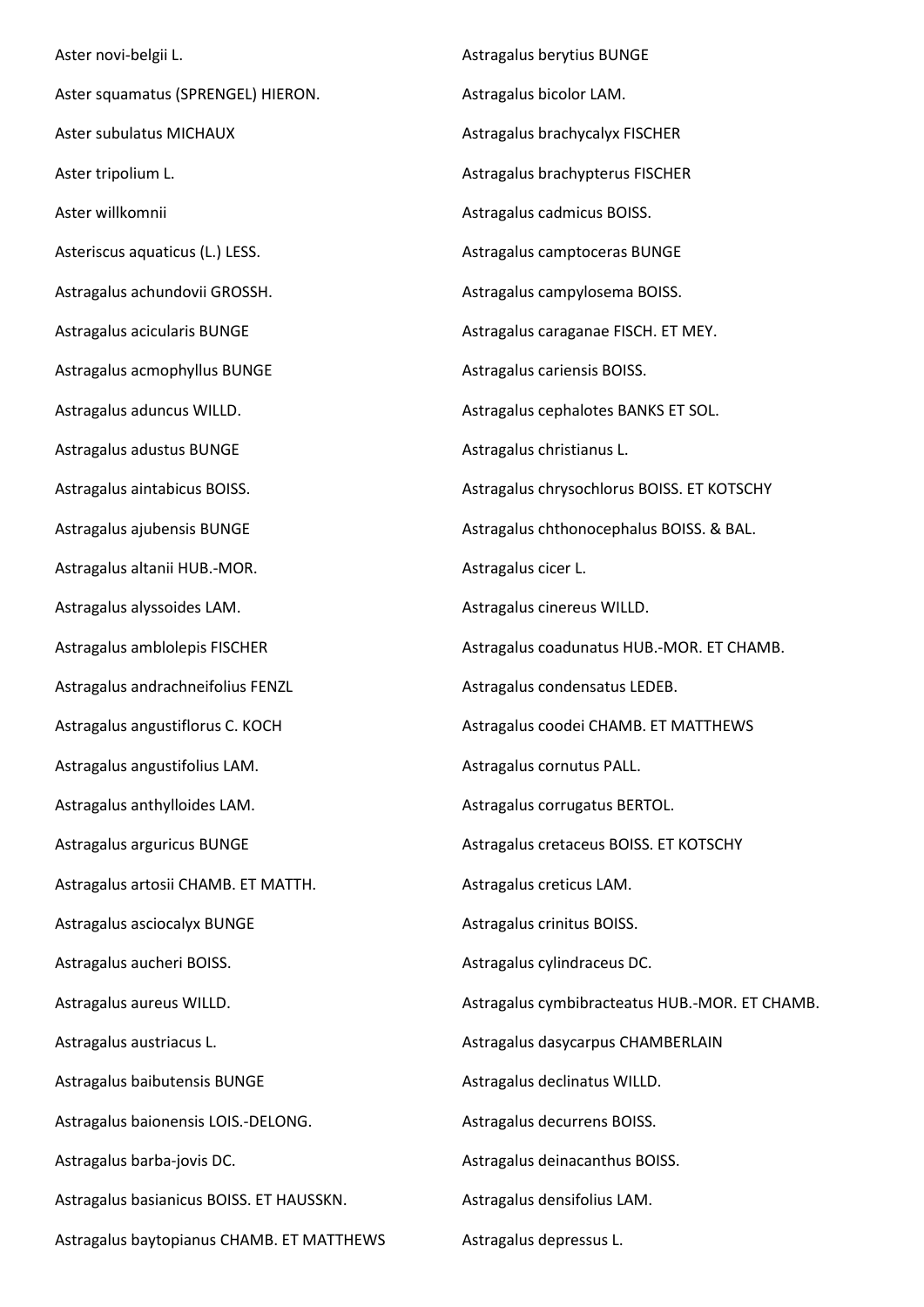Astragalus dictyophysus REUTER EX BUNGE Astragalus dipodurus BENGE Astragalus dipsaceus BUNGE Astragalus dirmilensis HUB.-MOR. ET REESE Astragalus echinops AUCHER EX BOISS. Astragalus elatus BOISS. ET BAL. Astragalus elongatus WILLD. Astragalus emarginatus LAB. Astragalus eriocephalus WILLD. Astragalus eriophyllus BOISS. Astragalus erythrotaenius BOISS. Astragalus falcatus LAM. Astragalus flavescens BOISS. Astragalus fragrans WILLD. Astragalus fraxinifolius DC. Astragalus fumosus BORISS. Astragalus galegiformis L. Astragalus gevashensis CHAMB. ET MATTHEWS Astragalus gilvus BOISS. Astragalus glaucophyllus BUNGE Astragalus glycyphyllos L. Astragalus gossypinus FISCHER Astragalus graecus BOISS. ET SPRUN. Astragalus gummifer LAB. Astragalus guttatus BANKS ET SOL. Astragalus gymnolobus FISCHER Astragalus halicacabus LAM. Astragalus hamosus L. Astragalus hareftae (NAB.) SIRJ. Astragalus haussknechtii BUNGE Astragalus heldreichii BOISS.

Astragalus hirsutus VAHL Astragalus hirticalyx BOISS. ET KOTSCHY Astragalus humillimus FREYN ET SINT. Astragalus hyalolepis BUNGE Astragalus icmadophilus HAND.-MAZZ. Astragalus incertus LEDEB. Astragalus jodostachys BOISS. ET BUHSE Astragalus karamasicus BOISS. ET BAL. Astragalus karputanus BOISS. ET NOE Astragalus kirshehiricus CHAMBERLAIN Astragalus kurdicus BOISS. Astragalus lagopodioides VAHL Astragalus lagurus WILLD. Astragalus lamarckii BOISS. Astragalus lanigerus DESF. Astragalus lasioglottis STEV. Astragalus latifolius LAM. Astragalus leporinus BOISS. Astragalus lineatus LAM. Astragalus lusitanicus LAM. Astragalus lycius BOISS. Astragalus lydius BOISS. Astragalus macrocephalus WILLD. Astragalus melanophrurius BOISS. Astragalus mesogitanus BOISS. Astragalus microcephalus WILLD. Astragalus micropterus FISCHER Astragalus mitchelianus BOISS. Astragalus mollis BIEB. Astragalus nanus DC.

Astragalus nezaketae A. DURAN & Z. AYTAÇ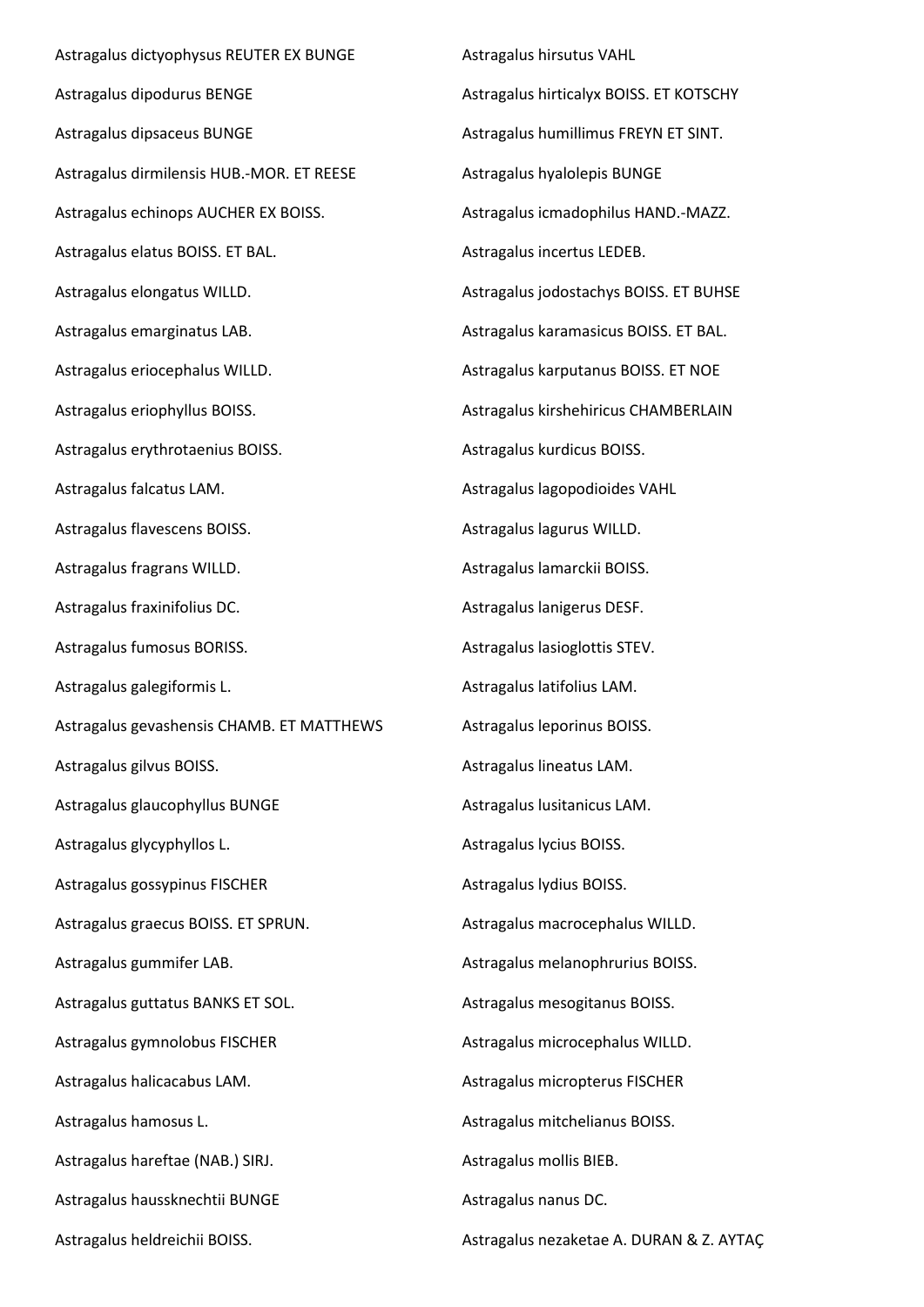Astragalus nitens BOISS. ET HELDR. Astragalus noeanus BOISS. Astragalus nydeggeri ZARRE & DUMAN Astragalus odoratus LAM. Astragalus oleifolius DC. Astragalus onobrychis L. Astragalus ornithopodioides LAM. Astragalus ovatus DC. Astragalus oxyglottis STEV. Astragalus oxytropifolius BOISS. Astragalus paecilanthus BOISS. ET HELDR. Astragalus paradoxus BUNGE Astragalus parnassi BOISS. Astragalus pelliger FENZL Astragalus pennatulus HUB.-MOR. ET CHAMB. Astragalus pennatus BUNGE Astragalus persicus (DC.) FISCH. ET MEY. Astragalus pestalozzea BOISS. Astragalus phrygius SIRJ. Astragalus pinetorum BOISS. Astragalus pisidicus BOISS. ET HELDR. Astragalus plumosus WILLD. Astragalus podperae SIRJ. Astragalus ponticus PALL. Astragalus prusianus BOISS. Astragalus pseudocaspius FISCHER Astragalus ptilodes BOISS. Astragalus pulmosus WILLD. Astragalus pycnocephalus FISCHER Astragalus schistocalyx BUNGE Astragalus schizopterus BOISS.

Astragalus scholerianus BORNM. Astragalus setulosus BOISS. ET BAL. Astragalus shelkovnikovii GROSSH. Astragalus siliquosus BOISS. Astragalus sommieri FREYN Astragalus spruneri BOISS. Astragalus squalidus BOISS. ET NOE Astragalus stella GOUAN Astragalus stereocalyx BORNM. Astragalus stevenianus DC. Astragalus strictifolius BOISS. Astragalus strictispinis BOISS. Astragalus strigillosus BUNGE Astragalus suberosus BANKS ET SOL. Astragalus subrobustus BORISS. Astragalus syringus CHAMB. Astragalus tauricolus BOISS. Astragalus thracicus GRIS. Astragalus tigridis BOISS. Astragalus tmoleus BOISS. Astragalus transsilvanicus BARTH APUD SCHUR. Astragalus tribuloides DELILE Astragalus trifoliastrum HUB.-MOR. ET MATTHEWS Astragalus triradiatus BUNGE Astragalus trojanus STEV. Astragalus tuberculosus D.C. Astragalus vaginans DC. Astragalus velenowskyi NAB. Astragalus vexillaris BOISS. Astragalus viciifolius DC. Astragalus viridissimus FREYN ET SINT.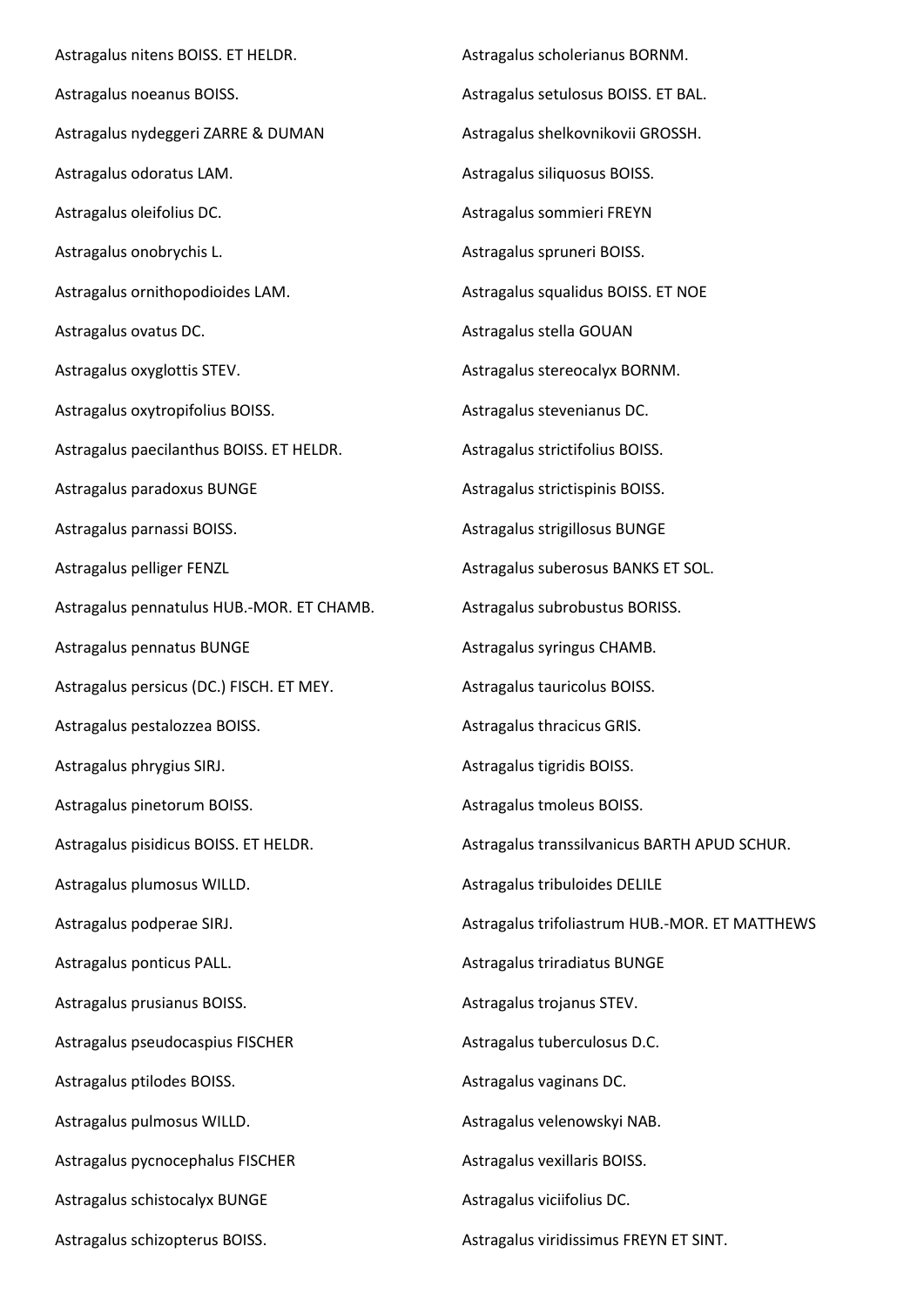Astragalus vulnerariae DC. Astragalus warburgii BORNM. Astragalus wiedemannianus FISCHER Astragalus xerophilus LEDEB. Astragalus xylobasis FREYN ET BORNM. Astrantia bavarica F. Schultz Astrantia maxima PALLAS Astrodaucus orientalis (L.) DRUDE Asyneuma amplexicaule (WILLD.) HAND.-MAZZ. Asyneuma compactum (BOISS. ET HELDR.) DAMBOLDT Asyneuma filipes (NAB.) DAMBOLDT Asyneuma limonifolium (L.) JANCHEN Asyneuma linifolium (BOISS. ET HELDR.) BORNM. Asyneuma lobelioides (WILLD.) HAND.-MAZZ. Asyneuma michauxioides (BOISS.) DAMBOLDT Asyneuma pulvinatum DAVIS Asyneuma rigidum (WILLD.) GROSSH. Asyneuma virgatum (LABILL.) BORNM. Athyrium filix-foemina (L.) ROTH Atractylis cancellata L. Atractylis carduus (FORSSK.) CHRIST. Atractylis gummifera L. Atraphaxis billardieri JAUB. ET SPACH Atraphaxis grandiflora WILLD. Atraphaxis spinosa L. Atriplex aucheri MOQ, Atriplex babingtonii Atriplex davisii AELLEN Atriplex halimus L. Atriplex hastata L. Atriplex hortensis L. Atriplex laevis C. A. MEYER Atriplex lasiantha BOISS. Atriplex nitens SCHKUHR Atriplex olivieri MOQ. Atriplex patula L. Atriplex rosea L. Atriplex tatarica L. Atriplex tornabeni TINEO Atropa acuminata MIERS Atropa belladonna L. Atropa lutescens JACQ. Atropis distans Atropis elata Atropis festucaeformis Atropis suesica Aubrieta canescens (BOISS.) BORNM. Aubrieta deltoidea (L.) DC. Aubrieta olympica BOISS. Aubrieta pinardii BOISS. Aucuba japonica THUNB. Aurinia rupestris (TENORE) CULLEN ET DUDLEY Aurinia saxatilis (L.) DESV. Aurinia uechtritziana (BORNM.) CULLEN ET DUDLEY Avena barbata POTT EX LINK Avena byzantina C. KOCH Avena convoluta PRESL. Avena decora Avena eriantha DURIEU Avena fatua L. Avena sativa L. Avena sterilis L.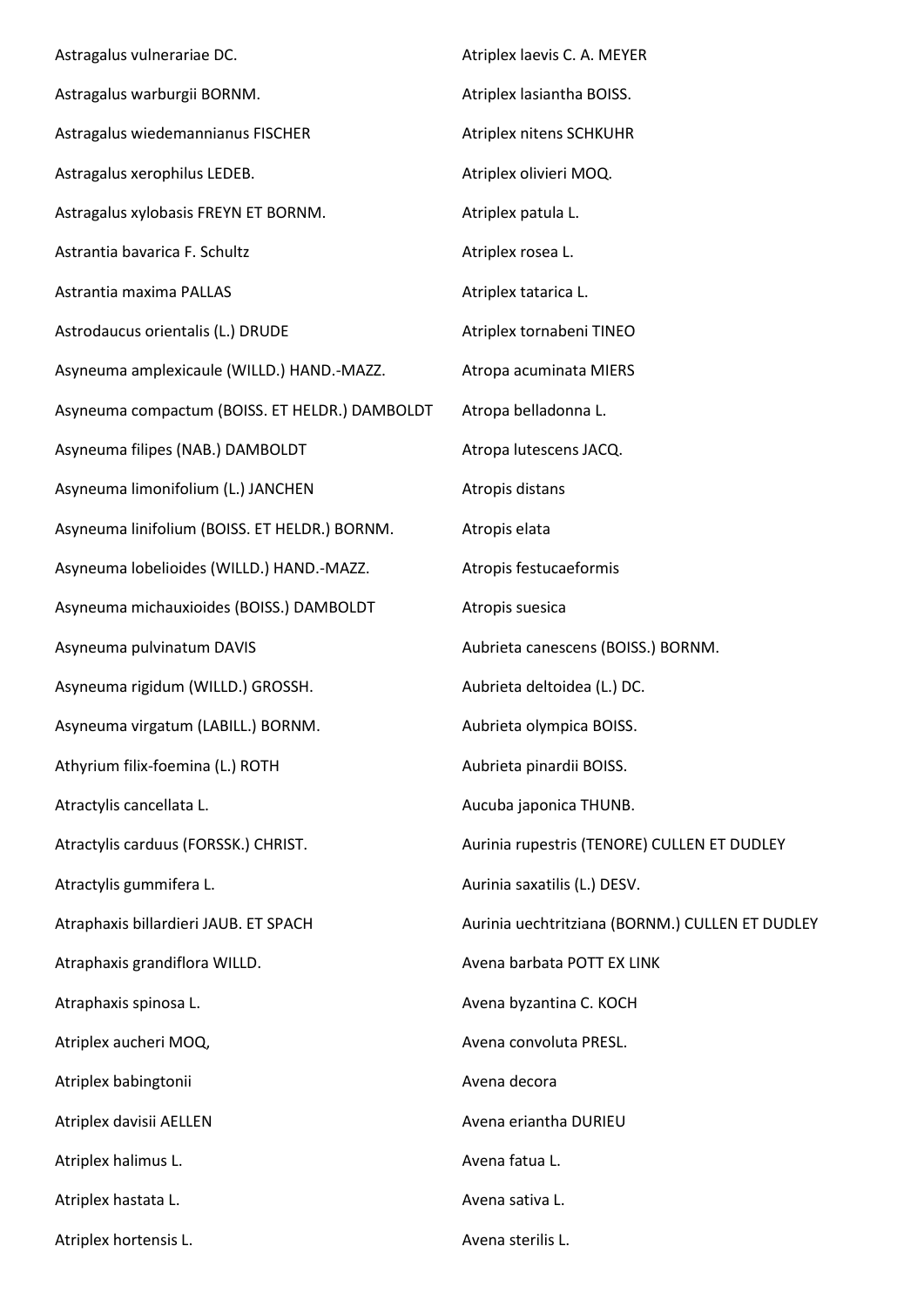Avena wiestii STEUDEL Avenastrum blavii Avenula pratensis (L.) DUMORT. Avenula pubescens (HUDSON) DUMORT. Azolla filiculoides LAM. Baccharis halimifolia L. Bacopa monnieri (L.) PENNELL Baldellia ranunculoides L. PARL Ballota acetabulosa (L.) BENTHAM Ballota cristata P. H. DAVIS Ballota frutescens (L.) WOODS Ballota glandulosissima HUB.-MOR. ET PATZAK Ballota larendana BOISS. ET HELDR. Ballota macrodonta BOISS. ET BAL. Ballota nigra L. Ballota pseudodictamnus (L.) BENTHAM Ballota rotundiflora C. KOCH Ballota saxatilis SIEBER EX J. ET C. PRESL Barassica chinensis L. Barbarea auriculata HAUSSKN. EX BORNM. Barbarea lutea CULLEN ET COODE Barbarea minor C. KOCH Barbarea plantaginea DC. Barbarea trichopoda HAUSSKN. EX BORNM. Barbarea verna (MILL.) ASCHERS. Barbarea vulgaris R. BR. Barlia robertiana (LOISEL.) GREUTER Bartsia alpina L. Basella rubra L. Bassia hirsuta (L.) ASCHER. Bauhinia variegata L. Berberis gagnepainii SCHNEİD.

Beckmannia eruciformis (L.) HOST Begonia semperflorens LINK ET OTTO Bellardia trixago (L.) ALL. Bellardiochloa polychroa (TRAUTV.) ROSHEV. Bellardiochloa variegata (LAM.) KERGUELEN Bellardiochloa violacea (BELLARDI) CHIOV. Bellevalia anatolica B. MATHEW & ÖZHATAY Bellevalia clusiana GRISEB. Bellevalia edirnensis N.ÖZHATAY ET B.MATHEW Bellevalia fominii WORONOW Bellevalia forniculata (FOMIN) DELONEY Bellevalia gracilis FEINBRUN Bellevalia longipes POST Bellevalia longistyla (MISCZ.) GROSSH. Bellevalia mathewii Özhatay & Koçak Bellevalia modesta WENDELBO Bellevalia paradoxa (FISCH. ET MEY.) BOISS. Bellevalia pycnantha (C. KOCH) A. LOS.-LOS. Bellevalia rixii WENDELBO Bellevalia sarmatica (PALLAS EX GEORGI) WORONOW Bellevalia tauri FEINBRUN Bellevalia trifoliata (TEN.) KUNTH Bellis annua L. Bellis margaritifolia Bellis perennis L. Bellis sylvestris CYR. Berberis brachypoda MAXİM. Berberis crataegina DC. Berberis cretica L. Berberis darwinii HOOK.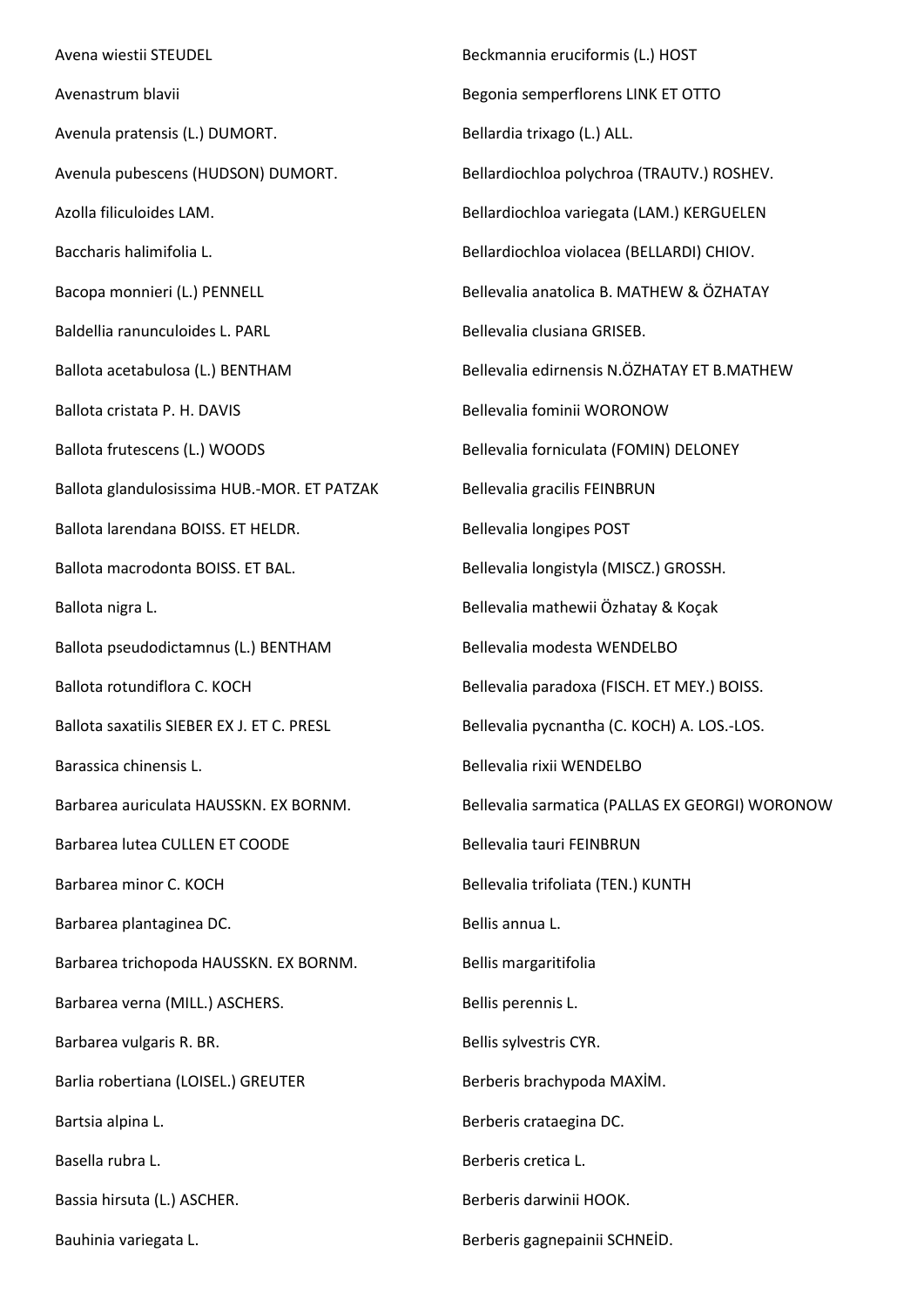Berberis julianae SCHMEİD. Berberis thunbergii DC. Berberis verruculosa HEMSL. ET WİLS. Berberis vulgaris L. Bergenia cordifolia A.BR. Bergenia crassifolia (L.) FRIT. Berteroa incana (L.) DC. Berteroa mutabilis (VENT.) DC. Berteroa obliqua (SM.) DC. Berteroa stricta Boiss. et Heldr. Berterva procumbens Berula erecta (HUDS.) COVILLE Beta corolliflora ZOSIMOVIC EX BUTTLER Beta intermedia BUNGE Beta lomatogona FISCH. ET MEY. Beta macrorhiza STEV. Beta maritima L. Beta trigyna WALDST. ET KIT. Beta vulgaris L. Betonica hirsuta L. Betula fennica Betula litwinowii DOLUCH. Betula medwediewii REGEL Betula murithii Betula pendula ROTH Betula pubescens EHRH. Biarum bovei BLUME Biarum carduchorum (SCHOTT) ENGLER Biarum davisii TURRILL Biarum pyrami (SCHOTT) ENGLER Biarum tenuifolium (L.) SCHOTT Bidens cernua L. Bidens comatus Bidens frondosus Bidens radiata THUILL. Bidens tripartita L. Biebersteinia multifida DC. Biebersteinia orphanidis BOISS. Bifora radians BIEB. Bifora testiculata (L.) SPRENGEL EX CSHULTES Bignonia unguis-cati L. Bilacunaria aksekiensis A. DURAN & B. DOĞAN Bilacunaria scabra (FENZL)PIMENOV ET V.N.TIKHOM. Billbergia nutans H.WENDL. Biscutella didyma L. Biscutella laevigata L. Biserrula pelecinus L. Blackstonia perfoliata (L.) HUDSON Blechnum spicant (L.) ROTH Bletilla striata RCHB. F. Blitum virgatum Blysmus compressus (L.) PANZER EX LINK Bolanthus cherlerioides (BORNM.) BARK. Bolanthus frankenioides (BOISS.) BARK. Bolanthus minuartioides (JAUB. ET SPACH) HUB.-MOR. Bolanthus thymifolius (SM.) PHİTOS Bolanthus thymoides HUB.-MOR. Bolboschoenus maritimus (L.) PALLA Bombax buonopozense P.BEAUV. Bombycilaena discolor (PERS.) LAINZ Bombycilaena erecta (L.) SMOLJ. Bongardia chrysogonum (L.) SPACH.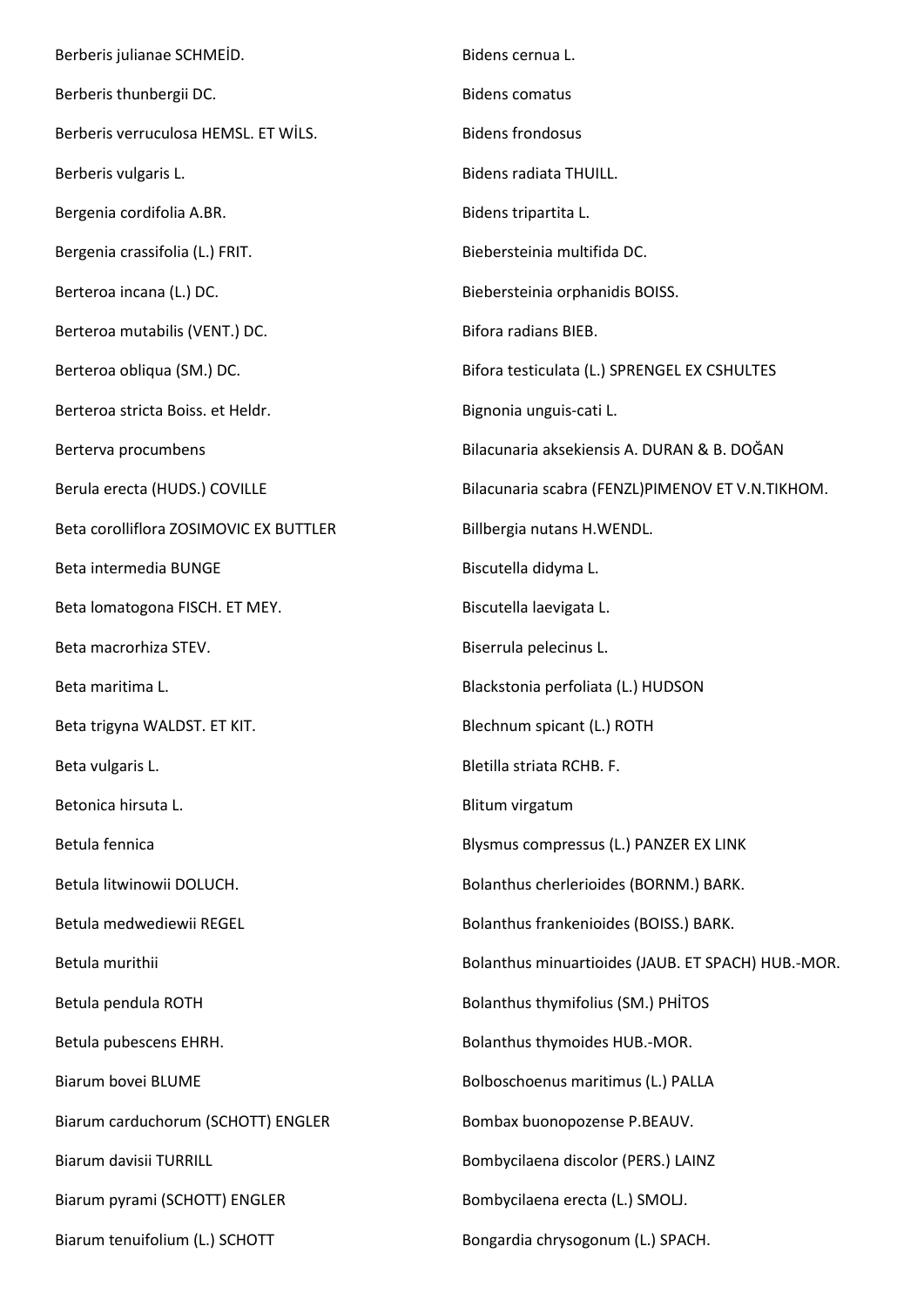Borago officinalis L. Boreava orientalis JAUB. ET SPACH Bornmuellara kiyakii AYTAÇ & AKSOY Bornmuellera cappadocica (DC.) CULLEN ET DUDLEY Bornmuellera glabrescens (BOISS. ET BAL.) CULLEN ET DUDLEY Bothriochloa ischaemum (L.) KENG Botrychium lunaria L. Boussingaultia cardifolia Ten. Brachiaria eruciformis (SM.) GRISEB. Brachychiton populneum R. BR. Brachypodium distacyon Brachypodium pinnatum (L.) P. BEAUV. Brachypodium retusum (PERS.) P. BEAUV. Brachypodium sylvaticum (HUDSON) P. BEAUV. Brassica cretica LAM. Brassica deflexa BOISS. Brassica elongata EHRH. Brassica gravinae JENORE Brassica hilarionis POST Brassica napus L. Brassica nigra (L.) KOCH Brassica oleracea L. Brassica rapa L. Brassica tournefortii GOUAN Briza humilis BIEB. Briza maxima L. Briza media L. Briza minor L. Briza spicta S. ET SM. Bromus alopecuros POIRET Bromus arvensis L. Bromus benekenii (LANGE) TRIMEN Bromus cappadocicus BOISS. ET BAL. Bromus commutatus SCHRADER Bromus danthoniae TRIN. Bromus diandrus ROTH Bromus erectus HUDSON Bromus fasciculatus C. PRESL Bromus hordeaceus L. Bromus inermis LEYSSER Bromus intermedius GUSS. Bromus japonicus THUNB. Bromus lanceolatus ROTH Bromus macrocladus BOISS. Bromus madritensis L. Bromus mollis L. Bromus psammophilus P. M. SMITH Bromus pumilio (TRIN.) P. M. SMITH Bromus ramosus HUDSON Bromus riparius REHM. Bromus rubens L. Bromus scoparius L. Bromus squarrosus L. Bromus sterilis L. Bromus tectorum L. Bromus tomentellus BOISS. Bromus trinianus SCHULTES Bromus variegatus BIEB. Bruckenthalia spiculifolia (SALISB.) REICHB. Brunfelsia calycina BENTH. Brunnera macrophylla (ADAMS) JOHNSTON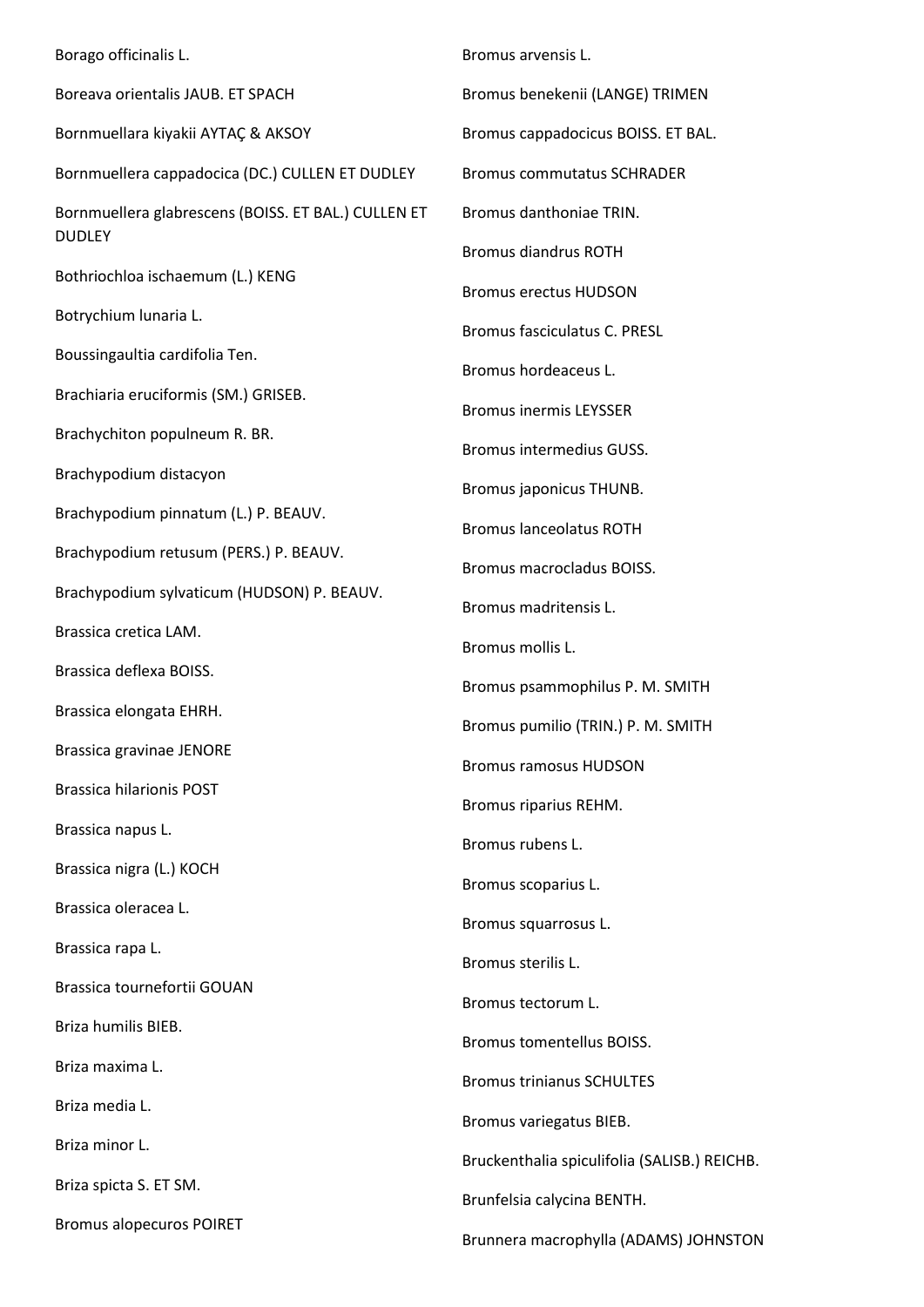Brunnera orientalis (SCHENK) JOHNSTON Bryonia alba L. Bryonia aspera STEV. EX LEDEB. Bryonia cretica L Bryonia multiflora BOISS. ET HELDR. Buddleja davidii FRANCH. Buddleja variabilis HEMSL. Bufonia calyculata BOISS. ET BAL. Bufonia macrosperma Bufonia tenuifolia L. Bufonia virgata BOISS. Buglossoides arvensis (L.) JOHNSTON Buglossoides incrassata (GUS.) JOHNSTON Buglossoides tenuiflora (L. FIL.) JOHNSTON Bungea trifida (VAHL) C. A. MEYER Bunias erucago L. Bunias orientalis L. Bunium brachyactis (POST) WOLFF Bunium elegans (Fenzl) Freyn Bunium fallax Freyn & Bornm. Bunium ferulaceum SM. Bunium microcarpum (BOISS.) FREYN Bunium paucifolium DC. Bunium pestalozzae BOISS. Buphthalmum salicifolium L. Buphthalmum speciosissimum Bupleurum aleppicum BOISS. Bupleurum asperuloides HELDR. Bupleurum brevicaule SCHLECHTENDAL Bupleurum cappadocicum BOISS. Bupleurum commutatum BOISS. ET BAL.

Bupleurum croceum FENZL Bupleurum eginense (WOLFF) SNOGERUP Bupleurum erubescens BOISS. Bupleurum euboeum BEAUVERD Bupleurum falcatum L. Bupleurum flavum FORSSK. Bupleurum fruticosum L. Bupleurum gerardii ALL. Bupleurum gracile D URV. Bupleurum heldeichii BOISS. ET BAL. Bupleurum intermedium POIRET Bupleurum lancifolium HORNEM. Bupleurum lophocarpum BOISS. ET BAL. Bupleurum nodiflorum SM. Bupleurum odontites L. Bupleurum papillosum DC. Bupleurum praealtum L. Bupleurum pulchellum BOISS. ET HELDR. Bupleurum ranunculoides L. Bupleurum rigidum L. Bupleurum rotundifolium L. Bupleurum schistosum WORONOW Bupleurum semicompositum L. Bupleurum stellatum L. Bupleurum subuniflorum BOISS. ET HELDR. Bupleurum sulphureum BOISS. ET BAL. Bupleurum turcicum SNOGERUP Bupleurum verrosa TURRA Butomus umbellatus L. Buxus balearica LAM. Buxus sempervirens L.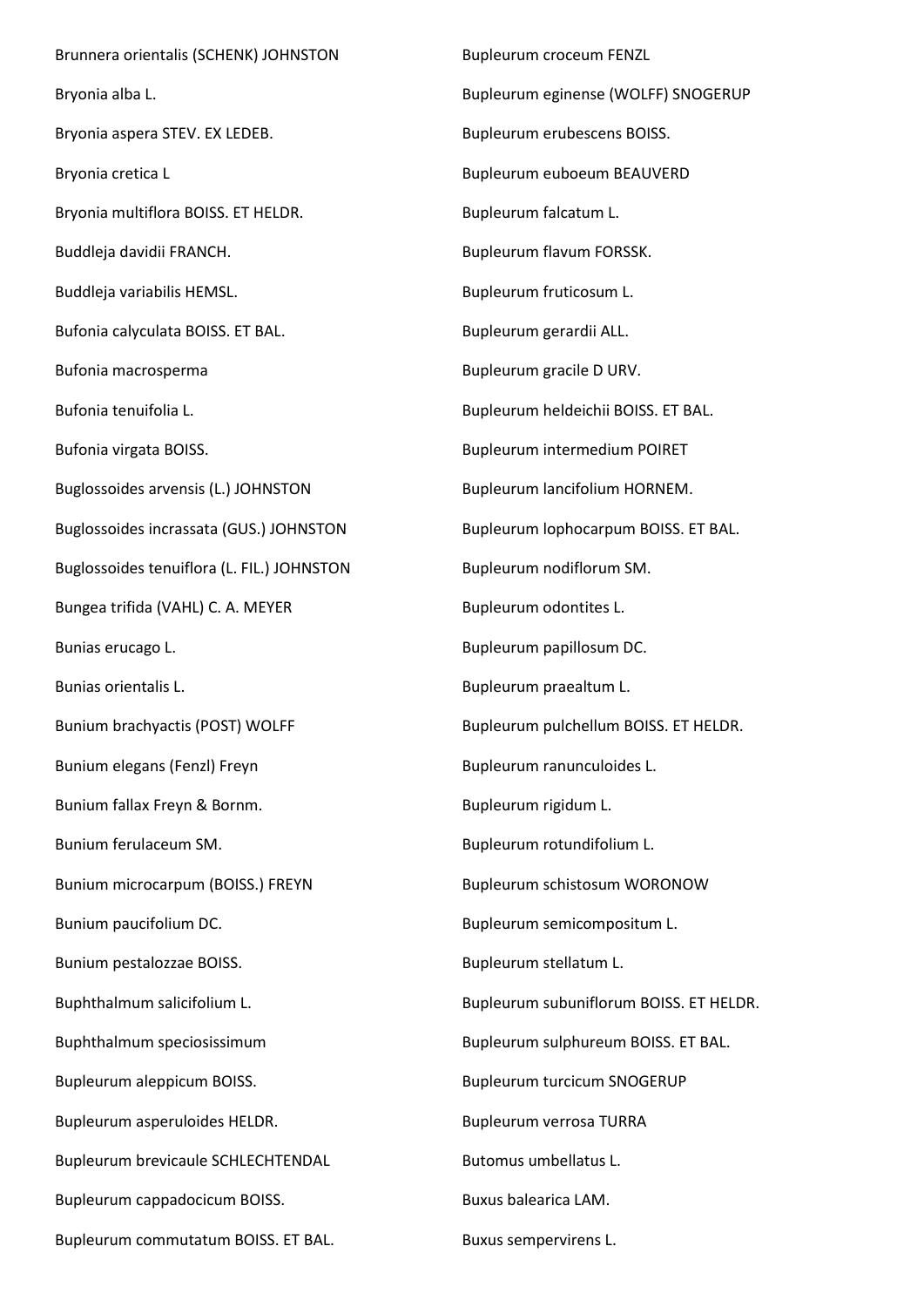Caccinia macranthera (BANKS ET SOL.) BRAND Caesalpinia gilliesii WALL. EX HOOK. Cakile maritima SCOP. Calamagrostis acutiflora (SCHRAD.) DC. Calamagrostis arundinacea (L.) ROTH Calamagrostis epigejos (L.) ROTH Calamagrostis hartmaniana FR. Calamagrostis neumaniana TORGES Calamagrostis pseudophragmites (HALLER FIL.) KOELER Calamagrostis tenella (SCHARD.) HOST Calamintha betulifolia BOISS. ET BAL. Calamintha grandiflora (L.) MOENCH Calamintha nepeta (L.) SAVI Calamintha pamphylica BOISS. ET HELDR. Calamintha sylvatica BROMF. Calamintha tauricola P. H. DAVIS Calendula arvensis L. Calendula noeana Calendula officinalis L. Calendula suffruticosa VAHL Calendula vulgaris L. Calepina corvini Calepina irregularis (ASSO) THELLUNG Calicotome villosa (POIRET) LINK Calligonum polygonoides L. Callipeltis cucullaria (L.) STEVEN Callisia elegans ALEXANDER EX H.E. MOORE Callistephus chinensis (L.) NESS Callistephus x sinensis BERGMANS Callitriche intermedia HOFM. Callitriche palustris L. Callitriche stagnalis SCOP. Callitriche truncata GUSS. Callotropis procera WILD. Calluna vulgaris (L.) HULL Caltha palustris L. Caltha polypetala HOCHST. EX LORENT Calycanthus occidentalis HOOK. ET ARN. Calystegia sepium (L.) R. BR. Calystegia silvatica (KIT.) GRISEB. Calystegia soldanella (L.) R. R. Camelia japonica L. Camelina hispida BOISS. Camelina laxa C.A. MEY. Camelina microcarpa ANDRZ. Camelina rumelica VEL. Campanula alliariifolia WILLD. Campanula argaea BOISS. ET BAL. Campanula arvatica LAG. Campanula aucheri A. DC. Campanula barbata L. Campanula betulifolia C. KOCH Campanula bononiensis L. Campanula buserİ DAMBOLDT Campanula camptoclada BOISS. Campanula cenisia L. Campanula cochlearifolia LAM. Campanula collina SİMS Campanula conferta A. DC. Campanula coriacea DAVIS Campanula crispa LAM. Campanula cymbalaria SM.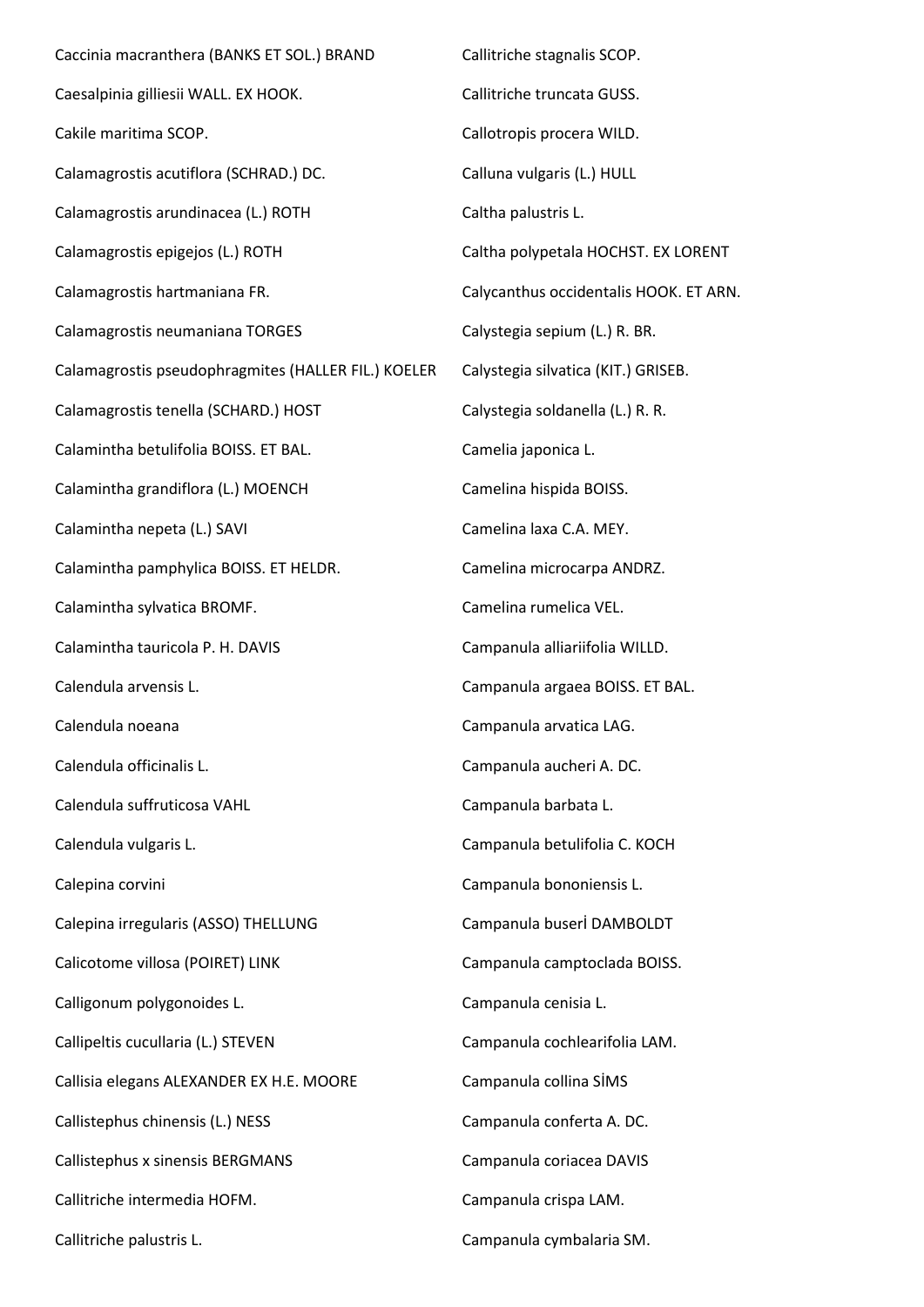Campanula damascena LABILL. Campanula davisii TURRILL Campanula drabifolia SM. Campanula ekimiana A. GÜNER Campanula erinus L. Campanula expansa Campanula flaccidula VATKE Campanula glomerata L. Campanula hagielia BOISS. Campanula hemischinica C. KOCH. Campanula hierosolymitana BOISS. Campanula hispanica Campanula involucrata AUCHER EX A. DC. Campanula isophylla MORETTI. Campanula jacquinii (SIEBER) A. DC. Campanula lactiflora BIEB. Campanula latifolia L. Campanula latiloba A. DC. Campanula leucosiphon BOISS. ET HELDR. Campanula lingulata WALDST. ET KIT. Campanula linifolia Campanula loreyi Campanula lycica KIT TAN ET SORGER Campanula lyrata LAM. Campanula macrochlamys BOISS. ET HUET Campanula macrostachya WALDST. ET KIT. Campanula macrostyla BOISS. ET HELDR. Campanula medium L. Campanula megaseifolia BOISS. ET BAL. EX BOISS Campanula olympica BOISS. Campanula patula Campanula peregrina L. Campanula persicifolia L. Campanula phrygia JAUB. ET SPACH Campanula pinnatifida HUB.-MOR. Campanula propinqua FISCH. ET MEY. Campanula psilostachya BOISS. ET KOTSCHY Campanula ptarmicifolia LAM. Campanula pubicalyx (DAVIS) DAMBOLDT Campanula rapunculoides L. Campanula rapunculus L. Campanula retrorsa LABILL. Campanula reuterana BOISS. ET BAL. Campanula rotundifolia L. Campanula sabotia Campanula saxonorum GANDOGER Campanula sclerotricha BOISS. Campanula scoparia (BOISS. ET HAUSSKN.) DAMBOLDT Campanula sparsa FRIV. Campanula stellaris BOISS. Campanula stevenii BIEB. Campanula stricta L. Campanula strigillosa BOISS. Campanula strigosa BANKS ET SOL. Campanula sulphurea BOISS. Campanula teucrioides BOISS. Campanula thyrsoides L. Campanula tomentosa LAM. Campanula trachelium L. Campanula trachyphylla SCHOTT ET KOTSCHY Campanula tridentata SCHREBER Camphorosma monspeliaca L.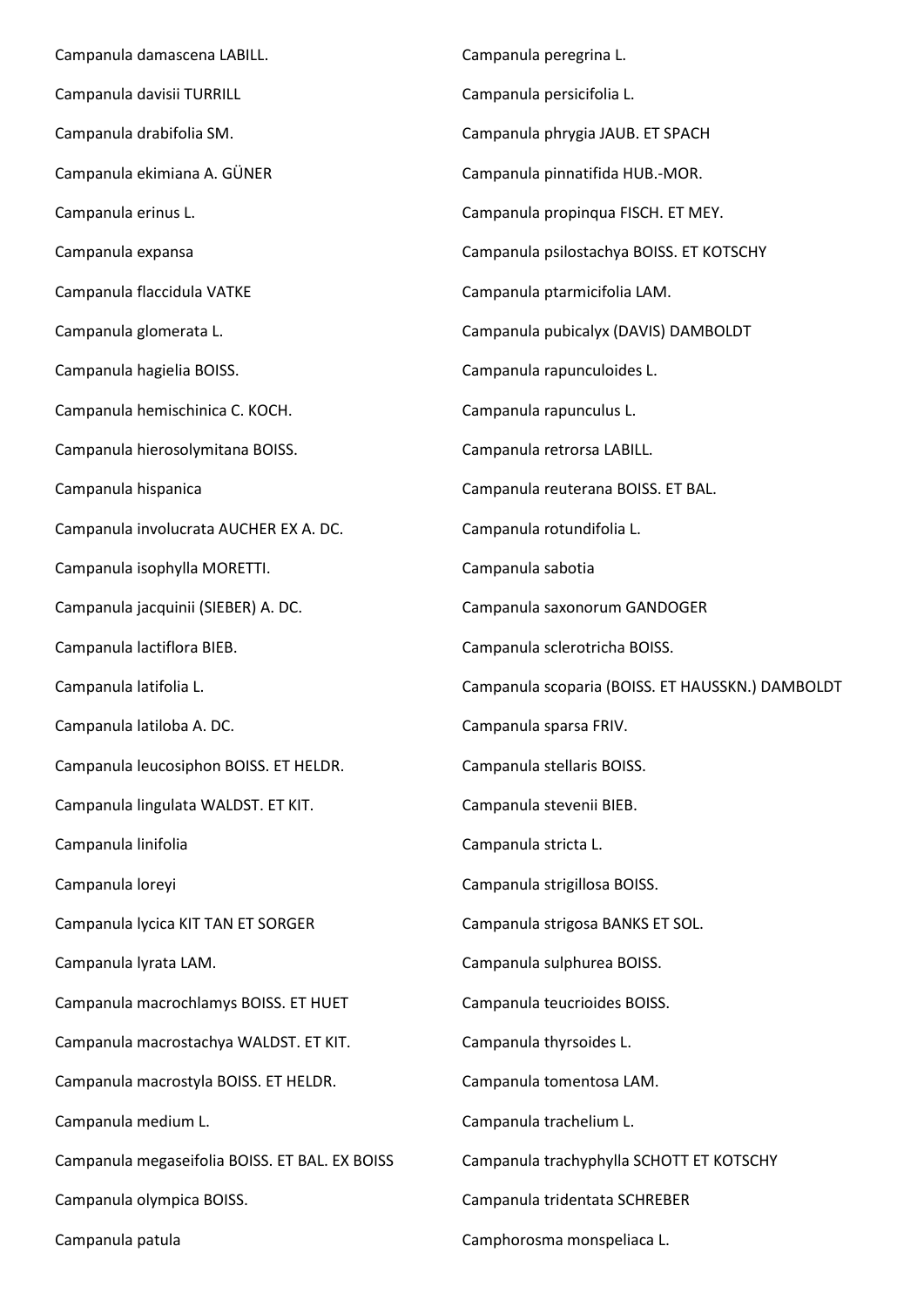| Camphorosma perenne                     | Carduus candicans WALDST. ET KIT.   |
|-----------------------------------------|-------------------------------------|
| Campsis chinensis VOB.                  | Carduus hamulosus EHRH.             |
| Campsis radicans L. SEEMAN.             | Carduus lanuginosus WILLD.          |
| Cannabis sativa L.                      | Carduus nutans L.                   |
| Capparis ovata DESF.                    | Carduus olympicus BOISS.            |
| Capparis spinosa L.                     | Carduus pycnocephalus L.            |
| Capsella bursa-pastoris (L.) MEDIK.     | Carduus rechingeranus KAZMI         |
| Capsella gracilis                       | Carduus tmoleus BOISS.              |
| Capsella rubella REUTER                 | Carduus zapaten                     |
| Capsicum annuum L.                      | Carex crepini JORGES                |
| Cardamine amara L.                      | Carex cyperoides                    |
| Cardamine bulbifera (L.) CRANTZ         | Carex festiva DEWEY.                |
| Cardamine glauca SPRENG.                | Carex fritschii                     |
| Cardamine graeca L.                     | Carex incurva                       |
| Cardamine hayneana                      | Carex jaegeri                       |
| Cardamine hirsuta L.                    | Carex lagopina                      |
| Cardamine impatiens L.                  | Carex laxa                          |
| Cardamine kitaibelii Becherer           | Carex linkii WILLDENOW APUD SHKUHR. |
| Cardamine lazica BOISS. ET BAL.         | Carex sieberiana                    |
| Cardamine quinquefolia (BIEB.) SCHMALH. | Carex acuta L.                      |
| Cardamine raphanifolia POURR.           | Carex acutiformis EHRH.             |
| Cardamine tenera GMEL. APUD MEYER       | Carex alpestris ALL.                |
| Cardamine uliginosa BIEB.               | Carex ambigua                       |
| Cardaria draba (L.) DESV.               | Carex aristata                      |
| Cardiospermum halicacabum L.            | Carex atrata L.                     |
| Cardopatium corymbosum (L.) PERS.       | Carex basilaris                     |
| Carduncellus caeruleus (L.) C. PRESL    | Carex brizoides L.                  |
| Carduus acanthoides L.                  | Carex brunnescens                   |
| Carduus acicularis BERTOL.              | Carex canescens L.                  |
| Carduus adpressus C. A. MEYER           | Carex caryophyllea LATOURR.         |
| Carduus argentatus L.                   | Carex colchica J. GAY               |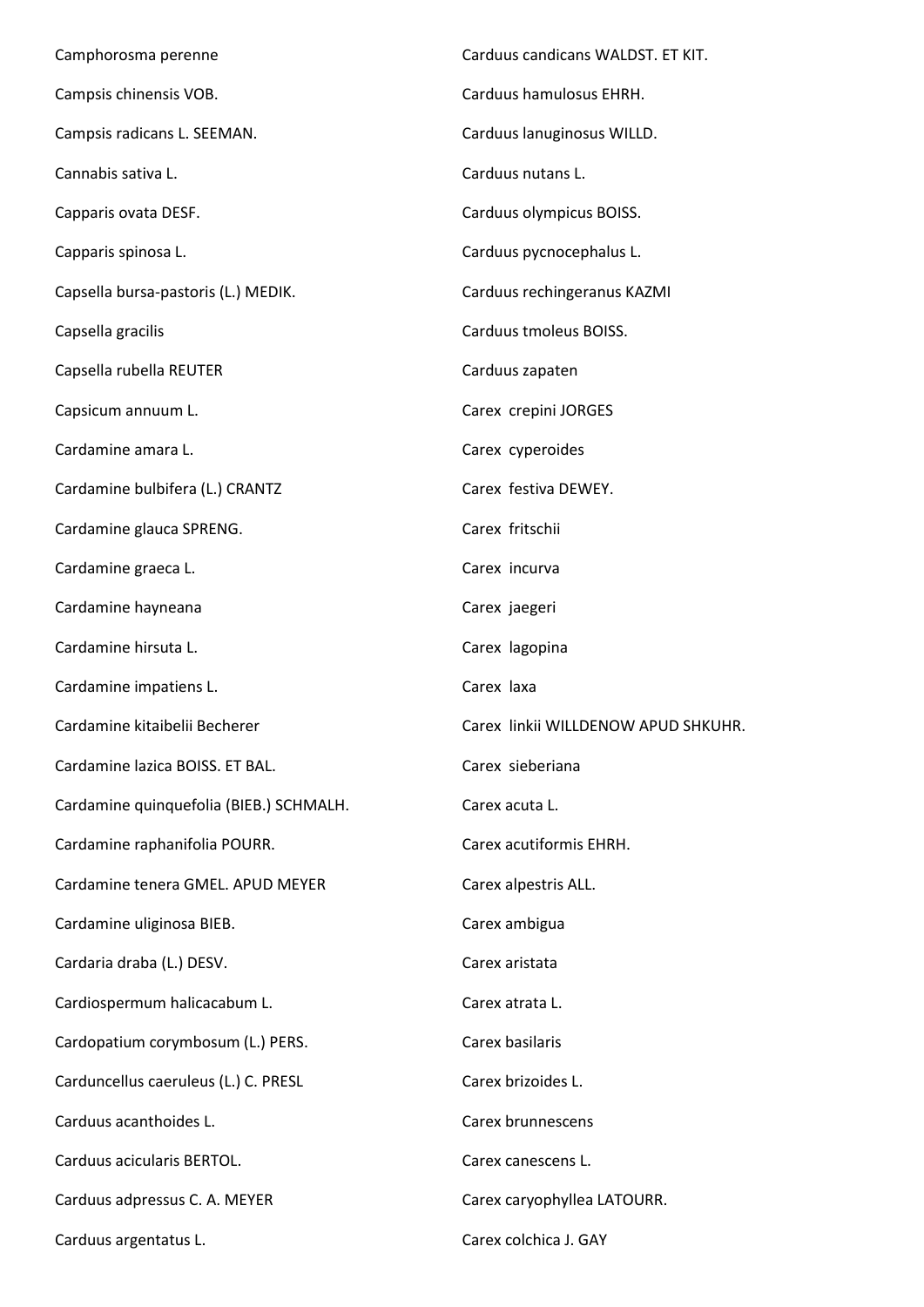| Carex davalliana SM.                | Carex ohmülleriana               |
|-------------------------------------|----------------------------------|
| Carex depressa LINK                 | Carex otrubae PODP.              |
| Carex digitata L.                   | Carex pallascens L.              |
| Carex distans L.                    | Carex paludosa GOOD.             |
| Carex divisa HUDSON                 | Carex panicea L.                 |
| Carex divulsa STOKES                | Carex paniculata L.              |
| Carex echinata MURRAY               | Carex pannewitziana              |
| Carex extensa GOOD.                 | Carex pauciflora LİGHTF.         |
| Carex flacca SCHREBER               | Carex pediformis C. A. MEY.      |
| Carex flava L.                      | Carex pendula HUDSON             |
| Carex forma                         | Carex pilulifera L.              |
| Carex fulva GOOD.                   | Carex pontica ALBOV              |
| Carex halleriana ASSO               | Carex pseudo- areneria PERS.     |
| Carex hirta L.                      | Carex pseudocyperus L.           |
| Carex hispida WILLD.                | Carex punctata GAUDIN.           |
| Carex hordeiformis HOST.            | Carex refracta                   |
| Carex hordeistichos VILL.           | Carex remota L.                  |
| Carex humilis LEYSS.                | Carex riparia CURTIS             |
| Carex kurdica KÜK. EX HAND.-MAZZ.   | Carex rostrata STOKES APUD WITH. |
| Carex lasiocarpa EHRH.              | Carex salina                     |
| Carex leporina L.                   | Carex schatzii                   |
| Carex loscosii                      | Carex stalleriana                |
| Carex macrolepis DC.                | Carex stenophylla WAHLENB.       |
| Carex magellanica LAM.              | Carex subnivalis                 |
| Carex melanostachya BIEB. EX WILLD. | Carex sylvatica HUDSON           |
| Carex michelii HOST                 | Carex tenella SCHKUHR.           |
| Carex montana L.                    | Carex tomentosa L.               |
| Carex mucronata                     | Carex trinervis                  |
| Carex multiflora                    | Carex turfosa                    |
| Carex muricata L.                   | Carex umbrosa HOST               |
| Carex nigra (L.) REICHARD           | Carex vulpina L.                 |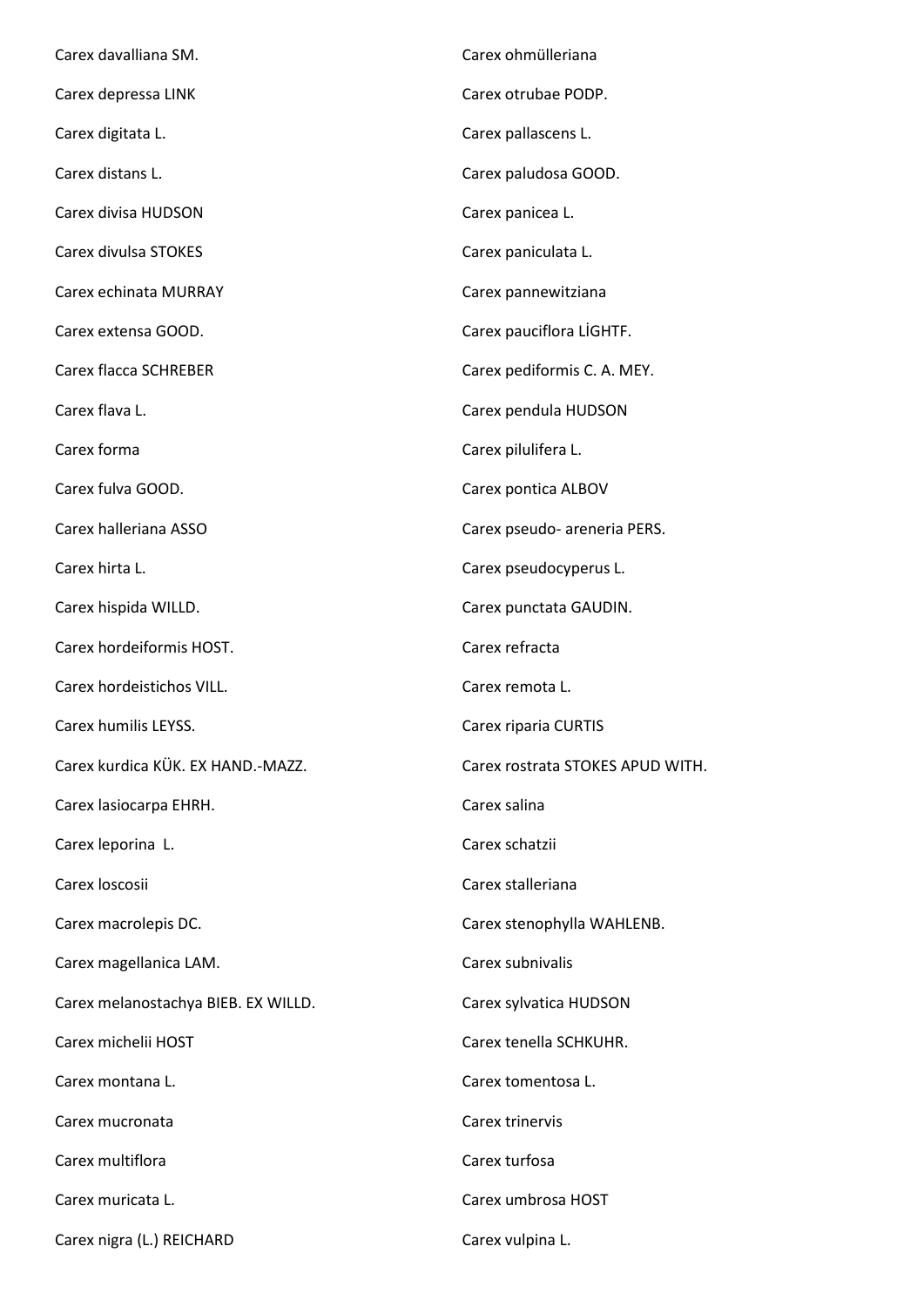Carex zahnii Carlina acaulis L. Carlina biebersteinii BERNH. EX HORNEM. Carlina corymbosa L. Carlina graeca HELDR. ET SART. Carlina intermedia SCHUR Carlina involucrata POIRET Carlina lanata L. Carlina oligocephala BOISS. ET KOTSCHY Carlina vulgaris L. Carpesium abrotanoides L. Carpinus betulus L. Carpinus duinensis Carpinus orientalis MILLER Carpobrotus edulis (L.) N.E.BR. Carthamus caerulea L. Carthamus dentatus VAHL Carthamus dentatus VAHL. Carthamus glaucus BIEB. Carthamus lanatus L. Carthamus persicus WILLD. Carthamus tenuis (BOISS. ET BL.) BORNM. Carthamus tinctorius L. Carum carvi L. Carum caucasicum (BIEB.) BOISS. Carum meifolium (BIEB.) BOISS. Cassia floribunda HORT. Castanea sativa MILLER Casuarina equisetifolia L. Catabrosa aquatica (L.) P. BEAUV. Catabrosella araratica (LIPSKY) TZVELEV Catabrosella parviflora (BOISS. ET BUHSE) ALEXEEV EX R. MILL Catabrosella variegata (BOISS.) TZVELEV Catalpa bignonioides WALT. Catananche lutea L. Catapodium marinum (L.) C. E. HUBBARD Catapodium rigidum (L.) C. E. HUBBARD EX DONY Catha edulis (Vahl) Endl. Catharanthus roseus (L.) G. DON Caucalis platycarpos L. Cedrus libani A. RICH Celosia cristata L. Celtis australis L. Celtis caucasica WILD. Celtis glabrata Steven ex Planchon Celtis tournefortii LAM. Centaurea acicularis SM. Centaurea aegialophila WAGENITZ Centaurea aggregata FISCH. ET MEY. EX DC. Centaurea alba L. Centaurea albonitens TURRILL Centaurea amaena BOISS. Centaurea amanicola HUB.-MOR. Centaurea amasiensis BORNM. Centaurea ambigua Centaurea amplifolia BOISS. ET HELDR. Centaurea antiochia BOISS. Centaurea antitauri HAYEK Centaurea aphrodisea BOISS. Centaurea appendicigera C. KOCH Centaurea arenaria BIEB. EX. WILLD.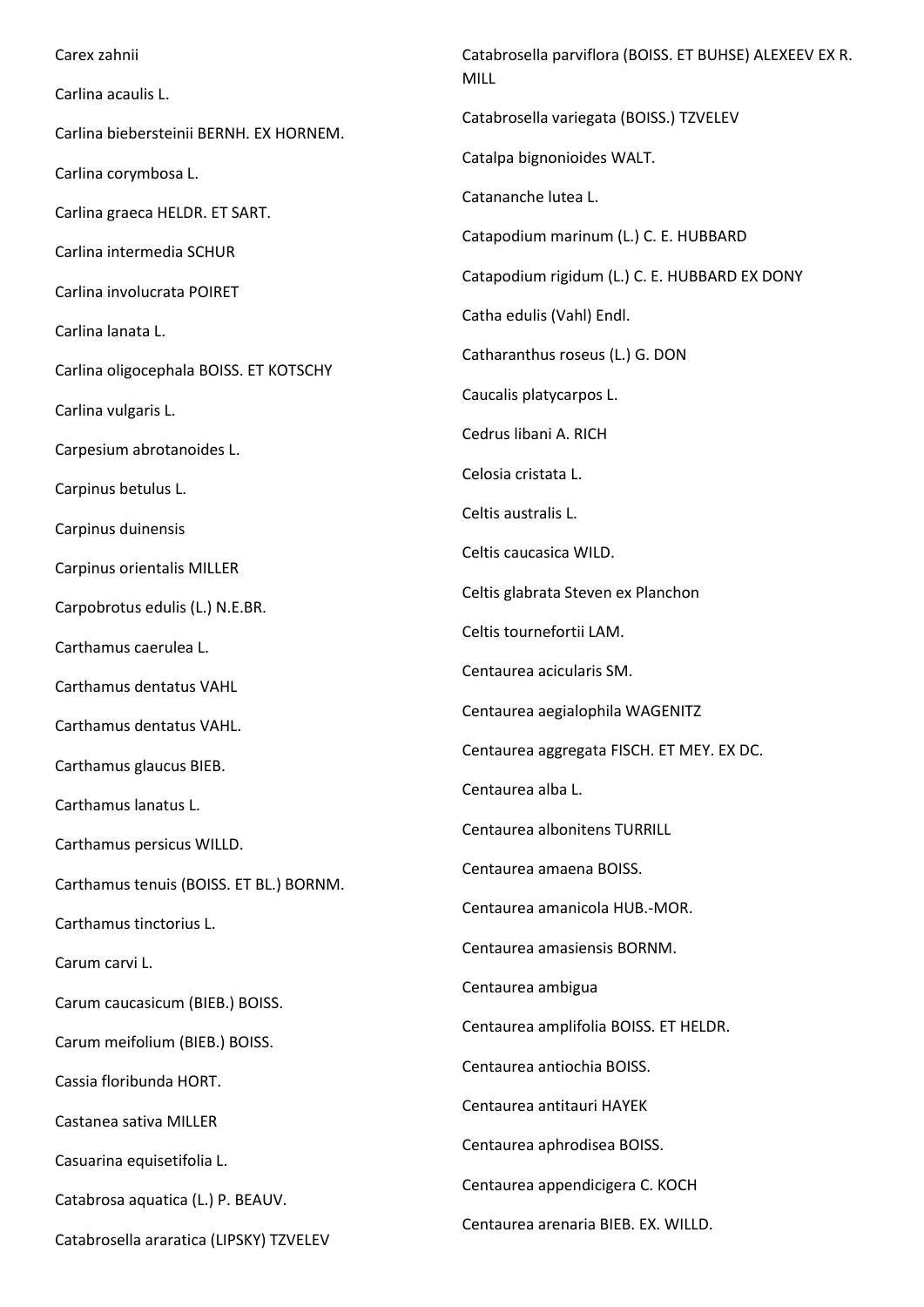Centaurea arifolia BOISS. Centaurea armena BOISS. Centaurea athoa DC. Centaurea austro-anatolica HUB.-MOR. Centaurea axillaris WIILD. Centaurea aytugensis BANCHEVA, KAYA & BİNZET Centaurea babylonica (L.) L. Centaurea balsamita LAM. Centaurea behen L. Centaurea bornmuelleri HAUSSKN. EX BORNM. Centaurea bourgaei BOISS. Centaurea brevifimbriata HUB.-MOR. Centaurea bruguierana (DC.) HAND.-MAZZ. Centaurea cadmea BOISS. Centaurea calcitrapa L. Centaurea calolepis BOISS. Centaurea carduiformis DC. Centaurea cariensis BOISS. Centaurea cassia BOISS. Centaurea castriferrei Centaurea cataonica BOISS. ET HAUSSKN. Centaurea cecariniana BOISS. & HELDR. Centaurea cephalariaefolia Centaurea ceratophylla Centaurea cheiranthifolia WILLD. Centaurea cheirolopha (FENZL) WAGENITZ Centaurea consanguinea DC. Centaurea coronopifolia LAM. Centaurea cuneifolia SM. AGG. Centaurea cyanus L. Centaurea cynarocephala WAGENITZ Centaurea dealbata WILLD. AGG. Centaurea depressa BIEB. Centaurea derderiifolia WAGENITZ Centaurea diffusa LAM. Centaurea drabifolia SM. Centaurea drabifolioides HUB.-MOR. Centaurea elazigensis KAYA & M. VURAL Centaurea ensiformis P. H. DAVIS Centaurea erivanensis (LIPSKY) BORDZ. Centaurea fenzlii REICHARDT Centaurea foliosa BOISS. ET KOTSCHY Centaurea gigantea SCHULTZ BIP. EX BOISS. Centaurea glastifolia L. Centaurea gymnocarpa Centaurea haradjianii WAGENITZ Centaurea haussknechtii BOISS. Centaurea heischeri Centaurea helenioides BOISS. Centaurea hermannii F. HERMANN Centaurea hierapolitana BOISS. Centaurea huber-morathii WAGENITZ Centaurea hyalolepis BOISS. Centaurea hypoleuca DC. Centaurea iberica TREV. EX SPRENGEL Centaurea incana Centaurea inermis VELEN. Centaurea inexpectata WAGENITZ Centaurea isaurica HUB. – MOR. Centaurea jacea L. Centaurea karduchorum BOISS. Centaurea kilaea BOISS.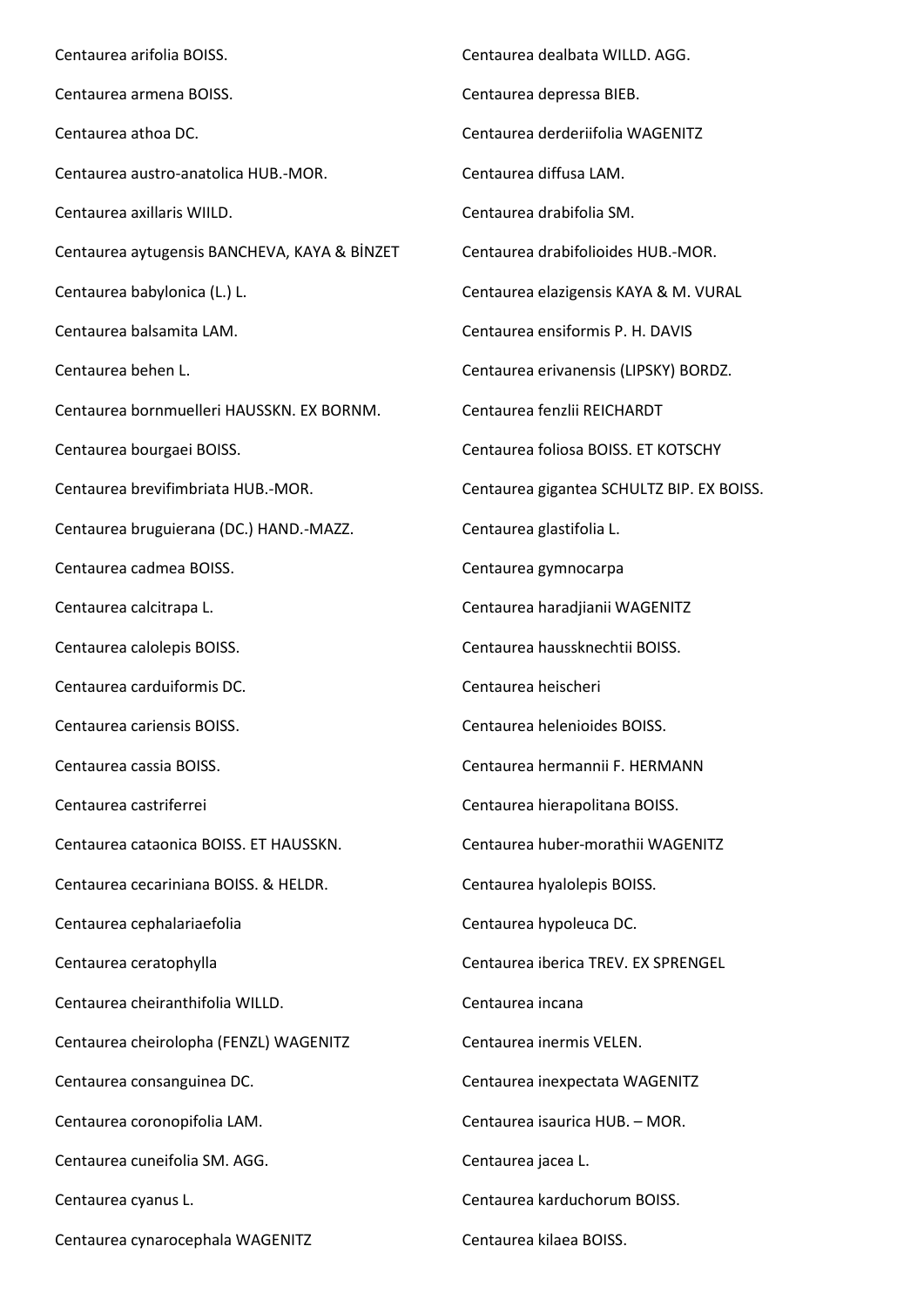| Centaurea kizildaghensis UZUNH., E.DOĞAN & H.DUMAN Centaurea petteri |                                          |
|----------------------------------------------------------------------|------------------------------------------|
| Centaurea kotschyi (BOISS. ET HELDR.) HAYEK                          | Centaurea pichleri BOISS.                |
| Centaurea kurdica REICHARDT                                          | Centaurea pinardii BOISS.                |
| Centaurea lanigera DC.                                               | Centaurea pinetorum HUB.-MOR.            |
| Centaurea leptophylla (C. KOCH) TCHIHAT.                             | Centaurea plumosa KCH.                   |
| Centaurea luschaniana HEIMERL                                        | Centaurea polyclada DC.                  |
| Centaurea lycaonica BOISS. ET HELDR.                                 | Centaurea polypodiifolia BOISS.          |
| Centaurea lycopifolia BOISS. ET KOTSCHY                              | Centaurea pseudoscabiosa BOISS. ET BUHSE |
| Centaurea Iydia BOISS.                                               | Centaurea pterocaula TRAUTV.             |
| Centaurea macrocephala MUSS. PUSCHK. EX WILLD.                       | Centaurea ptosimopappa HAYEK             |
| Centaurea maculosa LAW.                                              | Centaurea ptosimopappoides WAGENITZ      |
| Centaurea mathiolifolia BOISS.                                       | Centaurea pulchella LEDEB.               |
| Centaurea melitensis L.                                              | Centaurea pulcherrima WILLD.             |
| Centaurea montana L.                                                 | Centaurea pullata L.                     |
| Centaurea mucronifera DC.                                            | Centaurea pyrrhoblephara BOISS.          |
| Centaurea nemecii NAB.                                               | Centaurea regia BOISS.                   |
| Centaurea nerimanae Ş. KÜLTÜR                                        | Centaurea reuterana BOISS.               |
| Centaurea nervosa WILLD.                                             | Centaurea rhizantha C. A. MEYER          |
| Centaurea neyranti                                                   | Centaurea rigida BANKS ET SOL.           |
| Centaurea nigra L.                                                   | Centaurea rupestris L.                   |
| Centaurea nigrescens WILLD.                                          | Centaurea salicifolia BIEB. EX WILLD.    |
| Centaurea nigrifimbria (C. KOCH) SOSN.                               | Centaurea saligna (C. KOCH.) WAGENITZ    |
| Centaurea odyssei WAGENITZ                                           | Centaurea salonitana VIS.                |
| Centaurea olympica C. KOCH                                           | Centaurea schischkinii TZVELEV           |
| Centaurea paniculata L.                                              | Centaurea sclerolepis BOISS.             |
| Centaurea pannonica                                                  | Centaurea scopulorum BOISS. ET HELDR.    |
| Centaurea patula DC.                                                 | Centaurea sessilis WILLD.                |
| Centaurea pecho ALBOW                                                | Centaurea simplicicaulis BOISS. ET HUET  |
| Centaurea pelia D.C.                                                 | Centaurea sipylea WAGENITZ               |
| Centaurea pergamacea DC.                                             | Centaurea sivasica WAGENITZ              |
| Centaurea persica BOISS.                                             | Centaurea solstitialis L.                |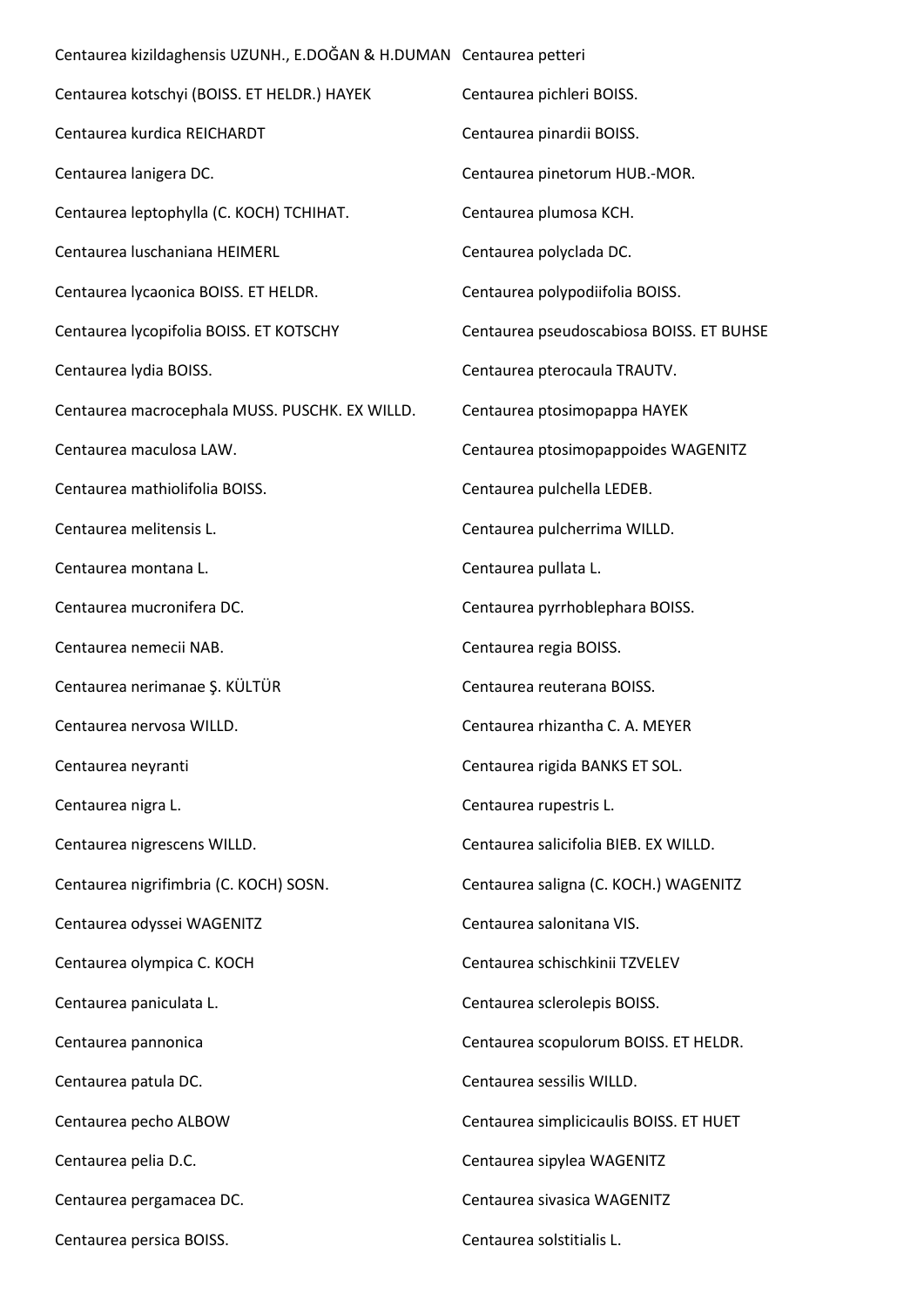Centaurea spectabilis (FISCH. ET MEY.) SCHULTZ BIP. Centaurea sphaerocephala L. Centaurea spicata BOISS. Centaurea spinosa L. Centaurea stapfiana (HAND.-MAZZ.) WAGENITZ Centaurea stenolepis KERNER Centaurea sterilis Centaurea stevenii BIEB. Centaurea tchihatcheffii FISCH. ET MEY. Centaurea thirkei SCHULTZ BIP. Centaurea thracica (JANKA) HAYEK Centaurea tomentella HAND.-MAZZ. Centaurea trinervia Centaurea triumfettii ALL. Centaurea urvillei DC. Centaurea vanensis WAGENITZ Centaurea virgata LAM. Centaurea wiedemanniana FISCH. ET MEY. Centaurea woronowii BORNM. Centaurea xanthocephala (DC.) SCHULTZ BIP. Centaurea yaltirikii N. AKSOY, H. DUMAN & A. EFE Centaurea yildizii Ş. Civelek, İ. Türkoğlu & H. Akan Centaurea yozgatensis WAGENITZ Centaurea zeybekii WAGENITZ Centaurea zuccariniana D.C. Centaurium erythraea RAFN Centaurium mairei ZELTNER Centaurium maritimum (L.) FRITSCH Centaurium pulchellum (SWARTZ) DRUCE Centaurium spicatum (L.) FRITSCH Centaurium tenuiflorum (HOFFMANNS. ET LINK) FRITSCH Cerastium anomalum WALDST. ET KIT.Centranthus calcitrapae (L.) DUFR. Centranthus longiflorus STEV. Centranthus ruber (L.) DC. Cephalanthera damasonium (MILLER) DRUCE Cephalanthera epipactoides FISCH. ET MEY. Cephalanthera kurdica BORNM. EX KRANZLIN Cephalanthera longifolia (L.) FRITSCH Cephalanthera rubra (L.) L. M. C. RICHARD Cephalaria amana RECH. FIL. Cephalaria anatolica SCHCHIAN Cephalaria aristata C. KOCH Cephalaria dipsacoides BOISS. ET BAL. Cephalaria dirmilensis HUB.-MOR. Cephalaria ekimiana R. S. GÖKTÜRK & H. SÜMBÜL Cephalaria flava (SM.) SZABO Cephalaria gigantea (LEDEB.) BOBROV Cephalaria hirsuta STAPF Cephalaria lycica MATTHEWS Cephalaria media LITV. Cephalaria paphlagonica BOBROV Cephalaria procera FISCH. ET LALL. Cephalaria sparsipilosa MATTHEWS Cephalaria syriaca (L.) SCHRADER Cephalaria taurica SZABO Cephalaria transsylvanica (L.) SCHRADER Cephalaria tuteliana S. KUŞ & GÖKTÜRK Cephalaria uralensis Cephalorrhynchus tuberosus (STEV.) SCHCHIAN Cephalotaxus drupacea SIEB. et ZUCC. Cerastium anomalum WALDST. & KIT.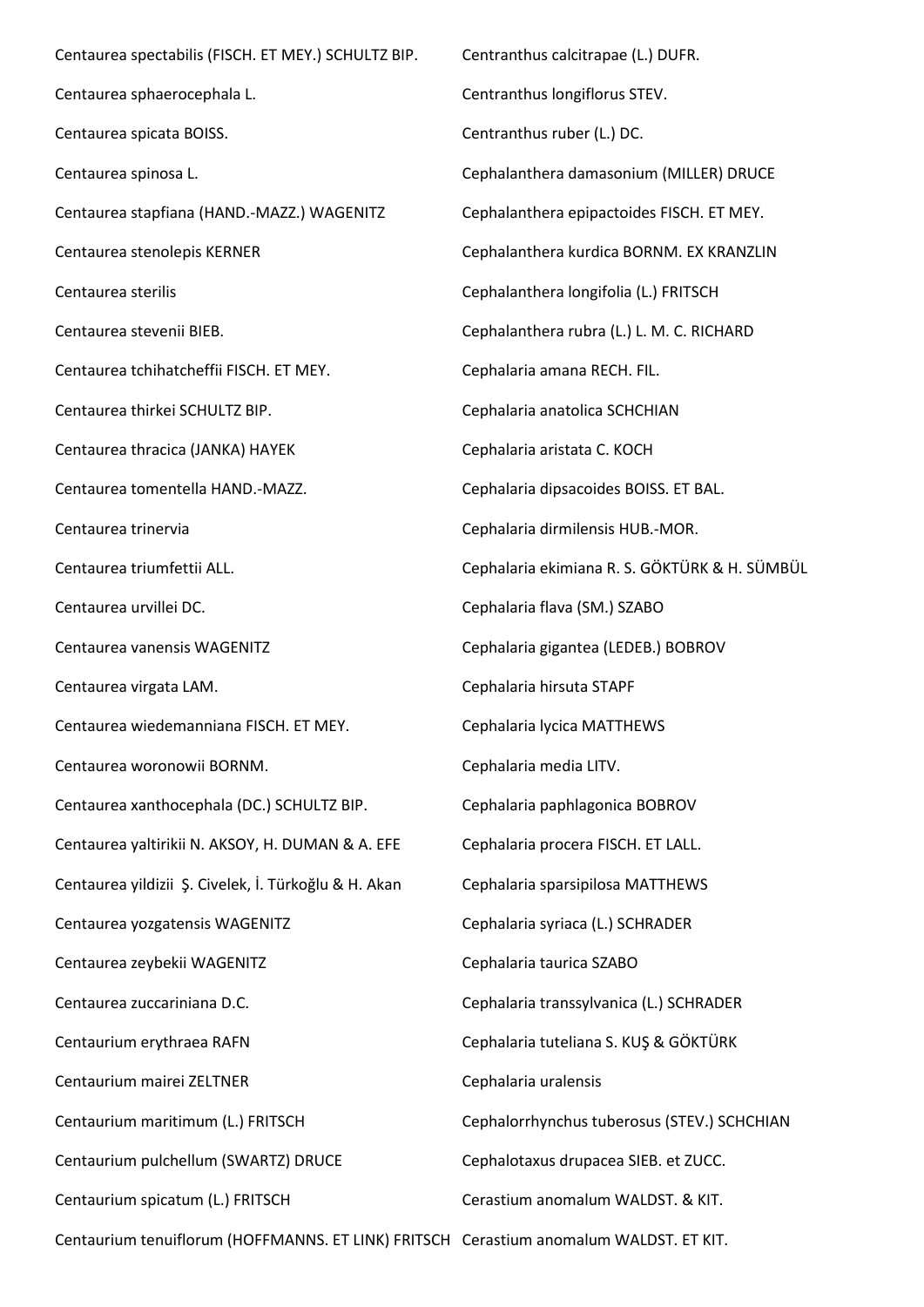Cerastium araraticum RUPR. Cerastium armeniacum GREN. Cerastium banaticum (ROCH.) HEUFFEL Cerastium biebersteinii Cerastium brachypetalum PERS. Cerastium cerastioides (L.) BRITT. Cerastium chlorifolium FISCH. ET MEY. Cerastium comatum DESV. Cerastium dahuricum FISCH. Cerastium dichotomum L. Cerastium fontanum BAUMG. Cerastium fragillimum BOISS. Cerastium glomeratum THUILL. Cerastium gnaphalodes FENZL Cerastium gracile DUF. Cerastium illyricum ARD. Cerastium lazicum BOISS. Cerastium longifolium WILLD. Cerastium macranthum BOISS. Cerastium pallens Cerastium perfoliatum L. Cerastium pumilum CURTIS Cerastium purpurascens ADAMS Cerastium ramosissimum BOISS. Cerastium rigoi Cerastium saccardoanum DIRAT. Cerastium semidecandrum L. Cerastium subulatum Cerasus avium (L.) MOENCH Cerasus brachypetala BOISS. Cerasus hippophaeoides (BORNM.) BORNM.

Cerasus incana (PALLAS) SPACH Cerasus mahaleb (L.) MILLER Cerasus microcarpa (C. A. MEYER) BOISS. Cerasus prostrata (LAB.) SER. Cerasus vulgaris MILLER Ceratocarpus arenarius L. Ceratocephalus falcatus (L.) PERS. Ceratocephalus testiculatus (CRANTZ) ROTH Ceratonia siliqua L. Ceratophyllum demersum L. Ceratophyllum submersum L. Ceratostigma plumbaginoides BUNGE Cercis siliquastrum L. Cerinthe alpina Cerinthe glabra MILLER Cerinthe major L. Cerinthe minor L. Cerinthe palaestina EIG & SAMUELSSON Cestrum elegans SCH. Cestrum purpureum STANDL. Ceterah officinarum DC. Chaenomeles japonica LINDL. Chaenorhinum calycinum (BANKS ET SOL.) DAVIS Chaenorhinum cryptarum (BOISS. ET HAUSSKN.) DAVIS Chaenorhinum litorale (BERNH.) FRITSCH Chaenorhinum minus (L.) LANGE Chaerophyllum aksekiense A.DUMAN&DUMAN Chaerophyllum angelicifolium BIEB. Chaerophyllum astrantiae BOISS. ET BAL. Chaerophyllum aureum L. Chaerophyllum bulbosum L.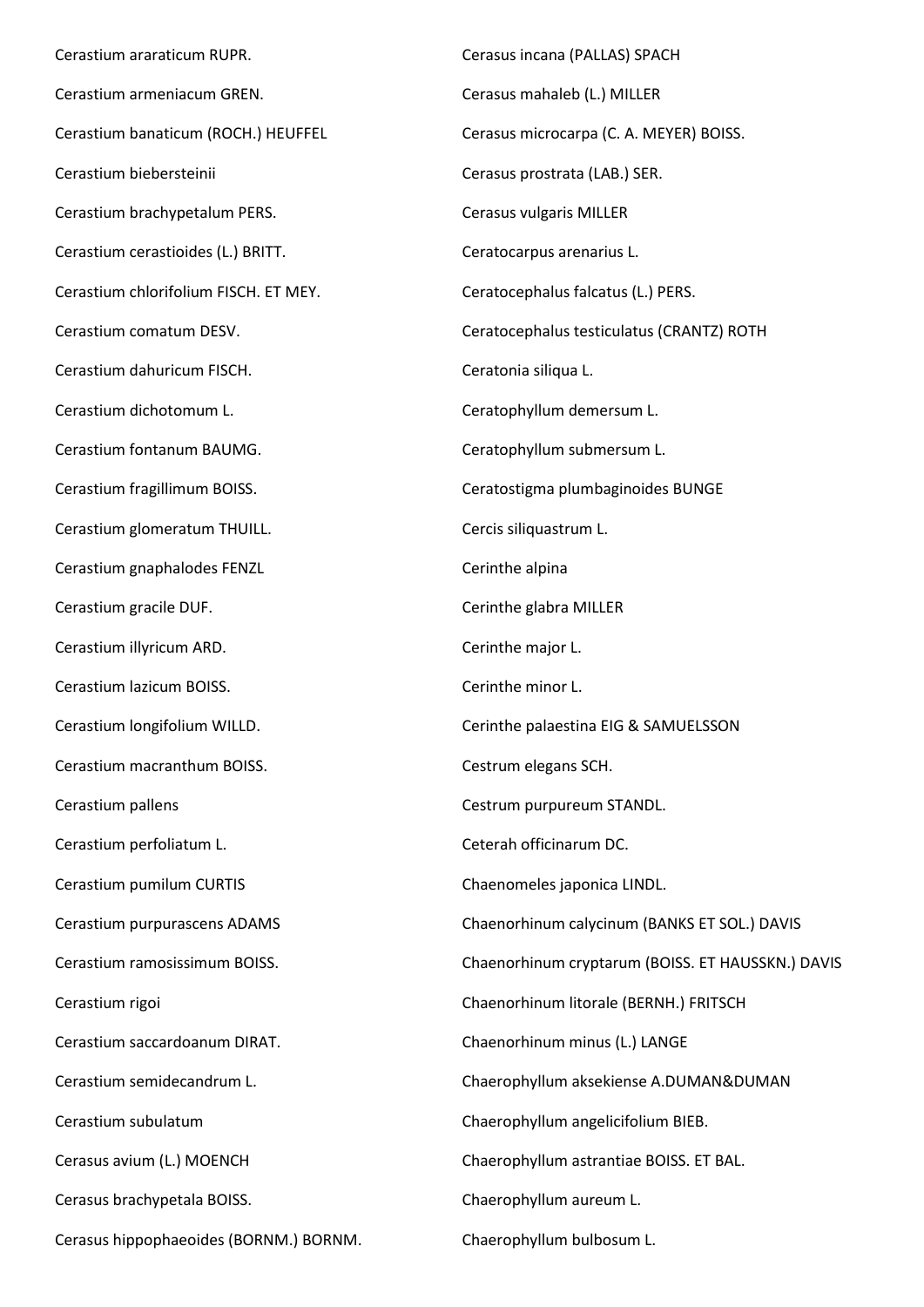| Chaerophyllum byzantium BOISS.                                           | Chenopodium ambrosioides L.            |  |
|--------------------------------------------------------------------------|----------------------------------------|--|
| Chaerophyllum crinitum BOISS.                                            | Chenopodium apulifolium                |  |
| Chaerophyllum libanoticum BOISS. ET KOTSCHY                              | Chenopodium bonus-henricus L.          |  |
| Chaerophyllum macropodum BOISS.                                          | Chenopodium borbasii                   |  |
| Chaerophyllum macrospermum (SPRENGEL) FISCH. ET MEYChenopodium botrys L. |                                        |  |
| Chaerophyllum temulum L.                                                 | Chenopodium chenopodioides (L.) AELLEN |  |
| Chamaecyparis lawsoniana PARL.                                           | Chenopodium foliosum (MOENCH) ASCHERS. |  |
| Chamaecyparis leylandii (DALL. et JACKS.) DALL.                          | Chenopodium glaucum L.                 |  |
| Chamaecyparis nootkatensis (D.DON) SPACH                                 | Chenopodium hybridum L.                |  |
| Chamaecyparis pisifera SIEB. et ZUCC. in ENDL.                           | Chenopodium multifidima                |  |
| Chamaecytisus albus (HACQ.) ROTHM.                                       | Chenopodium multifidum L.              |  |
| Chamaecytisus austriacus (L.) LINK                                       | Chenopodium murale L.                  |  |
| Chamaecytisus drepanolobus (BOISS.) ROTHM.                               | Chenopodium opulifolium SCHRAD.        |  |
| Chamaecytisus eriocarpus (BOISS.) ROTHM.                                 | Chenopodium polyspermum L.             |  |
| Chamaecytisus hirsutus (L.) LINK                                         | Chenopodium sosnowskyi KAPELLER        |  |
| Chamaecytisus pygmaeus (WILLD.) ROTHM.                                   | Chenopodium striatum                   |  |
| Chamaecytisus supinus (L.) LINK                                          | Chenopodium urbicum L.                 |  |
| Chamaemelum mixtum (L.) ALL.                                             | Chenopodium vulvaria L.                |  |
| Chamaepence echinocephala                                                | Chenopodium zschackei                  |  |
| Chamaesciadium acaule (BIEB.) BOISS.                                     | Chesneya elegans FOMIN                 |  |
| Chamaespartium sagittale (L.) P.E. GIBBS                                 | Chimonanthus praecox LİNK              |  |
| Chardinia orientalis (L.) O. KUNTZE                                      | Chionodoxa forbesii BAKER              |  |
| Chartolepis tourmeforti JAUB. ET SPACH                                   | Chionodoxa luciliae BOISS.             |  |
| Cheilanthes acrostica (LALB.) TOD.                                       | Chlorocyperus iria (L.) RİKLİ          |  |
| Cheilanthes catanensis (COS.) FUCHS                                      | Chlorophytum comosum BAK.              |  |
| Cheilanthes fragrans (L. FIL.) SW.                                       | Choisya ternata KUNTH                  |  |
| Cheilanthes marantae (L.) DOMIN                                          | Chondrilla juncea L.                   |  |
| Cheilanthes persica (BORY) KUHN                                          | Chorisia speciosa A. ST.-HILL.         |  |
| Cheiranthus cheiri L.                                                    | Chorispora syriaca BOISS.              |  |
| Chelidonium majus L.                                                     | Chorispora tenella (PALL.) DC.         |  |
| Chenopodium album L.                                                     | Chrozophora tinctoria (L.) RAFIN.      |  |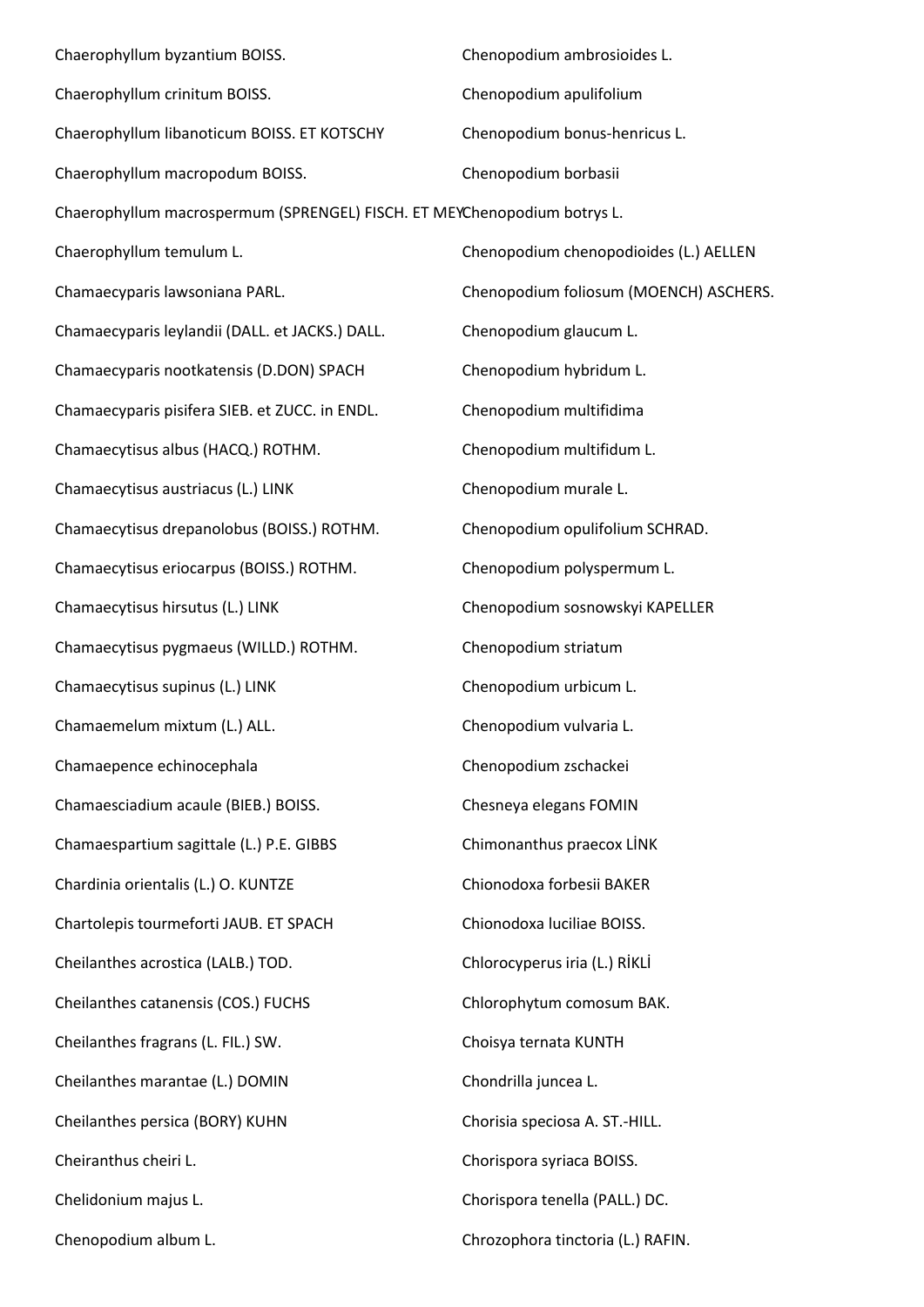Chrysanthemum alpinum L. Chrysanthemum coronarium L. Chrysanthemum discoideum Chrysanthemum frutescens L. Chrysanthemum maximum RAMOND Chrysanthemum millefoliatum Chrysanthemum segetum L. Chrysocamela noeana (BOISS.) BOISS. Chrysocamela velutina (DC.) BOISS. Chrysophthalmum dichotomum BOISS. ET HELDR. Chrysophthalmum montanum (DC.) BOISS. Chrysopogon gryllus (L.) TRIN. Chrysosplenium alternifolium L. Cicendia filiformis (L.) DELABRE Cicer anatolicum ALEF. Cicer arietinum L. Cicer bijugum RECH. FIL. Cicer echinospermum P. H. DAVIS Cicer floribundum FENZL Cicer incisum (WILLD.) K. MALY Cicer isauricum P. H. DAVIS Cicer montbretii JAUB. ET SPACH Cicer pinnatifidum JAUB. ET SPACH Cicer reticulatum LADIZINSKY Cicer uluderensis A. DÖNMEZ Cicerbita adenophora (BOISS. ET KOTSCHY) BEAUVERD Cicerbita alpina (L.) WALLR. Cicerbita bourgaei (BOISS.) BEAUVERD Cicerbita brevirostis (SCHULTZ BIP. EX VIS. ET PANC.) C. JEFFRY

Cicerbita mulgedioides (SCHULTZ BIP. EX VIS. ET PANC.) BEAUVERD Cicerbita racemosa (WILLD.) BEAUVERD Cicerbita variabilis (BORNM.) BORNM. Cichorium endivia L. Cichorium glandulosum BOISS. ET HUET Cichorium intybus L. Cichorium pumilum JACQ. Cicuta virosa L. Cinnamomum camphora (L.) T.NEES ET C.H.EBERM. Cionura erecta (L.) GRISEB. Circaea lutetiana L. Cirsium acaule SCOP. Cirsium adjaricum SOMM. ET LEV. Cirsium aduncum FISCH. ET MEY. EX DC. Cirsium aggregatum LEDEB. Cirsium alatum (GMELIN) BOBROV Cirsium amani POST Cirsium aristatum DC. Cirsium arvense (L.) SCOP. Cirsium aytachii H. DUMAN & R. R. MILL Cirsium baytopae DAVIS ET PARRIS Cirsium brachycephalum JUR. Cirsium bracteosum DC. Cirsium bulbosum LAM. Cirsium bulgaricum DC. Cirsium byzantinum STEUD. Cirsium candelabrum GRISEB. Cirsium canum (L.) ALL. Cirsium caucasicum (ADAMS) PETRAK

Cirsium cephalotes BOISS.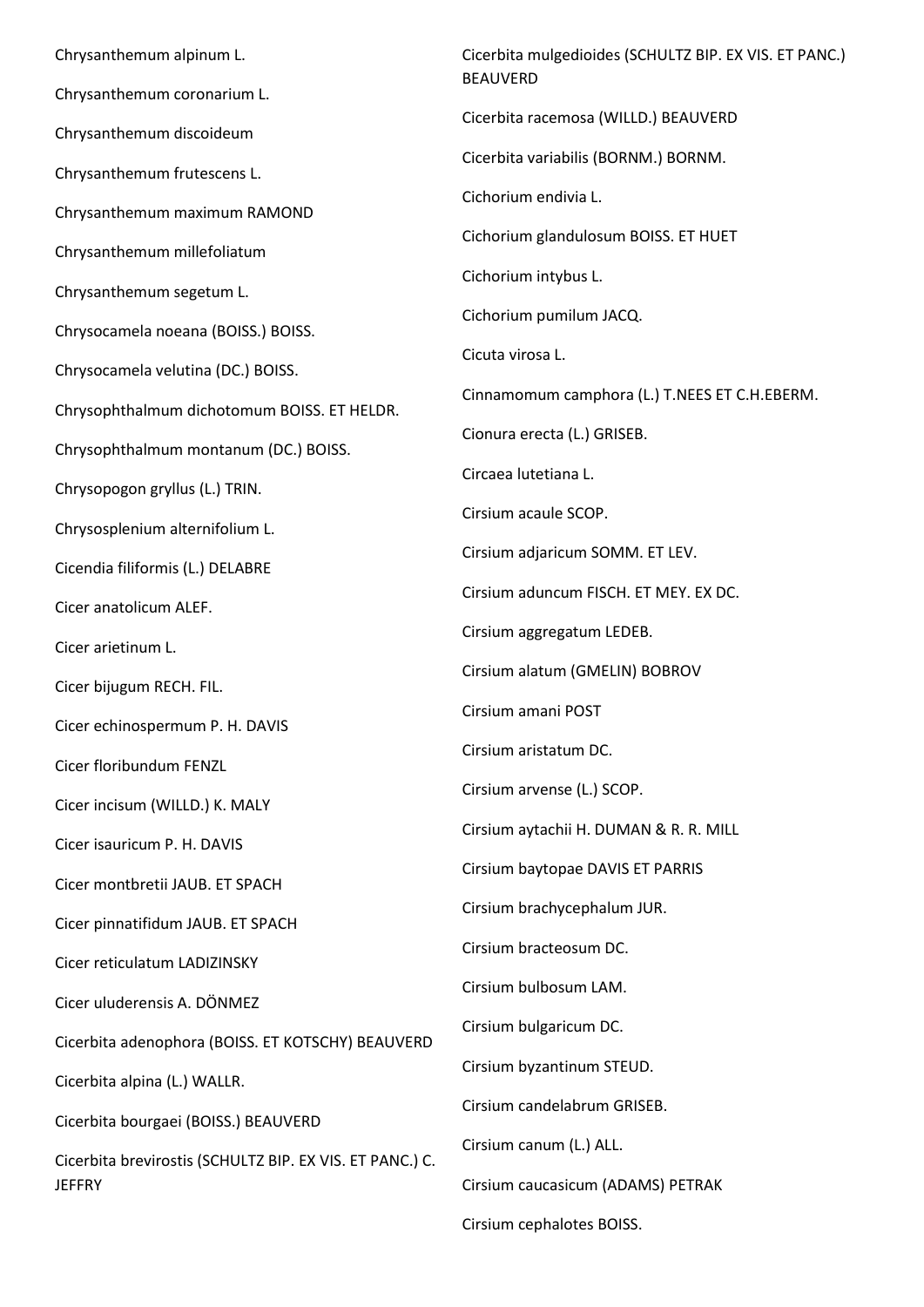Cirsium ciliatum (MURR.) MOENCH Cirsium congestum FISCH. ET MEY. EX DC. Cirsium creticum (LAM.) D URV. Cirsium davisianum KIT TAN ET SORGER Cirsium dirmilense R.M. BURTON Cirsium echinus (BIEB.) HAND.-MAZZ. Cirsium ekimianum YILDIZ & DİRMENCİ Cirsium ellenbergii BORNM. Cirsium elodes BIEB. Cirsium eriophorum (L.) SCOP. Cirsium frickii FISCH. ET MEY. Cirsium hakkaricum DAVIS ET PARRIS Cirsium handaniae YILDIZ, DİRMENCİ & ARABACI Cirsium haussknechtii BOISS. Cirsium hypoleucum DC. Cirsium italicum (SAVI) DC. Cirsium karduchorum PETRAK Cirsium korulinberi Cirsium kosmelii (ADAMS) FISCH. EX HOHEN. Cirsium lappaceum (BIEB.) FISCHER Cirsium leucocephalum (Willd.) Spreng. Cirsium leuconeurum BOISS. ET HAUSSKN. Cirsium leucopsis DC. Cirsium libanoticum DC. Cirsium ligulare BOISS. Cirsium macrobotrys (C. KOCH) BOISS. Cirsium obvallatum (BIEB.) FISCHER Cirsium osseticum (ADAMS) PETRAK Cirsium palustre SCOP. Cirsium pannonicum LINK

Cirsium peshmenianum YILDIZ, DİRMENCİ & ARABACI

Cirsium poluninii DAVIS ET PARRIS Cirsium polycephalum DC. Cirsium pseudobracteosum DAVIS ET PARRIS Cirsium pseudocreticum (Davis & Paris) Yıldız & Dirmenci Cirsium pseudopersonata BOISS. ET BAL. Cirsium pubigerum (DESF.) DC. Cirsium pugnax SOMMIER & LEVIER Cirsium rhizocephalum C. A. MEYER Cirsium rigidum DC. Cirsium simplex C. A. MEYER Cirsium sintenisii FREYN Cirsium sipyleum O. SCHWARZ Cirsium sivasicum YILDIZ, ARABACI & DİRMENCİ Cirsium sommieri PETRAK Cirsium sorocephalum FISCH. & C.A. MEY. Cirsium steirolepis PETRAK Cirsium subinerme FISCH. & C.A. MEY. Cirsium tomentosum C. A. MEYER Cirsium trachylepis BOISS. Cirsium vulgare (SAVI) TEN. Cirsium yildizianum ARABACI ET DİRMENCİ Cistus clusii DUNAL Cistus creticus L. Cistus laurifolius L. Cistus monspeliensis L. Cistus parviflorus LAM. Cistus salviifolius L. Citrullus colocynthis (L.) SCHRADER Citrullus lanatus (THUNB.) MATSUM. ET NAKAI. Citrus aurantium RISSO

Citrus bergamia RISSO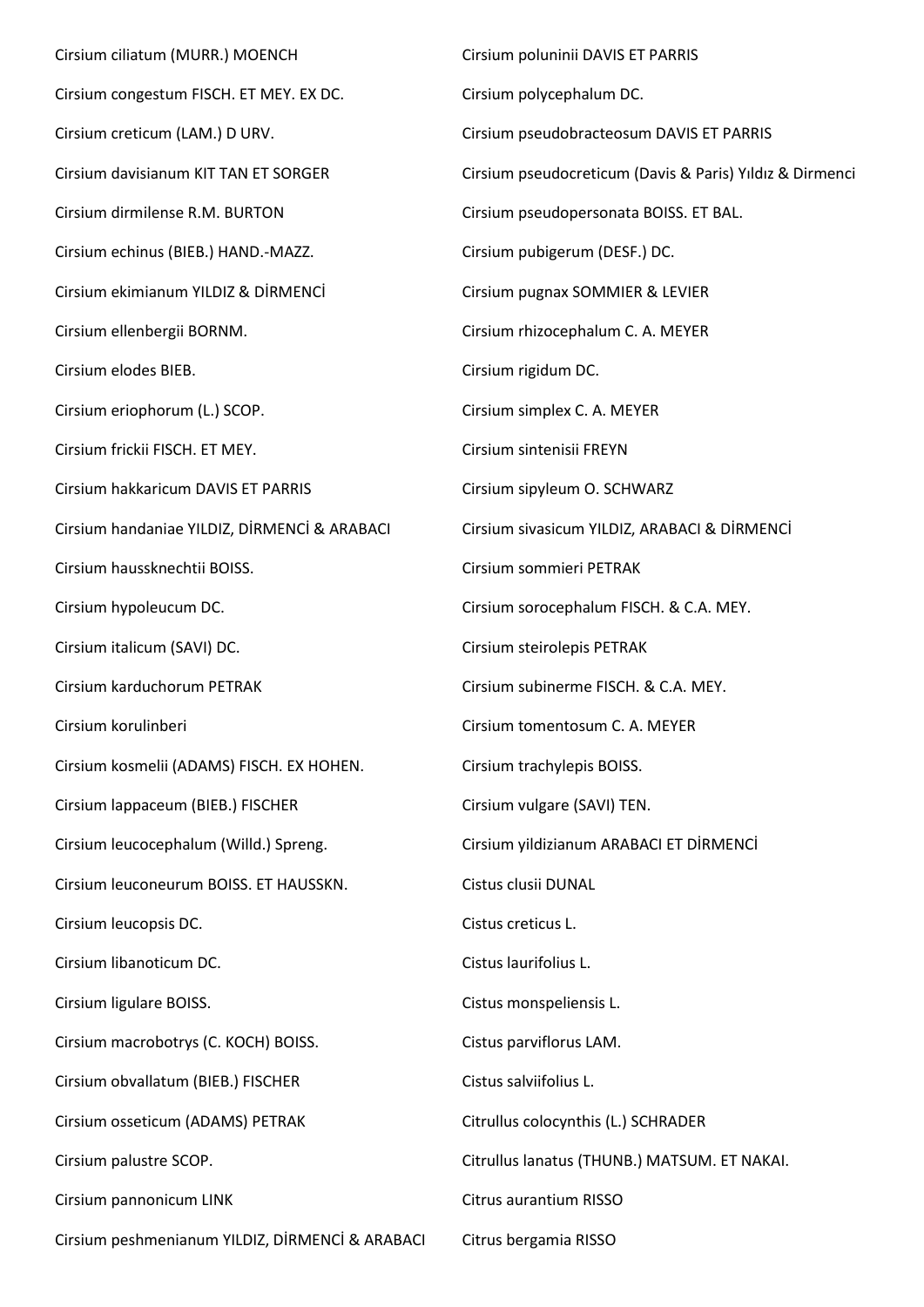Citrus deliciosa TEN. Citrus limon (L.) BURM. Citrus paradisi MCFAD Cladium mariscus (L.) POHL Cleistogenes serotina (L.) KENG Clematis cirrhosa L. Clematis flammula L. Clematis orientalis L. Clematis vitalba L. Clematis viticella L. Cleome ornithopodioides L. Cleome spinosa JACQ. Cleome steveniana SCHULTES Clinopodium umbrosum (BIEB.) C. KOCH Clinopodium vulgare L. Clypeola aspera (GRAUER) TURRILL Clypeola ciliata BOISS. Clypeola eriocarpa Clypeola jonthlaspi L. Cnicus benedictus L. Cnidium coniifolium Boiss. Cnidium silaifolium (JACQ.) SIMONKAI Cochleria aucheri BOISS. Cochleria sempervivum BOISS. ET BAL. Coeloglossum viride (L.) HARTM. Coffea arabica L. Coix lacryma-jobi L. Colchicum atticum (Spruner) Boiss. & Spruner Colchicum autumnale L. Colchicum balansae PLANCHON Colchicum baytopiorum C. D. BRICKELL Colchicum bivonae GUSS. Colchicum boissieri ORPH. Colchicum bornmuelleri FREYN Colchicum burttii MEIKLE Colchicum byzantinum Park. Colchicum chalcedonicum AZN. Colchicum chlorobasis K. PERSS. Colchicum cilicicum (BOISS.) DAMMER Colchicum crocifolium Boiss Colchicum davisii C.D.BRİCKELL Colchicum decaisne BOISS. Colchicum dolichantherum K.M.PERSS. Colchicum falcifolium STAPF Colchicum figlalii (Ö.Varol) Parolly& Eren Colchicum haussknechtii BOISS. Colchicum heldreichii K.M.PERSS. Colchicum hierosolymitanum Feinbr. Colchicum ignescens K.Perss. Colchicum imperatoris-friderici SIEHE EX K.M.PERSS. Colchicum inundatum K.M.PERSS. Colchicum kotschyi BOISS. Colchicum lagotum K.Perss. Colchicum lingulatum BOISS. ET SPRUNER EX BOISS. Colchicum macrophyllum B. L. BURTT Colchicum micaceum K. PERSS. Colchicum micranthum BOISS. Colchicum minutum K. PERSS. Colchicum munzurense K.Perss. Colchicum persicum Baker Colchicum polyphyllum BOISS. ET HELDR. Colchicum raddeanum (REGEL) K. PERSS.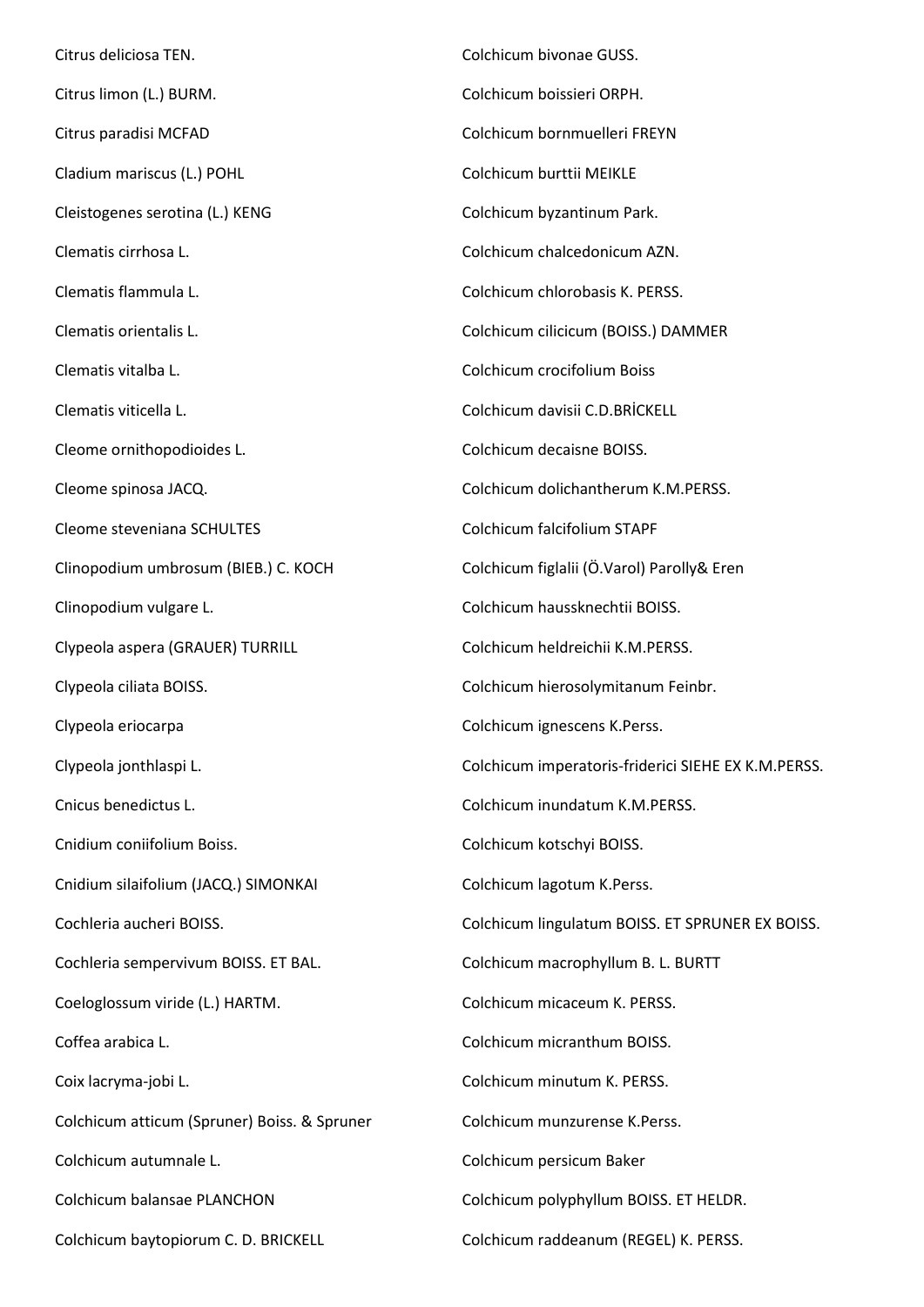Colchicum sanguicolle K.M.PERSS. Colchicum serpentinum WORAN EX MISCA Colchicum sieheanum HAUSSK. Colchicum soboliferum C.A. Meyer apud Fisch.&Mey. Colchicum speciosum STEVEN Colchicum stevenii KUNTH Colchicum szovitsii FISCH. ET MEY. Colchicum triphyllum G. KUNZE Colchicum troodii KOTSCHY Colchicum turcicum JANKA Colchicum umbrosum STEVEN Colchicum variegatum L. Colletia cruciata HOOK. Colpodium pendulinum (J.VAHL.) GRISEB. Colutea cilicica BOISS. ET BAL. Colutea melanocalyx BOISS. ET HELDR. Coluteocarpus vesicaria (L.) HOLMBOE Comandra umbellata (L.) NUTT. Commelina communis L. Comperia comperiana (STEVEN) ASCHERS. ET GRAEBN. Conium maculatum L. Conringia grandiflora BOISS. ET HELDR. Conringia orientalis (L.) ANDRZ. Conringia perfoliata (C.A.MEYER) BUSCH Conringia persica BOISS. Conringia planisiliqua FISCH. ET MEY. Consolida ambigua (L.) P.W. BALL Consolida armeniaca (STAPF EX HUTH) SCHROD. Consolida axilliflora (DC.) SCHROD. Consolida cornuta (DAVIS ET HOSSAIN) DAVIS Consolida glandulosa (BOISS. ET HUET) BORNM. Consolida hellespontica (BOISS.) CHATER Consolida hohenackeri (BOISS.) GROSSH. Consolida oliveriana (DC.) SCHROD. Consolida olopetala (BOISS.) HAYEK Consolida orientalis (GAY) SCHROD. Consolida raveyi (BOISS.) SCHROD. Consolida regalis S. F. GRAY Consolida scleroclada (BOISS.) SCHROD. Consolida stapfiana P.H. DAVIS ET F. SORGER Consolida stenocarpa (DAVIS ET HOSSAIN) DAVIS Consolida sulphurea (BOISS. ET HAUSSKN.) DAVIS Consolida thirkeana (BOISS.) SCHROD. Convallaria majalis L. Convolvulus althaeoides L. Convolvulus argyraeus Convolvulus arvensis L. Convolvulus assyricus GRISEB. Convolvulus betonicifolius MILLER Convolvulus calvertii BOISS. Convolvulus cantabrica L. Convolvulus cantabricus L. Convolvulus coelesyriacus BOISS. Convolvulus compactus BOISS. Convolvulus cyprius BOİSS. Convolvulus dorycnium L. Convolvulus elegantissimus MILLER Convolvulus galaticus ROSTAN EX CHOISY Convolvulus holosericeus BIEB. Convolvulus lanatus VAHL Convolvulus libanoticus BOISS. Convolvulus lineatus L.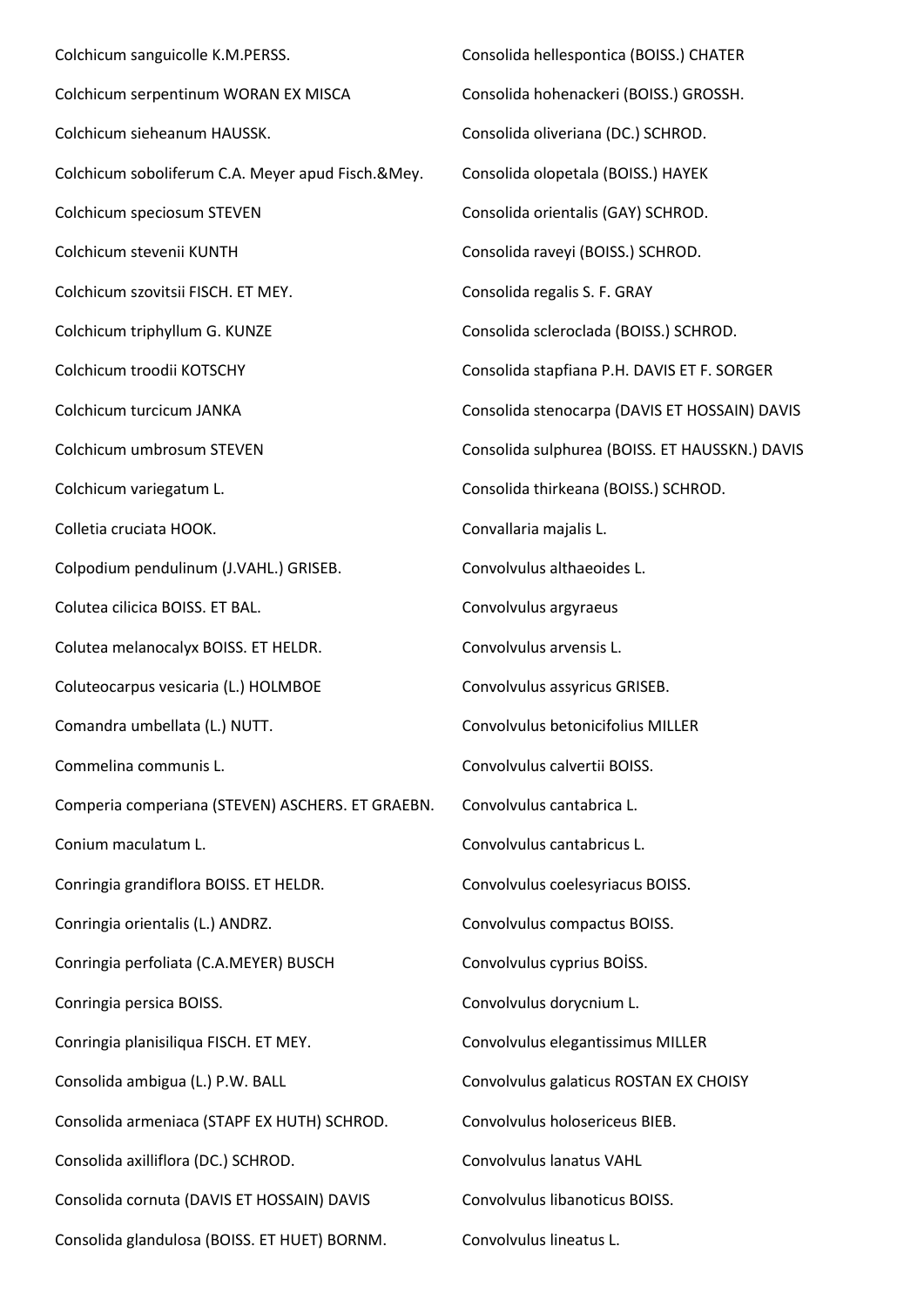Convolvulus oleifolius DESR. Convolvulus pentapetaloides L. Convolvulus persicus L. Convolvulus phrygius BORNM. Convolvulus pseudoscammonia C. KOCH Convolvulus pulvinatus SA AD Convolvulus reticulatus CHOISY Convolvulus sabatius Convolvulus scammonia L. Convolvulus siculus L. Convolvulus stachydifolius CHOISY Conyza bonariensis (L.) CRONQUIST Conyza canadensis (L.) CRONQUIST Conyza mixta Corchorus olitorius L. Coreopsis lanceolata L. Coriandrum tordylium (FENZL) BORNM. Coridothymus capitatus (L.) REICHB. FIL. Coris monspeliensisL. Corispermum filifolium C. A. MEYER Cornucopiae cucullatum L. Cornus alba L. Cornus mas L. Cornus sanguinea L. Cornus suecica Coronilla coronata L. Coronilla cretica L. Coronilla emerus L. Coronilla grandiflora BOISS. Coronilla orientalis MILLER Coronilla parviflora WILLD. Coronilla scorpioides (L.) KOCH Coronilla varia L. Coronopus squamatus (FORSSK.) ASCHERS. Corrigiola litoralis L. Cortaderia selloana (SCHULTES ET SCHULTES FIL.) ASCHERS. ET GRAEBN. Corydalis tauricola (CULLEN ET DAVIS) LIDEN Corydalis wendelboi LIDEN Corydalis alpestris C.A. MEYER Corydalis angustifolia (BIEB.) DC. Corydalis bulbosa (L.) DC. Corydalis caucasica DC. Corydalis cava (L.) SCHWEIGG. & KOERTE Corydalis conorhiza LEDEB. Corydalis erdelii ZUCC. Corydalis haussknechtii LIDEN Corydalis henrikii LIDEN Corydalis integra BARBEY ET MAJOR Corydalis lydica LIDEN Corydalis oppositifolia DC. Corydalis paschei LIDEN Corydalis rutifolia (SIBTH. ET SM.) DC. Corydalis solida Corydalis solida (L.) SWARTZ Corydalis triternata ZUCC. Corylus avellana L. Corylus colurna L. Corylus maxima MILLER Corynephorus articulatus (DESF.) P. BEAUV. Corynephorus canescens (L.) P. BEAUV. Corynephorus divaricatus (POURR.) BREISTR.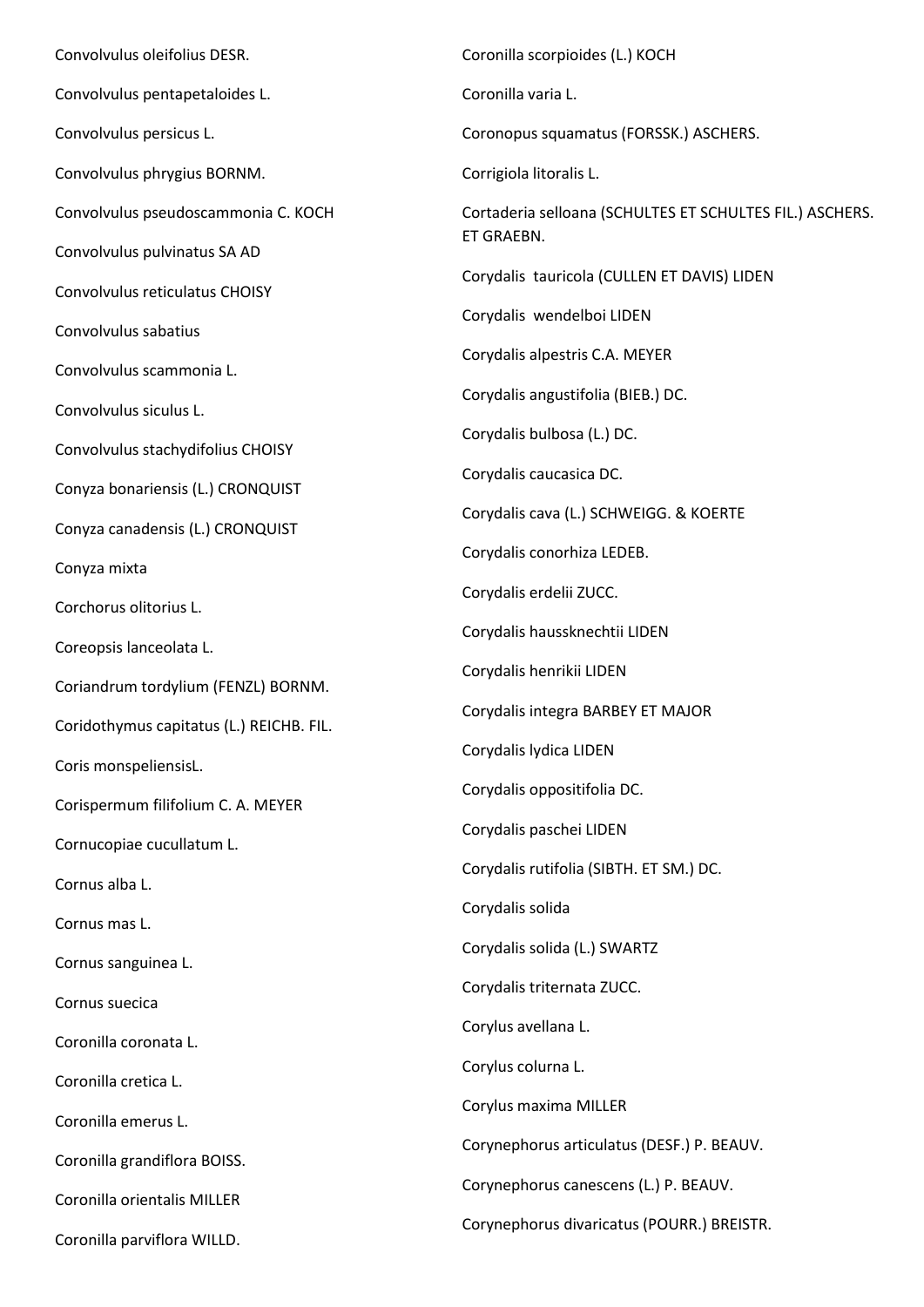Cosmos bipinnatus CAV. Cotinus coggyria SCOP. Cotoneaster cf. congestus BAKER Cotoneaster frauchetii BOISS. Cotoneaster horizontalis DECNE Cotoneaster integerrimus MEDIK. Cotoneaster lactea W.W. SMITH Cotoneaster melanocarpus (BUNGE) FISCHER Cotoneaster meyeri POJARK. Cotoneaster morulus POJARK. Cotoneaster nummularia FISCH. ET MEY. Cousinia aintabensis BOISS. ET HAUSSKN. Cousinia aucheri DC. Cousinia bicolor FREYN ET SINT. Cousinia boissieri BUHSE Cousinia brachyptera DC. Cousinia caesarea BOISS. ET BAL. Cousinia canescens DC. Cousinia cataonica BOISS. ET HAUSSKN. Cousinia eriocephala BOISS. ET HAUSSKN. Cousinia ermenekensis HUB.-MOR. Cousinia foliosa BOISS. ET BAL. Cousinia postiana C. WINKLER Cousinia sivasica HUB.-MOR. Cousinia stapfiana FREYN ET SINT. Crambe maritima L. Crambe orientalis L. Crambe tataria SEBEÖK Crassocephalum crepidioides (BENTHAM) S. MOORE Crassula tillaea LESTER-GARLAND Crataegus aronia (L.) BOSC. EX DC. Crataegus aronia (L.) BOSC. x C. meyeri POJORKOWA Crataegus atrosanguinea POJARK Crataegus curvisepala LINDMAN Crataegus meyeri POJARK. Crataegus microphylla C. KOCH Crataegus monogyna JACQ. Crataegus monogyna L. Crataegus orientalis PALLAS EX BIEB. Crataegus oxyacantha L. Crataegus pentagyna WALDST. ET KIT. EX WILLD. Crataegus pontica C. KOCH Crataegus stevenii POJARK. Crataegus szovitsii POJARK. Crataegus tanacetifolia (LAM.) PERS. Crataegus x bornmuelleri ZABEL Crenosciadium siifolium BOISS. ET HELDR. Crepis alpina L. Crepis armena DC. Crepis aurea (L.) CASS. Crepis biennis L. Crepis bifida (VIS) F.ET MEY. Crepis bithynica BOISS. Crepis blattarioides (L.) WILL. Crepis chondrilloides JACQ. Crepis foetida L. Crepis fraasii SCHULTZ BIP. Crepis frigida (BOISS. ET BAL.) BABCOCK Crepis hierosidifolia TSCH Crepis jacquini TAUSCH Crepis macropus BOISS. ET HELDR. Crepis micrantha CZER.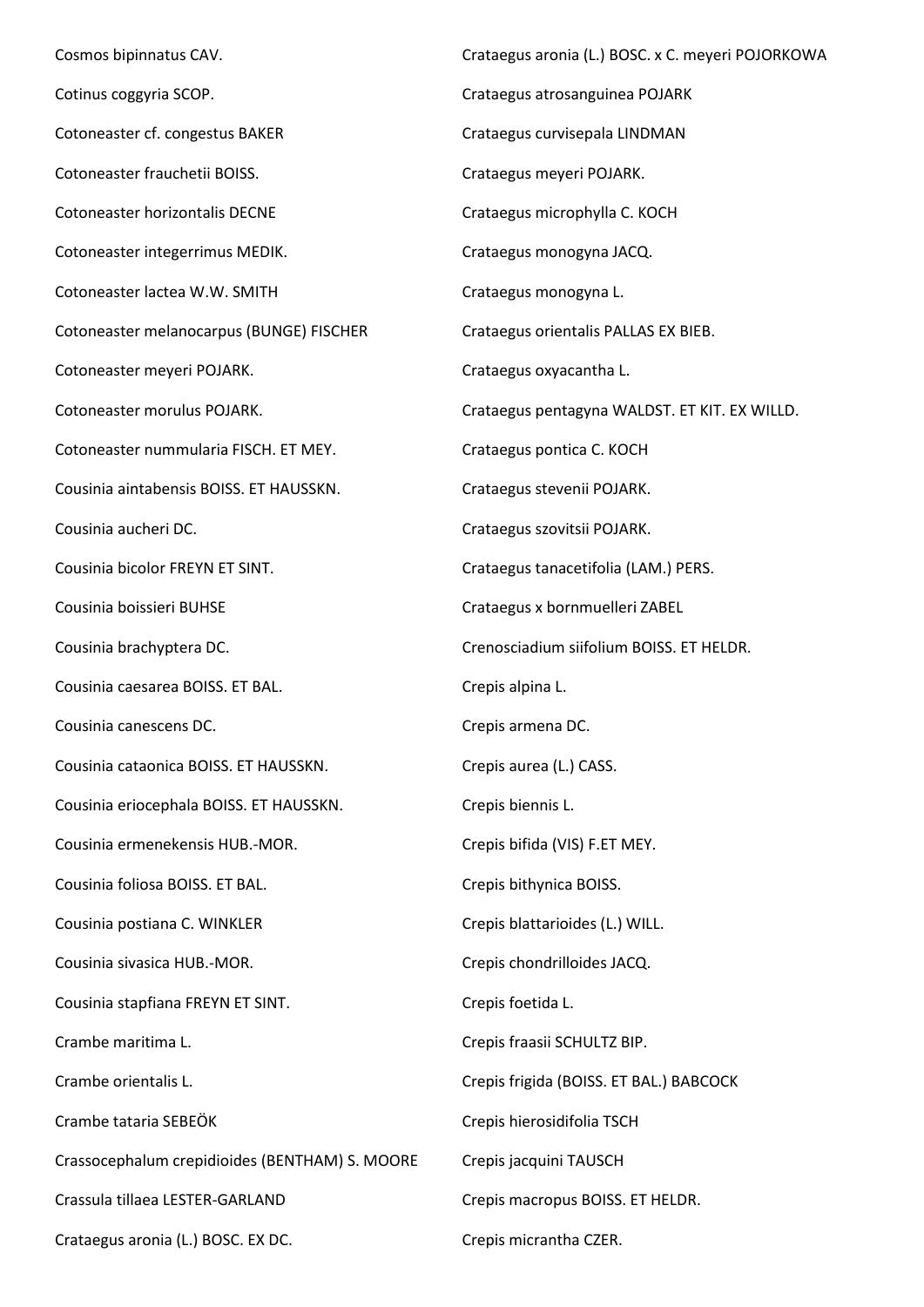Crepis multiflora SM. Crepis neglecta L. Crepis paludosa (L.) MOENCH Crepis praemorsa (L.) TAUSCH Crepis pulchra L. Crepis reuterana BOISS. Crepis rubra L. Crepis sancta (L.) BABCOCK Crepis setosa HALL. FIL. Crepis succisaefolia TSCH. Crepis vesicaria L. Crepis virens VILL. Crepis willdenowii CZER. Crepis zacintha (L.) BABCOCK Cressa cretica L. Crinitaria linosyris (L.) LESS. Crinitaria villosa (L.) GROSSH. Crithmum maritimum L. Crithopsis delileana (SCHULTES) ROSHEV. Crocus abantensis T. BAYTOP ET MATHEW Crocus adanensis T. BAYTOP ET MATHEW Crocus aerius HERBERT Crocus ancyrensis (HERBERT) MAW Crocus antalyensis MATHEW Crocus artvinensis (J.PHIL.) GROSSH. Crocus asumaniae MATHEW Crocus aureus SM. Crocus baytopiorum MATHEW Crocus biflorus MILLER Crocus cancellatus HERBERT Crocus candidus E. D. CLARKE Crocus chrysanthus (HERBERT) HERBERT Crocus danfordiae MAW Crocus flavus WESTON Crocus fleischeri GAY Crocus gargaricus HERBERT Crocus graveolens BOISS. ET REUTER Crocus imperati TEN. Crocus karduchorum KOTSCHY EX MAW Crocus kotschyanus C. KOCH Crocus leichtlinii (D. DEWAR) BOWLES Crocus mathewii KERNDORFF & PASCHE Crocus nerimaniae S.YÜZBAŞIOĞLU Crocus olivieri GAY Crocus pallasii GOLDB. Crocus pestalozzae BOISS. Crocus pulchellus HERBERT Crocus reticulatus STEVEN EX ADAMS Crocus sativus L. Crocus scharojanii RUPR. Crocus speciosus BIEB. Crocus vallicola HERBERT Crocus vitellinus WAHLENB. Crocus wattiorum (B. MATHEW) B. MATHEW Crocus x paulineae PASCHE & KERNDORF Crucianella angustifolia L. Crucianella bithynica BOISS. Crucianella disticha BOISS. Crucianella gilanica TRIN. Crucianella graeca BOİSS. Crucianella imbricata BOISS. Crucianella latifolia L.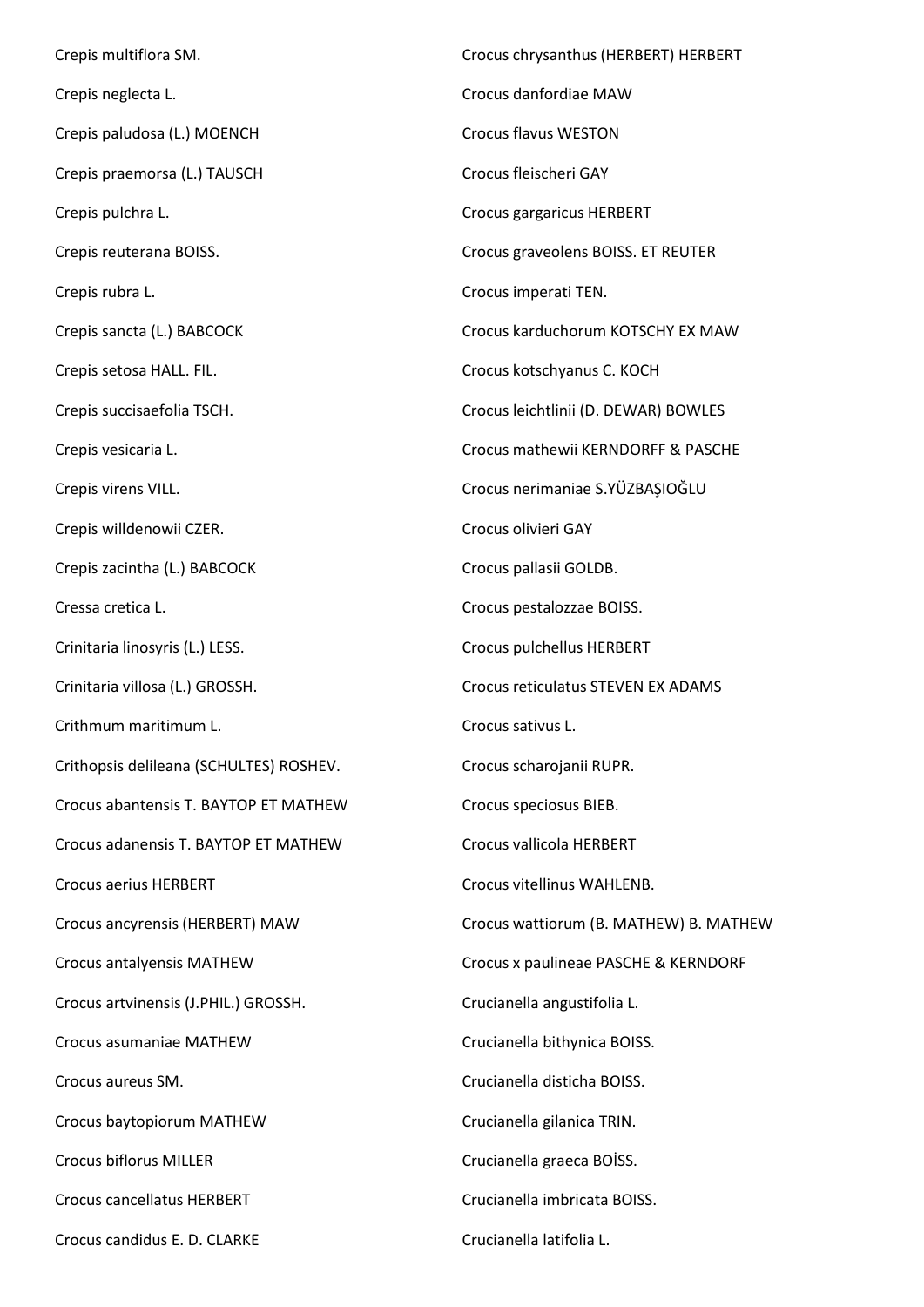| Cruciata articulata (L.) EHREND.                    | Cuscuta epithymum (L.) L.                                  |  |
|-----------------------------------------------------|------------------------------------------------------------|--|
| Cruciata glabra (L.) EHREND.                        | Cuscuta europaea L.                                        |  |
| Cruciata laevipes OPIZ                              | Cuscuta monogyna VAHL                                      |  |
| Cruciata laevipes OPİZ                              | Cuscuta palaestina BOISS.                                  |  |
| Cruciata laevipes Opiz                              | Cuscuta planiflora TEN.                                    |  |
| Cruciata pedemontana (BELLARDI) EHREND.             | Cutandia maritima (L.) BARBEY                              |  |
| Cruciata taurica (PALLAS EX WILLD.) EHREND.         | Cutandia memphitica (SPRENGEL) K. RICHTER                  |  |
| Crupina crupinastrum (MORIS) VIS.                   | Cutandia stenostachya (BOISS.) STACE                       |  |
| Crupina intermedia (MUTEL) WALP.                    | Cyanus eflanensis KAYA & BANCHEVA                          |  |
| Crupina vulgaris CASS.                              | Cyathobasis fruticulosa (BUNGE) AELLEN                     |  |
| Crypsis aculeata (L.) AITON                         | Cycas revoluta THUNB.                                      |  |
| Crypsis acuminata TRIN.                             | Cyclamen cilicium BOISS. ET HELDR.                         |  |
| Crypsis alopecuroides (PILLER ET MITTERP.) SCHRADER | Cyclamen coum MILLER                                       |  |
| Crypsis schoenoides (L.) LAM.                       | Cyclamen graecum LINK                                      |  |
| Cryptogramma crispa (L.) R. BR. EX HOOK             | Cyclamen hederifolium AITON                                |  |
| Cryptomeria japonica (L.FIL.) D.DON                 | Cyclamen intaminatum (MEIKLE) GREY-WILSON                  |  |
| Cryptomeria japonica D.DON                          | Cyclamen mirabile HILDEBR.                                 |  |
| Crytomium falcatum (L. F.) C. PRESL                 | Cyclamen parviflorum POBED.                                |  |
| Cucubalus baccifer L.                               | Cyclamen persicum MILLER                                   |  |
| Cucumis melo L.                                     | Cyclamen pseud-ibericum HILDEBR.                           |  |
| Cucumis sativus L.                                  | Cyclamen repandum SM.                                      |  |
| Cuminum cyminum L.                                  | Cyclamen trochopteranthum O. SCHWARZ                       |  |
| Cunninghamia lanceolata (LAMB.) HOOK.               | Cyclotrichium leucotrichum (STAPF EX RECH. FIL.) LEBLEBİCİ |  |
| Cupressus arizonica GREEN.                          | Cyclotrichium longiflorum LEBLEBİCİ                        |  |
| Cupressus funebris ENDL.                            | Cyclotrichium niveum (BOISS.) MANDEN. ET SCHENG.           |  |
| Cupressus lusitanica MILL.                          | Cyclotrichium origanifolium (LABILL.) MANDEN. ET SCHENG.   |  |
| Cupressus sempervirens L.                           | Cyclotrichium stamineum (BOISS. ET HOHEN.) MANDEN. ET      |  |
| Cuscuta approximata BABINGTON                       | SCHENG.                                                    |  |
| Cuscuta babylonica AUCHER EX CHOISY                 | Cydonia oblonga MILLER                                     |  |
| Cuscuta brevistyla A. BRAUN                         | Cymbalaria longipes (BOISS. ET HELDR.) CHEVAL.             |  |
| Cuscuta campestris YUNCKER                          | Cymbalaria microcalyx (BOISS.) WETTST.                     |  |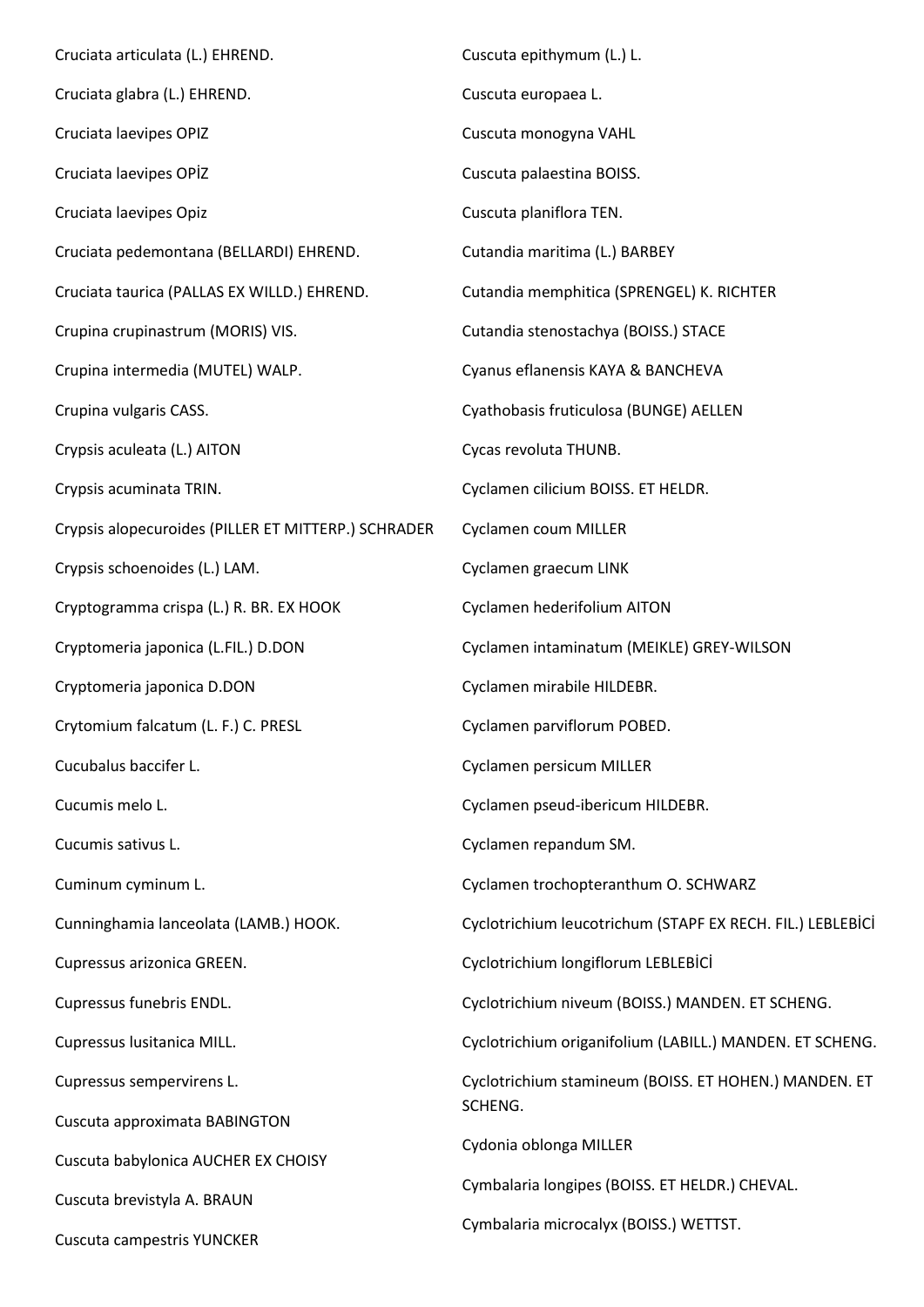| Cymbalaria muralis GAERTNER, B. MEYER ET SCHERBIUS | Cyperus serotinus ROTTB.                             |
|----------------------------------------------------|------------------------------------------------------|
| Cymbocarpum amanum RECH. FIL.                      | Cystopteris fragilis (L.) BERNH.                     |
| Cymbocarpum anethoides DC.                         | Cytinus hypocistis L.                                |
| Cymbocarpum wiedemannii BOISS.                     | Cytisopsis dorycniifolia JAUB. ET SPACH              |
| Cynanchum acutum L.                                | Cytisus scoparius (L.) LINK                          |
| Cynara cardunculus L.                              | Cytisus villosus POURR.                              |
| Cynara scolymus L.                                 | Daboecia daboecia L.                                 |
| Cynara syriaca BOISS.                              | Dactylis glomerata L.                                |
| Cynodon dactylon (L.) PERS.                        | Dactyloctenium aegyptium (L.) P. BEAUV.              |
| Cynoglossum columnae TEN.                          | Dactylorhiza euxina (NEVSKI) H. BAUMANN ET KÜNKELE   |
| Cynoglossum creticum MILLER                        | Dactylorhiza iberica (BIEB. EX WILLD.) SOO           |
| Cynoglossum glochidiatum WALLICH                   | Dactylorhiza incarnata (L.) SOO                      |
| Cynoglossum holosericeum STEVEN                    | Dactylorhiza maculata (L.) SOO                       |
| Cynoglossum montanum L.                            | Dactylorhiza nieschalkiorum H. BAUMANN ET KÜNKELE    |
| Cynoglossum officinale L.                          | Dactylorhiza osmanica (KL.) SOO                      |
| Cynoglossum troodi H. LINDB.                       | Dactylorhiza romana (SEB.) SOO                       |
| Cynosurus cristatus L.                             | Dactylorhiza saccifera (BRONGN.) SOO                 |
| Cynosurus echinatus L.                             | Dactylorhiza umbrosa (KAR. ET KIR.) NEVSKI           |
| Cyperus alternifolius L.                           | Dactylorhiza urvilleana (STEUDEL) BAUMANN ET KÜNKELE |
| Cyperus brevifolia (Rottb.) Hassk.                 | Damasonium alisma MILLER                             |
| Cyperus calidus                                    | Danae racemosa (L.) MOENCH                           |
| Cyperus capitatus VANDELLI                         | Danthania calycine (VİLL.) RCHB.                     |
| Cyperus difformis L.                               | Danthonia alpina VEST                                |
| Cyperus esculentus L.                              | Danthonia breviaristata                              |
| Cyperus fuscus L.                                  | Danthonia decumbens (L.) DC.                         |
| Cyperus glaber L.                                  | Daphne cneorum L.                                    |
| Cyperus glomeratus L.                              | Daphne glomerata LAM.                                |
| Cyperus longus L.                                  | Daphne gnidioides JAUB. et SPACH.                    |
| Cyperus michelianus (L.) LINK                      | Daphne gnidium L.                                    |
| Cyperus mucronatus                                 | Daphne mezereum L.                                   |
| Cyperus rotundus L.                                | Daphne mucronata ROYLE                               |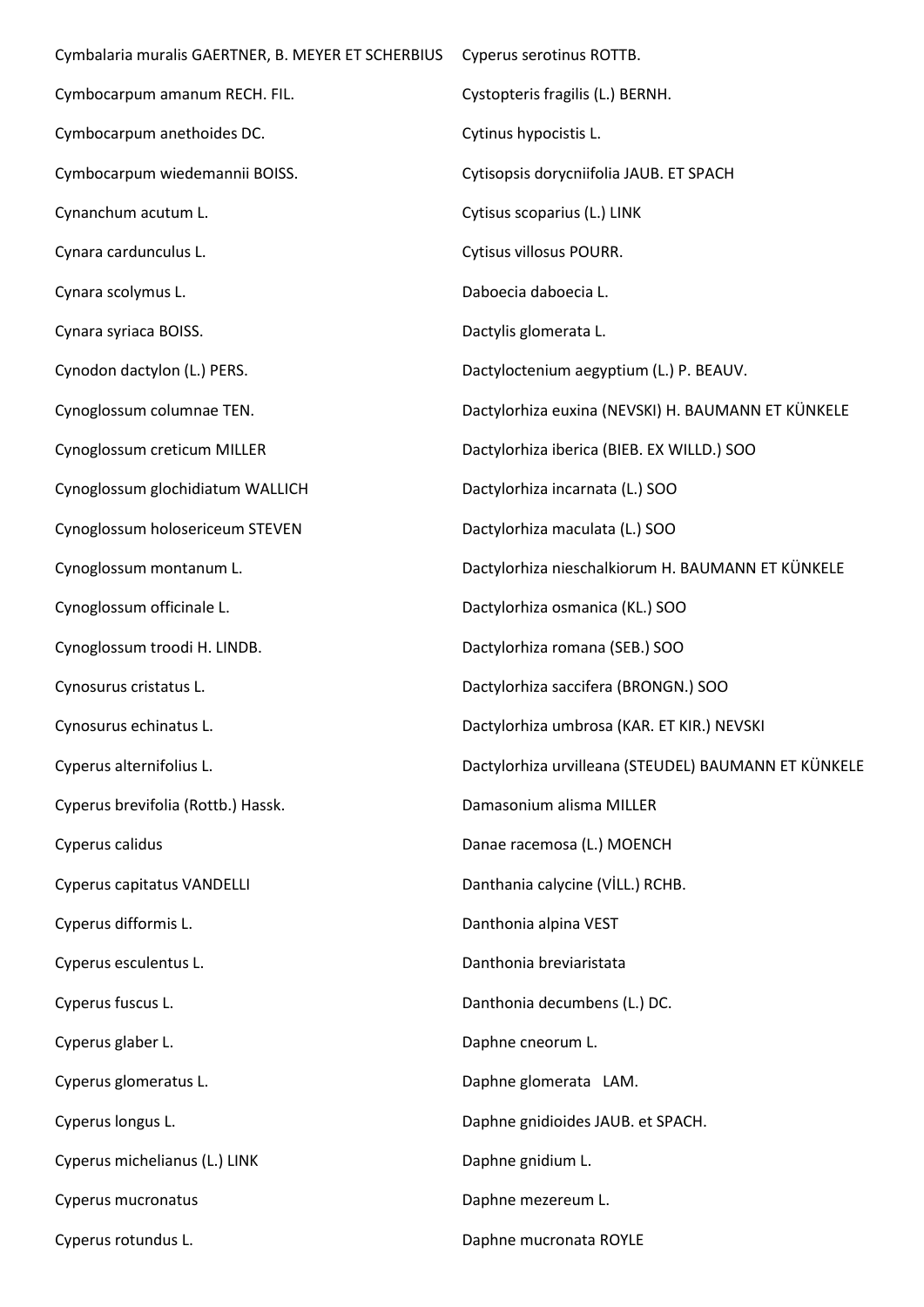Daphne oleoides SCHREBER Daphne pontica L. Daphne sericea VAHL. Daphne striata TRATT. Dasypyrum villosum (L.) CAND. Datisca cannabina L. Datura arborea L. Datura fastuosa L. Datura inermis JACQ. Datura innoxia MILL. Datura metel L. Datura meteloides DUNAL Datura stramonium L. Daucus broteri TEN. Daucus carota L. Daucus guttatus SM. Daucus littoralis SIBTH. ET SM. Davallia canariensis (L.) SM. Delonix regia (BOJ. ex HOOK.) RAFN. Delphinium albiflorum DC. Delphinium araraticum (BUSCH) BUSCH Delphinium buschianum GROSSH. Delphinium carduchorum CHOWDURI ET DAVIS Delphinium crispulum RUPR. Delphinium cyphoplectrum BOISS. Delphinium dasystachyum BOISS. ET BAL. Delphinium fissum WALDST. ET KIT. Delphinium flexuosum BIEB. Delphinium formosum BOISS. ET HUET Delphinium ilgazense P.H. DAVIS Delphinium iris İlarslan & Kit Tan Delphinium kitianum İLARSLAN Delphinium linearilobum (TRAUTV.) BUSCH Delphinium macrostachyum BOISS. EX HUTH Delphinium munzianum P.H. DAVIS ET KIT TAN Delphinium peregrinum L. Delphinium petrodavisianum ILARSLAN ET KIT TAN Delphinium schmalhausenii ALB. Delphinium staphisagria L. Delphinium venulosum BOISS. Dentaria digenea Dentaria glandulosa Deschampsia atropurpurea (WAHLENB.) SCHEELE Deschampsia caespitosa (L.) P. BEAUV. Deschampsia flexuosa (L.) TRIN. Descurainia sophia (L.) WEBB EX PRANTL Deutzia magnifica REHD. Deutzia scabra THUNB. Dianthron megakjanii (SOSN.) KIT TAN Dianthus acrochlorus STAPF Dianthus anatolicus BOISS. Dianthus armeria L. Dianthus arpadianus ADE ET BORNM. Dianthus arrostii Dianthus artwinensis SCHISCHK. Dianthus aytachii C. VURAL Dianthus balansae BOISS. Dianthus barbatus L. Dianthus brachyanthus Dianthus brevicaulis FENZL Dianthus calocephalus BOISS. Dianthus carmelitarum REUT. EX BOISS.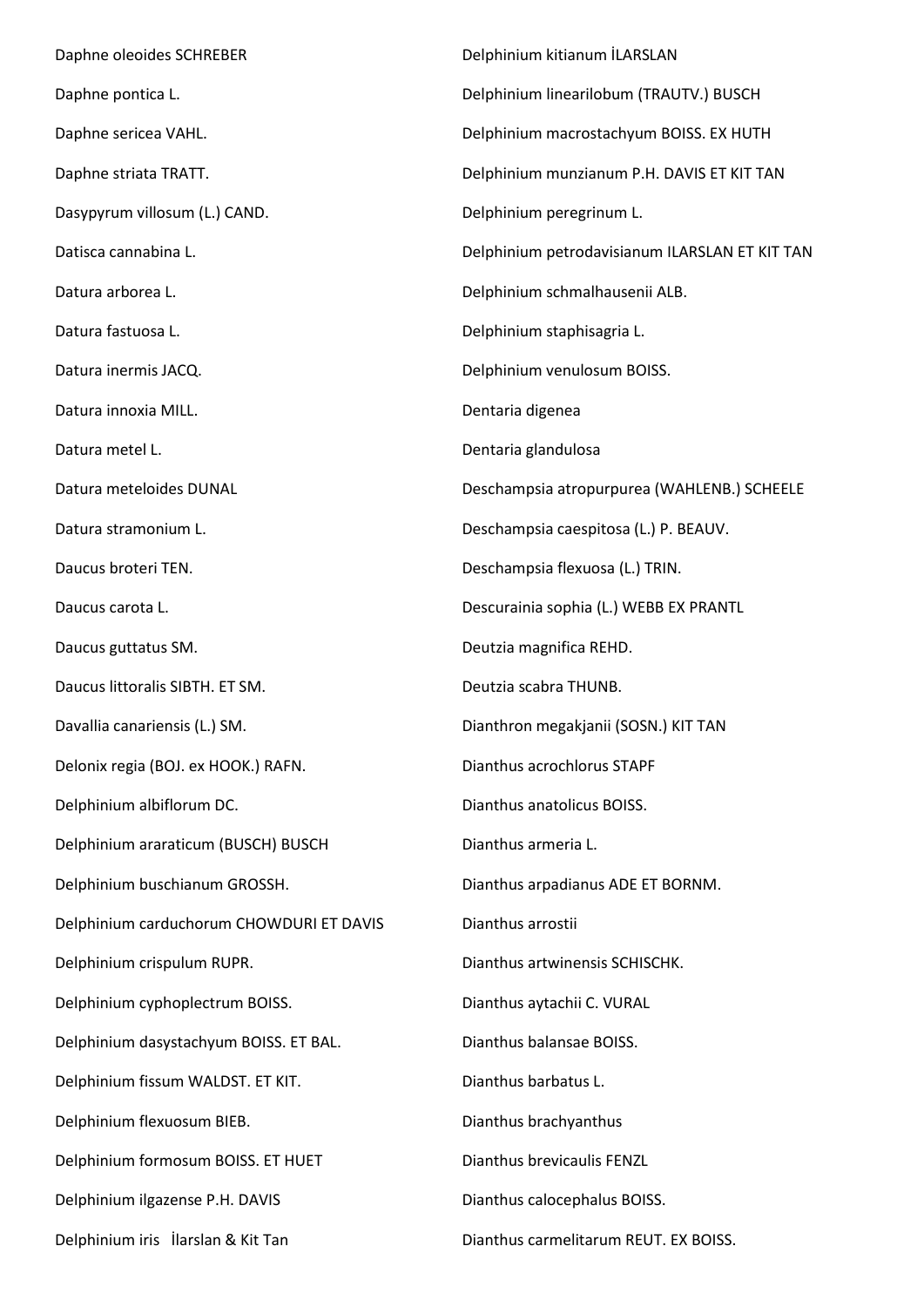Dianthus carthusianorum L. Dianthus cinnamomeus SIBTH. ET SM. Dianthus corymbosus SIBTH. ET SM. Dianthus cretaceus ADAM Dianthus crinitus SM. Dianthus eldivenus CZECZ. Dianthus elegans D URV. Dianthus eretmopetalus STAPF Dianthus erinaceus BOISS. Dianthus erytrocoleus BOISS. Dianthus floribundus BOISS. Dianthus gallicus Dianthus giganteus d URV. Dianthus giganteus D URV. Dianthus goerkii HARTVIG ET STRID Dianthus gosparrini GUSS. Dianthus hirtus Dianthus hymenolepis BOISS. Dianthus ingoldbyi TURRILL Dianthus kastembeluensis FREYN ET SINT. Dianthus lactiflorus FENZL Dianthus laricifolius Dianthus leptopetalus WILLD. Dianthus leucophaeus SIBTH. ET SM. Dianthus libanotis LAB. Dianthus liboschitzianus SER. Dianthus lydus BOISS. Dianthus masmenaeus BOISS. Dianthus micranthus BOISS. ET HELDR. Dianthus monadelphus VENT. Dianthus multicaulis BOISS. ET HUET

Dianthus myrtinervius GRISEB. Dianthus nitidus Dianthus orientalis ADAMS Dianthus pallens SIBTH. ET SM. Dianthus pallidiflorus Ser. Dianthus petraeus WALDST. & KIT. Dianthus pinifolius SIBTH. ET SM. Dianthus polycladus BOISS. Dianthus pubescens SIBTH. ET SM. Dianthus recognitus SCHISCHK. Dianthus roseoluteus VEL. Dianthus samaritani Dianthus saniguinens Dianthus siphonocalyx BLAKELOCK Dianthus stribrnyi Dianthus strictus BANKS ET SOL. Dianthus superbus Dianthus tabrisianus BIEN. EX BOISS. Dianthus tripunctatus SIBTH. ET SM. Dianthus viscidus BORY ET CHAUB. Dianthus vulturius GUSS. Dianthus zederbaueri VIERH. Dianthus zonatus FENZL. Dichondra micrantha URBAN. Dichondra repens J.R. et G. FORSTER Dichrocephala integrifola (L. FIL.) KUNTZE Dictamnus albus L. Dictamnus fraxinella L. Digitalis cariensis BOISS. EX JAUB. ET SPACH Digitalis davisiana HEYWOOD Digitalis ferruginea L.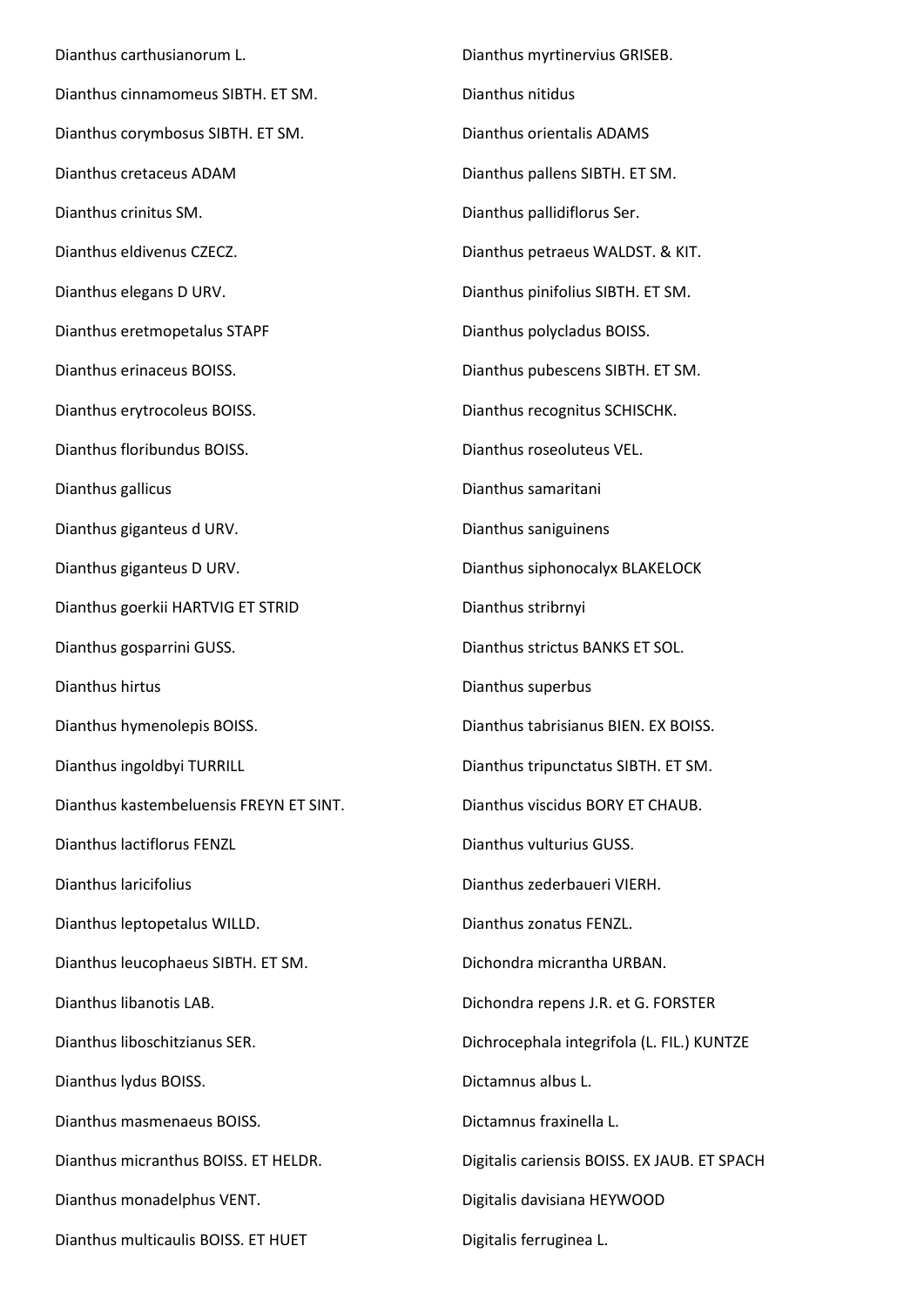Digitalis grandiflora MILLER Digitalis laevigata VAHL Digitalis lamarckii IVAN. Digitalis lanata EHRH. Digitalis lutea L. Digitalis purpurea L. Digitalis trojana IVAN. Digitalis viridiflora LINDLEY Digitaria sabulosa TZVELEV Digitaria sanguinalis (L.) SCOP. Diospyros kaki THUNB. Diospyros lotus L. Diotis maritima (L.) SM. Diplotaxis muralis (L.) DC. Diplotaxis repanda Diplotaxis tenuifolia (L.) DC. Diplotaxis viminea (L.) DC. Dipsacus fullonum L. Dipsacus laciniatus L. Dodartia orientalis L. Dolichos lablab L. Doronicum balansae CAVILL. Doronicum bithynicum J. R. EDMONDSON Doronicum cacaliifolium BOISS. ET HELDR. Doronicum dolichotrichum CAVILL. Doronicum macrolepis FREYN ET SINT. Doronicum macrophyllum FISCHER EX HORNEM. Doronicum orientale HOFFM. Dorycnium axilliflorum HUB.-MOR. Dorycnium graecum (L.) SER. Dorycnium hirsutum (L.) SER. Dorycnium pentaphyllum SCOP. Dorycnium rectum (L.) SER. Dorystoechas hastata BOISS ET HELDR. EX BENTHAM Draba acaulis BOISS. Draba anatolica A.DURAN & DİNÇ Draba bruniifolia STEV. Draba cappadocica BOISS. ET BAL. Draba carinthiaca HOPPE Draba haradjianii RECH. Draba hispida WILLD. Draba huetii BOISS. Draba muralis L. Draba nemorosa L. Draba polytricha LEDEB. Draba rigida WILLD. Draba rosularis BOISS. Draba siliquosa BIEB. Drabobsis verna C. KOCH Dracaena fragrans KER. Dracocephalum multicaule BENTHAM Dracunculus vulgaris SCHOTT Drosanthemum floribundum (HAW.) SCHW. Drosera anglica HUDS. Drosera intermedia HAYNE Drosera rotundifolia L. Dryas octopetala L. Dryopteris affinis (LOWE) FRASER-JENKINS Dryopteris caucasica (A. BR.) FRASER-JENKINS Dryopteris filix-max (L.) SCHOTT Dryopteris oligodonta (DESV.) PIC. SER. Dryopteris oreades FOMIN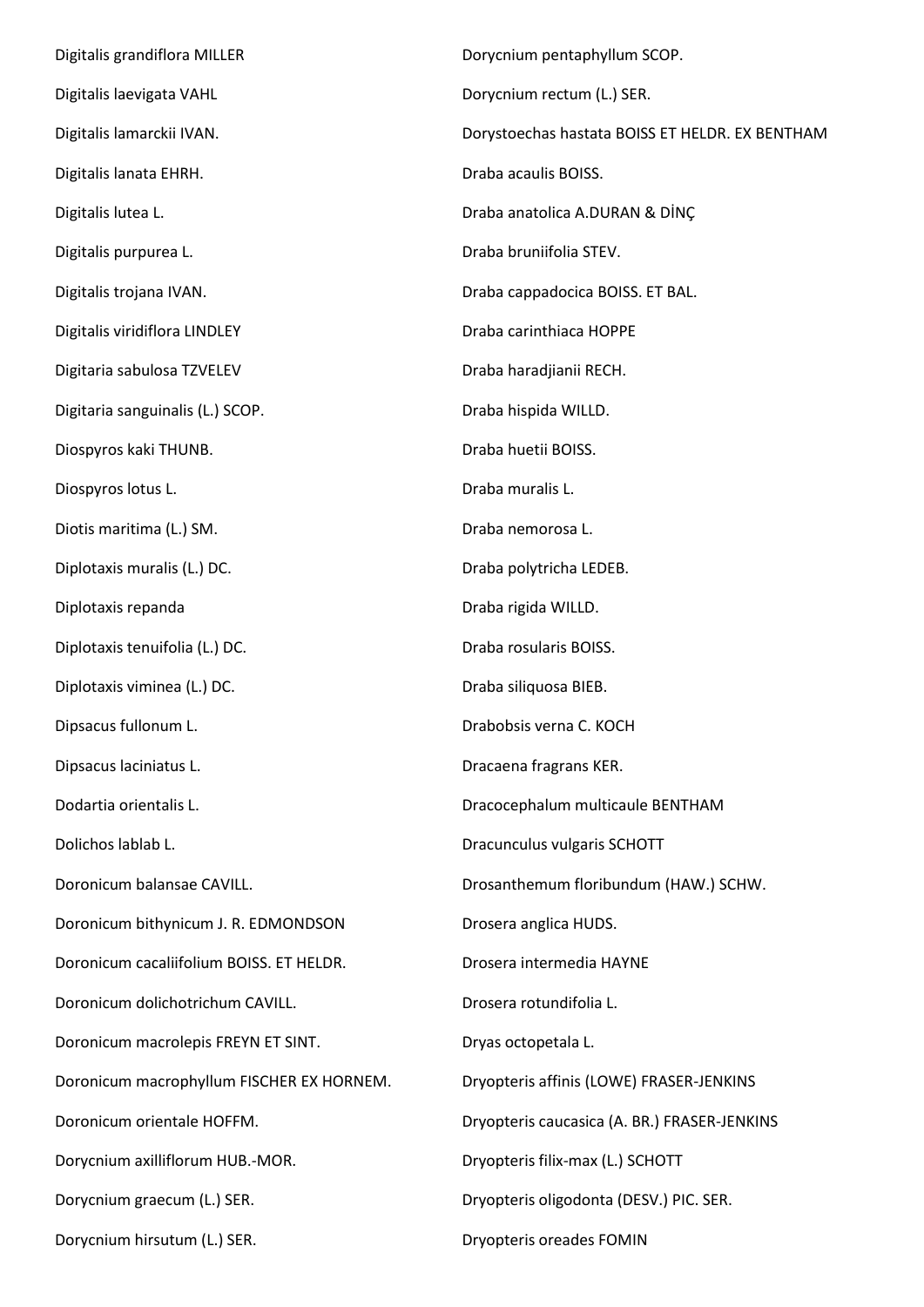| Dryopteris pallida (BORY) FOMIN                    | Echinops ritro L.                                      |
|----------------------------------------------------|--------------------------------------------------------|
| Dryopteris pseudomas HOLUB & POUZAR                | Echinops sphaerocephalus L.                            |
| Ebenus boissieri BARBEY                            | Echinops viscosus DC.                                  |
| Ebenus bourgaei BOISS.                             | Echium amoenum FISCH. & C.A.MEY                        |
| Ebenus cappadocica HAUSSKN. ET SIEHE EX BORNM.     | Echium angustifolium MILLER                            |
| Ebenus haussknechtii BORNM. EX HUB.-MOR.           | Echium glomeratum POIRET                               |
| Ebenus hirsuta JAUB. ET SPACH                      | Echium italicum L.                                     |
| Ebenus laguroides BOISS.                           | Echium judaicum LACAITA                                |
| Ebenus pisidica HUB.-MOR. ET REESE                 | Echium orientale L.                                    |
| Ebenus plumosa BOISS. ET BAL.                      | Echium plantagineum L.                                 |
| Ebenus reesei HUB.-MOR.                            | Echium rubrum                                          |
| Ecballium elaterium (L.) A. RICH.                  | Echium russicum J. F. GMELIN                           |
| Echeveria gibbiflora DC.                           | Echium vulgare L.                                      |
| Echinaria capitata (L.) DESF.                      | Edraianthus caudatus RCHB.                             |
| Echinochloa colonum (L.) LINK                      | Edraianthus Tenuifolius D.C.                           |
| Echinochloa crus-galli (L.) P. BEAUV.              | Egeria densa PLANCH.                                   |
| Echinochloa oryzoides (ARD.) FRITSCH               | Ehretia acuminata R.BR.                                |
| Echinophora chrysantha FREYN ET SINT.              | Ekimia bornmuelleri (HUB.-MOR & REESE) H. DUMAN& M. F. |
| Echinophora lamondiana B. YILDIZ et Z. BAHÇECIOĞLU | <b>WATSON</b>                                          |
| Echinophora orientalis HEDGE ET LAMOND             | Elaeagnus angustifolia L.                              |
| Echinophora tenuifolia L.                          | Elatine alsinastrum L.                                 |
| Echinophora tournefortii JAUB. ET SPACH            | Elatine ambigua WIGHT                                  |
| Echinophora trichophylla J. E. SMITH               | Eleocharis acicularis (L.) ROEMER ET SCHULTES          |
| Echinops dumanii C.VURAL                           | Eleocharis mitracapa STEUDEL                           |
| Echinops emiliae O. SCHWARZ EX P. H. DAVIS         | Eleocharis palustris (L.) ROEMER ET SCHULTES           |
| Echinops galaticus FREYN                           | Eleocharis quinqueflora (HARTMANN) O. SCHWARZ          |
| Echinops melitenensis HEDGE ET HUB.-MOR.           | Eleusine indica (L.) GAERTNER                          |
| Echinops microcephalus SM.                         | Elsholtzia ciliata (THUNB.) HYL.                       |
| Echinops onopordum P. H. DAVIS                     | Elymus caninus (L.) L.                                 |
| Echinops orientalis TRAUTV.                        | Elymus caput-medusae L.                                |
| Echinops pungens TRAUTV.                           | Elymus elongatus (HOST) RUNEMARK                       |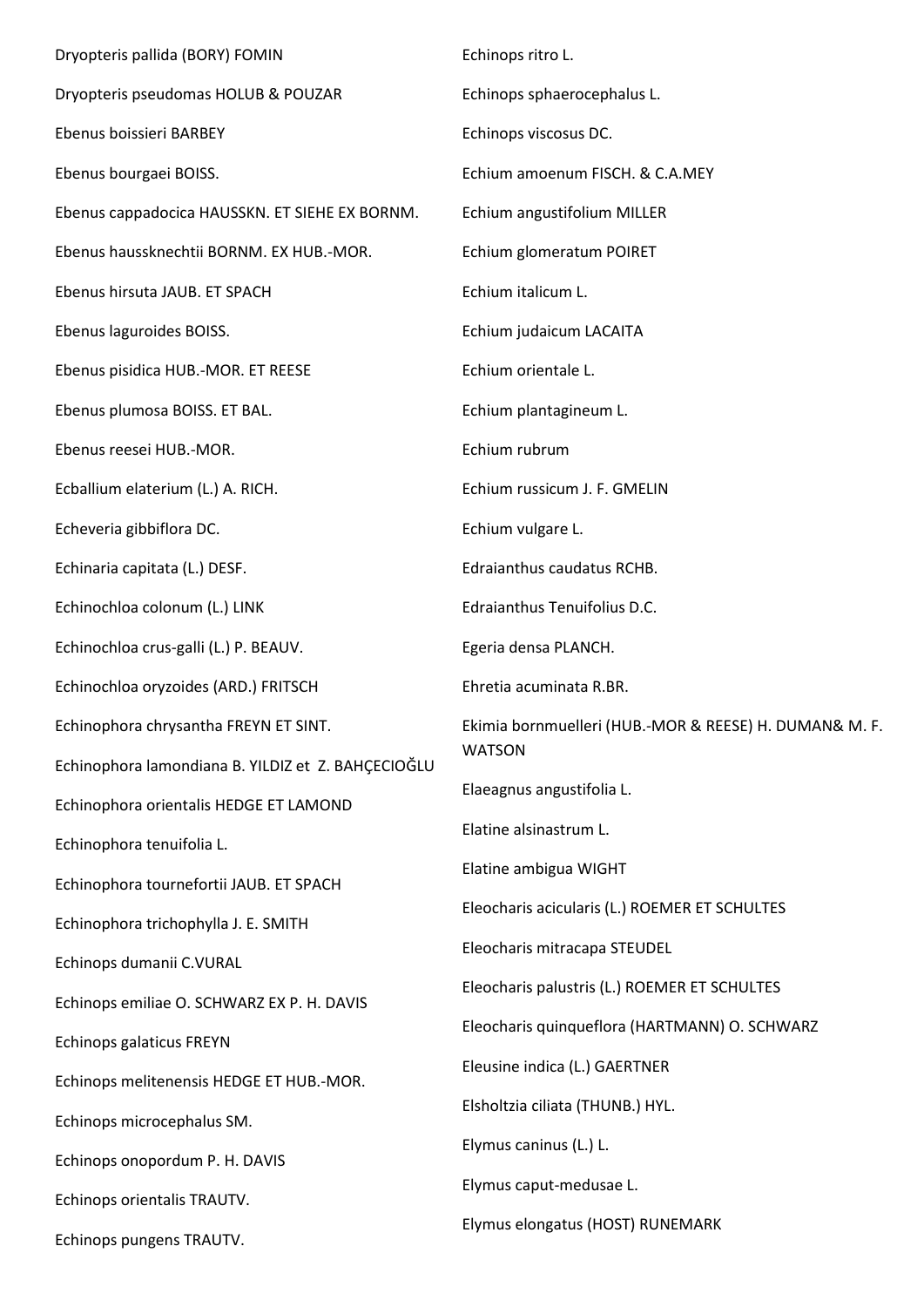Elymus farctus (VIV.) RUNEMARK EX MELDERIS Elymus flaccidifolius (BOISS. ET HELDR.) MELDERIS Elymus hispidus (OPIZ) MELDERIS Elymus lazicus (BOISS.) MELDERIS Elymus libanoticus (HACKEL) MELDERIS Elymus pycnanthus (GODRON) MELDERIS Elymus repens (L.) GOULD Elymus sabulosus M.BİEB Elymus tauri (BOISS. ET BAL.) MELDERIS Elyna bellardii Emex spinosus (L.) CAMPD. Eminium intortum (BANKS ET SOL.) O. KUNTZE Eminium koenenianum LOBİN ET BOYCE Eminium rauwolffii (BLUME) SCHOTT Eminium spiculatum (BLUME) SCHOTT Empetrum nigrum L. Enarthrocarpus arcuatus LABILL. Enarthrocarpus arenatus Ephedra campylopoda C. A. MEYER Ephedra distachya L. Ephedra major HOST Ephedra podostylax BOISS. Epigaea gaultherioides (BOISS. ET BAL.) TAKHT. Epilobium algidum BIEB. Epilobium anagallidifolium LAM. Epilobium angustifolium L. Epilobium colchium ALBOW Epilobium dodonaei VILL. Epilobium gemmascens C. A. MEYER Epilobium hirsutum L. Epilobium lanceolatum SEB. ET MAURI Epilobium lanceolatun SEB. ET MAURI Epilobium minutiflorum HAUSSKN. Epilobium montanum L. Epilobium palustre L. Epilobium parviflorum SCHREBER Epilobium ponticum HAUSSKN. Epilobium roseum SCHREBER Epilobium stevenii BOISS. Epilobium tetragonum L. Epimedium pubigerum (DC.) MOREN ET DECAISNE Epipactis atrorubens (HOFFM.) BESSER Epipactis condensata BOISS. EX D. P. YOUNG Epipactis helleborine (L.) CRANTZ Epipactis microphylla (EHRH.) SWARTZ Epipactis palustris (L.) CRANTZ Epipactis persica (HAUSSKN. EX SOO) NANNFELDT Epipactis turcica KREUTZ Epipactis veratrifolia BOISS. ET HOHEN. Equisetum arvense L. Equisetum fluviatile L. Equisetum hiemale L. Equisetum hyemale L. Equisetum litorale Equisetum maximum Equisetum occidentale Equisetum palustre L. Equisetum ramosissimum DESF. Equisetum sylvaticum L. Equisetum telmateia EHRH. Equisetum trachyodon Equisetum variegatum SCHLEICHER EX WEBER ET MOHR.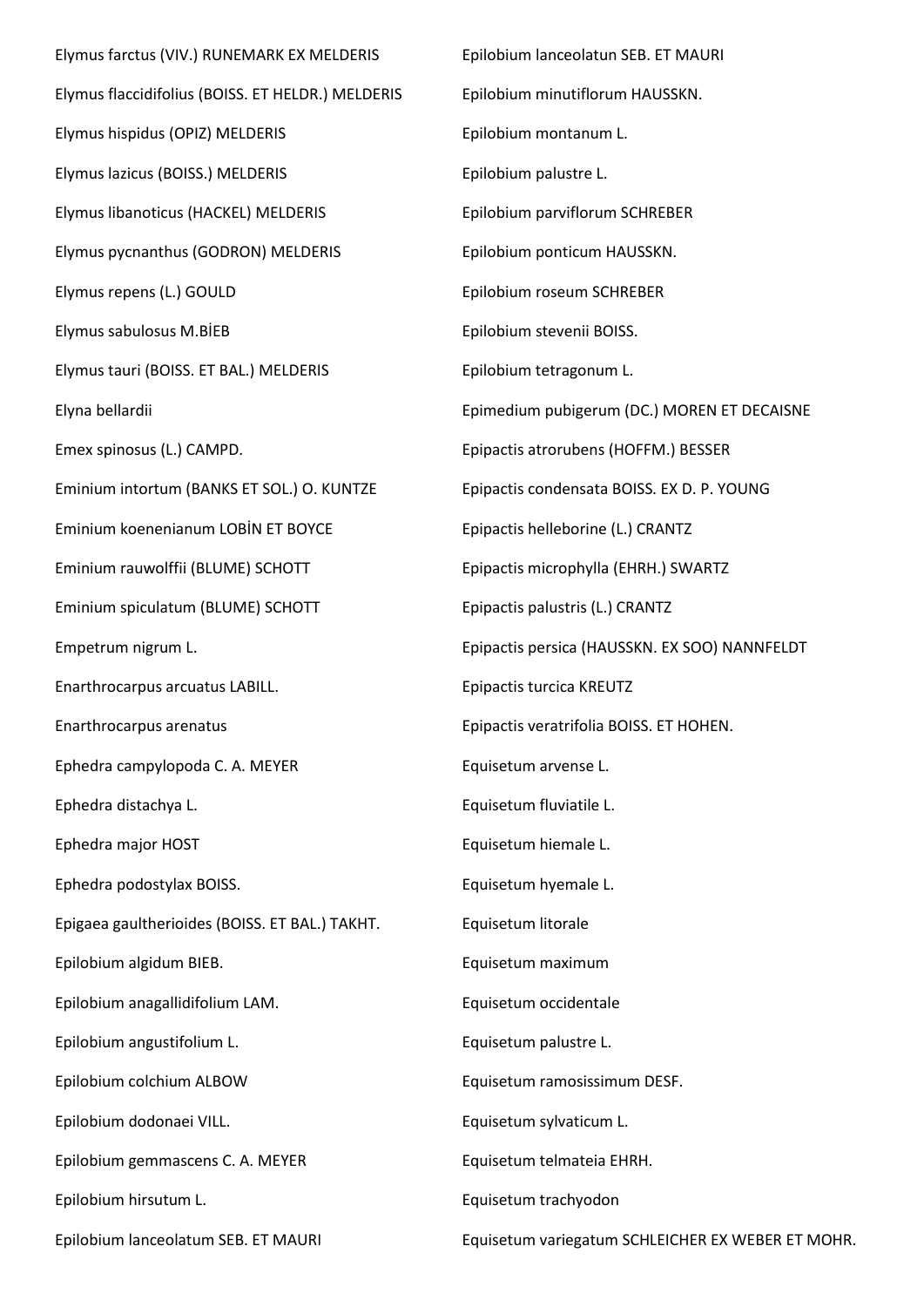Eragrostis barrelieri DAVEAU Eragrostis cilianensis (ALL.) VIGN.-LUT. EX JANCHEN Eragrostis collina TRIN. Eragrostis curvula (SCHRADER) NEES Eragrostis minor HOST Eragrostis pilosa (L.) P. BEAUV. Eranthis hyemalis (L.) SALISB. Eremopoa attalica H. SCHOLZ Eremopoa capillaris R. MILL Eremopoa persica (TRIN.) ROSHEV. Eremopoa songarica (SCHRENK) ROSHEV. Eremopyrum bonaepartis (SPRENGEL) NEVSKI Eremopyrum distans (C. KOCH) NEVSKI Eremopyrum orientale (L.) JAUB. ET SPACH Eremostachys laciniata (L.) BUNGE Eremostachys moluccelloides BUNGE Eremurus cappadocicus J.GAY EX BAKER Eremurus spectabilis BIEB. Erica arborea L. Erica bocquetii (PEŞMEN) P. F. STEVENS Erica cornea Erica manipuliflora SALISB. Erica mediterranea Erica sicula GUSS. Erica tetralix Erica watsoni Erigenia bulbosa (MICHX.) NUTT. Erigeron acer L. Erigeron atticus VILL. Erigeron caucasicus STEV. Erigeron cilicicus BOISS. EX VIERH. Erigeron olympicus SCHOTT ET KOTSCHY Erigeron rupestris Erigeron uniflorus L. Erigeron zederbaueri VIERH. Erinus alpinus L. Eriobotrya japonica (THUNB.) LINDL. Eriolobus trilobatus (POIRET) ROEMER Eriophorella pumila (VAHL) KIT TAN Eriophoron callithrix Eriophoron sheuchzeri Eriophorum angustifolium HONCKENY Eriophorum latifolium HOPPE Eriophorum vaginatum L. Eritrichium canum (BENTH.) KITAM. Erodium absinthoides WILLD. Erodium acaule (L.) BECHERER ET THELL. Erodium amanum BOISS. ET KOTSCHY Erodium botrys (CAV.) BERTOL. Erodium cedrorum SCHOTT ET KOTSCHY Erodium chium (BURM. FIL.) WILLD. Erodium ciconium (L.) L HERIT. Erodium cicutarium (L.) L HERIT Erodium gaillardotii BOISS. Erodium gruinum (L.) L HERIT. Erodium hendrikii K.ALPINAR Erodium hoefftianum C. A. MEYER Erodium malacoides (L.) L HERIT. Erodium moschatum (L.) L HERIT. Erodium oxyrrhynchum BIEB. Erodium pelargoniiflorum BOISS. ET HELDR. Erodium sibthorpianum BOISS.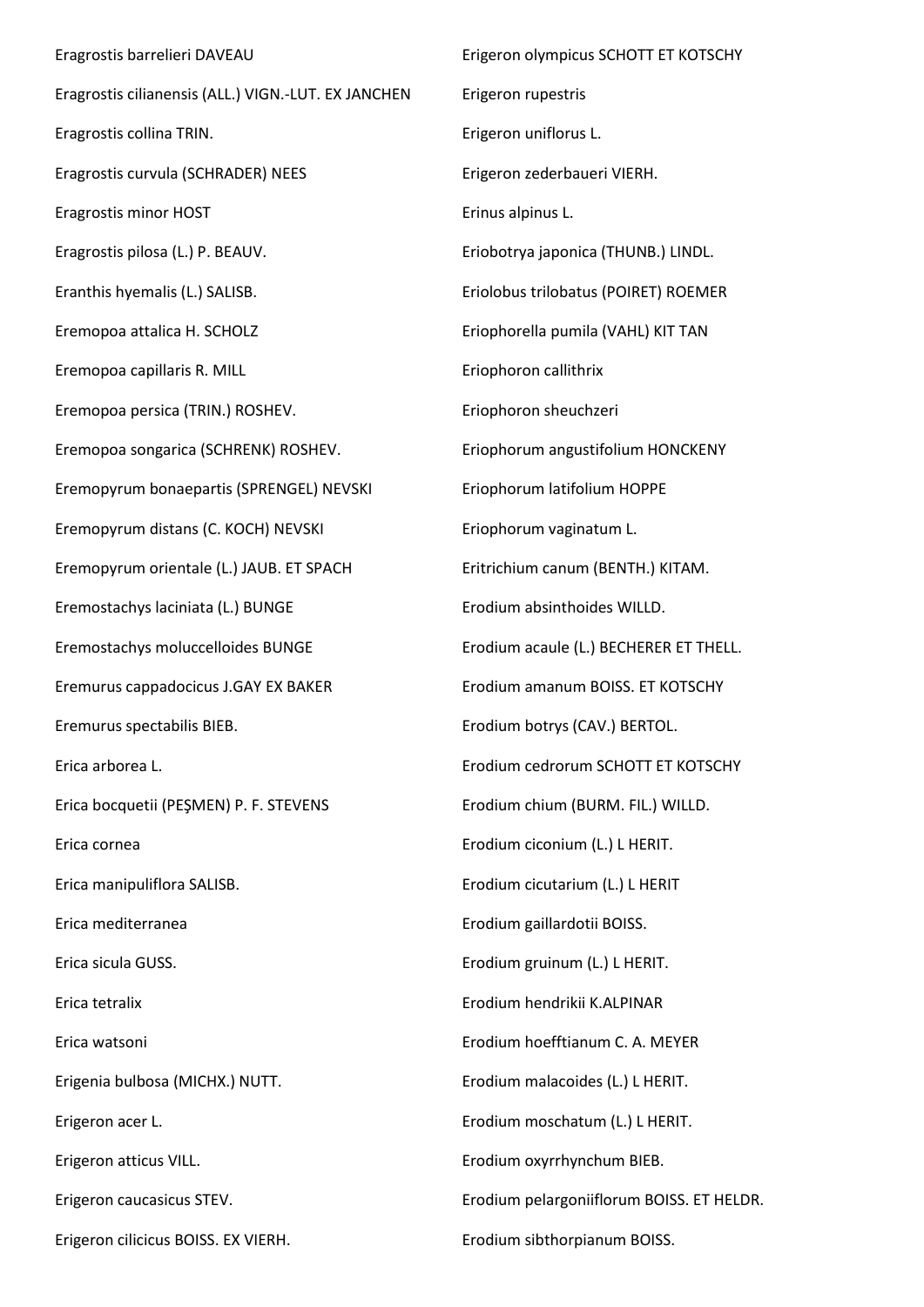Erophila verna (L.) CHEVALL. Eruca sativa MILLER Eryngium babadaghensis G. ECEVİT GENÇ, E. AKALIN & A. Erysimum dirmilense YILDIRIMLI & DİNÇ WÖRZ Eryngium billardieri DELAR. Eryngium bithynicum BOISS. Eryngium bourgatii GOUAN Eryngium caeruleum BIEB. Eryngium campestre L. Eryngium creticum LAM. Eryngium davisii KIT TAN & YILDIZ Eryngium falcatum DELAR. Eryngium giganteum BIEB. Eryngium glomeratum LAM. Eryngium hedgeanum KİT TAN ET YILDIZ Eryngium heldreichii BOİSS. Eryngium ilex DAVIS Eryngium isauricum CONTANDR. ET QUEZEL Eryngium kotschyi BOISS. Eryngium maritimum L. Eryngium palmito BOISS. ET HELDR. Eryngium polycephalum Hausskn. ex Wolff Eryngium pseudothoriifolium CONTANDR. ET QUEZEL Eryngium thorifolium BOISS. Eryngium trisectum A. WÖRZ & H. DUMAN Erysimum alpestre KOTSCHY EX BOISS. Erysimum amasianum HAUSSKN. ET BORNM. Erysimum caricum BOISS. Erysimum crassicaule (BOISS.) BOISS Erysimum crassipes FISCH. ET MEY. Erysimum cuspidatum (BIEB.) DC. Erysimum degenianum AZNAV. Erysimum diffusum EHRH. Erysimum durum Erysimum goniocaulon BOISS. Erysimum helveticum (JACQ.) DC. Erysimum kotschyanum GAY Erysimum leptophyllum (BIEB.) ANDRZ. Erysimum leucanthemum (STEPH.) FEDTSCH. Erysimum odoratum EHRH. Erysimum pallidum BOISS. Erysimum passgalense BOISS. Erysimum pulchellum (WILLD.) GAY Erysimum pusillum BORY ET CHAUB. Erysimum pycnophyllum GAY Erysimum repandum L. Erysimum sisymbrioides C.A. MEY. Erysimum smyrnaeum BOISS. ET BAL. Erysimum thyrsoideum BOISS. Erysimum torulosum HUB.-MOR. Erythronium americanum KER GAWL. Erythroxylon coca LAM. Eucalyptus camaldulensis DEHNH. Euclidum syriacum (L.) R. BR. Euonymus alatus SİEB. Euonymus bulgaricus VEL. Euonymus europeaus L. Euonymus japonicus L. Euonymus latifolius (L.) MILLER Euonymus verrucosus SCOP. Eupatorium cannabinum L.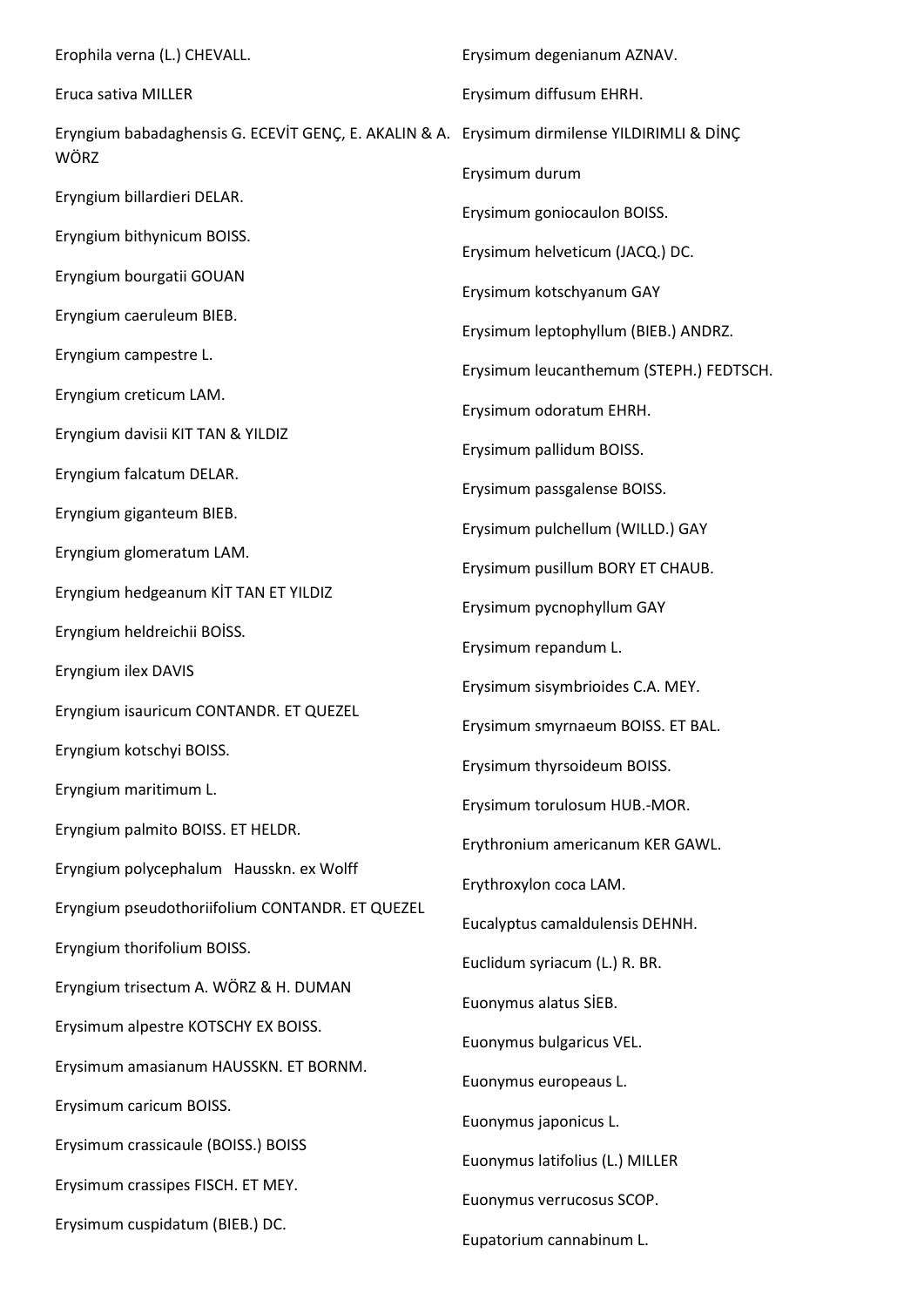Eupatorium micranthum LAG. Euphorbia acanthothamnos HELDR. ET SART. EX BOISS. Euphorbia agraria BIEB. Euphorbia aleppica L. Euphorbia altissima BOISS. Euphorbia amygdaloides L. Euphorbia anacampseros BOISS. Euphorbia apios L. Euphorbia armena PROKH. Euphorbia arvalis BOISS. ET HELDR. Euphorbia aulacosperma BOISS. Euphorbia austroanatolica HUB.-MOR. ET M. S. KHAN Euphorbia barrelieri SAVI Euphorbia cardiophylla BOISS. ET HELDR. Euphorbia cassia BOISS. Euphorbia ceratocarpa Euphorbia chamaesyce L. Euphorbia characias L. Euphorbia cheiradenia BOISS. ET HOHEN. Euphorbia coniosperma BOISS. ET BUHSE Euphorbia craspedia BOISS. Euphorbia cyparissias L. Euphorbia davisii M. S. KHAN Euphorbia dendroides L. Euphorbia denticulata LAM. Euphorbia djimilensis BOISS. Euphorbia eriophora BOISS. Euphorbia erythrodon BOISS. ET HELDR. Euphorbia esula Euphorbia exigua L. Euphorbia falcata L. Euphorbia figerti Euphorbia forma Euphorbia gaillardotii BOISS. ET BLANCHE Euphorbia helioscopia L. Euphorbia herniariifolia WILLD. Euphorbia heteradena JAUB. ET SPACH Euphorbia hierosolymitana BOISS. Euphorbia humifusa WILLD. Euphorbia iberica BOISS. Euphorbia isaurica M. S. KHAN Euphorbia kotschyana FENZL Euphorbia lathyris L. Euphorbia ledebourii BOISS. Euphorbia lucida WALDST. ET KIT. Euphorbia macrocarpa BOISS. ET BUHSE Euphorbia macroclada BOISS. Euphorbia macrostegia BOISS. Euphorbia marginata Pursh Euphorbia microsphaera BOISS. Euphorbia myrsinites L. Euphorbia nicaeensis ALL. Euphorbia oblongata GRISEB. Euphorbia oblongifolia (C. KOCH) C. KOCH Euphorbia orientalis L. Euphorbia palustris L. Euphorbia paralias L. Euphorbia peplis L. Euphorbia peplus L. Euphorbia pestalozzae BOISS. Euphorbia petiolata BANKS ET SOL. Euphorbia petrophila C. A. MEYER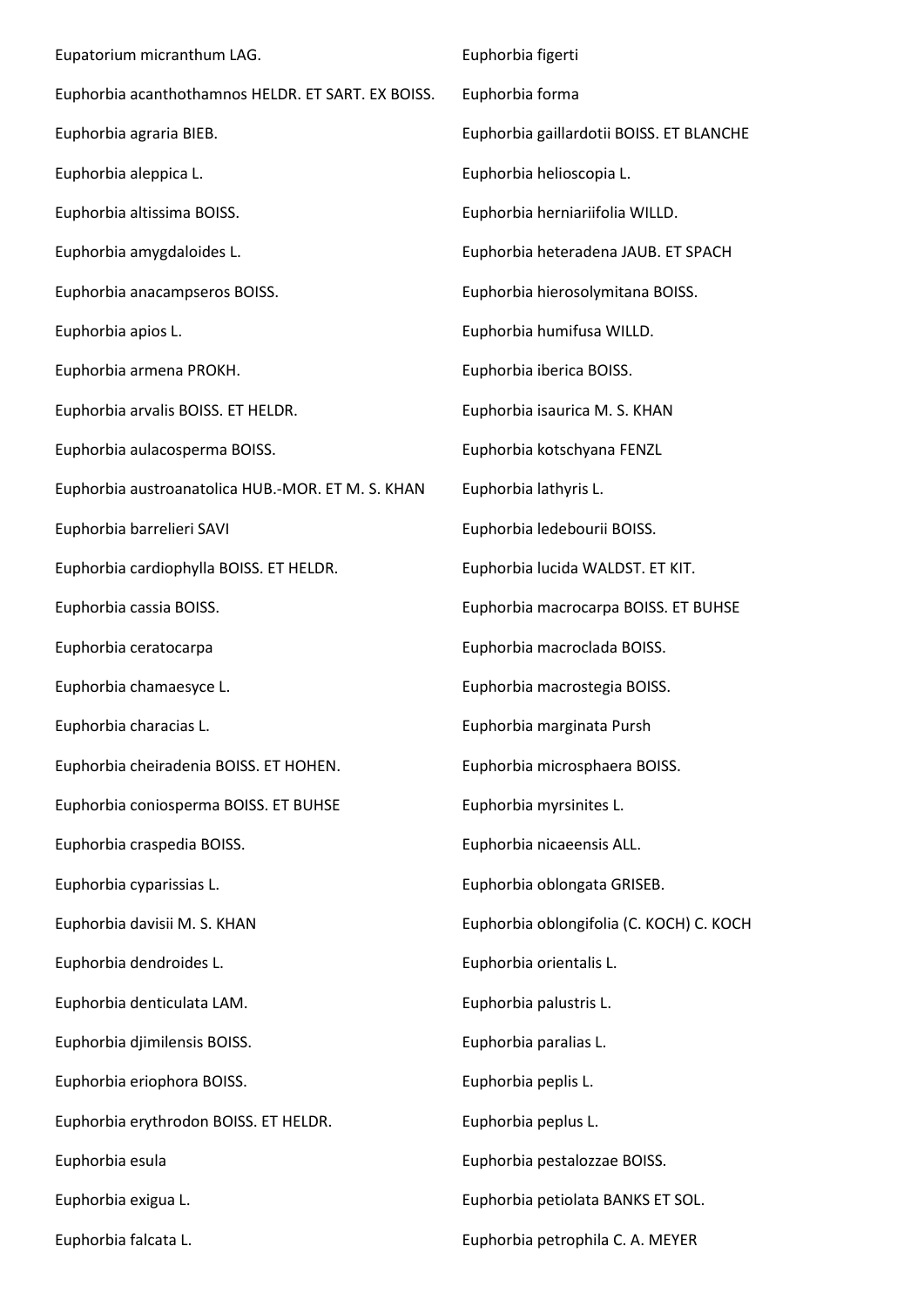Euphorbia physocaulos MOUTERDE Euphorbia pinca Euphorbia pisidica HUB.-MOR. ET M. S. KHAN Euphorbia platyphyllos L. Euphorbia pubescens VAHL Euphorbia rhabdotosperma A. RADCLLIFF-SMITH Euphorbia rigida BIEB. Euphorbia salicifolia HOST Euphorbia sanasunitensis HAND.-MAZZ. Euphorbia seguieriana NECKER Euphorbia serpens KUNTH Euphorbia squamosa WILLD. Euphorbia stricta L. Euphorbia supina RAFIN. Euphorbia szovitsii FISCH. ET MEY. Euphorbia taurinensis ALL. Euphorbia terracina L. Euphorbia thompsonii HOLMBOE Euphorbia valerianifolia LAM. Euphorbia villosa WALDST. ET KIT. EX WILLD. Euphorbia virgata WALDST. ET KIT. Euphorbia wittmannii BOISS. Euphrasia amblyodonta JUZ. Euphrasia ericetorum JORD EX BOREAU Euphrasia hirtella JORDAN EX REUTER Euphrasia minima JACQ. EX DC. Euphrasia officinalis L. Euphrasia pectinata TEN. Euphrasia petiolaris WETTST. Euphrasia rostkoviana HAYNE Euphrasia salisburgensis FUNCK Euphrasia tatarica FISCH. Evax pygmaea (L.) BROT. Fagopyrum esculentum MOENCH Fagus orientalis LIPSKY Fagus sylvatica L. Falcaria falcarioides (BORNM. ET WOLFF) WOLFF Falcaria vulgaris BERNH. Fallopia convolculus (L.) A. LÖVE Fallopia convolvulus (L.) A. LOVE Fatsia japonica DECNE. ET PLANCHON Ferula caspica BIEB. Ferula communis L. Ferula drudeana KOROVIN Ferula elaeochytris KOROVIN Ferula halophila PEŞMEN Ferula longipedunculata PEŞMEN Ferula lycia BOISS. Ferula mervynii SAĞIROĞLU & H.DUMAN Ferula orientalis L. Ferula parva FREYN & BORNM. Ferula rigidula DC. Ferula szowitsiana DC. Ferula tenuissima HUB-MOR. ET PEŞMEN Ferula tingitana L. Ferulago amani POST Ferulago angulata (SCHLECHT.) BOISS. Ferulago antiochia SAYA ET MISKI Ferulago asparagifolia BOISS. Ferulago aucheri BOISS. Ferulago autumnalis THIEB. Ferulago blancheana POST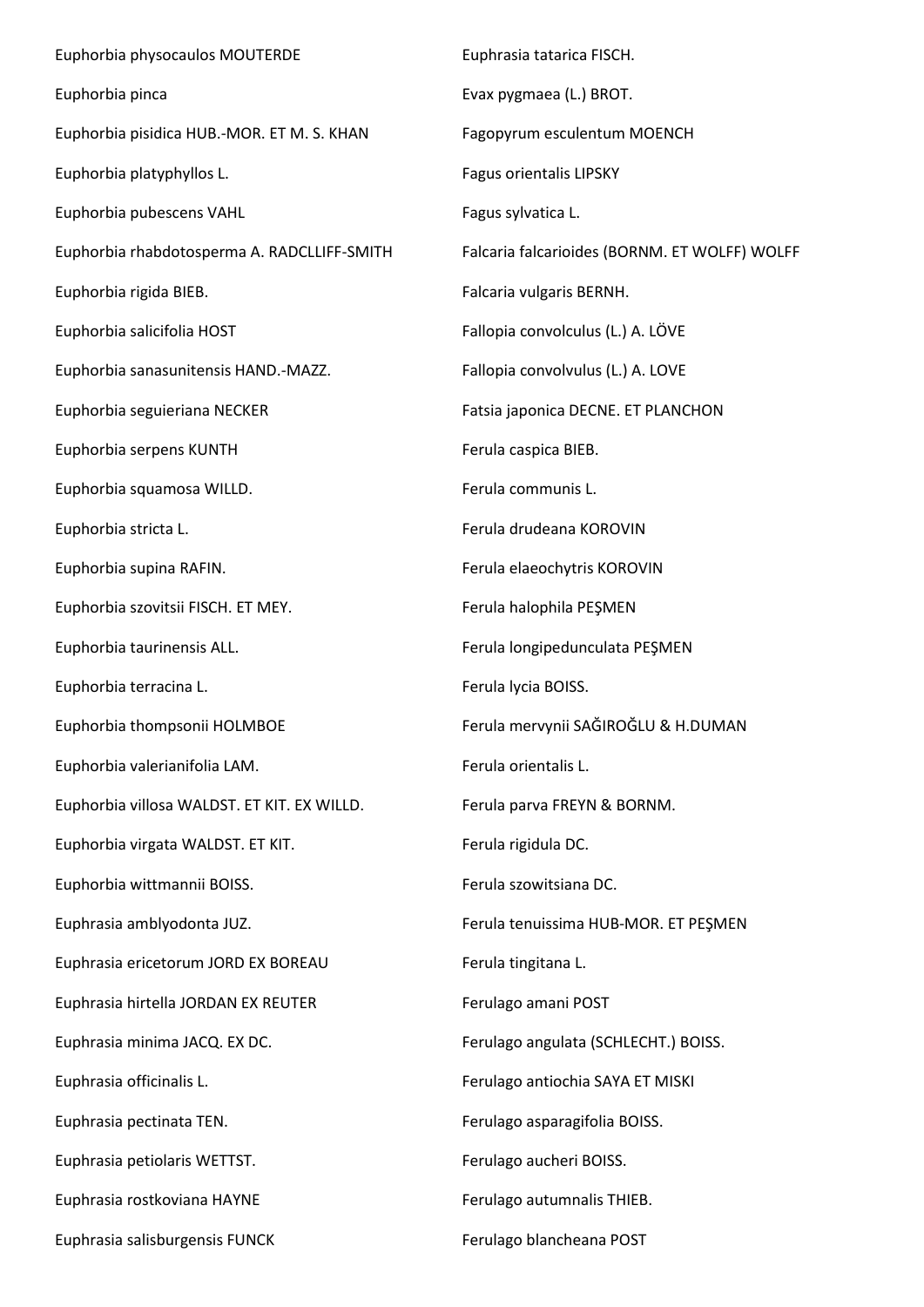Ferulago bracteata BOISS. ET HAUSSKN. Ferulago cassia BOISS. Ferulago confusa VELEN. Ferulago cypria H.WOLFF Ferulago galbenifera (MILLER) W. KOCH Ferulago humilis BOISS. Ferulago idaea ÖZHATAY&AKALIN Ferulago isaurica PEŞMEN Ferulago longistylis BOISS. Ferulago macrosciadia BOISS. ET BAL. Ferulago mughlae PEŞMEN Ferulago pachyloba (FENZL) BOISS. Ferulago pauciradiata BOISS. ET HELDR. Ferulago platycarpa BOISS. ET BAL. Ferulago sandrasica PEŞMEN ET QUEZEL Ferulago setifolia C. KOCH Ferulago silaifolia (BOISS.) BOISS. Ferulago sylvatica (BESSER) REICHB. Ferulago syriaca BOISS. Ferulago thirkeana (BOISS.) BOISS. Ferulago trachycarpa BOISS. Ferulago trojana E.AKALIN&PİMENOV Festuca airoides LAM. Festuca amethystina L. Festuca anatolica MARKGR.-DANNENB. Festuca artvinensis MARKGR.-DANNENB. Festuca arundinacea SCHREBER Festuca beckeri (HACKEL) TRAUTV. Festuca brunnescens (TZVELEV) GALUSHKO Festuca calabrica HUTER

Festuca callieri (HACKEL EX ST.-YVES) F. MARKGRAF APUD HAYEK Festuca cataonica (HACKEL EX BOISS.) MARKGR.-DANNENB. Festuca chalcophaea V. KRECZ. ET BOBROV Festuca cratericola MARKGR.-DANNENB. Festuca cyllenica BOISS. ET HELDR. Festuca drymeja MERTENS ET KOCH Festuca elwendiana MARKGR.-DANNENB. Festuca gigantea (L.) VILL. Festuca glaucispicula MARKGR.-DANNENB. Festuca heterophylla LAM. Festuca hystrix BOİSS. Festuca jeanpertii (ST.-YVES) F. MARKGRAF APUD HAYEK Festuca longipaniculata MARKGR.-DANNENB. Festuca ovina L. Festuca pallens HOST Festuca pannonica WULFEN Festuca paphlagonica (ST.-YVES) MARKGR.-DANNENB. Festuca pinifolia (HACKEL EX BOISS.) BORNM. Festuca polita (HAL.) TZVELEV Festuca pratensis HUDSON Festuca pseudovina HACK. EX WİESB. Festuca punctoria SM. Festuca rubra L. Festuca sclerophylla BOISS. EX BISCHOFF Festuca ustulata (HACKEL EX ST.-YVES) MARKGR.-DANNENB. Festuca valesiaca SCHLEICHER EX GAUDIN Festuca xenophontis MARGR.-DANNENB. Fibigia clypeata (L.) MEDIK. Fibigia eriocarpa (DC.) BOISS. Fibigia macrocarpa (BOISS.) BOISS.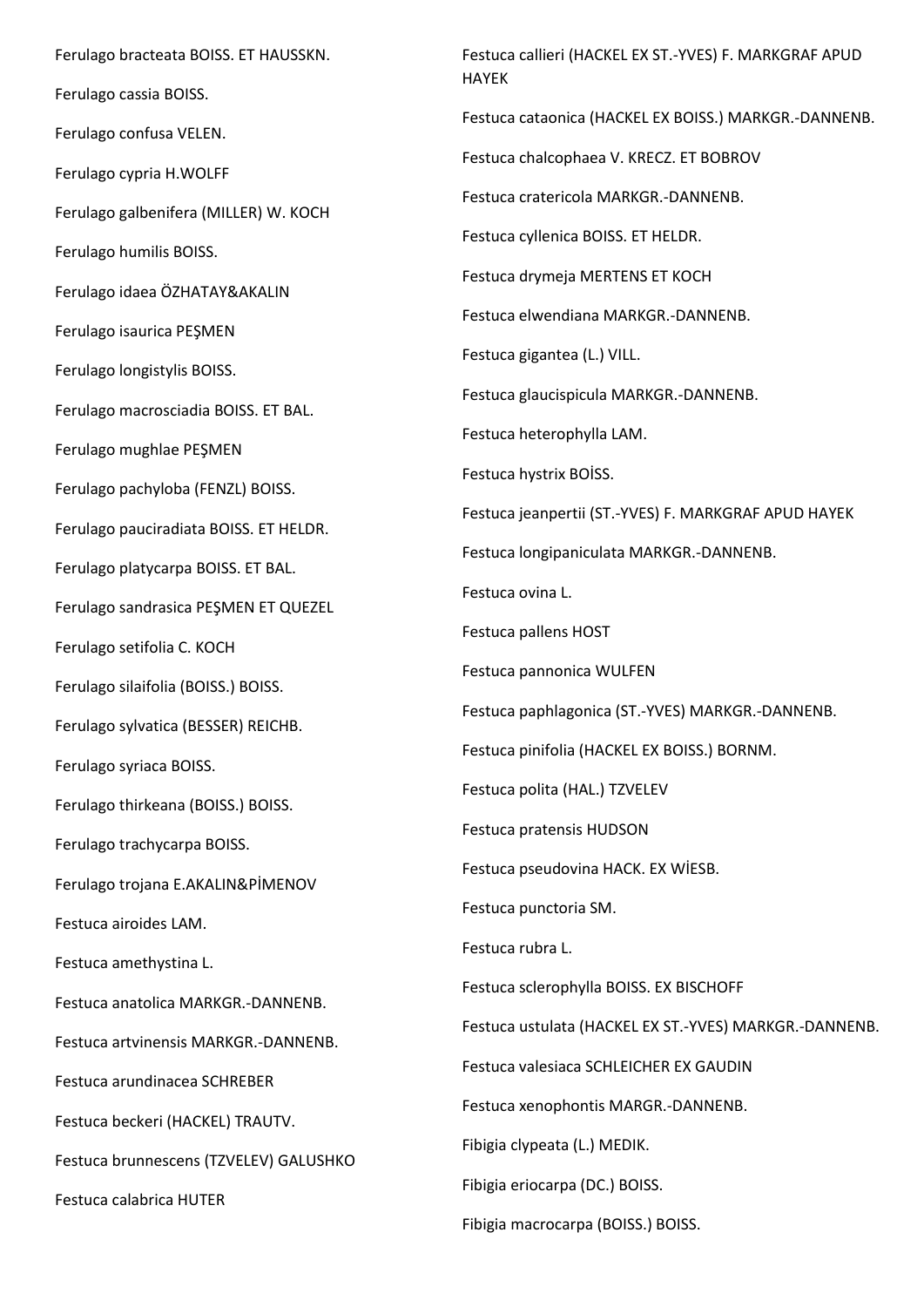Fibigia suffruticosa (VENT.) SWEET Ficus carica L. Filago eriocephala GUSS. Filago pyramidata L. Filago vulgaris LAM. Filipendula ulmaria (L.) MAXIM. Filipendula vulgaris MOENCH Fimbristylis bisumbellata (FORSSKAL) BUBANI Fimbristylis dichotoma ROTTB. Firmiana simplex W.WIGHT Foeniculum piperitum DC. Foeniculum vulgare MILLER Fontanesia philliraeoides LABILL. Fragaria vesca L. Fragaria viridis DUCHESNE Frangula alnus MILLER Frangula rupestris (SCOP.) SCHUR Frankenia hirsuta L. Frankenia intermedia Frankenia pulverulenta L. Fraxinus angustifolia VAHL Fraxinus excelsior L. Fraxinus ornus L. Fraxinus pallisae WILMOTT Freesia refracta (JACQ.) ECKLON EX KLATT Fremontia californica TORR. Fritillaria acmopetala BOISS. Fritillaria alburyana RIX Fritillaria alfredae POST Fritillaria armena BOISS. Fritillaria assyriaca BAKER Fritillaria aurea SCHOTT Fritillaria bthynica BAKER Fritillaria carica RIX Fritillaria caucasica J. F. ADAM Fritillaria crassifolia BOISS. ET HUET Fritillaria elwesii BOISS. Fritillaria fleischeriana STEUDEL ET HOCHST. EX SCHULTES ET SCHULTES FIL. Fritillaria forbesii BAKER Fritillaria frankiorum R. WOLLIS & WOLLIS Fritillaria imperialis L. Fritillaria latakiensis RIX Fritillaria latifolia WILLD. Fritillaria michailovskyi FOMIN Fritillaria minima RIX Fritillaria minuta BOISS. ET NOE Fritillaria persica L. Fritillaria pinardii BOISS. Fritillaria pontica WAHLENB. Fritillaria sibthorpiana (SM.) BAKER Fritillaria stribrnyi VELEN. Fritillaria whittallii BAKER Fuernrohria setifolia C. KOCH Fumana aciphylla BOISS. Fumana arabica (L.) SPACH Fumana procumbens (DUN.) GREN. ET GODR. Fumana scoparia POMEL Fumana thymifolia (L.) VERLOT Fumana trisperma HUBER-MORATH Fumaria asepala BOISS. Fumaria capreolata L.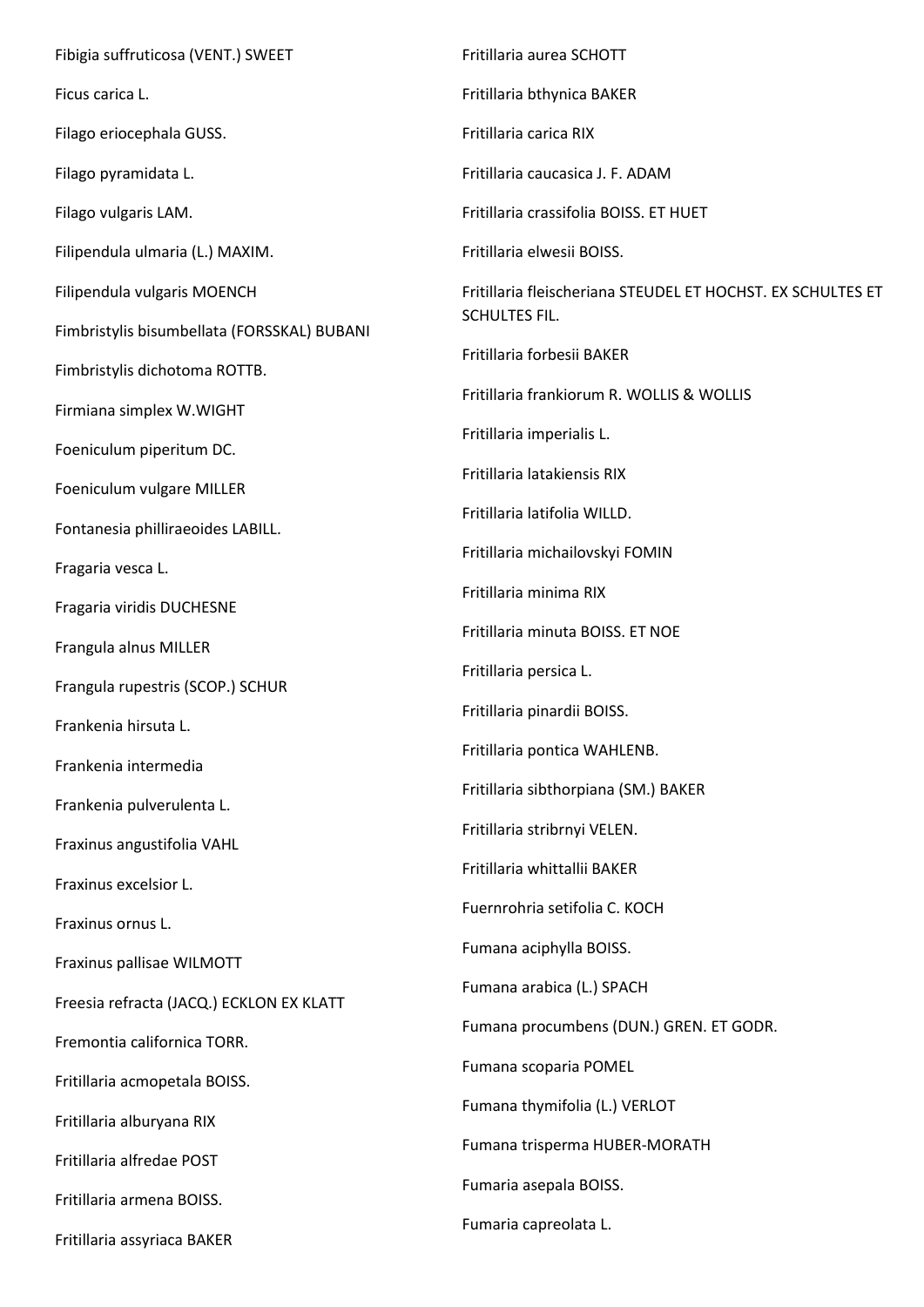Fumaria cilicica HAUSSKN. Fumaria densiflora DC. Fumaria gaillardotii BOISS. Fumaria judaica BOISS. Fumaria kralikii JORDAN Fumaria macrocarpa PARLATORE Fumaria microcarpa BOISS. EX HAUSSKN. Fumaria occidentalis Fumaria officinalis L. Fumaria parviflora LAM. Fumaria petteri REICHB. Fumaria vaillantii LOIS. Gagea arvensis (PERS.) DUMORT. Gagea bithynica PASCHER Gagea bohemica (ZAUSCHN.) SCHULTES ET SCHULTES FIL. Galanthus plicatus BIEB. Gagea bulbifera (PALLAS) SCHULTES ET SCHULTES FIL. Gagea chlorantha (BIEB.) SCHULTES ET SCHULTES FIL. Gagea chrysantha (JAN) SCHULTES ET SCHULTES FIL. Gagea fibrosa (DESF.) SCHULTES ET SCHULTES FIL. Gagea fistulosa KER-GAWLER Gagea foliosa (J. ET C. PRESL) SCHULTES ET SCHULTES FIL. Galatella anatolica HAMZAOĞLU & BUDAK Gagea glacialis C. KOCH Gagea graeca (L.) TERRACC. Gagea granatellii (PARL.) PARL. Gagea lutea (L.) KER-GAWLER Gagea luteoides STAPF Gagea peduncularis (J. ET C. PRESL) PASCHER Gagea pratensis (PERS.) DUMORT Gagea reticulata (PALLAS) SCHULTES ET SCHULTES FIL. Gagea sivasica HAMZAOĞLU Gagea taurica STEVEN Gagea uliginosa SIEHE ET PASCHER Gagea villosa (BIEB.) DUBY Gaillardia hybrida HORT. Gaillardia patula FOUG. Galanthus alpinus SOSN. Galanthus byzantinus BAKER Galanthus byzantinus hyb. nivalis L. Galanthus cilicicus BAKER Galanthus elwesii HOOKER FIL. Galanthus fosteri BAKER Galanthus gracilis CELAK Galanthus krosnovii A. KHOKR. Galanthus nivalis L. Galanthus peshmenii A. P. Davis & Brickell Galanthus reginae-olgae ORPH. Galanthus rizehensis STERN Galanthus trojanus A.P.DAVİS & N.ÖZHATAY Galanthus valentinei BECK notho Galanthus woronowii LOSINSK. Galega officinalis L. Galeobdolon luteum HUDSON Galeopsis bifida BOENN. Galeopsis ladanum L. Galeopsis murriana BORBAS & WETTST. ex. MURR Galinsoga ciliata (RAF.) BLAKE Galinsoga parviflora CAV. Galinsoga splendens HORT. Galium album MILLER Galium aparine L.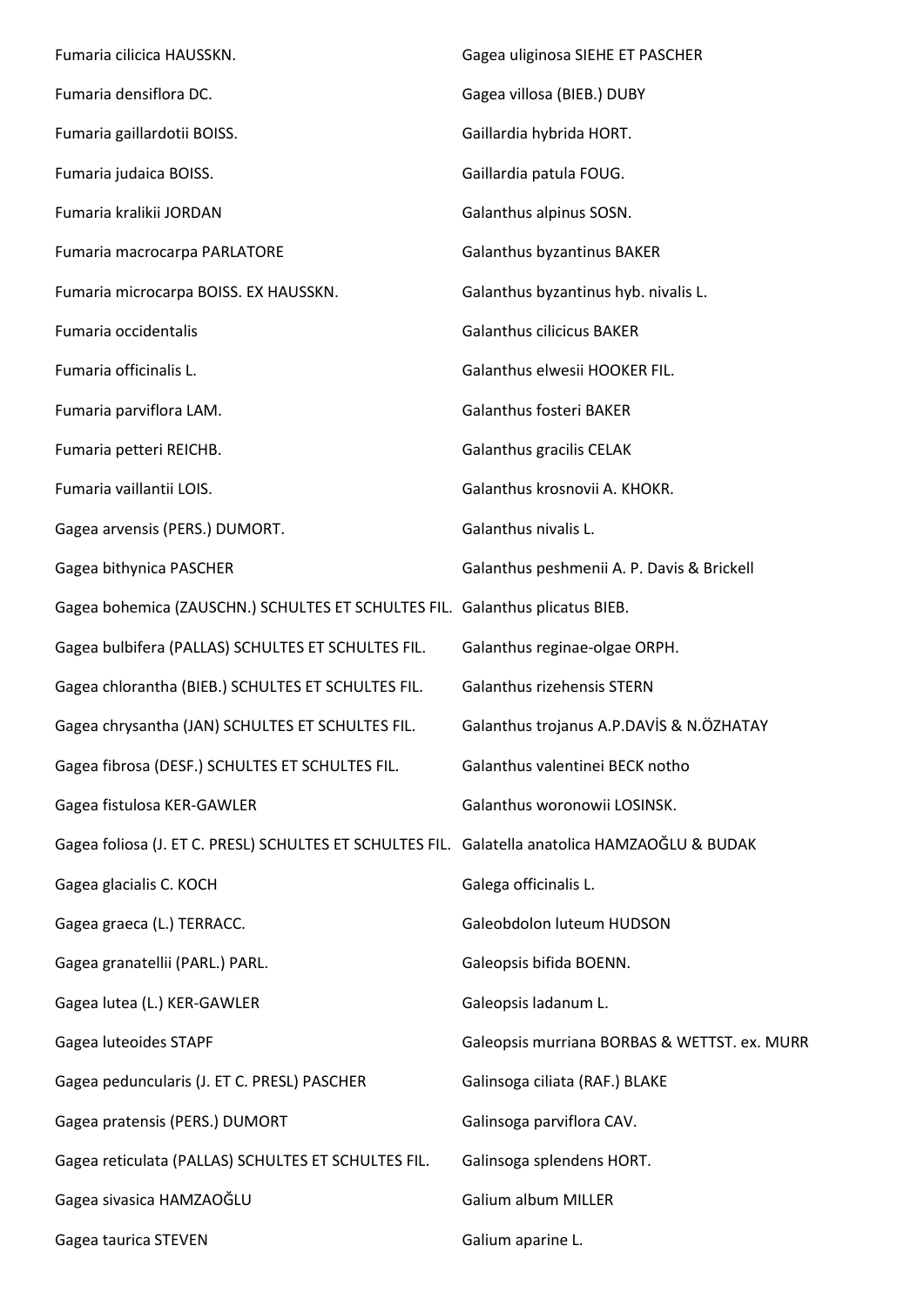Galium aretioides BOISS. Galium aureum VISIAN Galium baytopianum EHREND. ET SCHÖNB.-TEM. Galium boreale L. Galium brevifolium SM Galium campanelliferum EHREND. ET SCHÖNB.-TEM. Galium canum REQ. EX DC. Galium cassium BOISS. Galium cilicicum BOISS. Galium consanguineum BOISS. Galium debile DESF. Galium divaricatum POURR. EX LAM. Galium dumosum BOISS. Galium elongatum C. PRESL Galium exsurgens EHREND. ET SCHÖNB.-TEM. Galium fissurense EHREND. ET SCHÖNB.-TEM. Galium flavescens BORBAS Galium floribundum SM. Galium fruticosum WİLLD. Galium globuliferum HUB.-MOR. ET REESE Galium graecum L. Galium heldreichii HAL. Galium huber-morathii EHREND. ET SCHÖNB.-TEM. Galium humifusum BIEB. Galium incanum SM. Galium intricatum MARGOT & REUTER Galium kitaibelianum SCHULTES Galium kurdicum BOISS. ET HOHEN. Galium lovcence URUMOV Galium margaceum EHREND. ET SCHÖNB.-TEM. Galium meliodorum G.BEEK Galium mite BOISS. ET HOHEN. Galium mollugo L. Galium murale (L.) ALL. Galium nigricans BOISS. Galium ochroleucum KIT ex SCH. Galium octonarium (KLOKOV) POBED. Galium odoratum (L.) SCOP. Galium olympicum BOISS. Galium palustre L. Galium pamphylicum BOISS. ET HELDR. Galium parisiense L. Galium paschale FORSSKAL Galium penduliflorum BOISS. Galium peplidifolium BOISS. Galium pumilum LAM. Galium radulifolium EHREND. ET SCHÖNB.-TEM. Galium recurvum Req. Ex DC. Galium rivale (SM.) GRISEB. Galium rotundifolium L. Galium rubrum L. Galium scabrifolium (BOISS.) HAUSSKN. Galium setaceum LAM. Galium shepardii POST Galium silvaticum L. Galium spurium L. Galium suberosum S. et. S. Galium subuliferum SOMM. ET LEV. Galium sylvaticum L. Galium tenuissimum BIEB. Galium thymifolium BOİSS. &HELDR. Galium tmoleum BOISS.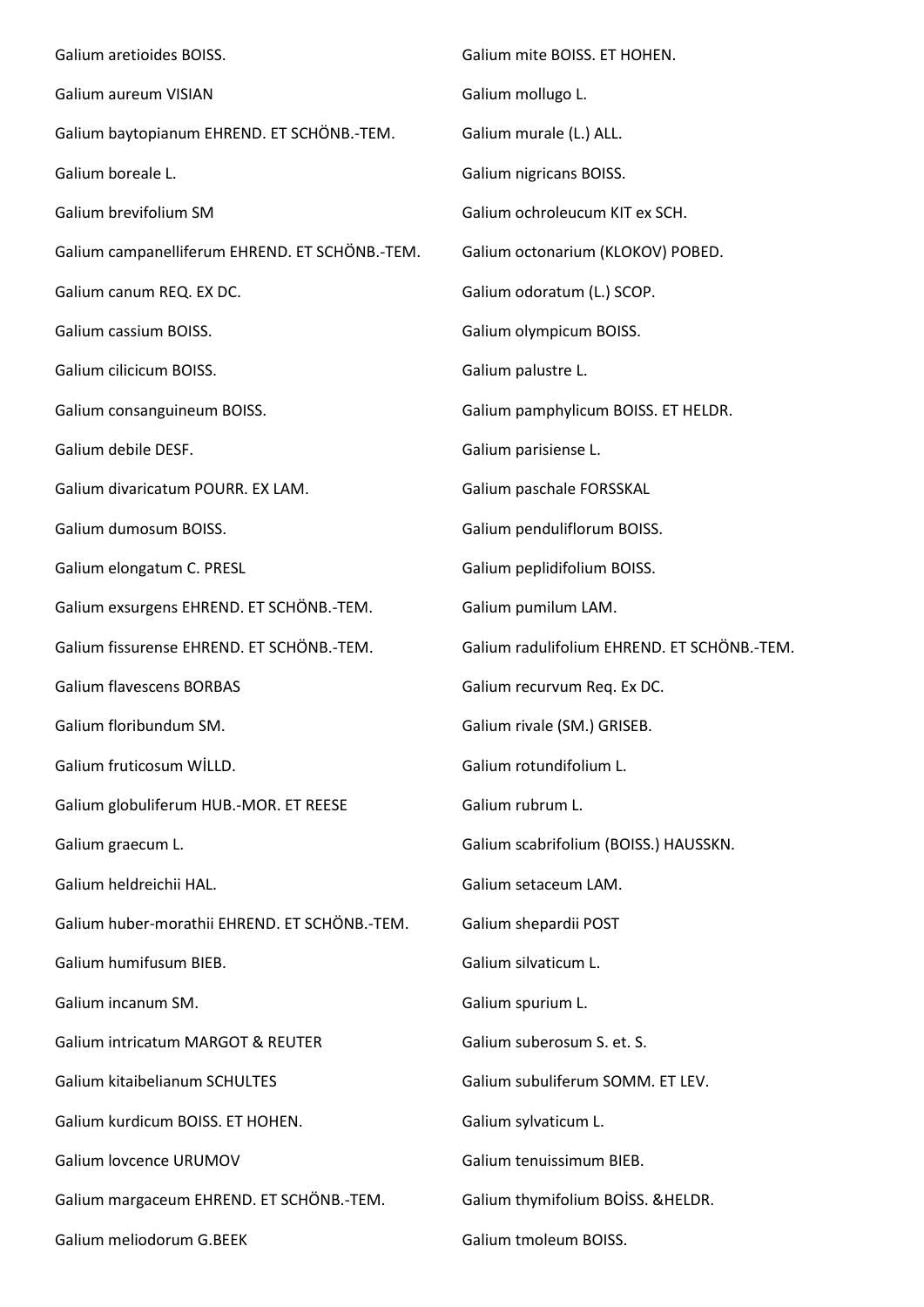| Galium tricornutum DANDY                                                     | Gentiana ciliata                              |
|------------------------------------------------------------------------------|-----------------------------------------------|
| Galium verticillatum DANTH. EX LAM.                                          | Gentiana cruciata L.                          |
| Galium verum L.                                                              | Gentiana dinarica                             |
| Gasteria verrucosa HAW.                                                      | Gentiana dörfleri                             |
| Gastridium phleoides (NEES ET C.A.MEYER) C. E. HUBBARD Gentiana gelida BIEB. |                                               |
| Gastridium scabrum C. PRESL                                                  | Gentiana kerneri                              |
| Gastridium ventricosum (GOUAN) SCHINZ ET THELL.                              | Gentiana lingulata C. A. AGARDH               |
| Gaudinia fragilis (L.) P. BEAUV.                                             | Gentiana lutea L.                             |
| Gaudiniopsis macra (BIEB.) EIG                                               | Gentiana lutescen VEL.                        |
| Genista acanthoclada DC.                                                     | Gentiana neilreichii DORFLER ET WETTSTEIN     |
| Genista albida WILLD.                                                        | Gentiana nivalis L.                           |
| Genista anatolica BOISS.                                                     | Gentiana nonica                               |
| Genista aucheri BOISS.                                                       | Gentiana olivieri GRISEB.                     |
| Genista burdurensis P. GIBBS                                                 | Gentiana phlogifolia                          |
| Genista carinalis GRIS.                                                      | Gentiana pilosa                               |
| Genista involucrata SPACH                                                    | Gentiana pneumonanthe                         |
| Genista januensis VIV.                                                       | Gentiana purpurea                             |
| Genista Iydia BOISS.                                                         | Gentiana pyrenaica L.                         |
| Genista sandrasica HARTVIG ET STRID                                          | Gentiana rhaetica                             |
| Genista sessilifolia DC.                                                     | Gentiana septemfida PALLAS                    |
| Genista tinctoria L.                                                         | Gentiana solstitialis                         |
| Gentiana asclepiadea L.                                                      | Gentiana sturmiana                            |
| Gentiana aspera                                                              | Gentiana suecica                              |
| Gentiana austriaca A. ET J. KER.                                             | Gentiana symphyandra                          |
| Gentiana axillaris RCHB.                                                     | Gentiana triflora                             |
| Gentiana barbata                                                             | Gentiana utriculosa                           |
| Gentiana boissieri SCHOTT ET KOTSCHY EX BOISS.                               | Gentiana verna L.                             |
| Gentiana brachyphylla VILL.                                                  | Gentiana vulgaris                             |
| Gentiana bulgarica VEL.                                                      | Gentiana weltsteinii                          |
| Gentiana calycina                                                            | Gentianella caucasea (LODDIGES EX SIMS) HOLUB |
| Gentiana carpatica WETTSTEIN                                                 | Gentianella ciliata (L.) BORKH.               |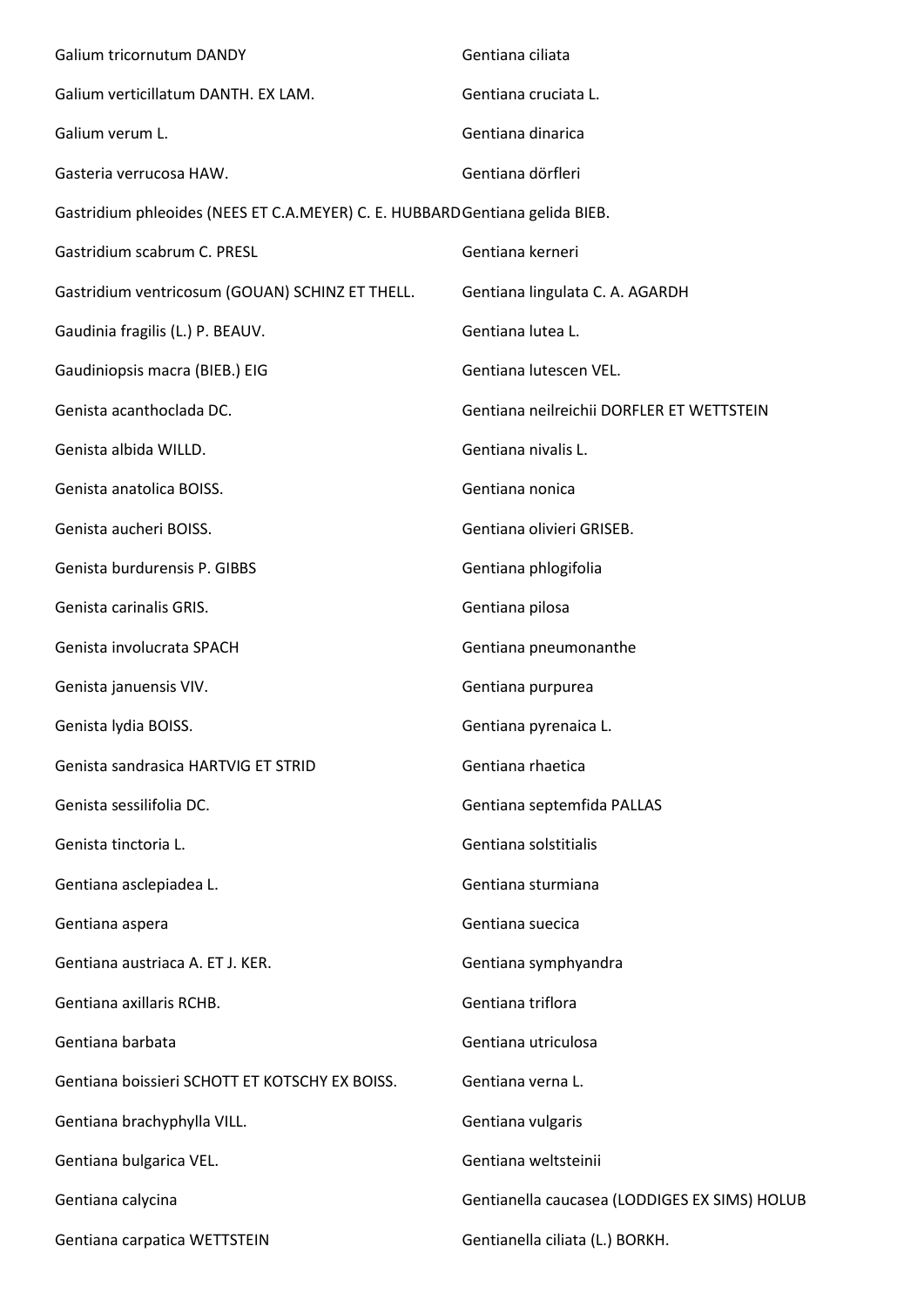Geocaryum pindicolum (HAUSSKN.) ENGSTRAND Geranium asphodeloides BURM. FIL. Geranium brutium Geranium cinereum CAV. Geranium collinum STEPH. EX WILLD. Geranium columbinum L. Geranium dissectum L. Geranium divaricatum EHRH. Geranium glaberrimum BOISS. ET HELDR. Geranium gracile LEDEB. EX NORDM. Geranium gymnocaulon DC. Geranium ibericum CAV. Geranium kurdicum BORNM. Geranium lanuginosum LAM. Geranium lasiopus BOISS. ET HELDR. Geranium libani DAVIS Geranium libanoticum SCHENK Geranium lucidum L. Geranium macrostylum BOISS. Geranium molle L. Geranium palustre L. Geranium platypetalum FISCH. ET MEY. Geranium pratense L. Geranium psilostemon LEDEB. Geranium purpureum VILL. Geranium pusillum BURM. FIL. Geranium pyrenaicum BURM. FIL. Geranium robertianum L. Geranium rotundifolium L. Geranium sanguineum L. Geranium sibiricum L. Geranium stepporum DAVIS Geranium sylvaticum L. Geranium tuberosum L. Gerbera jemasoii BOLUS Geropogon hybridus (L.) SCHULTZ BIP. Geum coccineum SM. Geum montanum L. Geum rivale L. Geum urbanum L. Ginkgo biloba L. Gladiolus anatolicus (BOISS.) STAPF Gladiolus atroviolaceus BOISS. Gladiolus attilae KİT TAN, MATHEW ET A.BAYTOP Gladiolus byzaninus MILL. Gladiolus halophilus BOISS. ET HELDR. Gladiolus humilis STAPF Gladiolus illyricus W. KOCH Gladiolus italicus MILLER Gladiolus kotschyanus BOISS. Glaucium acutidentatum HAUSSKN. ET BORNM. Glaucium cappadocicum BOISS. Glaucium corniculatum (L.) RUD. Glaucium flavum CRANTZ Glaucium grandiflorum BOISS. ET HUET Glaucium haussknechtii BORNM. ET FEDDE Glaucium leiocarpum BOISS. Glaucosciadium cordifolium (BOISS.) BURTT ET DAVIS Glaux maritima L. Glechoma hederacea L. Gleditsia triancanthos L. Glinus lotoides L.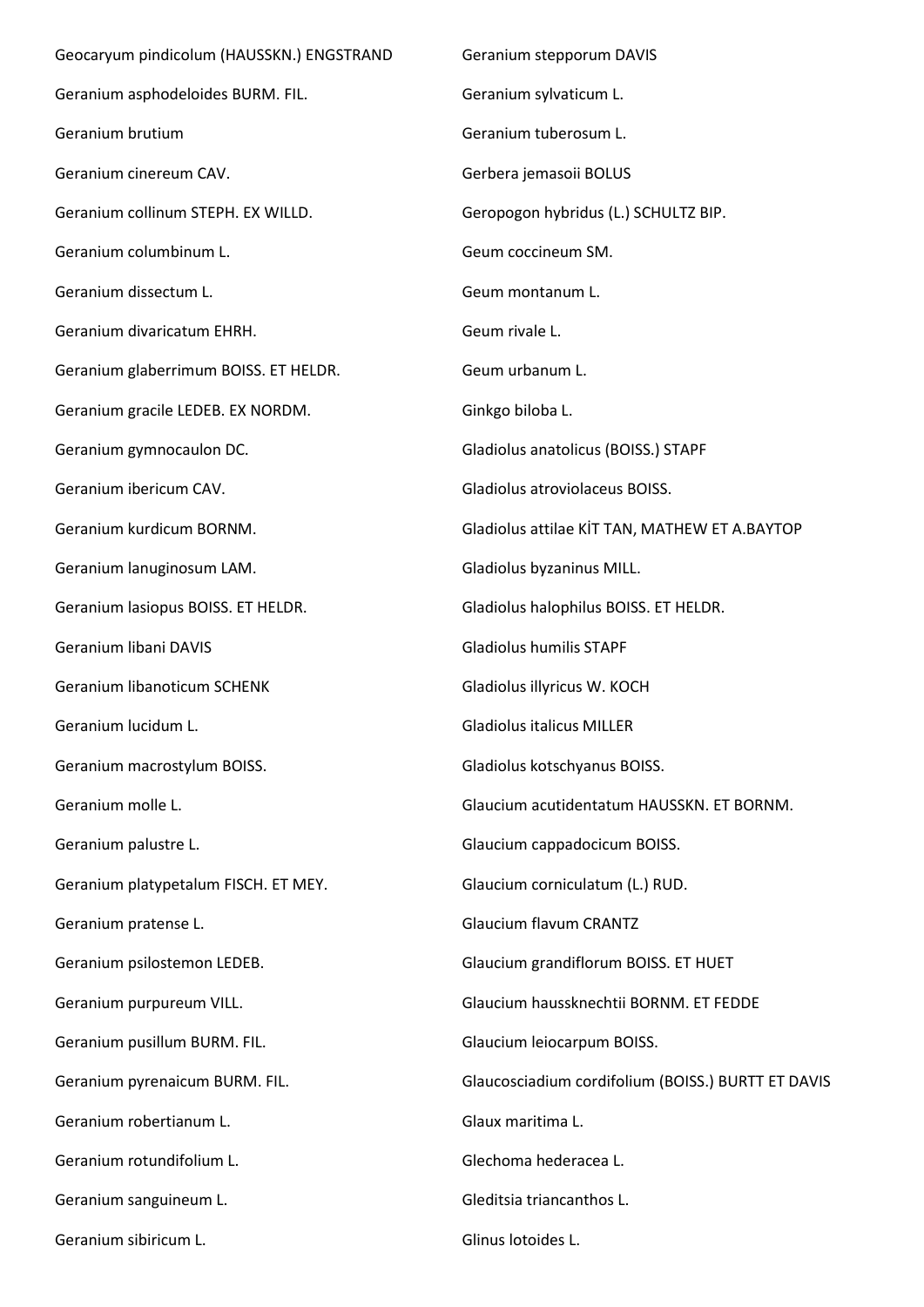| Globularia alypum L.                                                                | Gonocytisus dirmilensis HUB.-MOR              |
|-------------------------------------------------------------------------------------|-----------------------------------------------|
| Globularia aphyllanthes CRANTZ                                                      | Goodyera repens (L.) R. BR.                   |
| Globularia cordifolia L.                                                            | Gossypium hirsutum L.                         |
| Globularia dumulosa O. SCHWARZ                                                      | Grammosciadium confertum HUB.-MOR. ET LAMOND  |
| Globularia orientalis L.                                                            | Grammosciadium daucoides DC.                  |
| Globularia trichosantha FISCH. ET MEY.                                              | Grammosciadium macrodon BOISS.                |
| Glyceria arundinacea KUNTH                                                          | Grammosciadium platycarpum BOISS. ET HAUSSKN. |
| Glyceria borreri BAB.                                                               | Grammosciadium pterocarpum BOISS.             |
| Glyceria fluitans (L.) R. BR.                                                       | Gratiola officinalis L.                       |
| Glyceria nemoralis (UECHTR.) UECHTR. ET KÖRNICKE                                    | Grevillea robusta CUNN.                       |
| Glyceria pedicillata F. TOWNS                                                       | Grindelia squarrosa (PURSH) DUNAL             |
| Glyceria plicata (FRIES) FRIES                                                      | Groenlandia densa (L.) FOURR.                 |
| Glycyrrhiza aspera PALL.                                                            | Guizotia abyssinica CASS.                     |
| Glycyrrhiza asymmetrica HUB.-MOR.                                                   | Gundelia dersim VITEK, YÜCE & ERGİN           |
| Glycyrrhiza echinata L.                                                             | Gundelia munzuriensis VITEK, YÜCE & ERGİN     |
| Glycyrrhiza glabra L.                                                               | Gundelia tournefortii L.                      |
| Gnaphalium leucopilinum SCHOTT ET KOTSCHY EX BOISS. Gymnadenia conopsea (L.) R. BR. |                                               |
| Gnaphalium luteo-album L.                                                           | Gynandriris sisyrinchium (L.) PARL.           |
| Gnaphalium stewartii CLARKE                                                         | Gynura aurantiaca DC.                         |
| Gnaphalium supinum L.                                                               | Gypsophila arrostii GUSS.                     |
| Gnaphalium sylvaticum L.                                                            | Gypsophila aucheri BOISS.                     |
| Gnaphalium uliginosum L.                                                            | Gypsophila baytopiorum KIT TAN                |
| Goldbachia laevigata (BIEB.) DC.                                                    | Gypsophila bicolor (FREYN ET SINT.) GROSSH.   |
| Gomphocarpus fruticosus (L.) R. BR.                                                 | Gypsophila briquetiana SCHISCHK.              |
| Gomphocarpus sinaicus BOISS.                                                        | Gypsophila curvifolia FENZL                   |
| Gomphrena globosa L.                                                                | Gypsophila elegans BIEB.                      |
| Gonilimonium tataricum MILL.                                                        | Gypsophila eriocalyx BOISS.                   |
| Gonillimonium heldreichii HALACSY.                                                  | Gypsophila fastigiata                         |
| Goniolimonium collinum (GRİSEB.) BOİSS.                                             | Gypsophila germanicopolitana HUB.-MOR.        |
| Goniolimonium incanum (L.) HEPPER                                                   | Gypsophila glandulosa (BOISS.) WALP.          |
| Gonocytisus angulatus (L.) SPACH                                                    | Gypsophila glomerata PALLAS EX ADAMS          |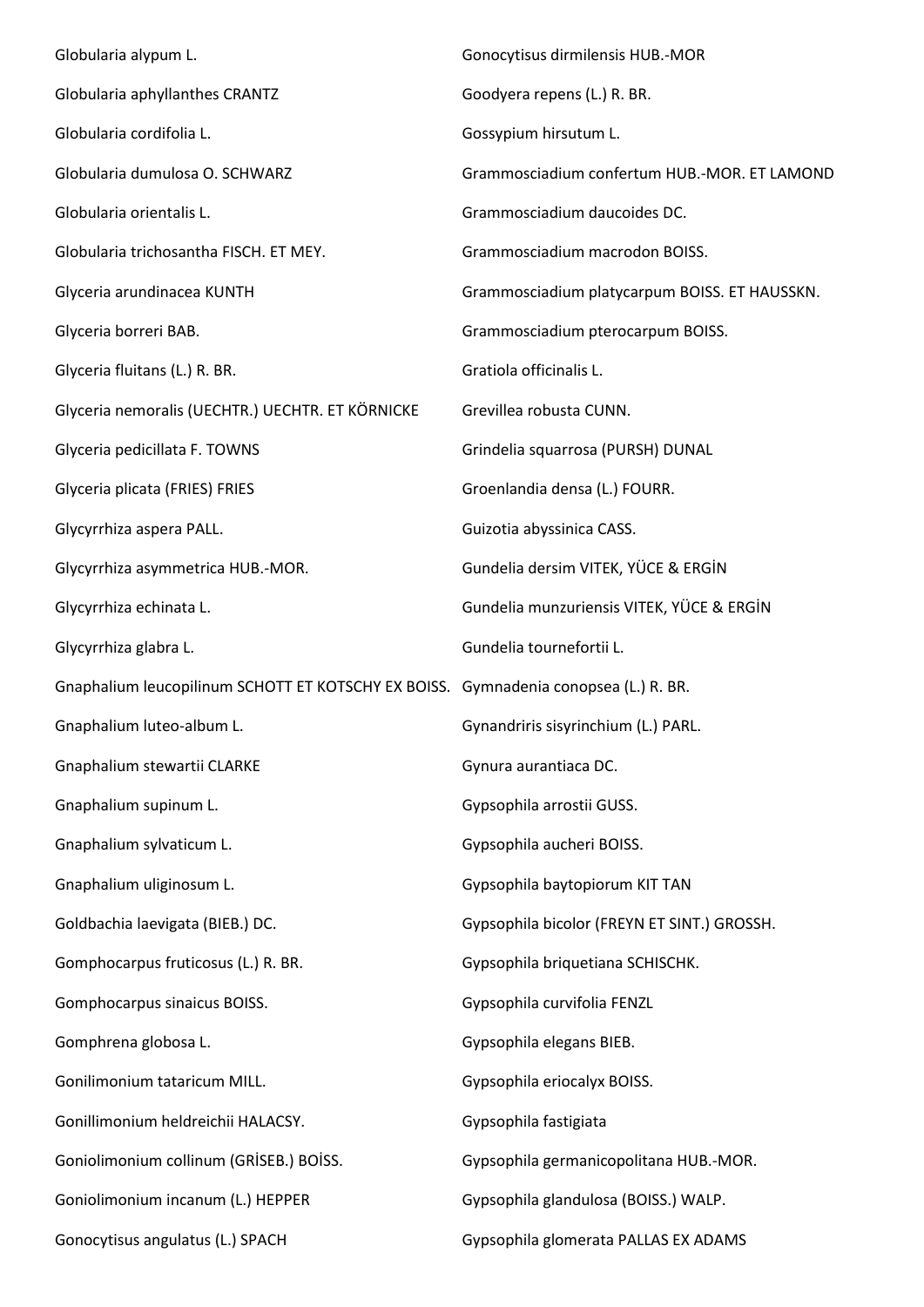Gypsophila heteropoda FREYN ET SINT. Gypsophila leucochlaena HUB.-MOR. Gypsophila muralis L. Gypsophila nodiflora (BOISS.) BARK. Gypsophila oblanceolata BARK. Gypsophila pallida STAPF Gypsophila paniculata L. Gypsophila perfoliata L. Gypsophila pilosa HUDSON Gypsophila pulvinaris RECH. F. Gypsophila ruscifolia BOISS. Gypsophila silenoides RUPR. Gypsophila sphaerocephala FENZL EX TCHIHAT. Gypsophila thymifolia Gypsophila tubulosa (JAUB. ET SPACH) BOISS. Gypsophila venusta FENZL Gypsophila viscosa MURRAY Habrosia spinuliflora (SER.) FENZL Haemanthus albiflos JACQUIN Hainardia cylindrica (WILLD.) GREUTER Halacsya sendtneri Halanthium kulpianum (KOCH) BUNGE Halanthium rarifolium KOCH Halanthium roseum (TRAUTV.) ILJIN Halimione portulacoides (L.) AELLEN Halimione verrucifera (BIEB.) AELLEN Halocnemum strobilaceum (PALL.) BIEB. Halopeplis amplexicaulis (VAHL) UNG.-STERNB. APUD CES. Hedysarum nitidum WILLD. Halophila stiphulaceae (Forsskal) ASCHERSON Halostachys belangeriana (MOQ.) BOTSCH. Haloxylon salicornicum (MOQ.) BGE. Hammatolobium lotoides FENZL Haplophyllum armenum SPACH Haplophyllum buxbaumii (POIRET) G. DON Haplophyllum cappadocicum SPACH Haplophyllum myrtifolium BOISS. Haplophyllum ptilostylum SPACH Haplophyllum pumiliforme HUB.-MOR. ET REESE Haplophyllum suaveolens (DC.) G. DON Haplophyllum telephioides BOISS. Haplophyllum thesioides (FISCH. EX DC.) G. DON Haplophyllum tuberculatum (FORSSK.) A. JUSS. Haplophyllum villosum (BIEB.) G. DON Haplophyllum vulcanicum BOISS. ET HELDR. Haworthia fasciata HAW. Hebe salicifolia PENNELL Hedera colchica (C. KOCH) C. KOCH Hedera helix L. Hedypnois cretica (L.) DUM.-COURS. Hedysarum antitauricum HUB.-MOR. ET YURDAKULOL Hedysarum aucheri BOISS. Hedysarum candidissimum FREYN Hedysarum cappadocicum BOISS. Hedysarum cyprium BOISS. Hedysarum elegans BOISS. ET HUET Hedysarum erythroleucum BOISS. Hedysarum hedysaroides (L.) SCHINZ ET THELL. Hedysarum kotschyi BOISS. Hedysarum pannosum (BOISS.) BOISS. Hedysarum pestalozzae BOISS. Hedysarum pogonocarpum BOISS.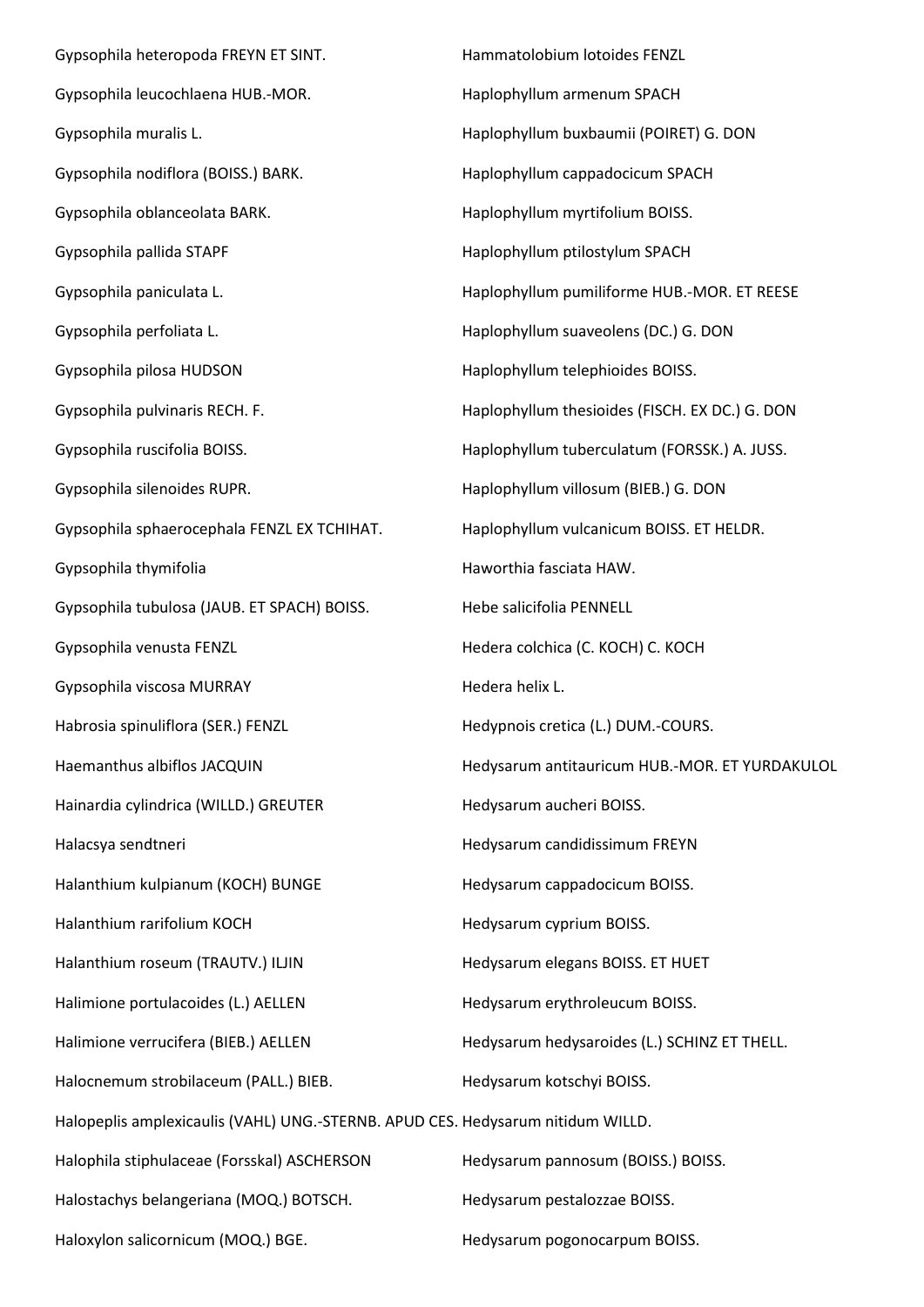Hedysarum pycnostachyum HEDGE ET HUB.-MOR. Hedysarum rotundifolium BOISS. ET NOE Hedysarum sericeum BIEB. Hedysarum spinosissimum L. Hedysarum varium WILLD. Heldreichia bupleurifolia BOISS. Heldreichia rotundifolia BOISS. Heleocharis mamillata Heleocharis ovata Helianthemum aegyptiacum (L.) MILLER Helianthemum apenninum (L.) Mill. Helianthemum canum (L.) BAUMG. Helianthemum kotscyanum BOISS. Helianthemum ledifolium (L.) MILLER Helianthemum nummularium (L.) MILLER Helianthemum racemosum (L.) PAU Helianthemum salicifolium (L.) MILLER Helianthemum stipulatum (FORSK.) C. CHRISTENSEN Helianthus annuus L. Helianthus tuberosus L. Helichrysum arenarium (L.) MOENCH Helichrysum arenarium (L.)MOENCH Helichrysum armenium DC. Helichrysum aucheri BOISS. Helichrysum bracteatum ANDREWS Helichrysum chionophilum BOISS. ET BAL. Helichrysum compactum BOISS. Helichrysum globiferum BOISS. Helichrysum graveolens (BIEB.) SWEET Helichrysum heywoodianum P. H. DAVIS Helichrysum italicum (ROTH) D. DON

Helichrysum noeanum BOISS. Helichrysum orientale (L.) DC. Helichrysum pallasii (SPRENGEL) LEDEB. Helichrysum pamphylicum DAVIS ET KUPICHA Helichrysum plicatum DC. Helichrysum sanguineum (L.) KOSTEL Helichrysum siculum SPRENG. Helichrysum stoechas (L.) MOENCH Helictotrichon armeniacum (SCHISCHKIN) GROSSH. Helictotrichon compressum (HEUFFEL) HENRARD Helictotrichon convolutum (C. PRESL) HENRARD Helictotrichon pratense (L.) BESSER EX SCHULTES ET SCHULTES FIL. Helictotrichon pubescens (HUDSON) BESSER EX SCHULTES ET SCHULTES FIL. Helictotrichon versicolor (VILL.) SCHULTES ET SCHULTES FIL. Heliotropium arbainense FRES. Heliotropium bocconi Heliotropium bovei BOISS. Heliotropium circinatum GRISEB. Heliotropium dolosum DE NOT. Heliotropium ellipticum LEDEB. Heliotropium europaeum L. Heliotropium greuteri H. RIEDL Heliotropium haussknechtii BUNGE Heliotropium hirsutissimum GRAUER Heliotropium lasiocarpum FISCH. ET MEY. Heliotropium peruvianum L. Heliotropium suaveolens BIEB. Heliotropium supinum L. Helleborus orientalis LAM.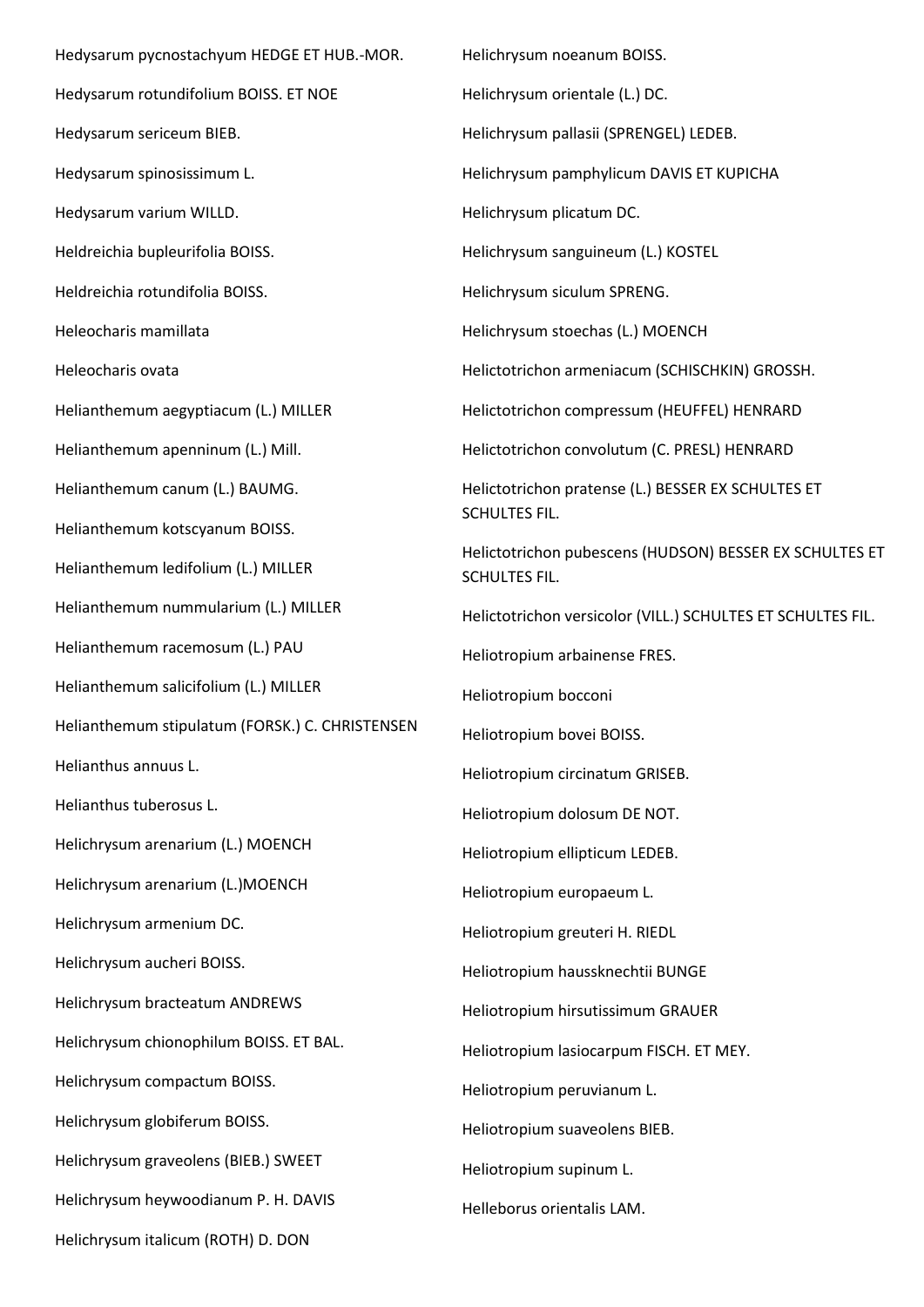Helleborus vesicarius AUCHER Helminthotheca echioides (L.) HOLUB Henrardia persica (BOISS.) C. E. HUBBARD Heptaptera anatolica (BOISS.) TUTIN Heptaptera anisoptera (DC.) TUTIN Heptaptera cilicica (BOISS. ET BAL.) TUTIN Heptaptera triquetra (VENT.) TUTIN Heracleum antasiaticum MANDEN. Heracleum apiifolium BOISS. Heracleum arganeum BOISS. ET BAL. Heracleum crenatifolium BOISS. Heracleum humile SM. Heracleum paphlagonicum CZECZOTT Heracleum pastinaca FENZL Heracleum pastinacifolium C. KOCH Heracleum persicum DESF. Heracleum platytaenium BOISS. Heracleum sosnowskyi MANDEN. Heracleum sphondylium L. Heracleum trachyloma FISCH. ET MEY. Hermodactylus tuberosus (L.) MILLER Herniaria glabra L. Herniaria hirsuta L. Herniaria incana LAM. Herniaria latifolia LAPEYR. Herniaria micrantha A. K. JACKSON ET TURRILL Herniaria olympica GAY Hesperis aintabica POST Hesperis anatolica A.DURAN Hesperis armena BOISS. Hesperis aspera FOURN.

Hesperis balansae FOURN. Hesperis bicuspidata (WILLD.) POIRET Hesperis bottae FOURN. Hesperis breviscapa BOISS. Hesperis buschiana TZVELEV Hesperis campicarpa BOISS. Hesperis cappadocica FOURN. Hesperis flava KOTSCHY & BOISS. ex BOISS. Hesperis hamzaoglui A.DURAN Hesperis hedgei P.H. DAVIS ET KIT TAN Hesperis kotschyi BOISS. Hesperis macedonica ADAMOVIC Hesperis matronalis L. Hesperis novakii DVORAK Hesperis özcelikii A.DURAN Hesperis pendula DC. Hesperis persica BOISS. Hesperis podocarpa BOISS. Hesperis psidica HUBER-MORATH Hesperis pycnotricha BORBAS ET DEGEN Hesperis schischkinii TZVELEV Hesperis syriaca (DC.) DVORAK Hesperis tristis L. Hesperis varolii A.DURAN Heteranthelium piliferum (SOL.) HOCHST. Heterocaryum szovitsianum (FISCH. ET MEY.) A. DC. Heuchera micrantha DOUGL. Hibiscus palustris L. Hibiscus trionum L. Hieracium alpicolum

Hieracium alpinum L.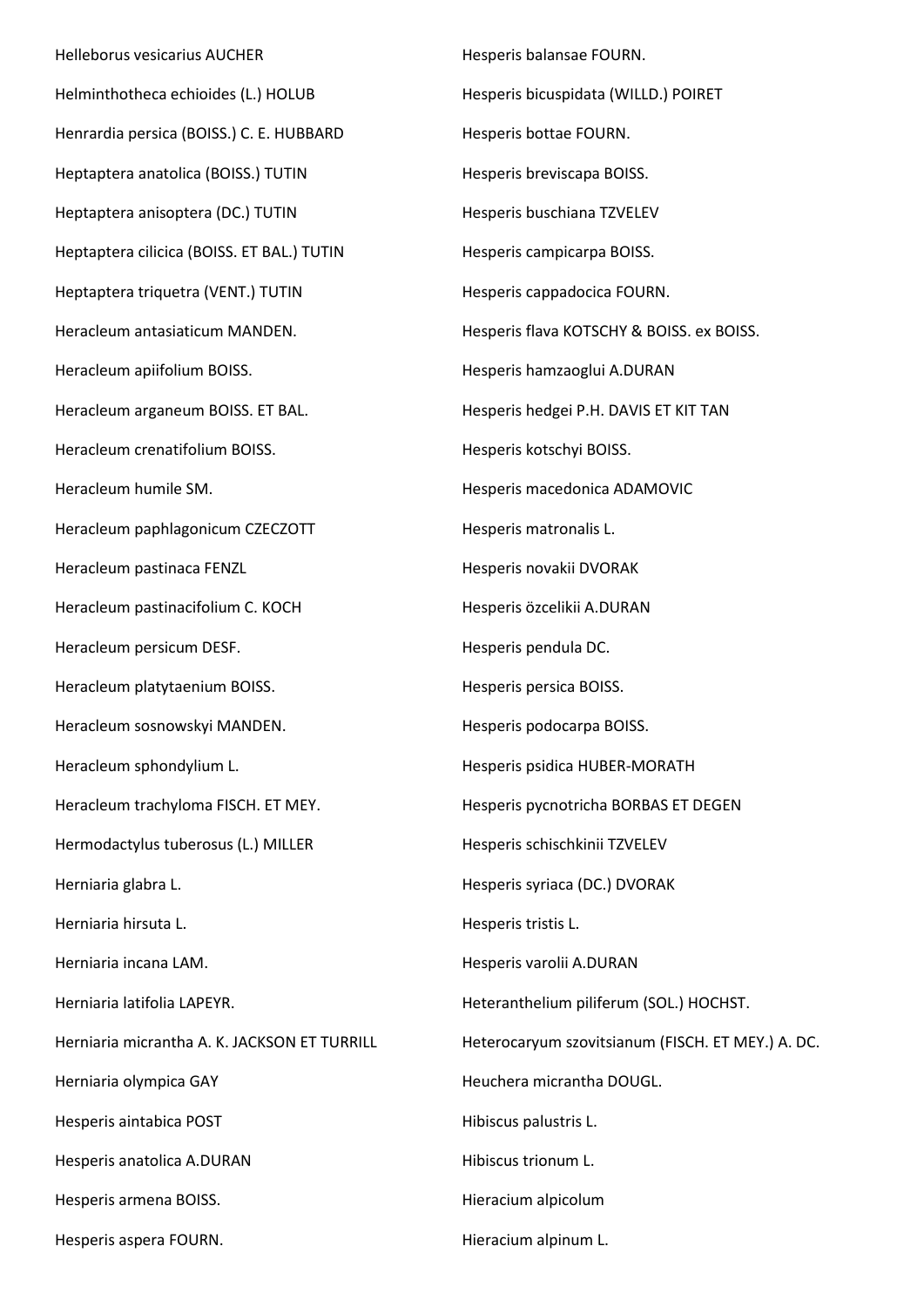Hieracium amplexicaule L. Hieracium aurantiacum L. Hieracium auricula LAM. ET DC. Hieracium auriculiforme HIES. Hieracium bauhini SCHOTT. Hieracium bifurcum M. B. Hieracium bocconei GRISEB. Hieracium bornmuelleri FERYN Hieracium brachiatum Hieracium cadinense EVEN Hieracium canum Hieracium cenisium Hieracium cirritum A.-T. Hieracium collimum REHB. Hieracium cottetii GODET Hieracium crepidifolium Hieracium crinitum SM. Hieracium cymellum A. T. Hieracium cymigerum Hieracium densicapillum Hieracium dollineri Hieracium echioides Hieracium epimedium Hieracium eriopodon Hieracium faeroense Hieracium ffuscum Hieracium florentinum Hieracium floribumdum WIMM. ET GRAB. Hieracium fussianum Hieracium germanicum Hieracium glaciale Hieracium glaucinum JORD. Hieracium glaucum ALLIONI Hieracium gothicum Hieracium hervieri Hieracium humile Hieracium hyperdoxum Hieracium illyricum Hieracium incisum Hieracium intybaceum ALL. Hieracium inuloides Hieracium juranum Hieracium jurassicum GRISEB. Hieracium karagoellense (ZAHN) SELL ET WEST Hieracium labillardierei ARVET-TOUVET Hieracium lachenalii C. C. GMEL. Hieracium lactucella WALLR. Hieracium lanceolatum VILL. Hieracium lasiochaetum (BORNM. ET ZAHN) SELL ET WEST Hieracium latifolium FROEL. EX LINK. Hieracium leiosoma NAEG. ET PETER Hieracium leptophyton Hieracium magyaricum Hieracium medianiforme (LITW. ET ZAHN) JUXIP Hieracium megalothyrum Hieracium murorum L. Hieracium oblongum JORDAN Hieracium olivaceum GREN. & GODR. Hieracium olympicum BOISS. Hieracium pachylodes Hieracium pannonicum Hieracium pannosum BOISS.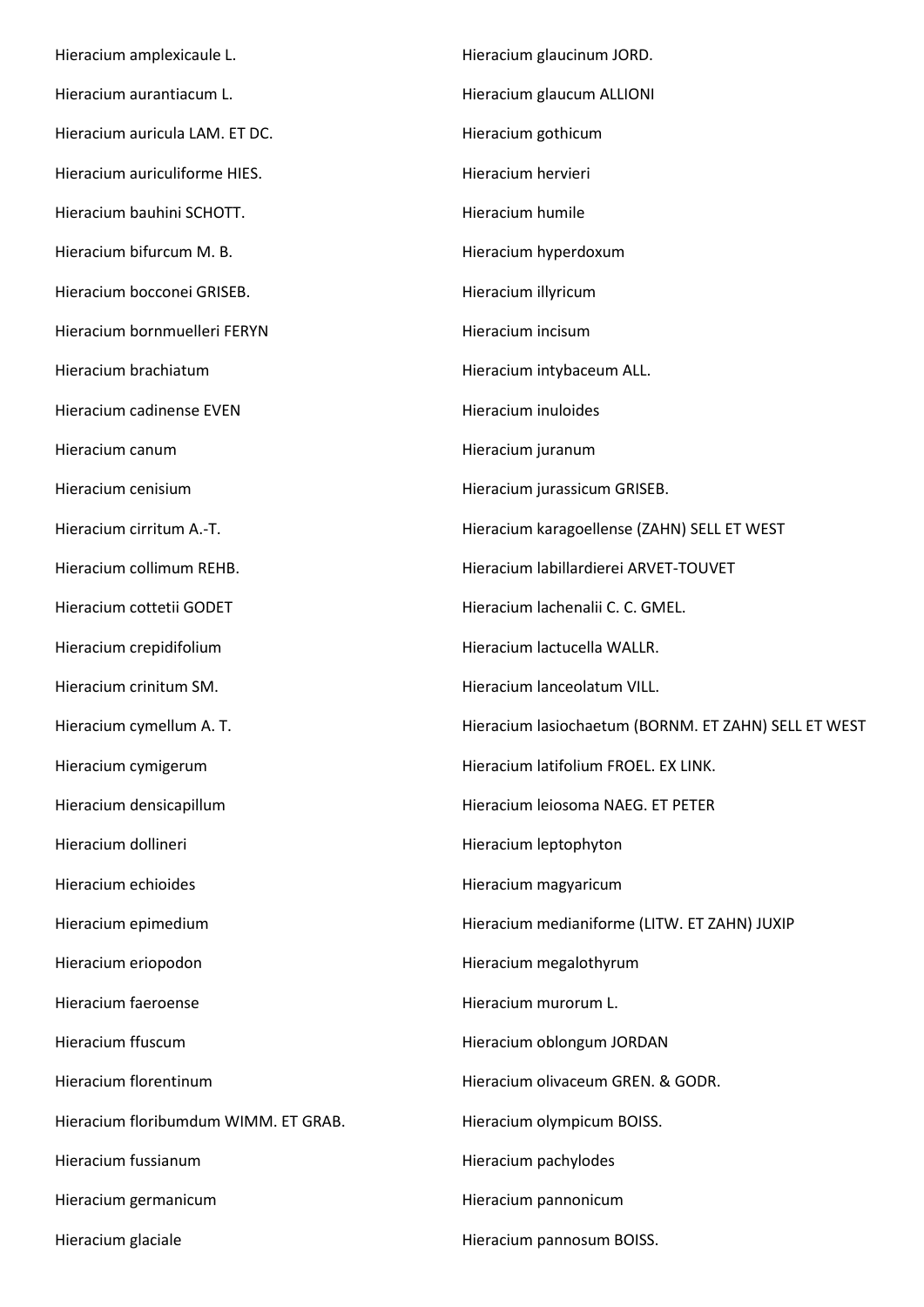Hieracium paphlagonicum FREYN ET SINT. Hieracium pilicaule Hieracium pilosella L. Hieracium piloselloides VILL. Hieracium pracaltum Hieracium praciophaerum Hieracium predilence Hieracium prenanthoides VILL. Hieracium pscudodollineri Hieracium pseudocorymbosum GREMLI ex Z. Hieracium pseudohybridum Hieracium pseudopieris Hieracium pseudoporrectum Hieracium pyrenaicum JORD. Hieracium racemosum WALDST. ET KIT. EX WILLD. Hieracium rectum GRISEB. Hieracium reductum FREYN ET SINT. Hieracium sabaudum L. Hieracium scamandris ZAHN Hieracium setigerum FR. Hieracium smithii ARV.-TOUV. Hieracium spathophyllum Hieracium staticifolium ALL. Hieracium stiriacum Hieracium subalpinum Hieracium subeaesium Hieracium subspeciosum Hieracium substoloniflorum Hieracium subtardans (N. P.) Z. Hieracium umbellatum L. Hieracium umbelliferum Hieracium umbrosum JORD. Hieracium vagum JORDAN Hieracium vallisiacum Hieracium verruculatum LINK Hieracium villosoides Hieracium villosum L. Hieracium virga AUREA COSS. Hieracium virosum Hieracium zizianum Hierochloa australis Hierochloe alpina (SW.) ROEM.&SCHULT Himantoglossum caprinum (BIEB.) SPRENGEL Hippocrepis ciliata WILLD. Hippocrepis comosa L. Hippocrepis unisiliquosa L. Hippomarathrum boissieri REUTER ET HAUSSKN Hippomarathrum crassilobum BOISS. Hippomarathrum cristatum (DC.) BOISS. Hippomarathrum microcarpum (BIEB.) FEDTSCH. Hippomarathrum scabrum (FENZL) BOISS. Hippophae rhamnoides L. Hippuris vulgaris L. Hirschfeldia incana (L.) LAG.-FOSS. Hohenackeria exscapa (STEV.) KOSO-POL. Holcus annuus SALZM. EX C. A. MEYER Holcus lanatus L. Holesteum umbellatum L. Holosteum marginatum C. A. MEYER Holosteum tenerrimum BOISS. Holosteum umbellatum L. Homogyne alpina (L.) CASS.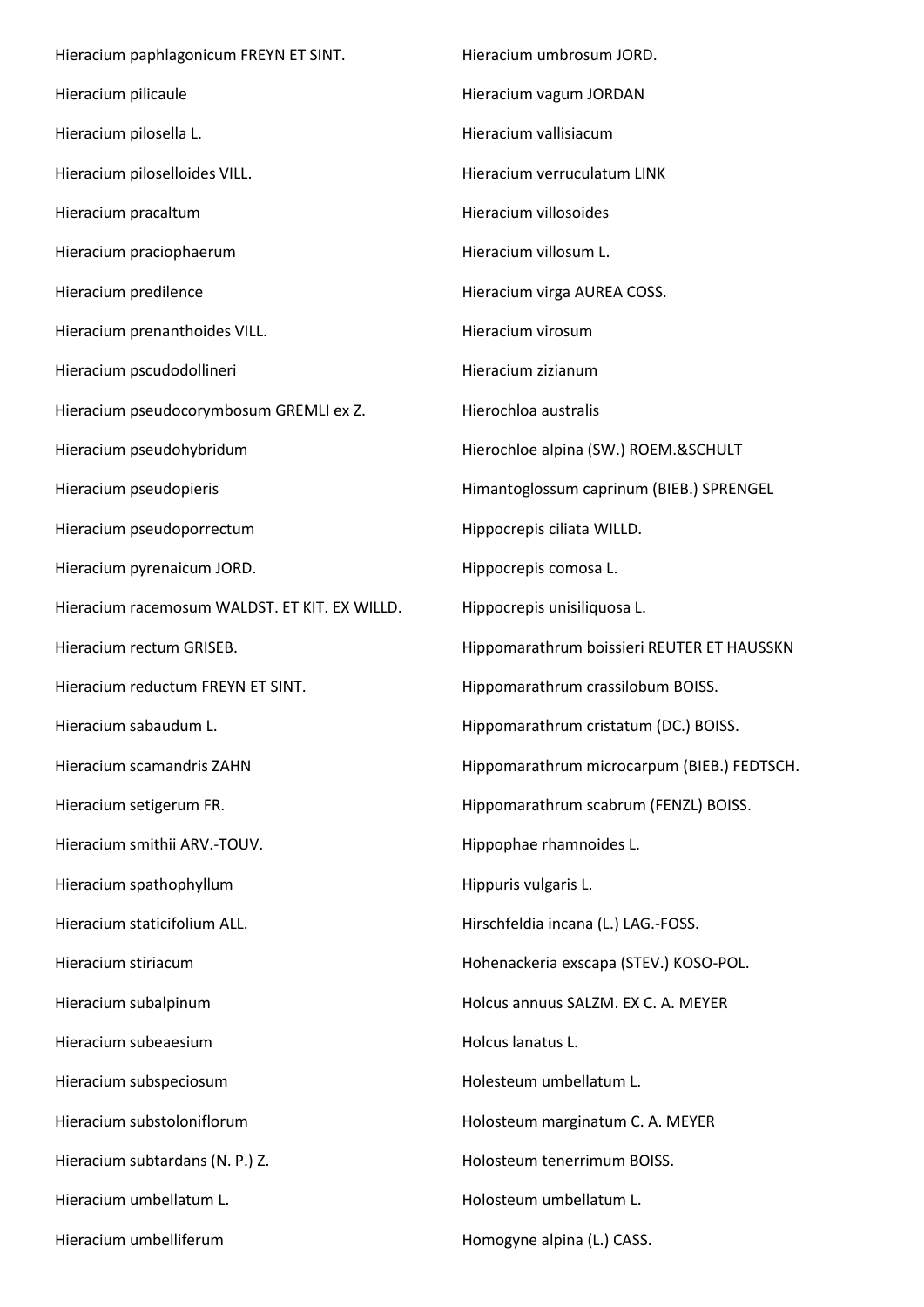Homogyne discolor CASS. Hordelymus europaeus (L.) JESSEN Hordeum bulbosum L. Hordeum distichon L. Hordeum geniculatum ALL. Hordeum gussoneaum PARL. Hordeum leporinum LİNK. Hordeum marinum HUDSON Hordeum murinum L. Hordeum spontaneum C. KOCH Hordeum violaceum BOISS. ET HUET Hordeum vulgare L. Hosta plantaginea (LAM.) ASCHERS. Hovenia dulcis THUNB. Hoya carnosa R. BROWN Huetia cynapioides (GUSS.) P. W. BALL Humulus lupulus L. Hutchinsia alpina (L.) R. Br. Hutchinsia brevicaulis ARCANGELİ Hutchinsia petraea (L.) R. BR. Hyacinthella acutiloba K. PERSON ET WENDELBO Hyacinthella campanulata K. PERSSON ET WENDELBO Hyacinthella glabrescens (BOISS.) K. PERSSON ET WENDELBOypecoum pseudograndiflorum PETROVIC Hyacinthella heldreichii (BOISS.) CHOUARD Hyacinthella hispida (J. GAY) CHOUARD Hyacinthella lazulina K.PERSS. & JIM. PERSS. Hyacinthella lineata (STEUDEL) CHOUARD Hyacinthella micratha (BOISS.) CHOUARD Hyacinthella nervosa (BERTOL.) CHOUARD Hyacinthella siirtensis MATHEW Hyacinthella venusta K.PERSS. Hyacinthus orientalis L. Hydrangea macrophylla SER. Hydrocharis morsus-ranae L. Hydrocotyle ramiflora MAXIMOW. Hydrocotyle vulgaris L. Hylotelephium telephium (L.) H. OHBA Hymenelobus procumbens (L.) NUTT. EX TORREY ET GRAY Hymenocarpus circinnatus (L.) SAVI Hymenocrater bituminosus FISCH ET MEY. Hyoscyamus albus L. Hyoscyamus aureus L. Hyoscyamus insanus Stocks Hyoscyamus leptocalyx Stapf Hyoscyamus muticus L. Hyoscyamus niger L. Hyoscyamus pusillus L. Hyoscyamus reticulatus L. Hyparrhenia hirta (L.) STAPF Hypecoum dimidiatum DELILE Hypecoum imberbe SIBTH. ET SM. Hypecoum pendulum L. Hypecoum procumbens L. Hypecoum torulosum A.E.DAHL Hypericum adenotrichum SPACH Hypericum amblysepalum HOCHST. Hypericum androsaemum L. Hypericum armenum JAUB. ET SPACH Hypericum atomarium BOISS. Hypericum aucheri JAUB. ET SPACH Hypericum aviculariifolium JAUB ET SPACH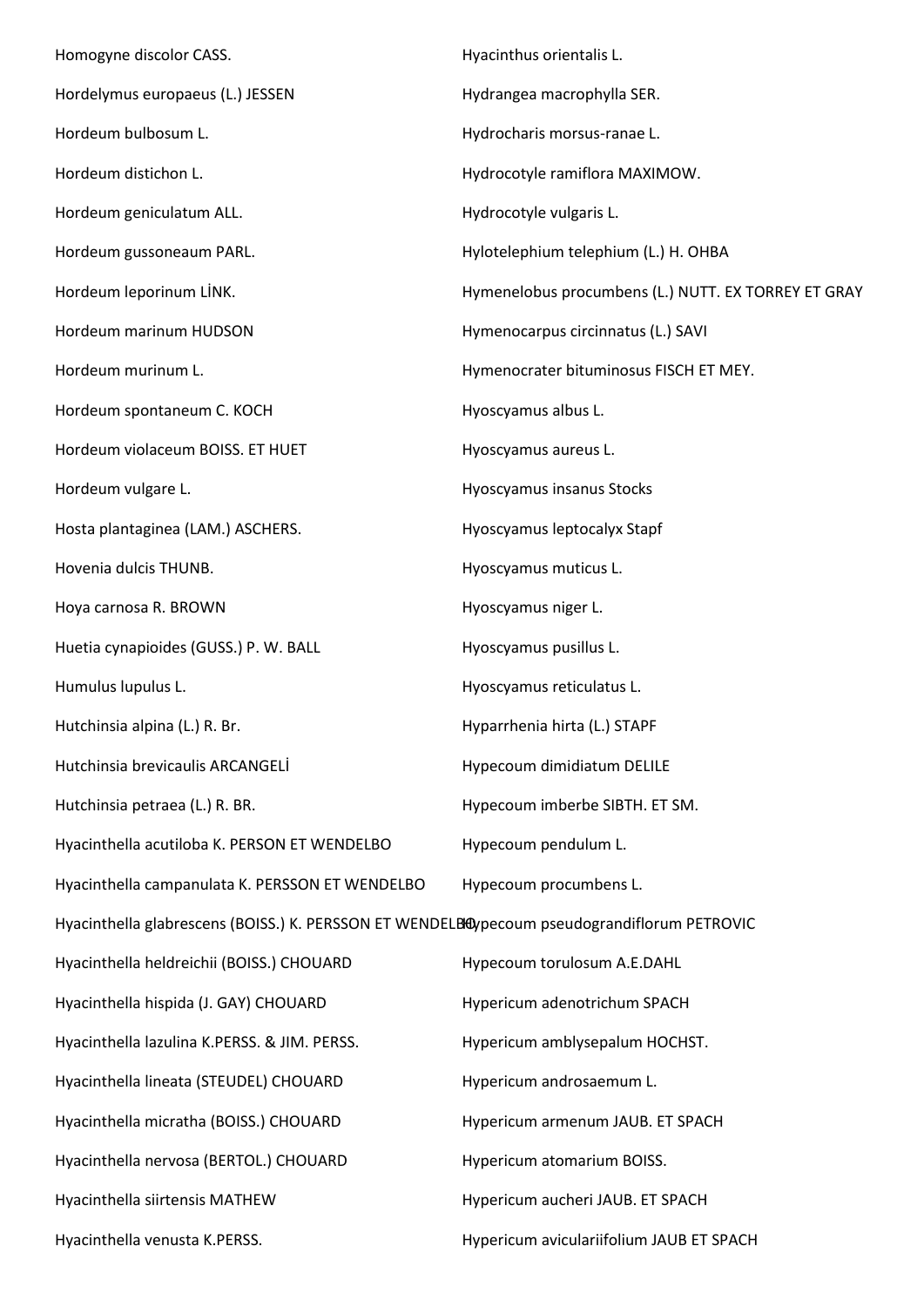Hypericum bithynicum BOISS. Hypericum bupleuroides GRIS. Hypericum calycinum L. Hypericum capitatum CHOISY Hypericum cerastoides (SPACH) ROBSON Hypericum confertum CHOISY Hypericum crenulatum BOISS. Hypericum depilatum FREYN & BORNM. Hypericum empetrifolium WILLD. Hypericum heterophyllum VENT. Hypericum hircinum L. Hypericum humifusum L. Hypericum hyssopifolium CHAİX Hypericum kotschyanum BOISS. Hypericum lanuginosum LAM. Hypericum linarioides BOSSE Hypericum lydium BOISS. Hypericum maculatum CRAUTZ Hypericum monadenum ROBSON APUD POULTER Hypericum montanum L. Hypericum montbretii SPACH Hypericum numularium L. Hypericum olympicum L. Hypericum orientale L. Hypericum origanifolium WILLD. Hypericum pallens BANKS ET SOL. Hypericum pamphylicum ROBSON ET DAVIS Hypericum perfoliatum L. Hypericum perforatum L. Hypericum polyphyllum BOISS. ET BAL. Hypericum pruinatum BOISS. ET BAL.

Hypericum pulchrum L. Hypericum richeri VILL. Hypericum rumeliacum BOISS. Hypericum russeggeri (FENZL) R. KELLER Hypericum salsugineum RABSON & HUB.-MOR. Hypericum scabroides ROBSON ET POULTER Hypericum scabrum L. Hypericum ternatum POULTER Hypericum tetrapterum FRIES Hypericum thasium GRISEB. Hypericum thymbrifolium BOISS. ET NOE Hypericum thymifolium BANKS ET SOL. Hypericum thymopsis BOISS. Hypericum triquetrifolium TURRA Hypericum uniglandulosum HAUSSKN. EX BORNM. Hypericum venustum FENZL Hypochoeris achyrophorus L. Hypochoeris glabra L. Hypochoeris laevigata Hypochoeris punxatifida Hypochoeris radicata L. Hypoestes sanguinea HOOK. Hyssopus officinalis L. Iberis acutiloba BERTOL. Iberis amara L. Iberis attica JORD. Iberis carica BORNM. Iberis ciliata ALL. Iberis halophila VURAL & H.DUMAN Iberis linifolia LOEFL. Iberis macrodonta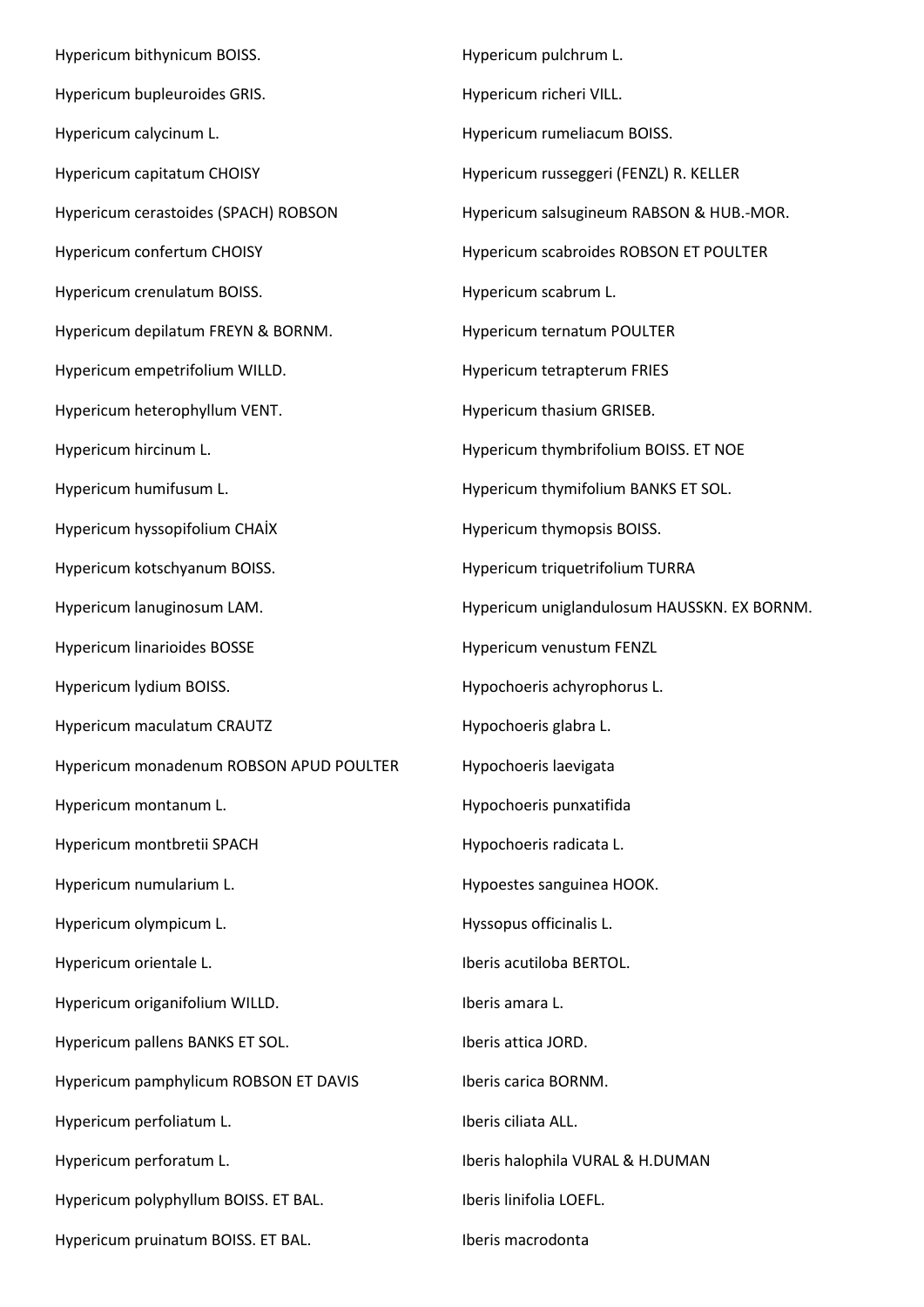Iberis pectinata BOISS. & REUTER Iberis saxatilis L. Iberis sempervirens L. Iberis spruneri JORD. Iberis taurica DC. Iberis umbellata L. Ilex aqifolium L. Ilex colchica POJ. Illecebrum verticillatum L. Impatiens balfourii J.D. HOOKER Impatiens balsamina L. Impatiens noli-tangere L. Impatiens parviflora DC. Impatiens walleriana HOOK. f. Imperata cylindrica (L.) RAEUSCHEL Inula acaulis SCHOTT ET KOTSCHY EX BOISS. Inula anatolica BOISS. Inula aschersoniana JANKA Inula aspera Inula attica HALACSY Inula aucherana DC. Inula britannica L. Inula candida CASS. Inula crithmoides L. Inula ensifolia L. Inula fragilis BOISS. ET HAUSSKN. Inula germanica L. Inula graveolens (L.) DESF. Inula helenium L. Inula heterolepis BOISS. Inula hirta L. Inula mariae BORDZ. Inula montana L. Inula montbretiana DC. Inula oculus-christi L. Inula orientalis LAM. Inula peacockiana (AITCH. ET HEMSL.) KROVIN Inula salicina L. Inula sarana BOISS. Inula thapsoides (BIEB. EX WILLD.) SPRENGEL Inula verbascifolia (Willd.) Hausskn. Inula viscidula BOISS. ET KOTSCHY Inula viscosa (L.) AITON Inula vulgaris (LAM.) TREVISAN Ipheion uniflorum RAF. Ipomaea batatas (L.) LAM. Ipomaea leari KNIGHT EX PAUM. Ipomoea nil ROTH Ipomoea purpurea (L.) ROTH Ipomoea rubro-caerulea HOOK. Ipomoea stolonifera (CYR.) J. F. GMELIN Iresine herbstii HOOK. Iris albicans LANGE Iris attica BOISS. ET HELDR. Iris aucheri (BAKER) SEALY Iris barnumae BAKER ET FOSTER Iris biliottii FOSTER Iris caucasica HOFFM. Iris cypriana FOSTER – BAKER Iris danfordiae (BAKER) BOISS. Iris foetidissima L. Iris galatica SIEHE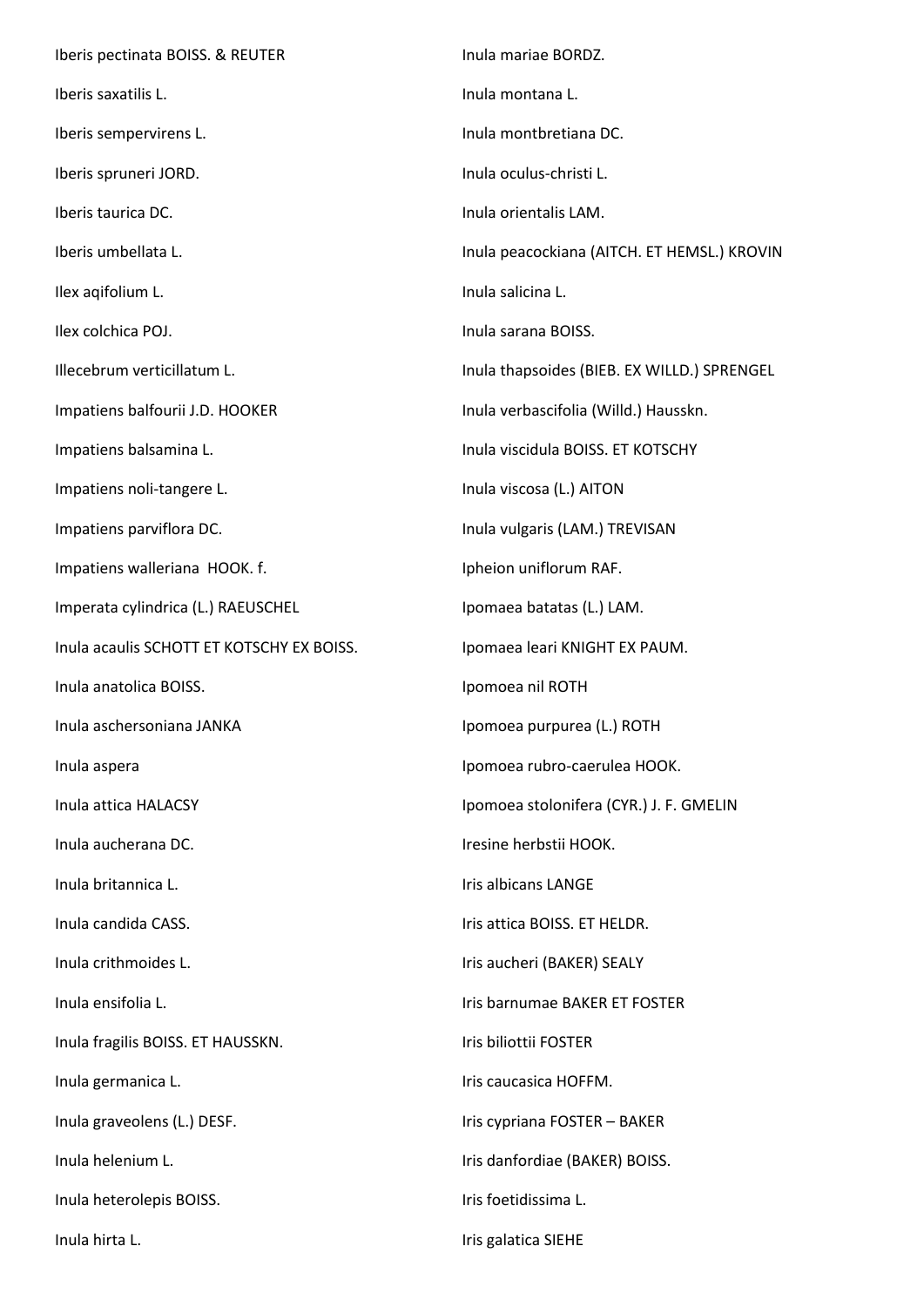Iris germanica L. Iris graminea L. Iris histrio REICHB. FIL. Iris histrioides (WILSON) ARNOTT Iris iberica HOFFM. Iris junonia SCHOTT ET KOTSCHY EX SCHOTT Iris kerneriana ASCHERSON ET SINT. EX BAKER Iris lazica ALBOV Iris masia STAPF EX FOSTER Iris mesopotamica DYKES Iris ochroleuca L. Iris orientalis MILLER Iris paradoxa STEVEN Iris persica L. Iris pseudacorus L. Iris pumila L. Iris purpureobractea B. MATHEW ET T. BAYTOP Iris reticulata BIEB. Iris sari SCHOTT EX BAKER Iris schachtii MARKGRAF Iris sibirica L. Iris sintenisii JANKA Iris sprengeri SIEHE Iris spuria L. Iris stenophylla HAUSSKN. ET SIEHE EX BAKER Iris suaveolens BOISS. ET REUTER Iris taochia WORONOW EX GROSSH. Iris trojana KERNER Iris unguicularis POIRET Iris versicolor L. Iris xanthospuria B. MATHEW ET T. BAYTOP Isatis alpina Isatis arenaria AZN. Isatis aucheri BOISS. Isatis candolleana BOISS. Isatis cappadocica DESV. Isatis cochlearis BOISS. Isatis constricta DAVIS Isatis davisiana MISIRDALI Isatis floribunda BOISS. EX BORNM. Isatis glauca AUCHER EX BOISS. Isatis lusitanica L. Isatis pinnatiloba DAVIS Isatis sivasica DAVIS Isatis spectabilis DAVIS Isatis takhtajanii AVETISIAN Isatis tinctoria L. Isoetes duriei BORY Isoetes histrix BORY Isoetes olympica A. BRAUN Isoetes setacea LAM. Isolepis cernua (VAHL) ROEMER ET SCHULTES Isolepis setacea (L.) R. BR. Ixia maculata L. Ixiolirion tataricum (PALL.) HERB. Jacaranda mimosifolia D. DON Jacobinia carnea NICHOLS. Jasione heldreichii BOISS. ET ORPH. Jasione idaea STOJ. Jasione jankae Jasione montana L. Jasione supina SIEBER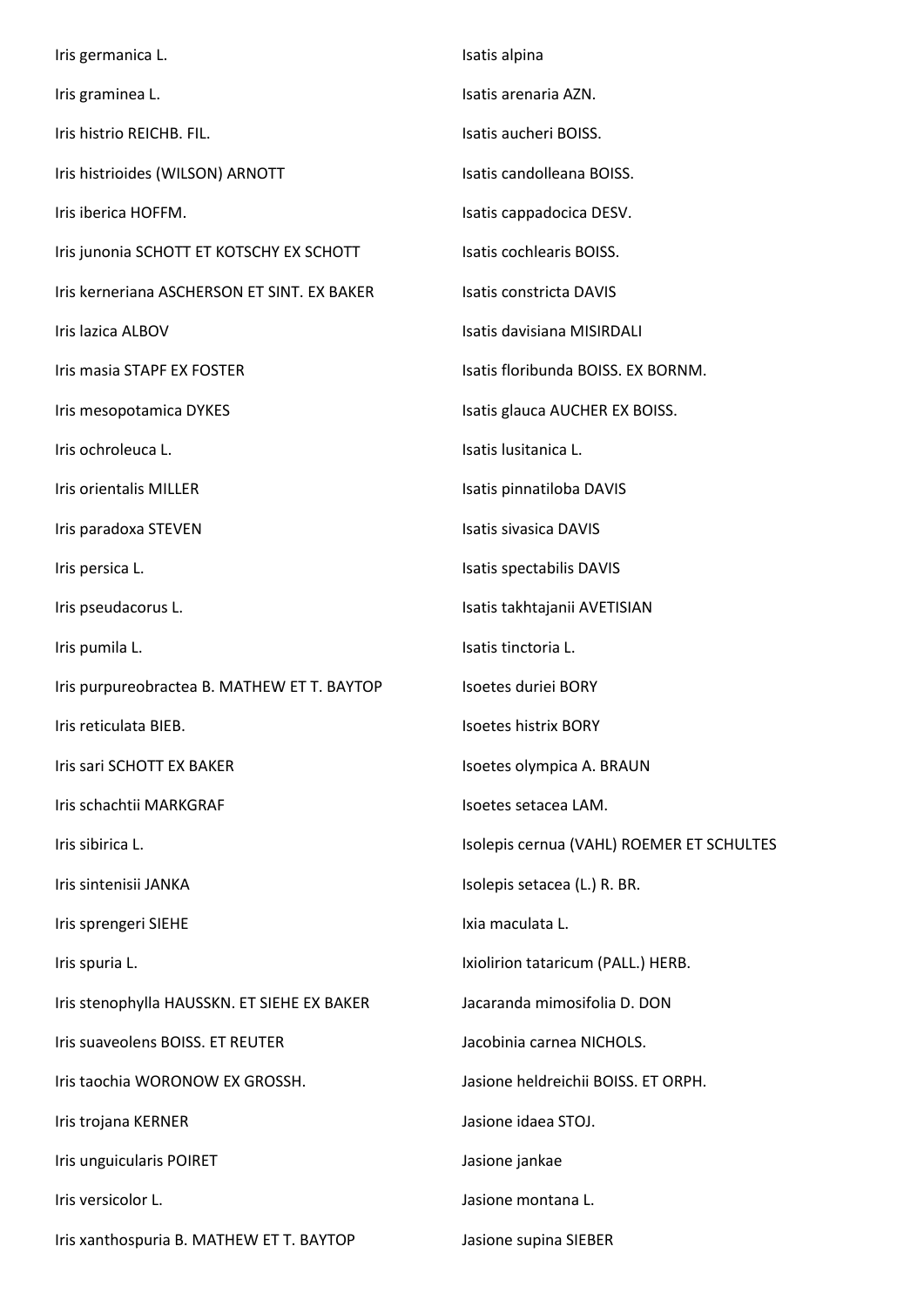Jasminum fruticans L. Johrenia berytea BOISS. ET HAUSSKN. Johrenia dichotoma DC. Johrenia tortuosa (FISCH. ET MEY.) CHAMBERLAIN Juglans regia L. Juncellus laevigatus (L.) C. B. CLARKE Juncellus pannonicus (JACQ.) C. B. CLARKE Juncus acutiflorus EHRH. ex. HOFFM. Juncus acutus L. Juncus alpigenus C. KOCH Juncus alpinus VILL. Juncus anatolicus SNOG. Juncus articulatus L. Juncus atratus KROCKER Juncus buchenani SVED. Juncus bufonius L. Juncus capitatus WEIGEL Juncus compressus JACQ. Juncus conglomeratus L. Juncus effusus L. Juncus fontanesii J. GAY APUD LAHARPE Juncus frisicus DÖRFL. Juncus gerardi LOISEL. Juncus glaucus SIBTH. Juncus heldreichianus MARSSON EX PARL. Juncus heterophyllus L. DUFOUR Juncus hybridus BROT. Juncus inflexus L. Juncus littoralis C. A. MEYER Juncus maritimus LAM. Juncus minutulus V. KRECZ. ET GONTSCH. Juncus montellii VIERH. Juncus pygmaeus L. C. M. RICHARD Juncus striatus SCHOUSBOE EX E. MEYER Juncus subnodulosus SCHRANK Juncus subulatus FORSSKAL Juncus tenageia EHRH. EX L. FIL. Juncus tenuis WILLD. Juncus thomasii TEN. Juniperus communis L. Juniperus conferta PARL. Juniperus drupacea LAB. Juniperus excelsa BIEB. Juniperus foetidissima WILLD. Juniperus macrocarpa S.et SM. Juniperus marschallina Juniperus monosperma (ENGELM.) SARG. Juniperus oblonga BIEB. Juniperus oxycedrus L. Juniperus pachyphloea TORR. Juniperus phoenicia L. Juniperus sabina L. Juniperus scopulorum SARG. Juniperus virginiana L. Jurinea ancyrensis BORNM. Jurinea aucherana DC. Jurinea brevicaulis BOISS. Jurinea cadmea BOISS. Jurinea cataonica BOISS. ET HAUSSKN. Jurinea consanguinea DC. Jurinea cypria Boiss. Jurinea kilaea AZN.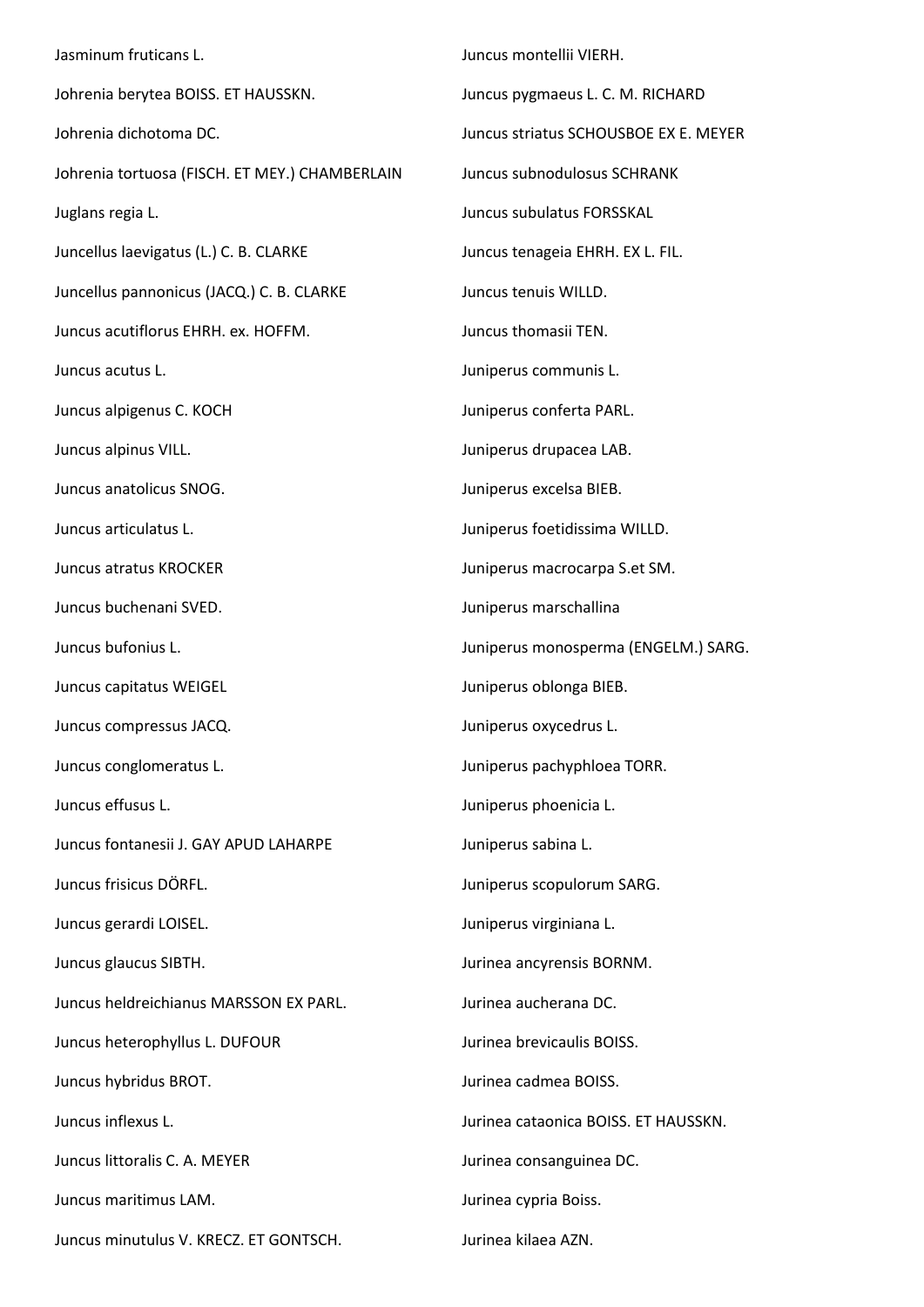Jurinea macrocalathia C. KOCH Jurinea macrocephala DC. Jurinea mollis (L.) REICHB. Jurinea pontica HAUSSKN. ET FREYN EX HAUSSKN. Jurinea pulchella DC. Jurinea ramulosa BOISS. ET HAUSSKN. Jurinea stoechadifolia D.C. Jurinella moschus (HABL.) BOBROV Kalidiopsis wagenitzii AELLEN Kaulreuteria bipinnata FRAN. Kaulreuteria paniculata LAXM. Kickxia commutata (BERNH. EX REICHB.) FRITSCH Kickxia elatine (L.) DUMORT. Kickxia lanigera (DESF.) HAND.-MAZZ. Kickxia scoparia (BROUSS. ex SPRENG.) G. KUNKER & SUNDİNG Kickxia spuria (L.) DUMORT Klasea bornmuelleri (AZN.) GREUTER & WAGENITZ Klasea cerinthifolia (SM.) GREUTER & WAGENITZ Klasea coriaceae (FISCH. & C.A.MEY. ex DC.) HOLUB Klasea erucifolia (L.) GREUTER & WAGENITZ Klasea grandifolia (P.H.DAVİS) GREUTER & WAGENITZ Klasea hakkiaraica (P.H. DAVIS) GREUTER & WAGENITZ Klasea haussknechtii (BOISS.) HOLUB Klasea kostchyi (BOISS.) GREUTER & WAGENITZ Klasea kurdica (POST) GREUTER & WAGENITZ Klasea lasiocephala (BORNM.) GREUTER & WAGENITZ Klasea oligocephala (DC.) GREUTER & WAGENITZ Klasea quinquefolia (M. BIEB. EX WILLD.) GREUTER & WAGENITZ Klasea radiata (WALDST. & KIT) A. LÖVE & D. LÖVE Klasea serratuloides (DC.) GREUTER & WAGENITZ Knautia byzantina FRITSCH Knautia degenii BORBAS EX FORMANEK Knautia drymeia HEUFFEL Knautia integrifolia (L.) BERT. Knautia involucrata SOMM. ET LEV. Knautia orientalis L. Kniphofia uvaria (L.) HOOKER Kobresia bipartita Kobresia simpliciuscula (WAHLENB.) MACKENZIE Kochia prostrata (L.) SCHARD. Kochia scoparia (L.) SCHRAD. Koeleria brevis STEVEN Koeleria cristata (L.) PERS. Koeleria eriostachya PANCIC Koeleria macrantha (LEDEB.) SCHULT. Koeleria nitidula VELEN. Koeleria pyramidata (LAM.) P. BEAUV. Koelpinia linearis PALLAS Krascheninnikovia ceratoides (L.) GÜLDENST. Krigia biflora (WALT.) BLAKE Kundmannia anatolica HUB.-MOR. Kundmannia syriaca BOISS. Laburnum alpinum (MILL.) GRISEB Laburnum laburnum L. Lactuca aculeata BOISS. ET KOTSCHY EX BOISS. Lactuca intricata BOISS. Lactuca saligna L. Lactuca sativa L. Lactuca serriola L. Lagerstroemia indica L.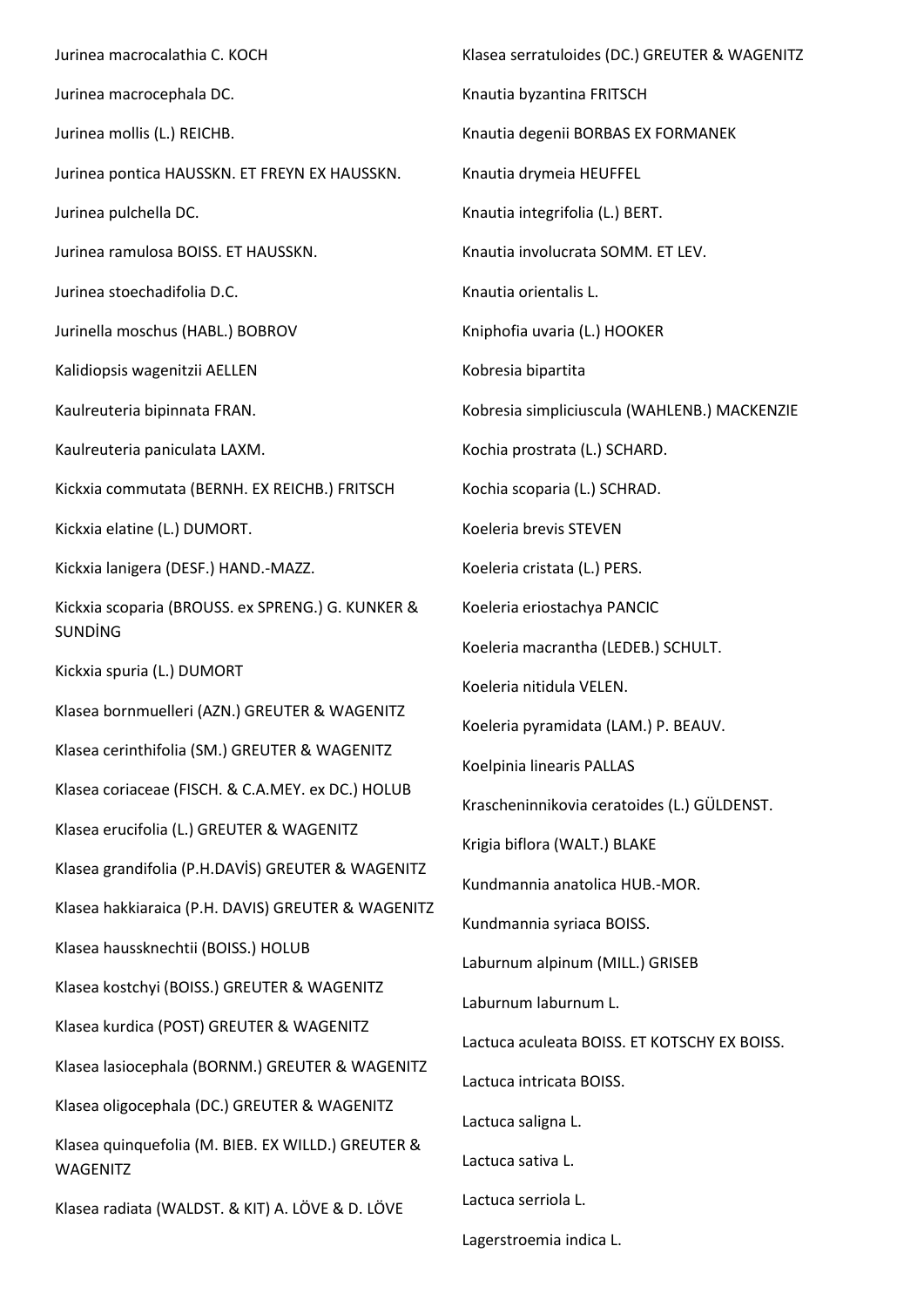Lagoecia cuminoides L. Lagotis stolonifera (C. KOCH) MAXIM. Lagurus ovatus L. Lallemantia canescens (L.) FISCH. ET MEY. Lallemantia iberica (BIEB.) FISCH. ET MEY. Lallemantia peltata (L.) FISCH. ET MEY. Lamarckia aurea (L.) MOENCH Lamium album L. Lamium amplexicaule L. Lamium armenum BOISS. Lamium bifidum CRY. Lamium cariense R. MILL Lamium crinitum MONTBRET ET AUCHER EX BENTHAM Lamium cymbalariifollium BOISS. Lamium ehrenbergii BOISS. ET REUTER Lamium eriocephalum BENTHAM Lamium galactophyllum BOISS. ET REUTER Lamium garganicum L. Lamium gundelsheimeri C. KOCH Lamium leucolophum HAUSSKN. EX R. MILL Lamium lycium BOISS. Lamium macrodon BOISS. ET HUET Lamium maculatum L. Lamium microphyllum BOISS. Lamium moschatum MILLER Lamium pisidicum R. MILL Lamium ponticum BOISS. ET BAL. EX BOISS. Lamium pubescens SIBTH. ex. BENTH. Lamium purpureum L. Lamium sandrasicum P. H. DAVIS Lamium tenuiflorum FISCH. ET MEY. Lamium tomentosum WILLD. Lamium truncatum BOISS. Lamium veronicifolium BENTHAM Lampranthus spectabilis N.E.BR. Lappula barbata (BIEB.) GÜRKE Lappula microcarpa (LEDEB.) GÜRKE Lappula patula (LEHM.) ASCHERS. EX GÜRKE Lappula spinocarpos (FORSSKAL) ASCHERS. EX O. KUNTZE Lappula squarrosa (RETZ.) DUMORT. Lapsana communis L. Larix decidua MILL. Laser trilobum (L.) BORKH. Laserpitium affine LEDEB. Laserpitium glaucum POST Laserpitium hispidum BIEB. Laserpitium petrophilum BOISS. ET HELDR. Lathraea squamaria L. Lathyrus annuus L. Lathyrus aphaca L. Lathyrus aureus (STEV.) BRANDZA Lathyrus belinensis MAXTED & GOYDER Lathyrus boissieri SIRJ. Lathyrus brachypterus CEL. Lathyrus cassius BOISS. Lathyrus chloranthus BOISS. Lathyrus chrysanthus BOISS. Lathyrus cicera L. Lathyrus cilicicus HAYEK ET SIEHE Lathyrus cyaneus (STEV.) KOCH Lathyrus czeczottianus BASSLER Lathyrus digitatus (BIEB.) FIORI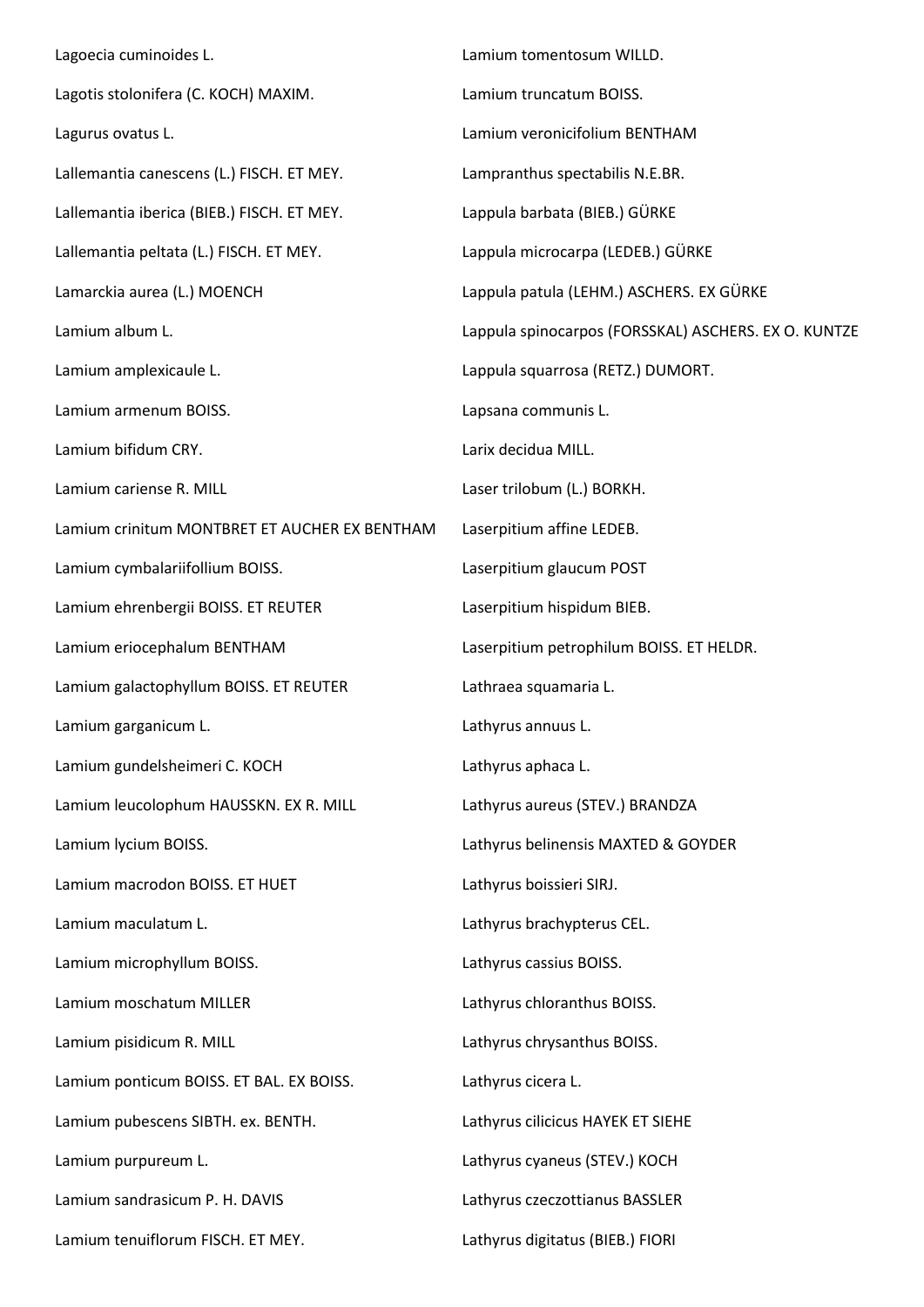Lathyrus gloecospermus WARB. ET EIG Lathyrus gorgoni PARL. Lathyrus grandiflorus SİBTH & SM. Lathyrus hierosolymitanus BOISS. Lathyrus hirsutus L. Lathyrus inconspicuus L. Lathyrus karsianus P. H. DAVIS Lathyrus laevigatus (W. et. KIT.) FRITSCH. Lathyrus laxiflorus (DESF.) O. KUNTZE Lathyrus lycicus BOISS. Lathyrus montanus BERNH. Lathyrus niger (L.) BERNH. Lathyrus nissolia L. Lathyrus nivalis HAND.-MAZZ. Lathyrus ochrus (L.) DC. Lathyrus odoratus L. Lathyrus pallescens (BIEB.) KOCH. Lathyrus palustris L. Lathyrus phaselitanus HUB.-MOR. ET DAVIS Lathyrus pratensis L. Lathyrus pseudo-cicera PAMP. Lathyrus roseus STEV. Lathyrus rotundifolius WILLD. Lathyrus sativus L. Lathyrus setifolius L. Lathyrus spathulatus CEL. Lathyrus sphaericus RETZ. Lathyrus sylvestris L. Lathyrus tauricola P. H. DAVIS Lathyrus trachycarpus (BOISS.) BOISS. Lathyrus tuberosus L.

Lathyrus tukhtensis CZECZ. Lathyrus undulatus BOISS. Lathyrus variabilis (BOISS. ET KY.) MALY Lathyrus venetus (MILLER) WOHLF. Lathyrus vernus (L.) BERNH. Lathyrus vinealis BOISS. ET NOE Laurentia gasparrinii (TINEO) STROBL. Laurentia tenella (BIV) DC. Laurocerasus officinalis ROEMER Laurus camphora L. Laurus nobilis L. Lavandula angustifolia MILLER Lavandula stoechas L. Lavatera arborea L. Lavatera bryoniifolia MILLER Lavatera cretica L. Lavatera punctata ALL. Lavatera thuringiaca L. Lavatera trimestris L. Lawsonia inermis L. Lecokia cretica (LAM.) DC. Leersia oryzoides (L.) SWARTZ Legousia falcata (TEN.) FRITSCH Legousia hybrida (L.) DELARBRE Legousia pentagonia (L.) THELLUNG Legousia speculum-veneris (L.) CHAIX Lembotropis nigricans (L.) Griseb. Lemna gibba L. Lemna minor L. Lemna trisulca L.

Lemna turionifera LANDOLT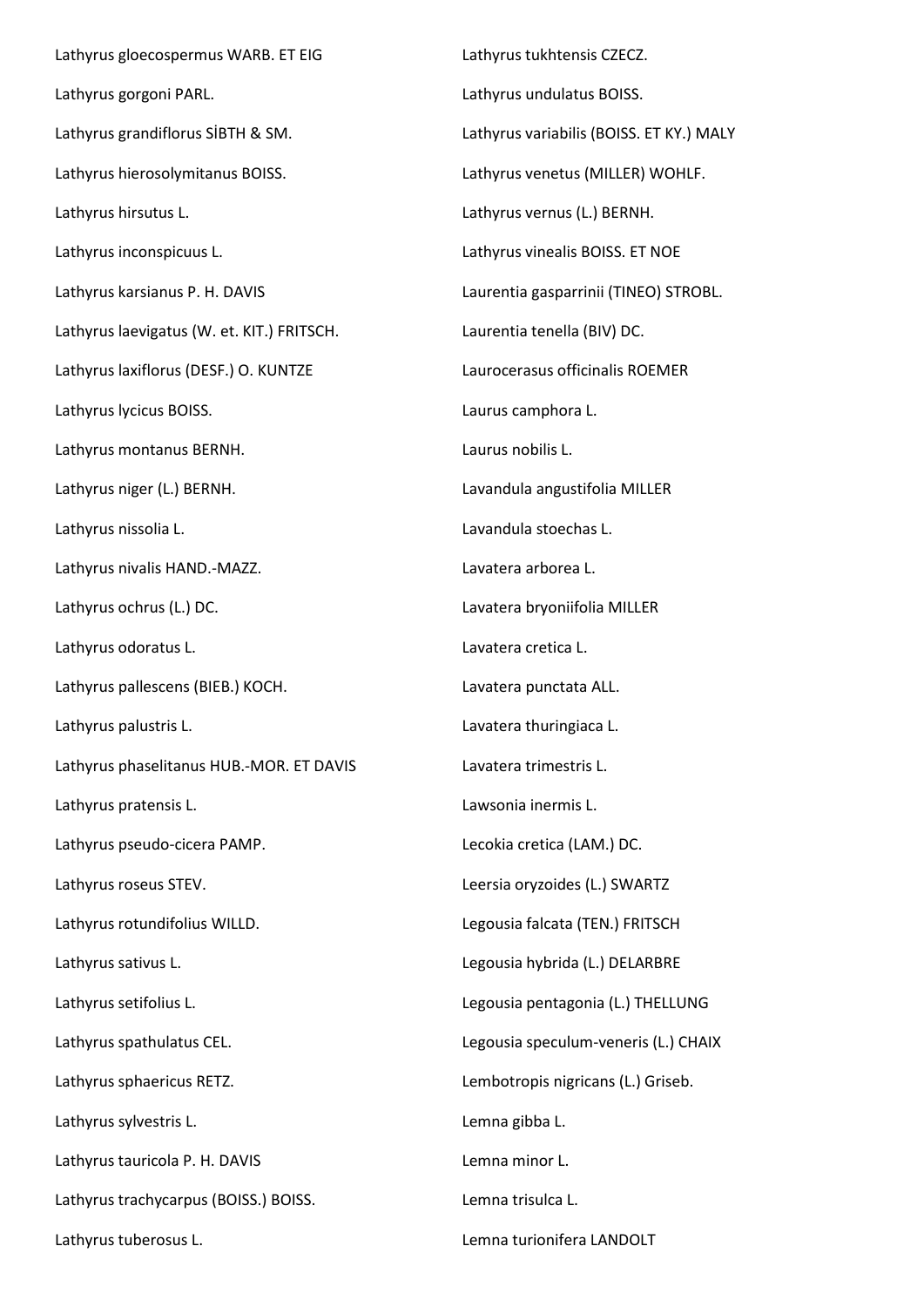Lens culinaris MEDİK. Lens ervoides (BRIGN.) GRANDE Lens nigricans (BIEB.) GODR. Lens orientalis (BOISS.) HAND.-MAZZ. Leontice leontopetalum L. Leontodon asperrimus (WILLD.) J. BALL Leontodon cichoraceus (TEN.) SANGUINETTI Leontodon crispus VILL. Leontodon hispidus L. Leontodon oxylepis BOISS. ET HELDR. Leontodon reverchoni L. SUBGLABER Leontodon rosani Leontodon tuberosus L. Leontopodium alpinum CASS. Leonurus cardiaca L. Leonurus glaucescens BUNGE Leonurus marrubiastrum L. Leonurus persicus BOISS. Leonurus quinquelobatus GILIB. Lepidium caespitosum DESV. Lepidium campestre (L.) R. BR. Lepidium cartilagineum (J. MAY) THELL. Lepidium crassifolium WALDST. & KIT. Lepidium didymum L. Lepidium graminifolium L. Lepidium incisum Lepidium latifolium L. Lepidium lyratum L. Lepidium perfoliatum L. Lepidium pumilum BOISS. & BAL. Lepidium ruderale L. Lepidium sativum L. Lepidium spinosum ARD. Lepidium vesicarium L. Lepidium virginicum L. Leptadenia pyrotechnica (FORSK.) DECNE Lepyrodiclis holosteoides (C. A. MEYER) FENZL EX FISCH. ET MEY. Leucadendron argentum (L.) R. BR. Leucanthemopsis alpina (L.) HEYWOOD Leucanthemum myconis (L.) GIRAUD Leucanthemum vulgare LAM. Leucocyclus formosus BOISS. Leucojum aestivum L. Leuzea conifera DC. Levisticum officinale KOCH Lewisia cotyledon ROB. Leymus cappadocicus (BOISS. ET BAL.) MELDERIS Leymus racemosus (LAM.) TZVELEV Liatris spicata WILLD. Ligularia sibirica (L.) CASS. Ligusticum alatum (BIEB.) SPRENGEL Ligusticum mutellina (L.) CRANTZ Ligustrum obtusufolium SIEB. & ZUCC. Ligustrum vulgare L. Lilium akkusianum R. GAMPERLE Lilium candidum L. Lilium carniolicum BERNH. EX W. KOCH Lilium ciliatum P. H. DAVIS Lilium kesselringianum MISCZ Lilium martagon L. Lilium monadelphum BIEB.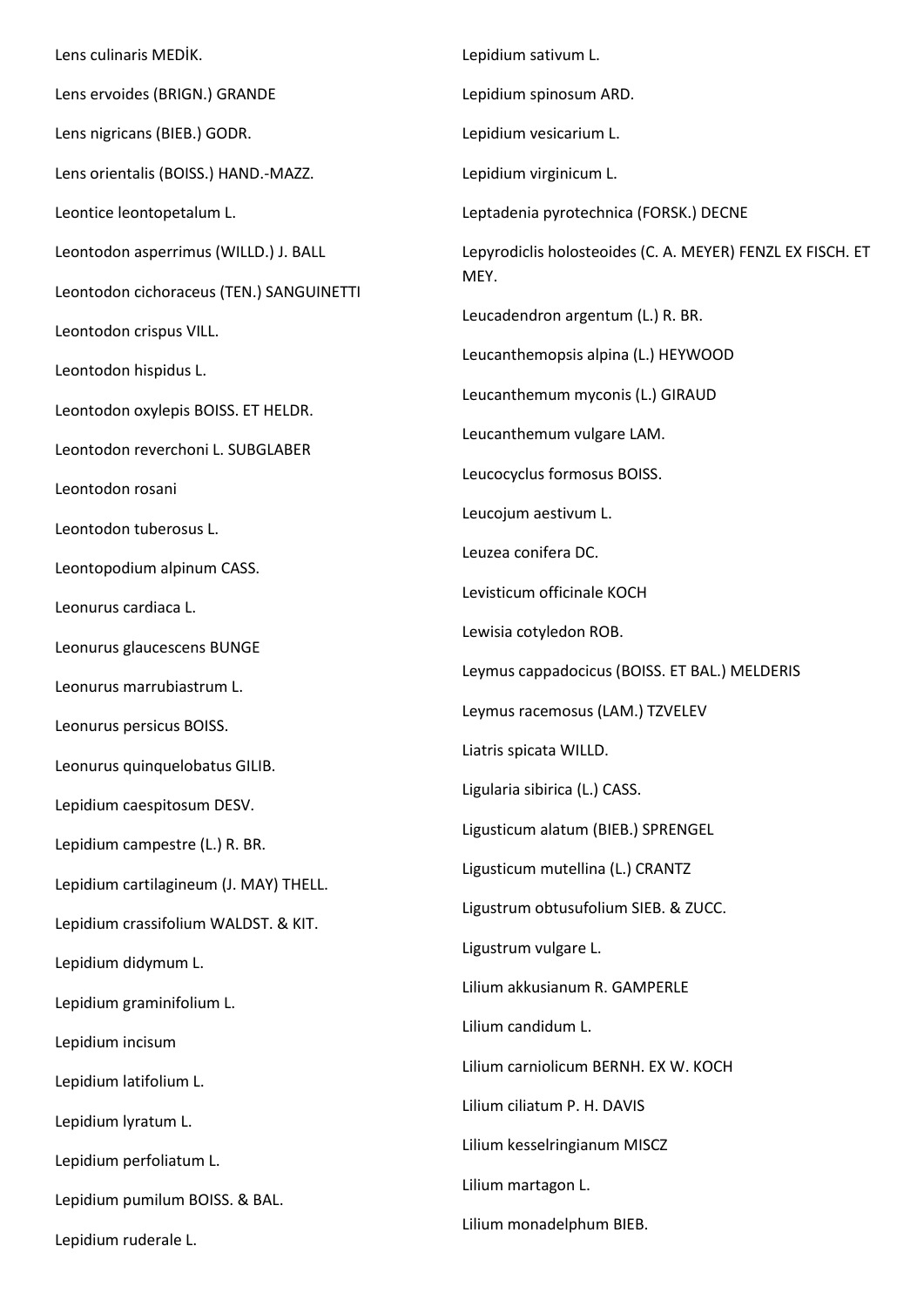Lilium ponticum C. KOCH Lilium speciosum THUNB. Limodorum abortivum (L.) SWARTZ Limoniopsis davisii BOKHARI Limonium albidum (GUSS.) PIGNATTI Limonium angustifolium (TAUSCH) TURRILL Limonium bellidifolium (GOUAN) DUMORT. Limonium caspium (WILLD.) GAMS. Limonium echioides (L.) MILLER Limonium effusum (BOISS.) O. KUNTZE Limonium globuliferum (BOISS. ET HELDR.) O. KUNTZE Limonium gmelinii (WILLD.) O. KUNTZE Limonium graecum (POIRET) RECH. FIL. Limonium iconicum (BOISS. ET HELDR.) O. KUNTZE Limonium lilacinum (BOISS. ET BAL.) WAGENITZ Limonium lobatum (f. L.) KUNTZE Limonium meyeri (BOISS.) O. KUNTZE Limonium sieberi (BOISS.) O. KUNTZE Limonium sinuatum (L.) MILLER Limonium virgatum (WILLD.) FOURR. Limonium vulgare MILL. Limosella aquatica L. Linaria alpina (L.) MILLER Linaria armeniaca CHAV. Linaria chalepensis (L.) MILLER Linaria confertiflora BENTHAM Linaria corifolia DESF. Linaria genistifolia (L.) MILLER Linaria grandiflora DESF. Linaria iconia BOISS. ET HELDR. Linaria joppensis BORNM. Linum tauricum WILLD.

Linaria kurdica BOISS. ET HOHEN Linaria odora (BIEB.) FISCHER Linaria pelisseriana (L.) MILLER Linaria repens (L.) MILLER Linaria simplex (WILLD.) DC. Linaria vulgaris MILLER Linnaea borealis L. Linum anisocalyx DAVIS Linum arboreum L. Linum aretioides BOISS. Linum aroanium BOISS. ET ORPH. Linum austriacum L. Linum bienne MILLER Linum cariense BOISS. Linum catharticum L. Linum corymbulosum REICHB. Linum empetrifolium (BOISS.) DAVIS Linum flavum L. Linum hirsutum L. Linum hypericifolium SALISB. Linum meletonis HAND.-MAZZ. Linum mucronatum BERTOL. Linum nervosum WALDST. ET KIT. Linum nodiflorum L. Linum obtusatum (BOISS.) STAPF Linum olympicum BOISS. Linum perenne L. Linum pubescens BANKS ET SOL. Linum seljukorum DAVIS Linum strictum L.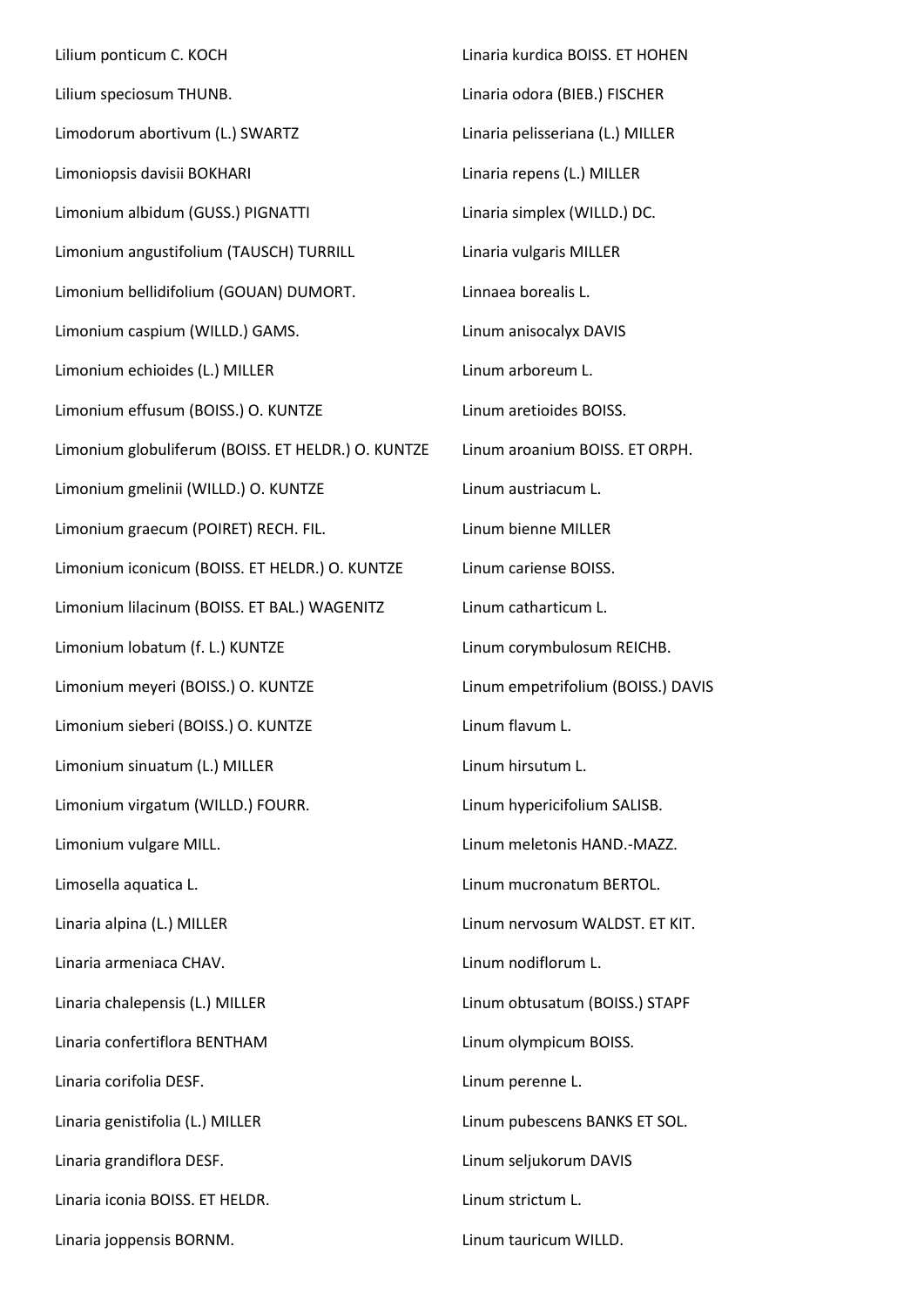Linum tenuifolium L. Linum tmoleum BOISS. Linum triflorum DAVIS Linum trigynum L. Linum usitatissimum L. Linum virgultorum BOISS. ET HELDR. Liquidambar orientalis MILLER Liriope muscari BAILEY Lisaea heterocarpa (DC.) BOISS. Lisaea papyracea BOISS. Lisaea strigosa (BANKS ET SOL.) EIG Listera cordata (L.) R. BR. Listera ovata (L.) R. BR. Lithodora hispidula (SM.) GRISEB. Lithospermum callosum VAHL Lithospermum officinale L. Lithospermum prostratum (LOISEL.) GRISEB. Lithospermum purpurocaeruleum L. Lithospermum tinctorum L. Lloydia rubroviridis BOISS. ET KOTSCHY Lloydia serotina (L.) REICHENB. Lobelia erinus L. Lobelia inflata L. Lobelia urens L. Lobularia maritima (L.) DESV. Logfia arvensis (L.) HOLUB Logfia gallica (L.) COSSON ET GERM. Logfia minima (SM.) DUMORT. Lolium multiflorum LAM. Lolium perenne L. Lolium persicum BOISS. ET HOHEN. EX BOISS. Lolium rigidum GAUDIN Lolium temulentum L. Lonicera alpigena L. Lonicera caprifolium L. Lonicera caucasica PALLAS Lonicera etrusca SANTI Lonicera fragrantissima LIND. ET PAXT. Lonicera iberica BIEB. Lonicera implexa AITON Lonicera japonica THUNB. Lonicera nummulariifolia JAUB. ET SPACH Lonicera tatarica L. Lonicera xylosteum L. Loranthus europaeus JACQ. Lotononis genistoides (FENZL) BENTH. Lotus aegaeus (GRIS.) BOISS. Lotus angustissimus L. Lotus berthelotii MASFERRER Lotus collinus (BOISS.) HELDR. Lotus conimbricensis BROT. Lotus corniculatus L. Lotus cytisoides L. Lotus edulis L. Lotus gebelia VENT. Lotus halophilus BOISS. ET SPRUN. Lotus ornithopodioides L. Lotus palustris WILLD. Lotus peregrinus L. Lotus preslii TEN. Lotus strictus FISCH. ET MEY. Lotus suaveolens PERS.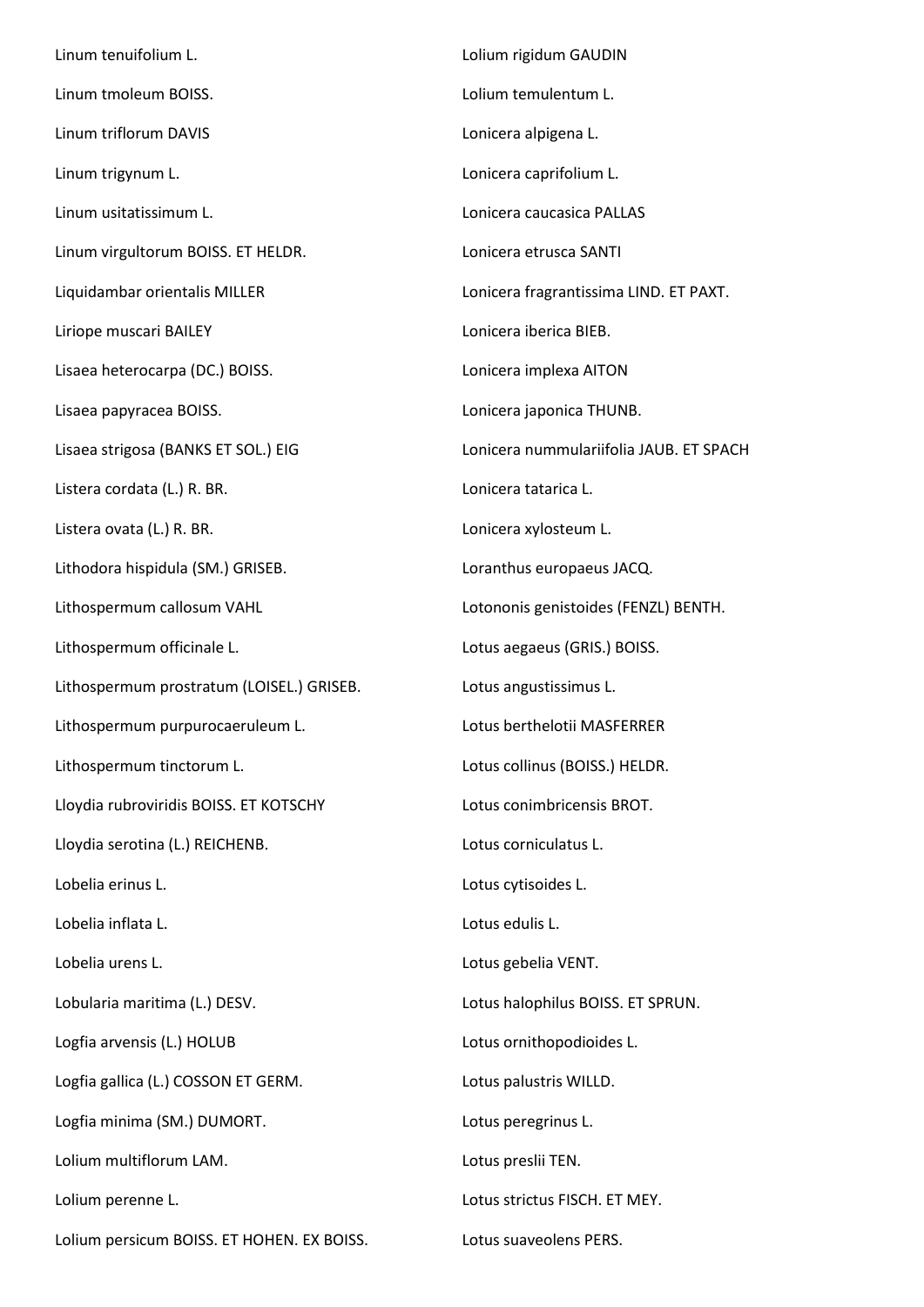| Lotus tenuis Waldst. et Kit.                                                                  | Lycium europaeum L.                          |
|-----------------------------------------------------------------------------------------------|----------------------------------------------|
| Ludwigia palustris (L.) ELLIOTT                                                               | Lycium petraeum Feinbr.                      |
| Ludwigia stolonifera (GUILL. ET PERR.) P. H. RAVEN                                            | Lycium ruthenicum Murray                     |
| Lunaria annua L.                                                                              | Lycopersicon esculentum MILL.                |
| Lupinus albus L.                                                                              | Lycopodium alpinum L.                        |
| Lupinus angustifolius L.                                                                      | Lycopodium annotinum L.                      |
| Lupinus hispanicus BOISS. ET REUTER                                                           | Lycopodium clavatum L.                       |
| Lupinus micranthus GUSS.                                                                      | Lycopodium complanatum L.                    |
| Lupinus reticulatus DEVS.                                                                     | Lycopodium inundatum L.                      |
| Lupinus varius L.                                                                             | Lycopodium selago L.                         |
| Luzula campestris (L.) DC.                                                                    | Lycopus europaeus L.                         |
| Luzula forsteri (SM.) DC.                                                                     | Lysimachia atropurpurea L.                   |
| Luzula luzuloides (LAM.) DANDY ET WILM.                                                       | Lysimachia dubia SOL.                        |
| Luzula multiflora (EHRH. EX RETZ.) LEJ.                                                       | Lysimachia linum-stellatum L.                |
| Luzula nivea (L.) DC.                                                                         | Lysimachia nummularia L.                     |
| Luzula nodulosa (BORY ET CHAUB.) E. MEYER                                                     | Lysimachia punctata L.                       |
| Luzula pallescens (WAHLENB.) BESSER                                                           | Lysimachia verticillaris SPRENGEL            |
| Luzula pedemontana BOISS & REUT.                                                              | Lysimachia verticillata (GREENE) HOND. MAZZ. |
| Luzula pseudosudetica (V. KRECZ.) V. KRECZ. APUD V. KRECZysimachia vulgaris L.<br>ET GONTSCH. |                                              |
|                                                                                               | Lythrum borysthenicum (SHRANK) LITVINOV      |
| Luzula spicata (L.) DC.                                                                       | Lythrum flexuosum LAG.                       |
| Luzula sudetica (WILLD.) DC.                                                                  | Lythrum hyssopifolia L.                      |
| Luzula sylvatica (HUDSON) GAUDIN                                                              | Lythrum junceum BANKS ET SOL.                |
| Lychnis caronaria (L.) DESR.                                                                  | Lythrum junceum BANKS VE SOL.                |
| Lychnis coronaria (L.) DESR.                                                                  | Lythrum portula (L.) D. A. WEBB              |
| Lychnis nivalis KIT.                                                                          | Lythrum salicaria L.                         |
| Lychnis viscaria L.                                                                           | Lythrum thymifolia L.                        |
| Lycium anatolicum A. Baytop & R. Mill                                                         | Lythrum tribracteatum SALZM. EX SPRENGEL     |
| Lycium barbarum L.                                                                            | Lythrum virgatum L.                          |
| Lycium chinense P. MILL.                                                                      | Lythrum volgense D. A. WEBB                  |
| Lycium depressum Stocks                                                                       | Magnolia grandiflora L.                      |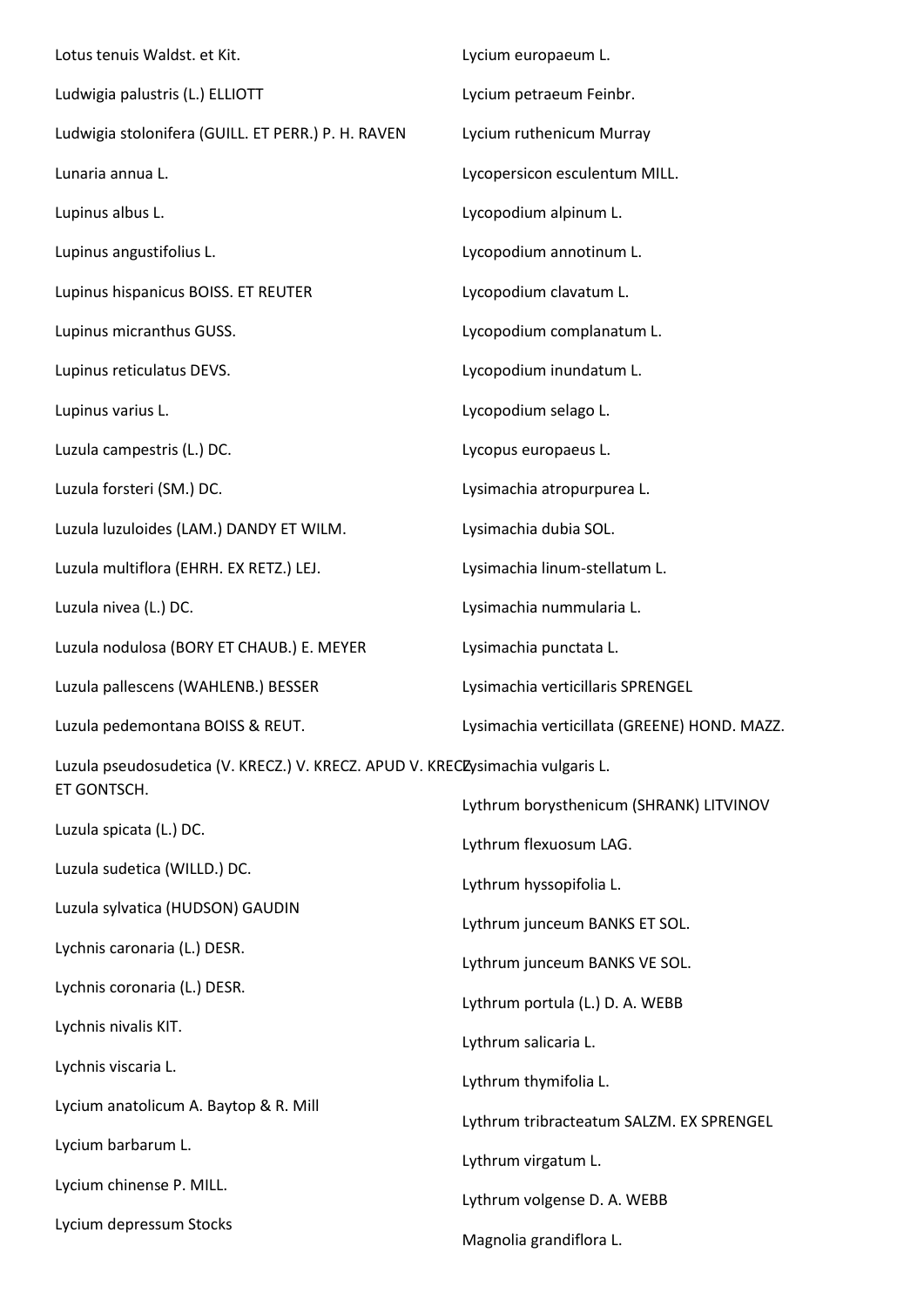Magnolia liliflora (W. W. SM.) PAMP. Mahonia aquifolium (PURSH) NUTT. Mahonia bealei CARR. Maianthemum bifolium (L.) F.W. SCHMİDT Majanthemum bifolium DC. Malabaila aurea (SM.) BOISS. Malabaila dasyantha (C. KOCH) GROSSH. Malabaila lasiocarpa BOISS. Malabaila pastinacifolia BOISS. ET BAL. Malabaila secacul BANKS ET SOL. Malcolmia africana (L.) R. BR. Malcolmia chia (L.) DC. Malcolmia flexuosa (SIBTH. ET SM.) SIBTH. ET SM. Malope malacoides L. Malus eleyi HESSE. Malus hupehensis (PAMP.) REHDER Malus siebaldii REHD. Malus sylvestris MILLER Malva mauritiana L. Malva moschata L. Malva neglecta WALLR. Malva nicaeensis ALL. Malva parviflora L. Malva sylvestris L. Malvella sherardiana (L.) JAUB. ET SPACH Mandragora autumnalis BERTOL. Mangifera indica L. Maresia nana (DC.) BATT. Marrubium anisodon C. KOCH Marrubium astracanicum JACQ. Marrubium bourgaei BOISS. Marrubium catariifolium DESR. Marrubium cephalanthum BOISS. ET NOE Marrubium cordatum NAB. Marrubium cuneatum RUSSELL Marrubium cuneatum RUSSELL X Marrubium parviflorum FISCH. ET MEY. Marrubium globosum MONTBRET ET AUCHER EX BENTHAM Marrubium heterodon (BENTHAM) BOISS. ET BAL. Marrubium lutescens BOISS. Marrubium parviflorum FISCH. ET MEY. Marrubium peregrinum L. Marrubium persicum C. A. MEYER Marrubium rotundifolium BOISS. Marrubium supinum L. Marrubium thessalum BOISS. & HELDR. Marrubium trachyticum BOISS. Marrubium vulgare L. Matricaria chamomilla L. Matricaria maritima Matricaria matricarioides (LESS.) PORTER EX. BRITTON Matricaria perforata MERAT Matteucia struthiopteris (L.) TOD. Matthiola anchoniifolia HUB.-MOR. Matthiola fruticulosa (L.) MAIRE Matthiola incana (L.) R. BR. Matthiola longipetala (VENT.) DC. Matthiola montana BOISS. Matthiola odoratissima (PALL.) R. BR. Matthiola ovatifolia (BOISS.) BOISS. Matthiola sinuata (L.) R. BR. Matthiola tricuspidata (L.) R. BR.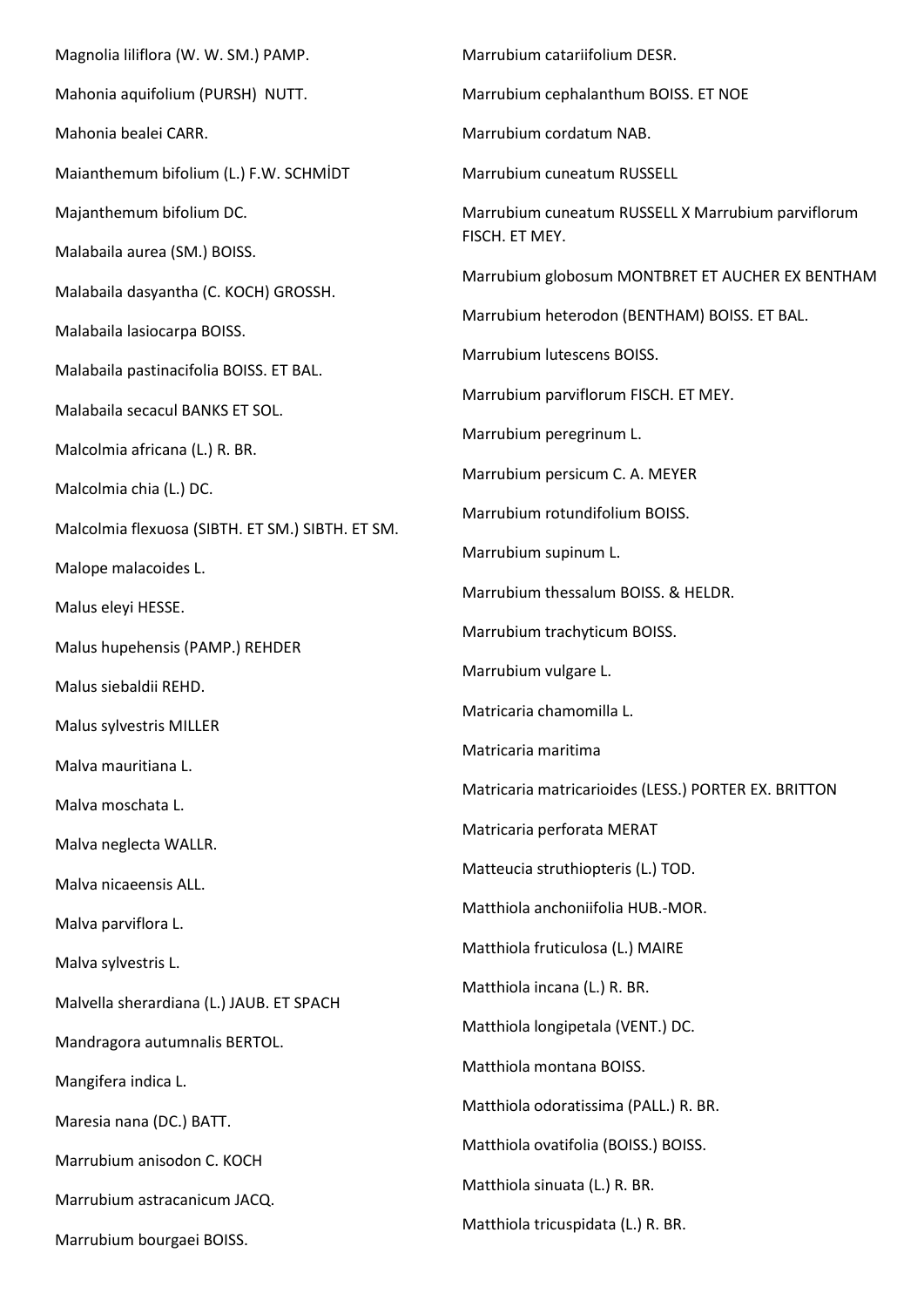Matthiola trojana T. DIRMANCI, F. SATIL & G. TUM Mattiastrum ancyritanum (BOISS.) BRAND Mattiastrum calycinum (BOISS. BAL.) BRAND Mattiastrum corymbiforme BROL Mattiastrum incanum (LEDEB.) BRAND Mattiastrum racemosum (SCHREB.) BRAND. Medeola virginiana L. Medicago arabica (L.) HUDS. Medicago arborea L. Medicago blancheana BOISS. Medicago constricta DUR. Medicago coronata (L.) BART. Medicago disciformis DC. Medicago falcata L. Medicago granadensis WILLD. Medicago intertexta (L.) MILLER Medicago littoralis ROHDE EX LOIS. Medicago lupulina L. Medicago marina L. Medicago minima (L.) BART. Medicago orbicularis (L.) BART. Medicago papillosa BOISS. Medicago polymorpha L. Medicago praecox DC. Medicago radiata L. Medicago rigidula (L.) ALL. Medicago rugosa DESR. Medicago sativa L. Medicago sativa L. X M.falcata L. Medicago scutellata (L.) MILLER Medicago truncatula GAERTN.

Medicago turbinata (L.) ALL. Medicago x varia MARTYN Melampyrum arvense L. Melampyrum cristatum L. Melampyrum nemorosum L. Melampyrum pratense L. Melampyrum sylvaticum L. Melia azedarach L. Melica ciliata L. Melica eligulata BOISS. Melica minuta L. Melica penicillaris BOISS. ET BAL. Melica persica KUNTH Melica picta C. KOCH Melica uniflora RETZ. Melilotus alba DESR. Melilotus bicolor BOISS. ET BAL. Melilotus indica (L.) ALL. Melilotus italica (L.) LAM. Melilotus messanensis (L.) ALL. Melilotus neapolitana TEN. Melilotus officinalis (L.) DESR. Melilotus sulcata DESF. Melilotus taurica (BIEB.) SER. Melissa officinalis L. Melittis melissophyllum L. Mentha amblardii DEBEAUX Mentha aquatica L. Mentha aquatica L. X Mentha longifolia (L.) HUDSON Mentha arvensis L.

Mentha austriaca JACQ.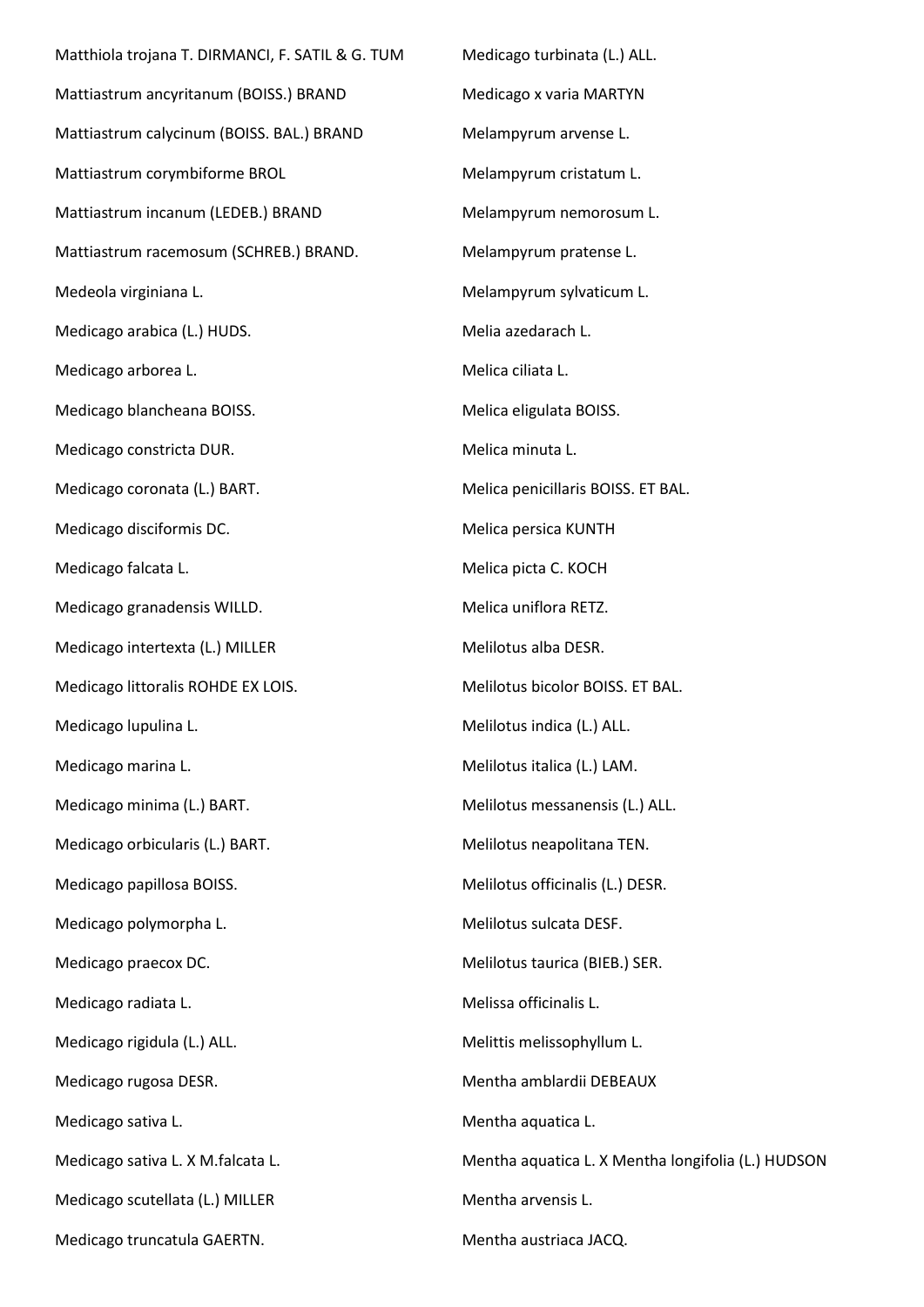Mentha borbasiana BRIQ. Mentha longifolia (L.) HUDSON Mentha multiflora HOST Mentha pulegium L. Mentha resinosa OPIZ Mentha spicata L. Mentha suaveolens EHRH. Mentha tortusa HOST Mentha veroniciformis OPIZ ex. DESEGL Mentha x piperita L. Mentha x verticillata L. Menyanthes trifoliata L. Mercurialis annua L. Mercurialis ovata STERNB. ET HOPPE Mercurialis perennis L. Merendera attica (SPRUNER) BOISS. ET SPRUNER Merendera kurdica BORNM. Merendera motelayi FOUCAUD Merendera sobolifera C. A. MEYER APUD FISH. ET MEY. Merendera trigyna (STEVEN EX ADAM) STAPF Mesembryanthemum cordifolium L. fil. Mesembryanthemum nodiflorum L. Mespilus germanica L. Metesequoia glyptostroboides HU et CHENG Meum athamanticum JACQ. Mibora minima (L.) DESV. Michauxia campanuloides L HERİT. EX AITON Michauxia tchihatchewii FISCH. ET MEY. Microbiota decussata KOMAR. Microcnemum coralloides (LOSCOS ET PARDO) FONT-QUER Micromeria congesta BOISS. ET HAUSSKN. EX BOISS. Micromeria cremnophila BOISS. ET HELDR. Micromeria cristata (HAMPE) GRISEB. Micromeria fruticosa (L.) DRUCE Micromeria graeca (L.) BENTHAM EX REICHB. Micromeria juliana (L.) BENTHAM EX REICHB. Micromeria myrtifolia BOISS. ET HOHEN. Micromeria persica BOİSS. Micropyrum tenellum (L.) LINK Microsciadium minutum (D URV.) BRIQ. Microstegium viminium (TRIN.) A. CAMUS Milium effusum L. Milium pedicillare (BORNM.) ROSHEV. EX MELDERIS APUD RECH. FIL. Milium vernale BIEB. Minuartia aizoides (BOISS.) BORNM. Minuartia anatolica (BOISS.) WORON. Minuartia circassica (ALBOW) WORON. Minuartia corymbulosa (BOISS. ET BAL.) MCNEILL Minuartia decipiens (FENZL) BORNM. Minuartia dianthifolia (BOISS.) HAND.-MAZZ. Minuartia erythrosepala (BOISS.) HAND.-MAZZ. Minuartia garckeana (ASCHERS. ET SINT. EX BOISS.) MATTF. Minuartia globulosa (LAB.) SCHINZ ET THELL. Minuartia glomerata (BIEB.) DEGEN Minuartia granuliflora (FENZL) GROSH. Minuartia hamata (HAUSSKN.) MATTF. Minuartia hamzaoglui M. KOÇ & AKSOY Minuartia hirsuta (BIEB.) HAND.-MAZZ. Minuartia hybrida (VILL.) SCHISCHK. Minuartia imbricata (BIEB.) WORONOW Minuartia intermedia (BOISS.) HAND.-MAZZ.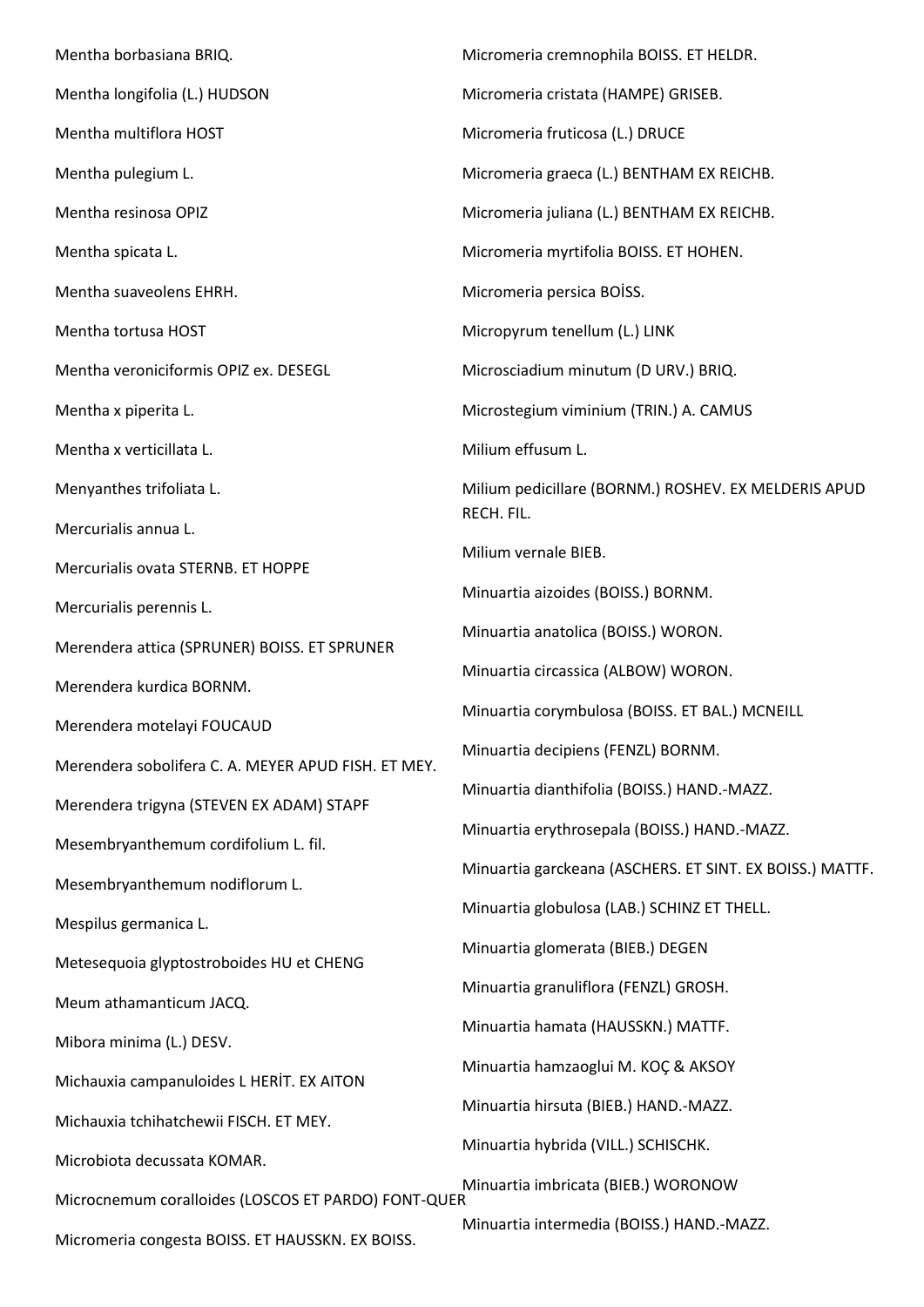Minuartia juniperina (L.) MARIE ET PETITM. Minuartia juressi (WILLD. EX SCHLECT.) LACAITA Minuartia leucocephala (BOISS.) MATTF. Minuartia leucocephaloides (BORNM.) BORNM. Minuartia mediterranea (LEDEB.) K. MALY Minuartia mesogitana (BOISS.) HAND.-MAZZ. Minuartia micrantha SCHISCHK. Minuartia montana L. Minuartia multinervis (BOISS.) BORNM. Minuartia pestalozzae (BOISS.) BORNM. Minuartia picta (SIBTH. ET SM.) BORNM. Minuartia recurva (ALL.) SCHINZ ET THELL. Minuartia rimerum (BOISS. ET BAL.) MATTF. Minuartia subtilis (FENZL) HAND.-MAZZ. Minuartia tchihatchewii (BOISS.) HAND.-MAZZ. Minuartia umbellulifera (BOISS.) MCNEILL Minuartia verna (L.) HIERN Miscanthus sinensis ANDERSS. Misopates orontium (L.) RAFIN. Moehringia diversifolia Moehringia grisebachii JANKA Moehringia trinervia (L.) CLAIRV. Moenchia erecta (L.) P. GAERTNER, B. MEYER ET SCHERB. Muscari caucasicum (GRISEB.) BAKER Moenchia mantica (L.) BARTL. Molineriella minuta (L.) ROUY Molinia caerulea (L.) MOENCH Mollugo cerviana (L.) SER. Moltkia aurea BOISS. Moltkia coerulea (WILLD.) LEHM. Moltkia petraea BOISS. Moluccella laevis L. Moluccella spinosa L. Momordica charantia L. Moneses uniflora (L.) A. GRAY Monotropa hypopithys L. Monstera deliciosa LİEBM. Montia fontana L. Montia minor GMELİN Moricandia arvensis (L.) DC. Morina persica L. Morus alba L. Morus nigra L. Morus rubra L. Mulgedium quercinum (L.) C. JEFFREY Mulgedium tataricum (L.) DC. Muscari adilii M.B. GUNER & H. DUMAN Muscari alpanicum SCHCHIAN Muscari anatolicum COWLEY ET N.ÖZHATAY Muscari armeniacum LEICHTLIN EX BAKER Muscari aucheri (BOISS.) BAKER Muscari azureum FENZL Muscari babachii EKER & KOYUNCU Muscari bourgaei BAKER Muscari coeleste FOMIN Muscari commutatum GUSS. Muscari comosum (L.) MILLER Muscari discolor BOISS. ET HAUSSKN. Muscari erdalii N.OZHATAY & S.DEMIRCI Muscari kerkis KARLEN Muscari latifolium KIRK Muscari longipes BOISS.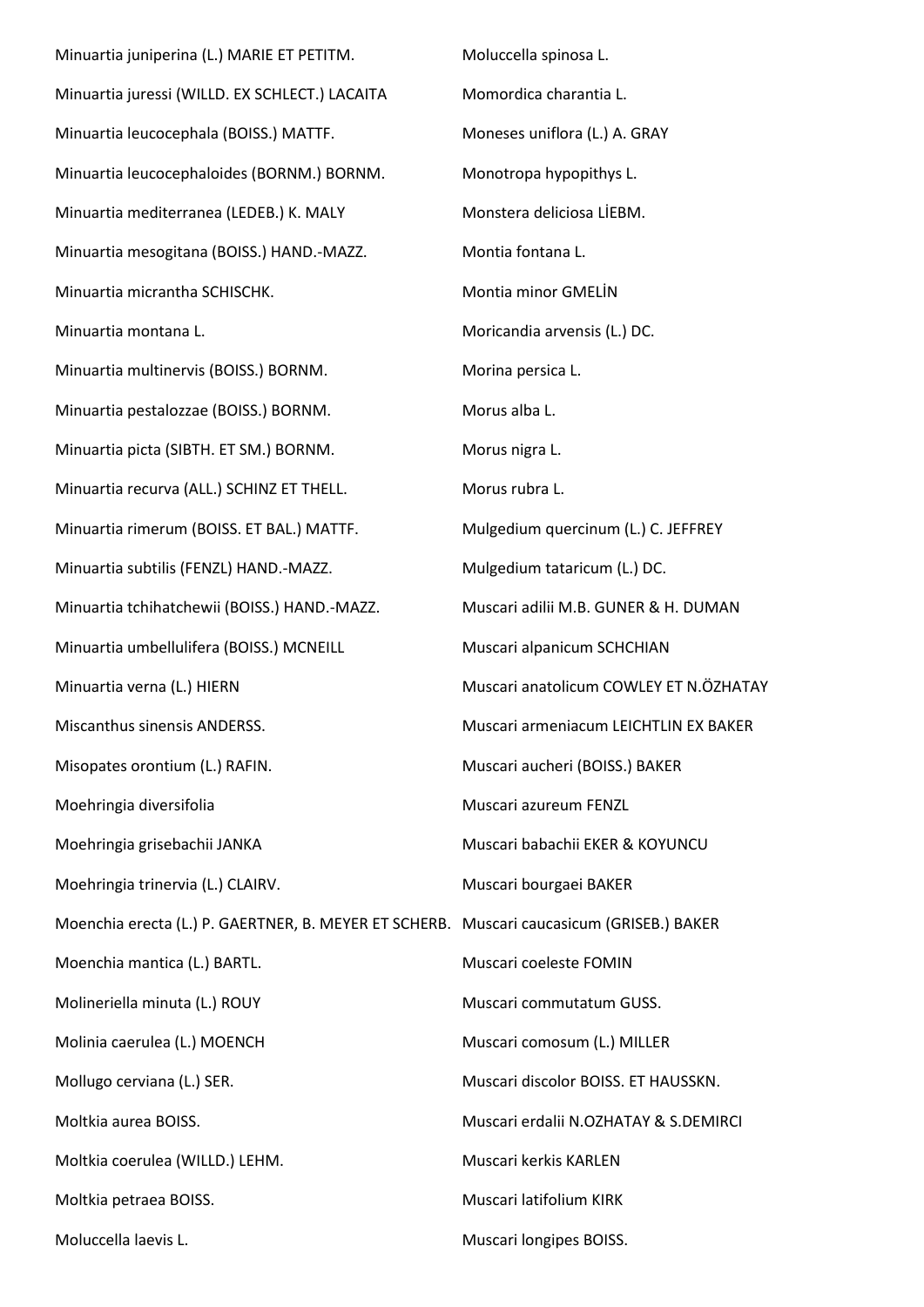Muscari macbeathianum KIT TAN Muscari macrocarpum SWEET Muscari massayanum GRUNERT Muscari microstomum DAVIS ET STUART Muscari mirum SPETA Muscari muscarimi MEDIKUS Muscari neglectum GUSS. Muscari parviflorum DESF. Muscari racemosum (L.) MİLL. Muscari sandrasicum KARLEN Muscari sivrihisardaghlarensis YILD & B. SELVİ Muscari tenuiflorum TAUSCH Muscari turcicum UYSAL, ERTUGRUL & DURAL Muscari vuralii BAGCI & DOGU Muscari weissii FREYN Myagrum perfoliatum L. Mycelis muralis (L.) DUM. Myosotis alpestris F. W. SCHMIDT Myosotis amoena (RUPR.) BOISS. Myosotis arvensis (L.) HILL Myosotis cadmaea BOISS. Myosotis discolor PERS. Myosotis incrassata GUSS. Myosotis laxa LEHM. Myosotis lazica M. POPOV Myosotis lithospermifolia (WILLD.) HORNEM. Myosotis litoralis STEVEN EX BIEB. Myosotis minutiflora BOISS. ET REUTER Myosotis olympica BOISS. Myosotis propinqua FISCH. ET MEY. EX DC. Myosotis ramosissima ROCHEL EX SCHULTES

Myosotis refracta BOISS. Myosotis sicula GUSS. Myosotis sparsiflora MIKAN EX POHL Myosotis stricta LINK EX ROEMER ET SCHULTES Myosotis sylvatica EHRH. EX HOFFM. Myosoton aquaticum (L.) MOENCH Myosurus minimus L. Myricaria germanica (L.) DESV. Myriophyllum spicatum L. Myriophyllum verticillatum L. Myrrhis odorata (L.) SCOP. Myrrhoides nodosa (L.) CANNON Myrtus communis L. Najas marina L. Nandina domestica THUNB. Narcissus assoanus DUFOUR Narcissus biflorus Narcissus incomparabilis Narcissus nivalis Narcissus papyraceus KER-GAWLER Narcissus poeticus L. Narcissus pseudonarcissus L. Narcissus serotinus L. Narcissus tazetta L. Nardus stricta L. Narthecium balansae BRIQ. Nasturtium officinale R. BR. Neatostema apulum (L.) JOHNSTON Nectaroscordum siculum (UCRIA) LINDL. Neotinea maculata (DESF.) STEARN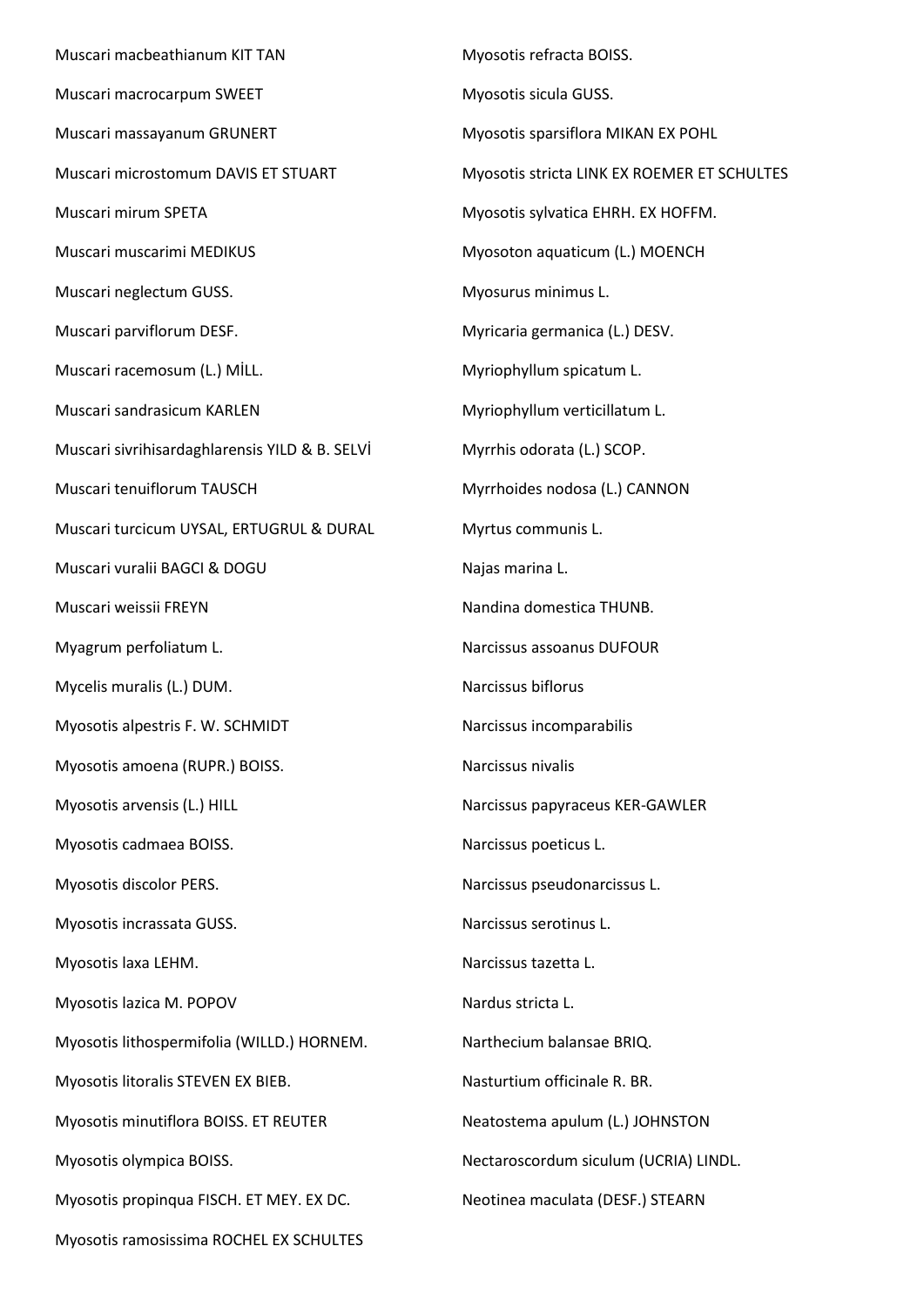| Neotinea ustulata R.M. BATEMAN, PRIDGEON & M.W.<br><b>CHOSE</b> | Nepeta stricta (BANKS ET SOL.) HEDGE ET LAMOND  |
|-----------------------------------------------------------------|-------------------------------------------------|
|                                                                 | Nepeta supina STEVEN                            |
| Neottia nidus-avis (L.) L. C. M. RICHARD                        | Nepeta trachonitica POST                        |
| Nepeta ahlathensis T.DİRMENCİ                                   | Nepeta transcaucasica GROSSH.                   |
| Nepeta aristata BOISS. ET KOTSCHY EX BOISS.                     | Nepeta viscida BOISS.                           |
| Nepeta baytopii HEDGE ET LAMOND                                 | Nephelochloa orientalis BOISS.                  |
| Nepeta betonicifolia C. A. MEYER                                | Nerine bowdenii W. WATS.                        |
| Nepeta cadmea BOISS.                                            | Nerium indicum MILLER                           |
| Nepeta caesarea BOISS.                                          | Nerium oleander L.                              |
| Nepeta cataria L.                                               | Neslia apiculata FISCH., MEY. ET AVE-LALL.      |
| Nepeta cilicia BOISS. APUD BENTHAM                              | Nicandra physaloides (L.) GÖRTN.                |
| Nepeta concolor BOISS. ET HELDR. APUD BENTHAM                   | Nicotiana glauca GRAHAM                         |
| Nepeta conferta HEDGE ET LAMOND                                 |                                                 |
| Nepeta congesta FISCH. ET MEY.                                  | Nicotiana rustica L.                            |
| Nepeta crinita MONTBRET ET AUCHER EX BENTHAM                    | Nicotiana sanderae SANDER.                      |
| Nepeta fissa C. A. MEYER                                        | Nicotiana tabacum L.                            |
| Nepeta flavida HUB.-MOR.                                        | Nigella arvensis L.                             |
| Nepeta glomerata MONTBRET ET AUCHER EX BENTHAM                  | Nigella damascena L.                            |
| Nepeta humulis BENTHAM                                          | Nigella elata BOISS.                            |
|                                                                 | Nigella lancifolia HUB.-MOR.                    |
| Nepeta isaurica BOISS. ET HELDR. APUD BENTHAM                   | Nigella latisecta P.H. DAVIS                    |
| Nepeta italica L.                                               | Nigella nigellastrum (L.) WILLK.                |
| Nepeta lamiifolia WILD.                                         | Nigella orientalis L.                           |
| Nepeta macrosiphon BOISS.                                       | Nigella oxypetala BOISS.                        |
| Nepeta meyeri BENTHAM                                           | Nigella sativa L.                               |
| Nepeta nuda L.                                                  | Nigella segetalis BIEB.                         |
| Nepeta obtusicrena BOISS. ET KOTSCHY EX HEDGE                   | Nigella stellaris BOISS.                        |
| Nepeta phyllochlamys P. H. DAVIS                                | Nigella unguicularis (LAM.) SPENNER             |
| Nepeta pilinux P. H. DAVIS                                      | Nigritella nigra (L.) REICHENB. F.              |
| Nepeta racemosa LAM.                                            | Noaea minuta BOISS. & BAL.                      |
| Nepeta sibthorpii BENTH.                                        | Noaea mucronata (FORSSK.) ASCHERS. ET SCHWEINF. |
| Nepeta sorgerae HEDGE ET LAMOND                                 |                                                 |
|                                                                 | Noccaea camlikensis AYTAÇ, NORDT & PAROLLY      |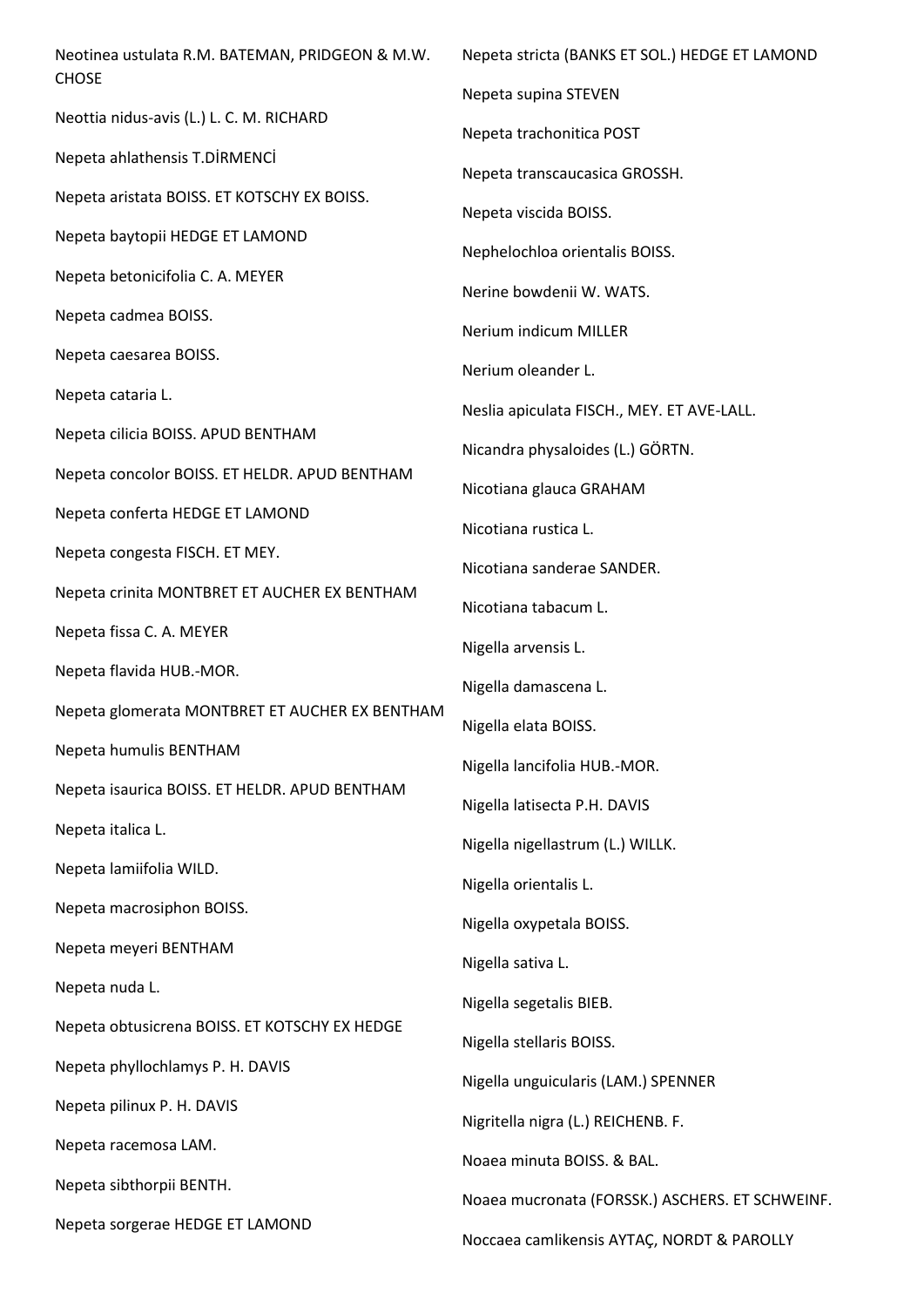Nonea anchusoides BOISS. ET BUHSE Nonea armeniaca (KUSN.) GROSSH. Nonea atra GRISEB. Nonea caspica (WILLD.) G. DON Nonea flavescens (C. A. MEYER) FISCH. ET MEY. Nonea lutea (DESR.) DC. Nonea macrantha (H. RIEDL.) A. BAYTOP Nonea macrosperma BOISS. ET HELDR. Nonea melanocarpa BOISS. Nonea obtusifolia (WILLD.) DC. Nonea pulla (L.) DC. Nonea pulmonarioides BOISS. ET BAL. Nonea stenosolen BOISS. ET BAL. Nonea ventricosa (SM.) GRISEB. Nonea versicolor (STEVEN) SWEET Notobasis syriaca (L.) CASS. Nuphar lutea (L.) SM. Nymphaea alba L. Nymphoides peltata (S. G. GMELIN) O. KUNTZE Ochthodium aegyptiacum (L.) DC. Ocimum basilicum L. Odontites aucheri BOISS. Odontites cypria BOISS. Odontites glutinosa (BIEB.) BENTHAM Odontites verna (BELLARDI) DUMORT. Oenanthe angulosa GE. Oenanthe aqutica (L.) POIRET Oenanthe crocata L. Oenanthe fistulosa L. Oenanthe media GRIS. Oenanthe phellandrium L. Oenanthe pimpinelloides L. Oenanthe prolifera L. Oenanthe silaifolia BIEB. Oenothera biennis L. Oenothera parodiana MUNZ Oldenlandia capensis L. FIL. Olea europaea L. Oligochaeta divaricata (FISCH. ET MEY.) C. KOCH Olymposciadium caespitosum (SM.) WOLFF Omphalodes cappadocica (WILLD.) DC. Omphalodes luciliae BOISS. Onobrychis aequidentata (SIBTH. ET SM.) D URV. Onobrychis araxina SCHISCHKIN Onobrychis argyrea BOISS. Onobrychis armena BOISS. ET HUET Onobrychis atropatana BOISS. Onobrychis bornmuelleri FREYN Onobrychis cappadocica BOISS. Onobrychis caput-galli (L.) LAM. Onobrychis cornuta (L.) DESV. Onobrychis crista-galli (L.) LAM. Onobrychis densijuga HEDGE ET HUB.-MOR. Onobrychis elata BOISS. ET BAL. Onobrychis galegifolia BOISS. Onobrychis gracilis BESSER Onobrychis hajastana GROSSH. Onobrychis huetiana BOISS. Onobrychis hypargyrea BOISS. Onobrychis lasistanica SIRJ. Onobrychis montana DC. Onobrychis ornata (WILLD.) DESV.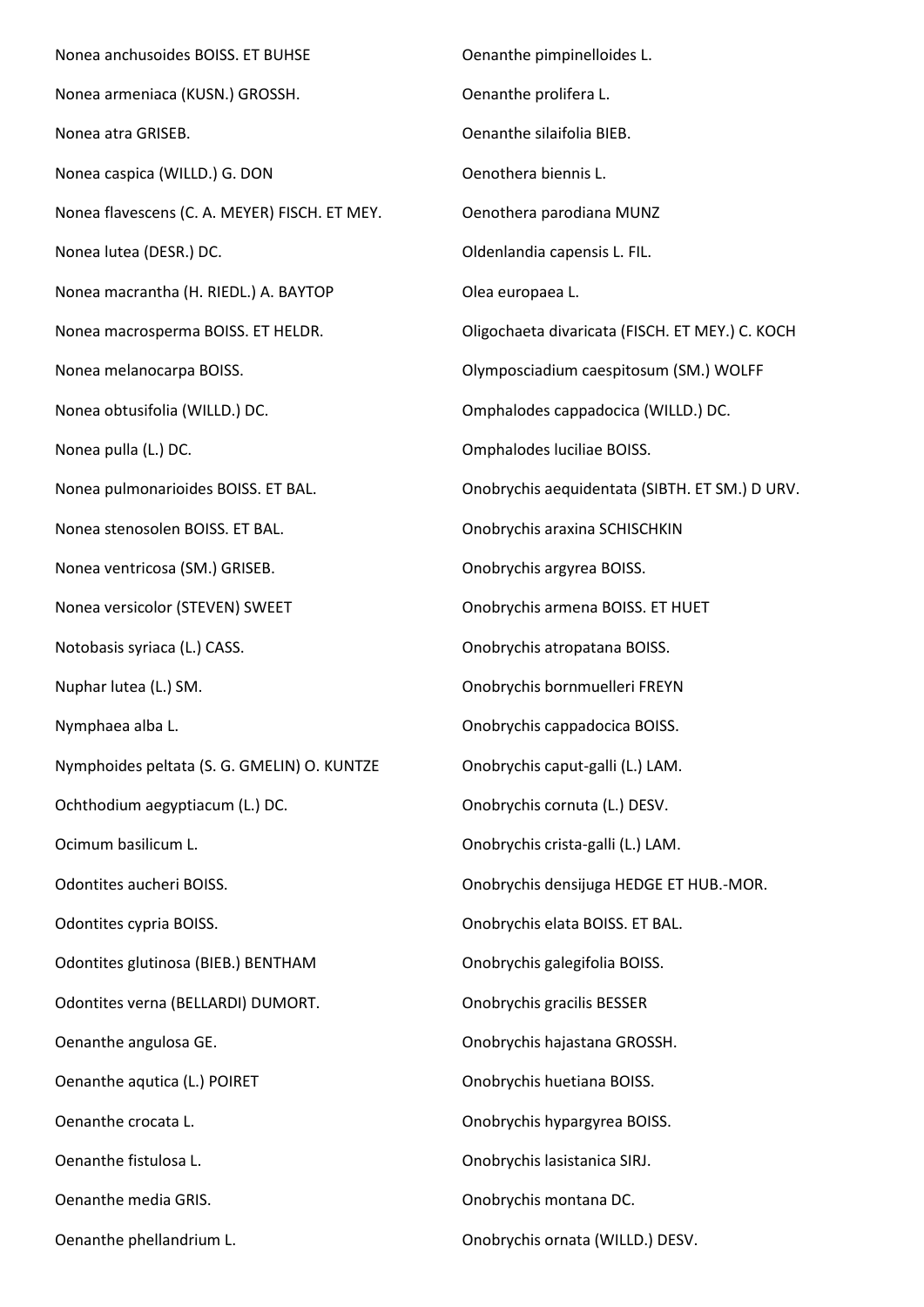Onobrychis oxyodonta BOISS. Onobrychis radiata (DESF.) BIEB. Onobrychis stenostachya FREYN Onobrychis subacaulis BOISS. Onobrychis tournefortii (WILLD.) DESV. Onobrychis transcaucasica GROSSH. Onobrychis viciifolia SCOP. Ononis adenotricha BOISS. Ononis arvensis L. Ononis basiadnata HUB.-MOR. Ononis campestris K. et Z. Ononis fruticosa L. Ononis minutissima L. Ononis mitissima L. Ononis natrix L. Ononis ornithopodioides L. Ononis pseudo-hircina SCHUR. Ononis pubescens L. Ononis pusilla L. Ononis reclinata L. Ononis rotundifolia L. Ononis serrata FORSSK. Ononis sessilifolia BORNM. Ononis spinosa L. Ononis variegata L. Ononis viscosa L. Onopordum acanthium L. Onopordum anatolicum (BOISS.) EIG Onopordum armenum GROSSH. Onopordum boisseri WILLK. Onopordum bracteatum BOISS. ET HELDR.

Onopordum candidum NAB. Onopordum carduchorum BORNM. ET BEAUVERD Onopordum caricum HUB.-MOR. Onopordum corymbosum Onopordum davisii RECH. FIL. Onopordum heteracanthum C.A.MEYER. Onopordum illyricum L. Onopordum myriacanthum BOISS. Onopordum polycephalum BOISS. Onopordum sibthorpianum BOISS. ET HELDR. Onopordum sirsangense RECH. F. Onopordum tauricum WILLD. Onopordum turcicum DANIN Onosma albo-roseum FISCH. ET MEY. Onosma amasiana LACAITA Onosma angustissimum HAUSSKN. ET BORNM. Onosma araraticum H. RIEDL Onosma argentatum HUB.-MOR. Onosma armeniacum KLOKOV Onosma armenum DC. Onosma asperum VEL. Onosma aucheranum DC. Onosma aucheriana DC. Onosma auriculatum AUCHER EX DC. Onosma bornmuelleri HAUSSKN. Onosma bourgaei BOISS. Onosma bracteosum HAUSSKN. ET BORNM. Onosma briquetii CZECZ. Onosma bulbotrichum DC. Onosma caerulescens BOISS.

Onosma caespitosum KOTSCHY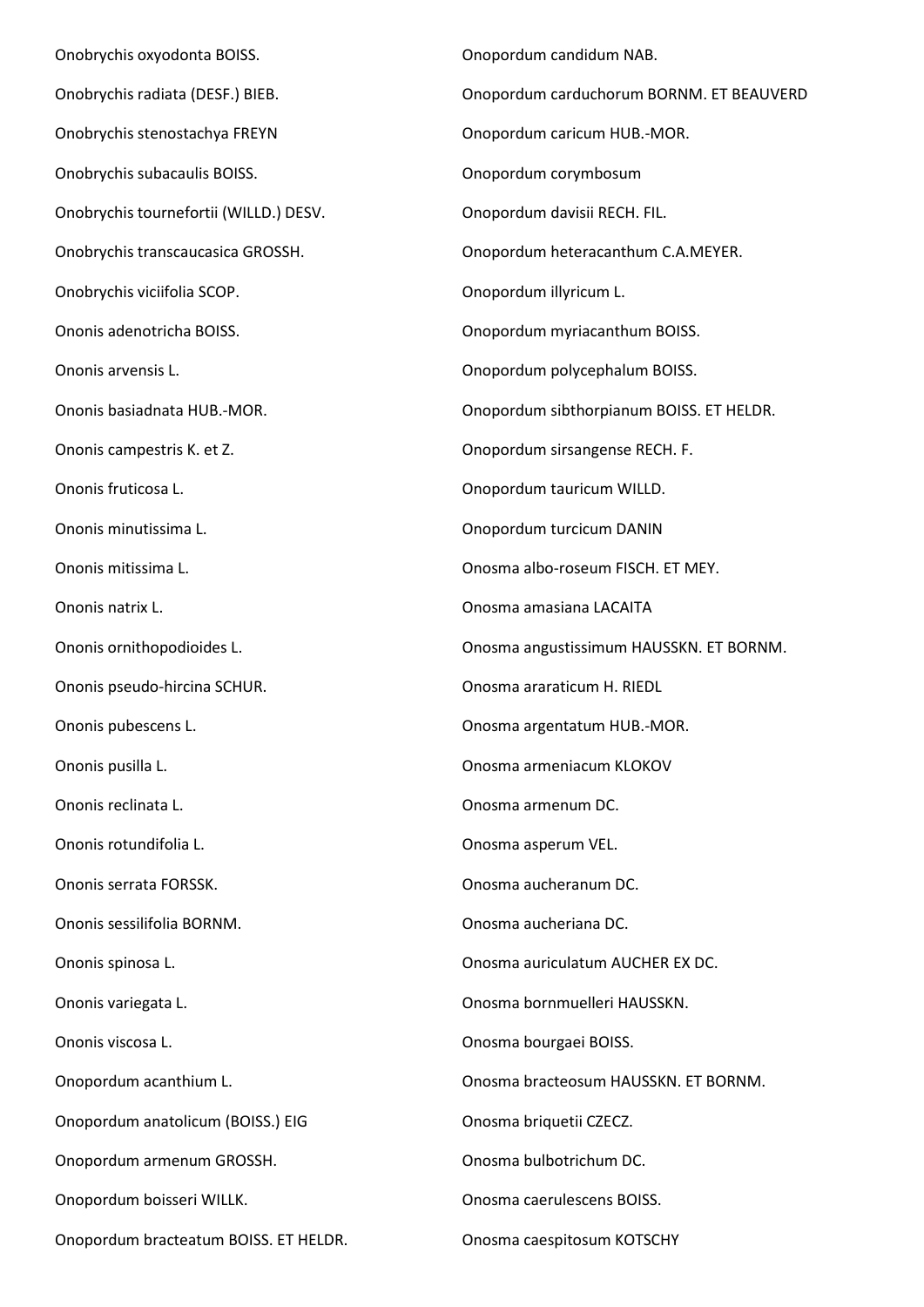| Onosma echioides L.                                                   | Onosma tauricum PALLAS EX WILLD.                   |
|-----------------------------------------------------------------------|----------------------------------------------------|
| Onosma frutescens LAM.                                                | Onosma tenuiflorum WILLD.                          |
| Onosma giganteum LAM.                                                 | Onosma thracicum VELEN.                            |
| Onosma halophilum BOISS. ET HELDR.                                    | Onosma trachytrichum BOISS.                        |
| Onosma heterophyllum GRISEB.                                          | Onosma trapezunteum BOISS. ET HUET EX. HAND.-MAZZ. |
| Onosma inexspectatum TEPPNER                                          | Onosma troodi KOTSCHY                              |
| Onosma isauricum BOISS. ET HELDR.                                     | Onosma tschichatschevii M. POPOV                   |
| Onosma kurdicum TEPPNER                                               | Ophioglossum lusitanicum L.                        |
| Onosma liparioides DC.                                                | Ophrys apifera HUDSON                              |
| Onosma lycaonicum HUB.-MOR.                                           | Ophrys argolica FLEISCHM. APUD VIERH.              |
| Onosma mite BOISS. ET HELDR.                                          | Ophrys bombyliflora LINK                           |
| Onosma molle DC.                                                      | Ophrys ferrum-equinum DESF.                        |
| Onosma mutabile BOISS.                                                | Ophrys fusca LINK                                  |
| Onosma nanum DC.                                                      | Ophrys holoserica (BURM. FIL.) GREUTER             |
| Onosma nemoricolum HAUSSKN. ET BORNM. EX BORNM. Ophrys iricolor DESF. |                                                    |
| Onosma nigricaule H. RIEDL                                            | Ophrys lutea CAV.                                  |
| Onosma obtusifolium HAUSSKN. ET SINT. EX H. RIEDL                     | Ophrys mammosa DESF.                               |
| Onosma oreodoxum BOISS.                                               | Ophrys oestrifera BIEB.                            |
| Onosma orientale (L.) L.                                              | Ophrys reinholdii SPRUNER EX FLEISCHM.             |
| Onosma pallidum BOISS.                                                | Ophrys sphegodes MILLER                            |
| Onosma procerum BOISS.                                                | Ophrys transhyrcana CZERNJAK.                      |
| Onosma proponticum AZNAV.                                             | Ophrys umbilicata DESF.                            |
| Onosma rascheyanum BOISS.                                             | Ophrys vernixia BROT.                              |
| Onosma roussaei DC.                                                   | Oplismenus undulatifolius (ARD.) P. BEAUV.         |
| Onosma rupestre M. BIEB                                               | Opopanax chironium (L.) W. KOCH                    |
| Onosma sericeum WILLD.                                                | Opopanax hispidus (FRIV.) GRIS.                    |
| Onosma sintenisii HAUSSKN. EX BORNM                                   | Opuntia ficus-indica (L.) MILLER                   |
| Onosma sorgerae TEPPNER                                               | Orchis anatolica BOISS.                            |
| Onosma stellulatum W.K.                                               | Orchis angustifolia M. B.                          |
| Onosma stenolobum HAUSSKN. EX H. RIEDL                                | Orchis collina BANKS ET SOL.                       |
| Onosma strigosissimum BOISS.                                          | Orchis coriophora L.                               |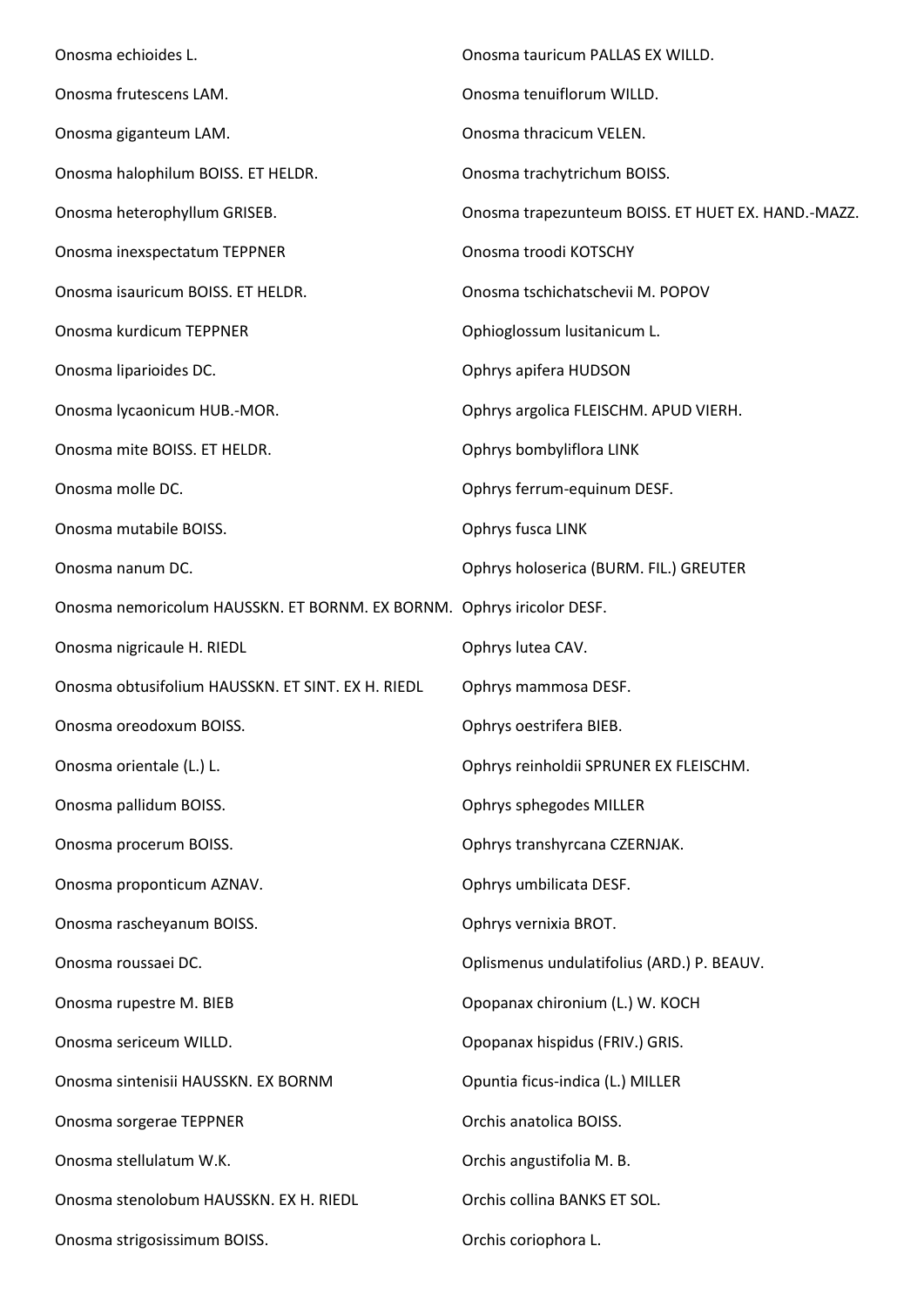Orchis italica POIRET Orchis lactea POIRET Orchis laxiflora LAM. Orchis mascula (L.) L. Orchis militaris L. Orchis morio L. Orchis pallens L. Orchis palustris JACQ. Orchis papilionacea L. Orchis picta LOIS et. DESCHAMPS Orchis provincialis BALBIS EX DC. Orchis punctulata STEVEN EX LINDLEY Orchis purpurea HUDSON Orchis quadripunctata CYR. EX TEN. Orchis romana SCB. ET MAUR. Orchis rubra JACQ. Orchis sancta L. Orchis simia LAM. Orchis spitzelii SAUTER EX W. KOCH Orchis tridentata SCOP. Orchis ustulata L. Origanum acutidens (HAND.-MAZZ.) IETSWAART Origanum bilgeri P. H. DAVIS Origanum boisseri IETSWAART Origanum hypericifolium O. SCHWARZ ET P. H. DAVIS Origanum laevigatum BOISS. Origanum leptocladum BOISS. Origanum majorana L. Origanum micranthum VOGEL Origanum minutiflorum O. SCHWARZ ET P. H. DAVIS Origanum onites L. Origanum rotundifolium BOISS. Origanum saccatum P. H. DAVIS Origanum sipyleum L. Origanum syriacum L. Origanum virens HOFFMANNS. & LINK Origanum vulgare L. Orlaya daucoides (L.) GREUTER Orlaya grandiflora (L.) HOFFM. Ormosciadium aucheri BOISS. Ornithogalum aemulum SCHOTT ET KOTSCHY Ornithogalum alatum TURRILL Ornithogalum alpigenum STAPF Ornithogalum arabicum L. Ornithogalum arcuatum STEVEN Ornithogalum armeniacum BAKER Ornithogalum brachystylum ZAHAR. Ornithogalum caudatum AIT. Ornithogalum comosum L. Ornithogalum euxinum SPETA Ornithogalum fimbriatum WILLD. Ornithogalum improbum SPETA Ornithogalum isauricum O. D. DÜSEN & SÜMBÜL Ornithogalum lanceolatum LABILL. Ornithogalum macrum SPETA Ornithogalum montanum CYR. Ornithogalum mysum SPETA Ornithogalum nallihanense YILD. & DOĞRU-KOCA Ornithogalum nanum SİBTH. Et Sm. Ornithogalum narbonense L. Ornithogalum nivale BOISS. Ornithogalum nutans L.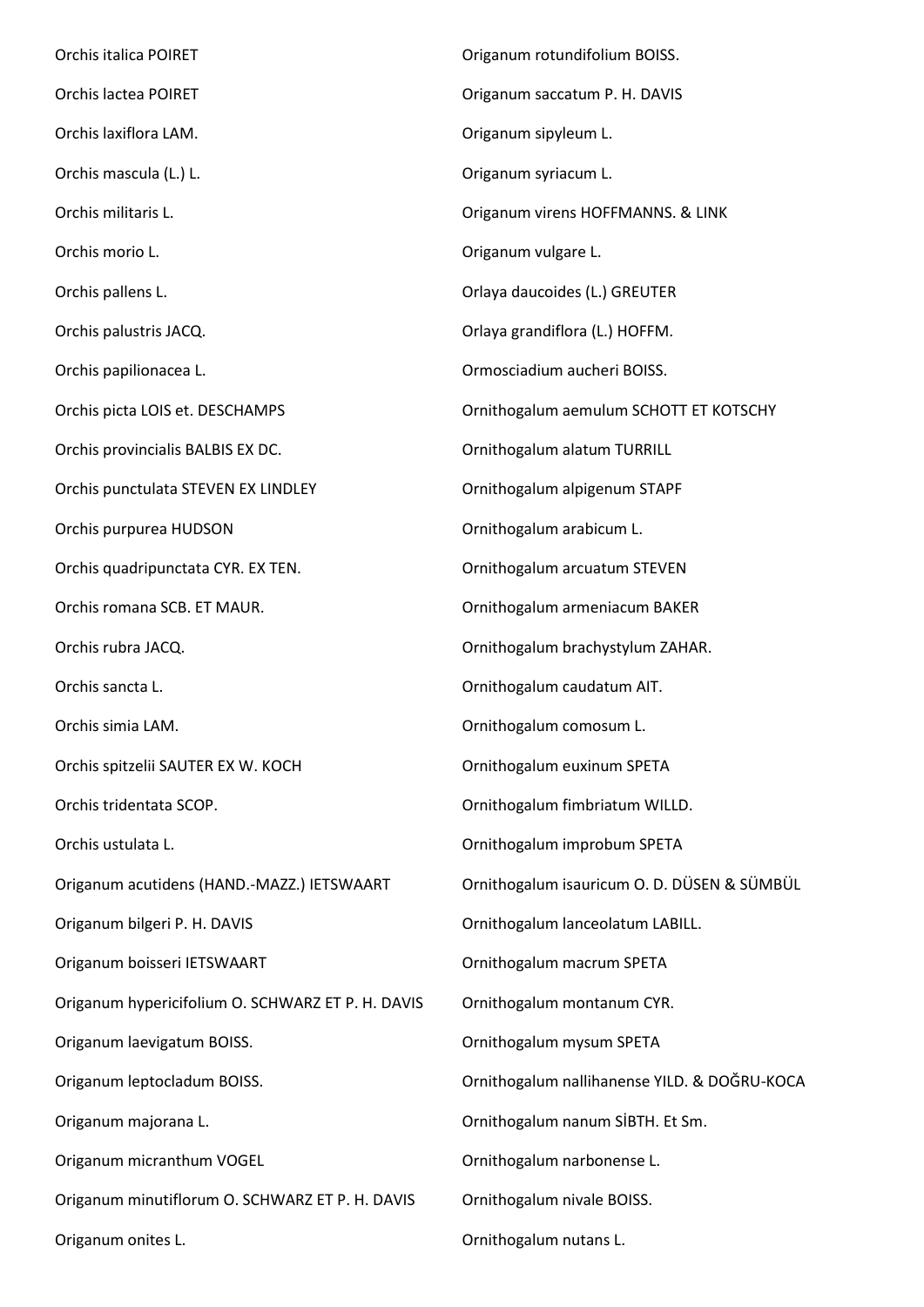Ornithogalum oligophyllum E. D. CLARKE Ornithogalum orthophyllum TEN. Ornithogalum platyphyllum BOISS. Ornithogalum pluttulum SPETA (F. SPETA) Ornithogalum pyrenaicum L. Ornithogalum refractum KIT. EX SCHLECHT. Ornithogalum saginatum SPETA Ornithogalum sandrasicum YILD. Ornithogalum sibthorpii GREUTER Ornithogalum sigmoideum FREYN ET SINT. Ornithogalum sorgerae WITTMANN Ornithogalum sphaerocarpum KERNER Ornithogalum sumbulianum O. D. DÜSEN & DENİZ Ornithogalum ulophyllum HAND.-MAZZ. Ornithogalum uluense Ornithogalum umbellatum L. Ornithogalum wiedemannii BOISS. Ornithopus compressus L. Ornithopus pinnatus (MILLER) DRUCE Orobanche aegyptiaca PERS. Orobanche alba STEPHAN Orobanche anatolica BOISS. ET REUTER Orobanche arenaria BORKH. Orobanche armena TZVELEV Orobanche bungeana G. BECK Orobanche caryophyllacea SMITH Orobanche caucasica G. BECK Orobanche cernua LOEFL. Orobanche cilicica G. BECK Orobanche coelestis (REUTER) G. BECK Orobanche crenata FORSSKAL

Orobanche elatior SUTTON Orobanche grisebachii REUTER Orobanche hederae DUBY Orobanche kurdica BOISS. ET HAUSSKN. Orobanche lavandulacea REICHB. Orobanche lutea BAUMG. Orobanche minor SM. Orobanche mutelii F. SCHULTZ Orobanche nana NOE EX G. BECK Orobanche oxyloba (REUTER) G. BECK Orobanche pubescens D URV. Orobanche purpurea JACQ. Orobanche ramosa L. Orobanche schultzii MUTEL Orobanche sideana GILLI Orthilia secunda (L.) HOUSE Orthurus heterocarpus (BOISS.) JUZ. Oryza sativa L. Osmanthus decorus (BOISS. ET BAL.) KASAPLIGIL Osmunda regalis L. Ostrya carpinifolia SCOP. Osyris alba L. Otanthus maritimus (L.) HOFFMANS. ET LINK Othonmopsis angustifolia JAUB. & SPACH Oxalis acetosella L. Oxalis articulata SAVIGNY Oxalis corniculata L. Oxalis pes-caprae L. Oxyria digyna (L.) HILL. Oxytropis campestris (L.) DC.

Oxytropis lupinoides GROSSH.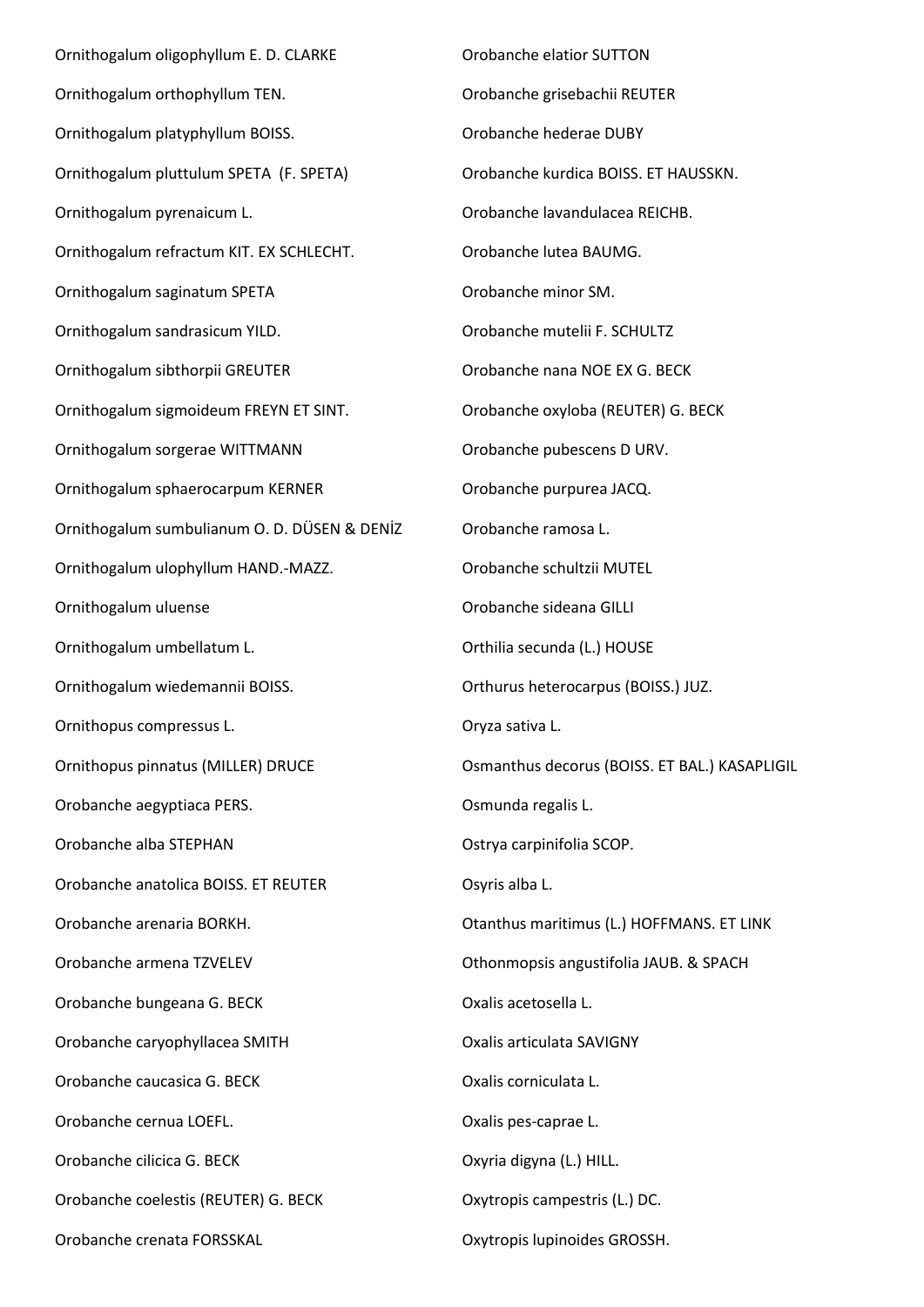Oxytropis persica BOISS. Oxytropis savellanica BOISS. Pachyphragma macrophyllum (HOFFM.) BUSCH Pachysandra terminalis SIEB. ET ZUCC. Paeonia daurica ANDREWSLLER Paeonia kesrouanensis THIEB. Paeonia mascula (L.) MILLER Paeonia peregrina MILLER Paeonia tenuifolia L. Paeonia turcica DAVIS ET CULLEN Paeonia wittmanniana HARTWISS. EX LINDL. Paliurus spina-christi MILLER Pallenis spinosa (L.) CASS. Pancratium maritimum L. Panderia pilosa FISCH. ET MEY. Panicum miliaceum L. Panicum repens L. Papaver acrochaetum BORNM. Papaver apokrinomenon FEDDE Papaver arachnoideum KADEREIT Papaver arenarium BIEB. Papaver argemone L. Papaver armeniacum (L.) DC. Papaver bracteatum LINDL. Papaver clavatum BOISS. ET HAUSSKN. EX BOISS. Papaver commutatum FISCH. ET MEY. Papaver curviscapum NABELEK Papaver cylindricum CULLEN Papaver dubium L. Papaver fugax POIRET Papaver glaucum BOISS. ET HAUSSKN. Papaver gracile AUCHER EX BOISS. Papaver guerlekense STAPF Papaver hybridum L. Papaver lacerum POPOV Papaver lasiothrix FEDDE Papaver lateritium KOCH Papaver macrostomum BOISS. ET HUET EX BOISS. Papaver minus (BOIV.) MEIKLE Papaver orientale L. Papaver pamphylicum N. ROBSON & P.H. DAVIS Papaver persicum LINDL. Papaver pilosum SIBTH. ET SM. Papaver polychaetum SCHOTT ET KOTSCHY Papaver postii FEDDE Papaver pseudo-orientale (FEDDE) MEDW. Papaver rhoeas L. Papaver rhopalothece STAPF Papaver somniferum L. Papaver spicatum BOISS. ET BAL. Papaver strictum BOISS. ET BAL. Papaver stylatum BOISS. ET BAL. Papaver syriacum BOISS. ET BLANCHE Papaver tauricola BOISS. Papaver triniifolium BOISS. Papaver virchowii ASCHERS. ET SINT. EX BOISS. Paracaryum ancyritanum BOISS. Paracaryum artvinense R. MILL Paracaryum aucheri (A. DC.) BOISS. Paracaryum calycinum BOISS. ET BAL. Paracaryum corymbiforme (DC. ET A. DC.) BOISS. Paracaryum cristatum (SCHREBER) BOISS.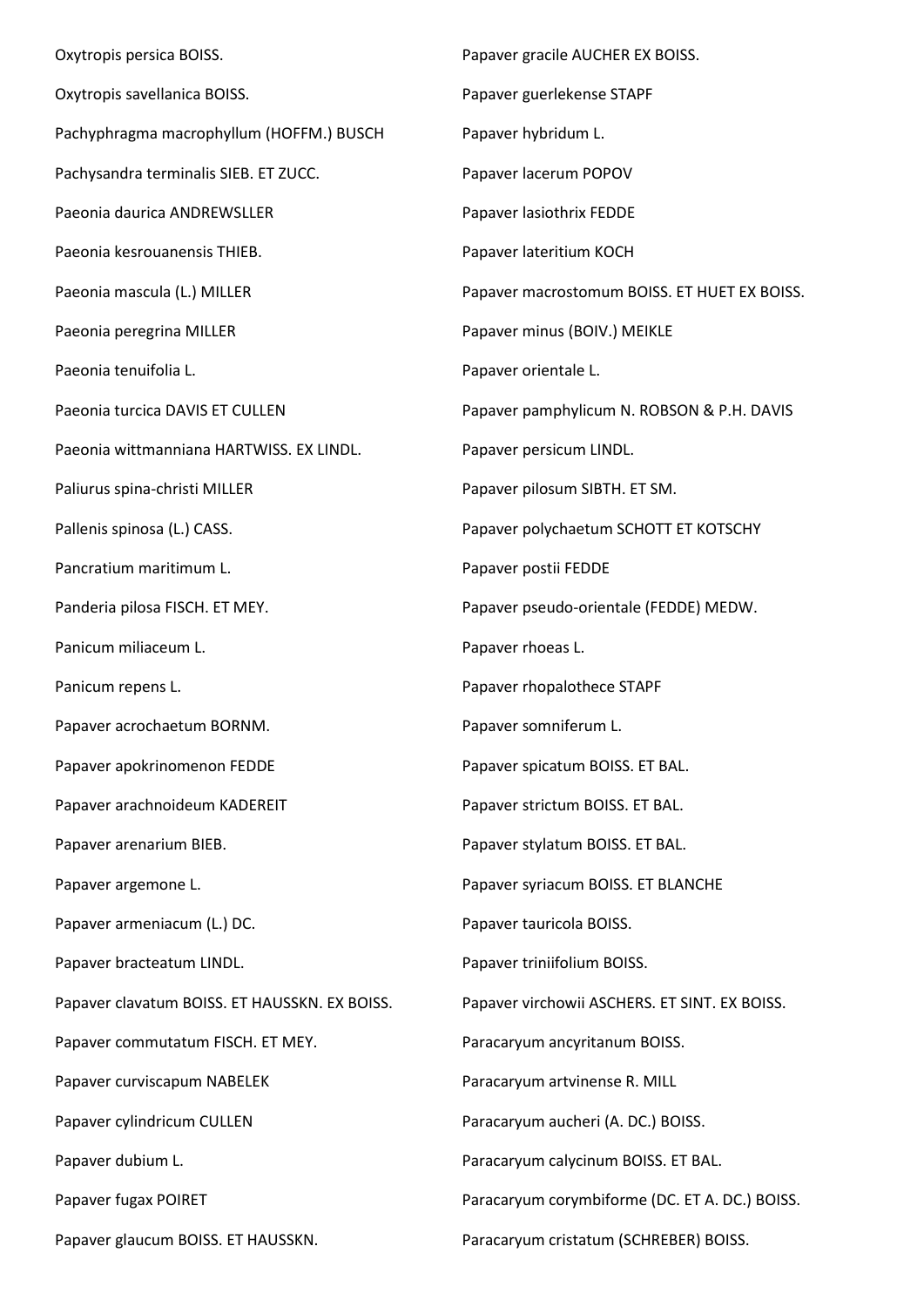Paracaryum incanum (LEDEB.) BOISS. Paracaryum kurdistanicum (BRAND) R. MILL Paracaryum lithospermifolium (LAM.) GRANDE Paracaryum paphlagonicum (BORNM.) R. MILL Paracaryum racemosum (SCHREBER) BRITTEN Paracaryum reuteri BOISS. ET HAUSSKN. Paracaryum rugulosum (DC.) BOISS. Paracaryum strictum (C. KOCH) BOISS. Parapholis filiformis (ROTH) C.E. HUBBARD Parapholis incurva (L.) C. E. HUBBARD Parapholis marginiata RUNEM. Parapholis pycnantha (HACKEL) C. E. HUBBARD Parentucellia latifolia (L.) CARUEL Parentucellia viscosa (L.) CARUEL Parietaria cretica L. Parietaria judaica L. Parietaria lusitanica L. Parietaria officinalis L. Paris incompleta BIEB. Paris quadrifolia L. Parkinsonia aculeata L. Parlatoria cakiloidea BOISS. Parnassia palustris L. Paronychia amani CHAUDHRI Paronychia anatolica CZECZ. Paronychia arabica (L.) DC. Paronychia argentea LAM. Paronychia argyroloba STAPF Paronychia cephalotes (BIEB.) BESS. Paronychia chionaea BOISS. Paronychia echinulata CHATER

Paronychia kemaliya CHAUDHRİ Paronychia kotschyana CHAUDHRI Paronychia kurdica BOISS. Paronychia macrosepala BOISS. Paronychia mughlaei CHAUDHRI Paronychia polygonifolia (VILL.) DC. Paronychia sintenisii CHAUDHRI Paspalum dilatatum POIRET Paspalum paspalodes (MICHX.) SCRIBNER Paspalum thunbergii KUNTH EX STEUDEL Passiflora caerulea L. Pastinaca armena FISCH. ET MEY. Pastinaca hirsuta PANCIC Pastinaca sativa L. Pastinaca umbrosa STEV. EX DC. Pastinaca yildizii T. DİRMENCİ Pedicularis atropurpurea NORDM. Pedicularis cadmea BOISS. Pedicularis caucasica BIEB. Pedicularis comosa L. Pedicularis condensata BIEB. Pedicularis crassirostris BUNGE Pedicularis olympica BOISS. Pedicularis palustris L. Pedicularis pontica BOISS. Pedicularis wilhelmsiana FISCHER EX BIEB. Peganum harmala L. Peireskia aculeata WİLL. Pelargonium endlicherianum FENZL Peltaria alliacea JACQ. Peltaria angustifolia DC.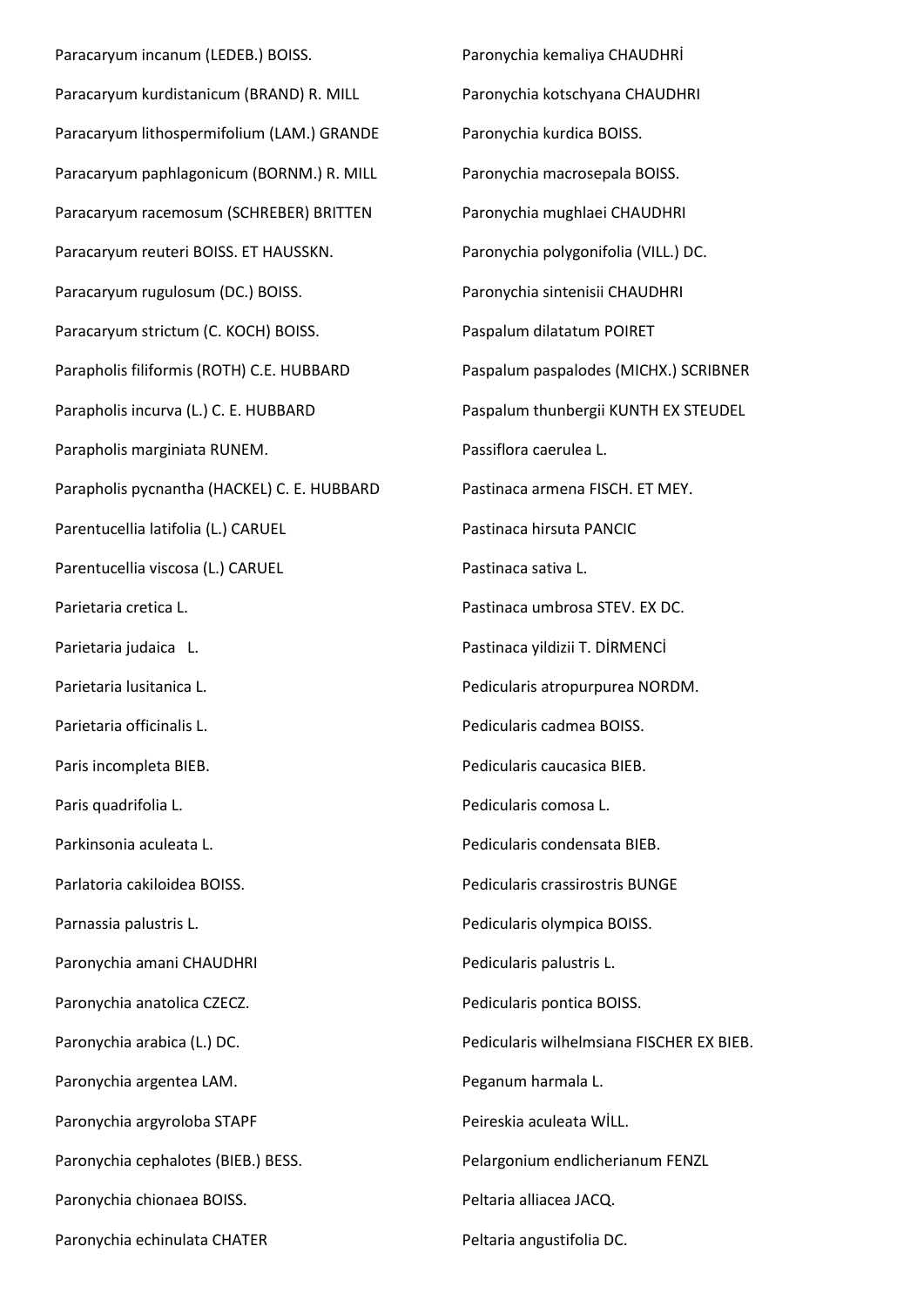| Pennisetum orientale L. C. M. RICHARD                              | Peucedanum oreoselinum (L.) MOENCH             |
|--------------------------------------------------------------------|------------------------------------------------|
| Periploca graeca L.                                                | Peucedanum ozhatayiorum A. AKPULAT & E. AKALIN |
| Persea gratissima GAERTN.                                          | Peucedanum palimbioides BOISS.                 |
| Petasites albus (L.) GAERTNER                                      | Peucedanum ruthenicum BIEB.                    |
| Petasites hybridus (L.) GAERTNER, MEY. ET SCHERB.                  | Phacelia tanacetifolia BENTH.                  |
| Petasites kablikianus TAUSCH.                                      | Phacelurus digitatus (SM.) GRISEB.             |
| Petasites officinalis MOENCH                                       | Phagnalon graecum BOISS.                       |
| Petrorhagia alpina (HABL.) BALL ET HEYWOOD                         | Phagnalon jenonense                            |
| Petrorhagia cretica (L.) BALL ET HEYWOOD                           | Phagnalon rupestre (L.) DC.                    |
| Petrorhagia obcordata (MARGOT & REUTER) GREUTER &<br><b>BURDET</b> | Phagnalon saxatile                             |
| Petrorhagia pamphylica (BOISS. ET BAL.) BALL ET HEYWOOD            | Phalaris aquatica L.                           |
| Petrorhagia prolifera (L.) BALL ET HEYWOOD                         | Phalaris arundinacea L.                        |
| Petrorhagia saxifraga (L.) LINK                                    | Phalaris brachystachys LINK                    |
|                                                                    | Phalaris canariensis L.                        |
| Petrorhagia velutina (GUSS.) BALL ET HEYWOOD                       | Phalaris coerulescens DESF.                    |
| Petroselinum crispum (MILLER) A. W. HILL.                          | Phalaris minor RETZ.                           |
| Petroselinum sativum HOFFM.                                        | Phalaris paradoxa L.                           |
| Petrosimonia brachiata (PALL.) BUNGE                               | Phalaris truncata GUSS. EX BERTOL.             |
| Petrosimonia nigdeensis AELLEN                                     | Phaseolus caracalla L.                         |
| Petunia hybrida HORT.                                              | Phedimus obtusifolius (C.A.MEYER) T HART       |
| Peucedanum aegopodioides (BOISS.) VANDAS                           | Phedimus spurius (BIEB.) T HART                |
| Peucedanum alpinum (SIEBER EX SCHULTES) BURTT ET<br><b>DAVIS</b>   | Phedimus stellatus (L.) RAFINESQUE             |
| Peucedanum arenarium WALDST. ET KIT.                               | Phedimus stoloniferus (GMELIN) T HART          |
| Peucedanum autumnale (J.THIEBAUT) BERNARDI                         | Phelypaea coccinea (BIEB.) POIRET              |
| Peucedanum carvifolium VILL.                                       | Phelypaea tournefortii DESF.                   |
| Peucedanum chryseum (BOISS. ET HELDR.) CHAMBERLAIN                 | Philadelphus caucasicus KOEHNE                 |
| Peucedanum graminifolium BOISS.                                    | Philadelphus coronarius L.                     |
| Peucedanum longifolium WALDST. ET KIT.                             | Philadelphus x virginalis REHD.                |
| Peucedanum meyeri (BOISS.) BOISS.                                  | Phillyrea latifolia L.                         |
| Peucedanum obtusifolium SM.                                        | Philodendron bipinnatifidum SCHOTT             |
|                                                                    | Philodendron martianum ENGL.                   |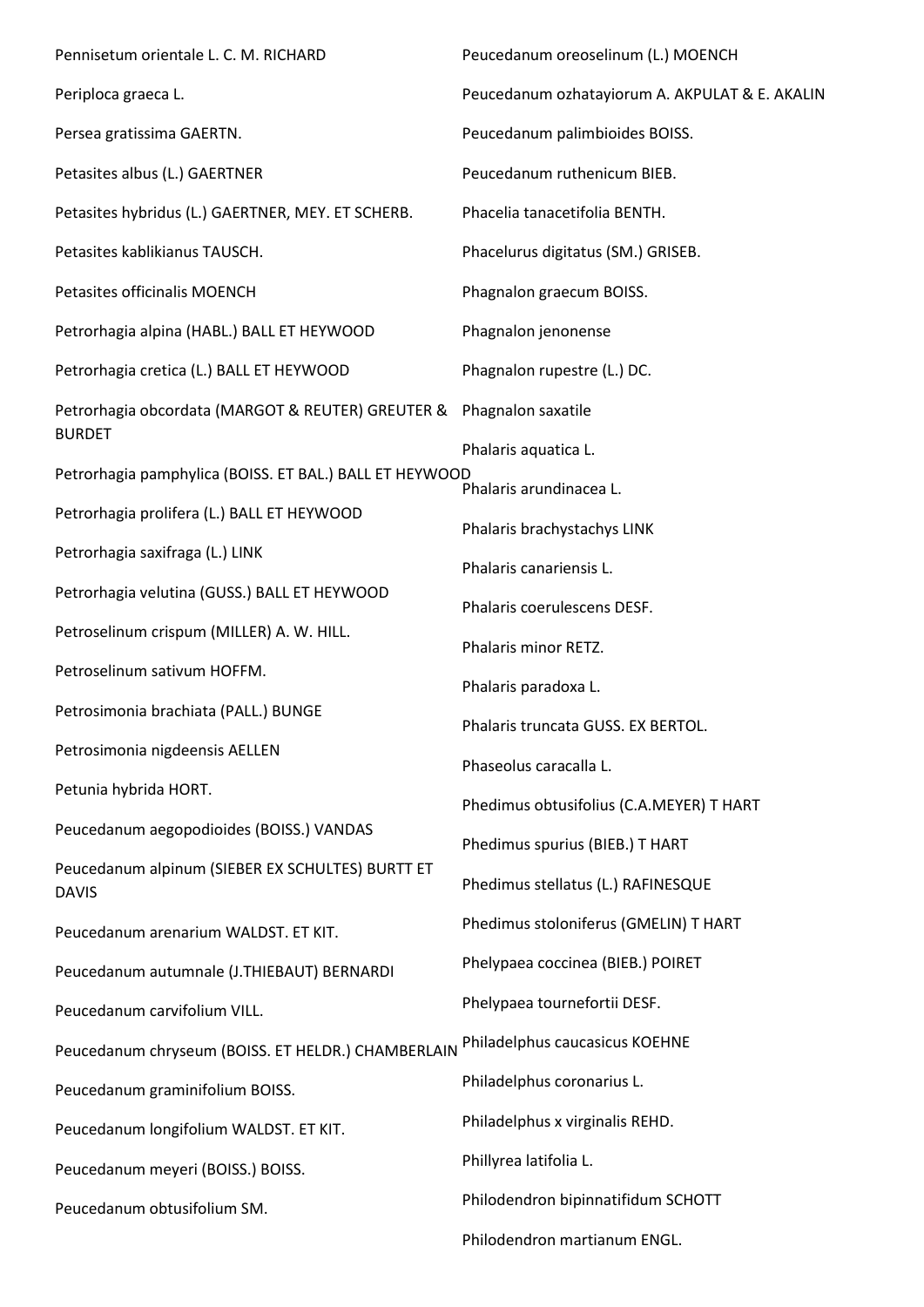Phlebodium aureum (L.) J. SM. Phleum alpinum L. Phleum bertolonii DC. Phleum boissieri BORNM. Phleum exaratum HOCHST. EX GRISEB. Phleum montanum C. KOCH Phleum phleoides (L.) KARSTEN Phleum pratense L. Phleum subulatum (SAVI) ASCHERS. ET GRAEBN. Phlomis amanica VIERH. Phlomis angustissima HUB.-MOR. Phlomis armeniaca WILLD. Phlomis bourgaei BOISS. Phlomis bruguieri DESF. Phlomis capitata BOISS. Phlomis carica RECH. FIL. Phlomis cretica C. PRESL Phlomis fruticosa L. Phlomis grandiflora H.S. THOMPSON Phlomis herba-venti L. Phlomis integrifolia HUB.-MOR. Phlomis italica L. Phlomis kotschyana HUB.-MOR. Phlomis kurdica RECH. FIL. Phlomis lanceolata BOISS. ET HOHEN. Phlomis leucophracta P. H. DAVIS ET HUB.-MOR. Phlomis linearis BOISS. ET BAL. Phlomis longifolia BOISS. ET BL. Phlomis lunariifolia SM. Phlomis lycia D. DON Phlomis monocephala P. H. DAVIS Phlomis nissolii L. Phlomis oppositiflora BOISS. ET HAUSSKN. Phlomis physocalyx HUB.-MOR. Phlomis pungens WILLD. Phlomis rigida LABILL. Phlomis russeliana (SIMS) BEANTHAN Phlomis salviaefolia FREYN. Phlomis samia L. Phlomis sieheana RECH. FIL. Phlomis tuberosa L. Phlomis viscosa POIRET Phlomis x ekimii M. Y. DADANDI & H. DUMAN Phlomis x vuralii M. Y. DADANDI & H. DUMAN Phlox drummondii HOOK. Phlox paniculata L. Phoenix theophrasti GREUTER Pholiurus pannonicus (HOST) TRIN. Phragmites australis (CAV.) TRIN. EX STEUDEL Phryna ortegioides (FISCH. ET MEY.) PAX ET HOFFM. Phyla canescens (KUNTH) GREENE Phyllitis sagittata (DC.) GUINEA ET HEYWOOD Phyllitis scolopendrium (L.) NEWM. Phyllostachys bambusoides SIEB. ET ZUCC. Physalis alkekengi L. Physalis pubescens L. Physanthyllis tetraphylla BOISS. Physocardamum davisii HEDGE Physoptychis haussknechtii BORNM. Physoptychis purpurascens ÇELİK & AKPULAT Physospermum acteafolium EICHW. Physospermum cornubiense (L.) DC.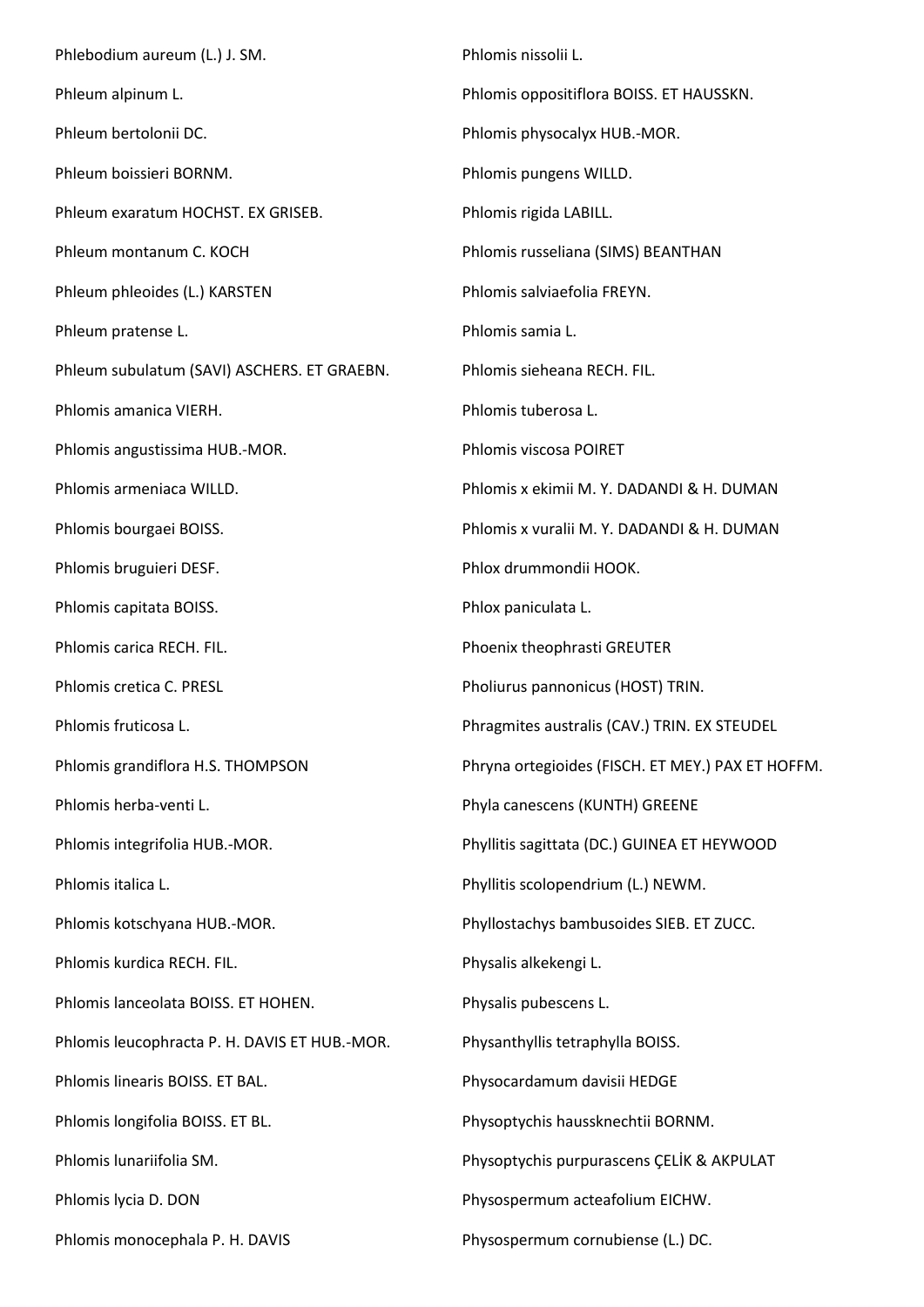Phyteuma confusum Phyteuma hemisphaericum L. Phyteuma orbiculare L. Phyteuma spicatum L. Phytolacca americana L. Phytolacca decandra L. Phytolacca dioica L. Picea orientalis (L.) LINK Picnomon acarna (L.) CASS. Picris altissima DELILE Picris babylonica HAND-MZT. Picris campylocarpa BOISS. ET HELDR. Picris cyprica LACK Picris hieracioides L. Picris kotschyi BOISS. Picris olympica BOISS. Picris pauciflora WILLD. Picris strigosa BIEB. Pilosella auriculoides (LANG) ARV.-TOUV. Pilosella cymosa (L.) C. H. ET F. W. SCHULTZ Pilosella echioides (LUMN.) C. H. ET F. W. SCHULTZ Pilosella hoppeana (SCHULTES) C. H. ET F. W. SCHULTZ Pilosella piloselloides (VILL.) SOJAK Pilosella verruculata (LINK) SOJAK Pilosella x auriculoides (A. F. LANG) SELL ET WEST Pilosella x macrotricha (BOISS.) C. H. ET F. W. SCHULTZ Pilosella x ruprechtii (BOISS.) SELL ET WEST Pilularia minuta DURIEU Pimpinella affinis LEDEB. Pimpinella anisetum BOISS. ET BAL. Pimpinella anisum L. Pimpinella anthriscoides BOISS. Pimpinella aromatica BIEB. Pimpinella aurea DC. Pimpinella cappadocica BOISS. ET BAL. Pimpinella corymbosa BOISS. Pimpinella cretica POIRET Pimpinella eriocarpa BANKS ET SOL. Pimpinella flabellifolia (BOISS.) BENTH. ET HOOK. EX DRUDE Pimpinella isaurica MATTHEWS Pimpinella kotschyana BOISS. Pimpinella magna L. Pimpinella nephrophyia RECH.F. & RIEDL Pimpinella peregrina L. Pimpinella peucedanifolia FISCHER EX LEDEB. Pimpinella rhodantha BOISS. Pimpinella saxifraga Pimpinella sintenisii WOLFF Pimpinella tragium VILL. Pinguicula alpina L. Pinguicula balcanica CASPER Pinguicula crystallina SM. Pinguicula vulgaris L. Pinus brutia TEN. Pinus cembra L. Pinus excelsa WALL. Pinus halepensis MILLER Pinus nigra ARN. Pinus peuce GRISEB. Pinus pinaster AİT. Pinus pinea L. Pinus sylvestris L.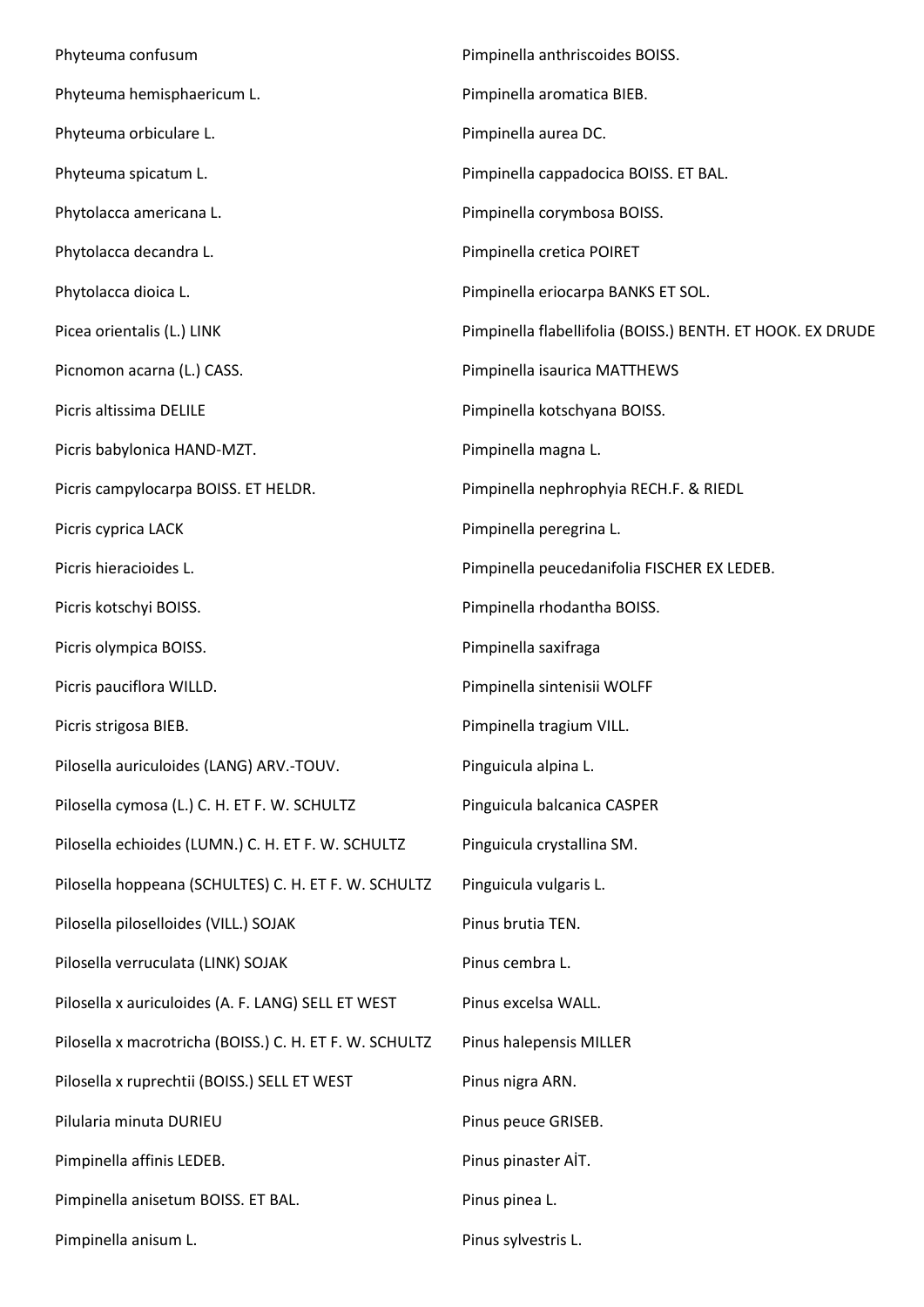| Piptatherum coerulescens (DESF.) P. BEAUV. | Plantago loeflingii L.                              |
|--------------------------------------------|-----------------------------------------------------|
| Piptatherum miliaceum (L.) COSSON          | Plantago major L.                                   |
| Pistacia atlantica DESF.                   | Plantago maritima L.                                |
| Pistacia eurycarpa YALT.                   | Plantago media L.                                   |
| Pistacia khinjuk STOCKS                    | Plantago monosperma POURR.                          |
| Pistacia lentiscus L.                      | Plantago ovata FORSSK.                              |
| Pistacia saportae                          | Plantago scabra MOENCH                              |
| Pistacia terebinthus L.                    | Plantago sempervirens CRANTZ                        |
| Pistacia vera L.                           | Plantago squarrosa MURRAY                           |
| Pistia stratiotes L.                       | Plantanus occidentalis L.                           |
| Pisum elatius STEV.                        | Platanthera bifolia (L.) L. C. M. RICHARD           |
| Pisum fulvum SIBTH. ET SM.                 | Platanthera chlorantha (CUSTER) REICHB.             |
| Pisum sativum L.                           | Platanus orientalis L.                              |
| Pittosporum tobira AIT.                    | Plumbago capensis THUNB.                            |
| Plantago afra L.                           | Plumbago europaea L.                                |
| Plantago alpina L.                         | Poa akmanii SORENG                                  |
| Plantago anatolica TUTEL ET R. MILL        | Poa alpina L.                                       |
| Plantago arenaria WALDST. & KIT            | Poa angustifolia L.                                 |
| Plantago argentea CHAIX                    | Poa annua L.                                        |
| Plantago atrata HOPPE                      | Poa asiae-minoris H. SCHOLZ ET BYFIELD              |
| Plantago bellardii ALL.                    | Poa bulbosa L.                                      |
| Plantago carinata SCHRAD.                  | Poa compressa L.                                    |
| Plantago coronopus L.                      | Poa diversifolia (BOISS. ET BAL.) HACKEL EX. BOISS. |
| Plantago crassifolia FORSSKAL              | Poa infirma KUNTH                                   |
| Plantago cretica L.                        | Poa longifolia TRIN.                                |
| Plantago euphratica DECNE. EX BARNEOUD     | Poa nemoralis L.                                    |
| Plantago gentianoides SM.                  | Poa pratensis L.                                    |
| Plantago holosteum SCOP.                   | Poa sterilis BIEB.                                  |
| Plantago indica L.                         | Poa supina SCHRADER                                 |
| Plantago lagopus L.                        | Poa timoleontis HELDR. EX BOISS.                    |
| Plantago lanceolata L.                     | Poa trivialis L.                                    |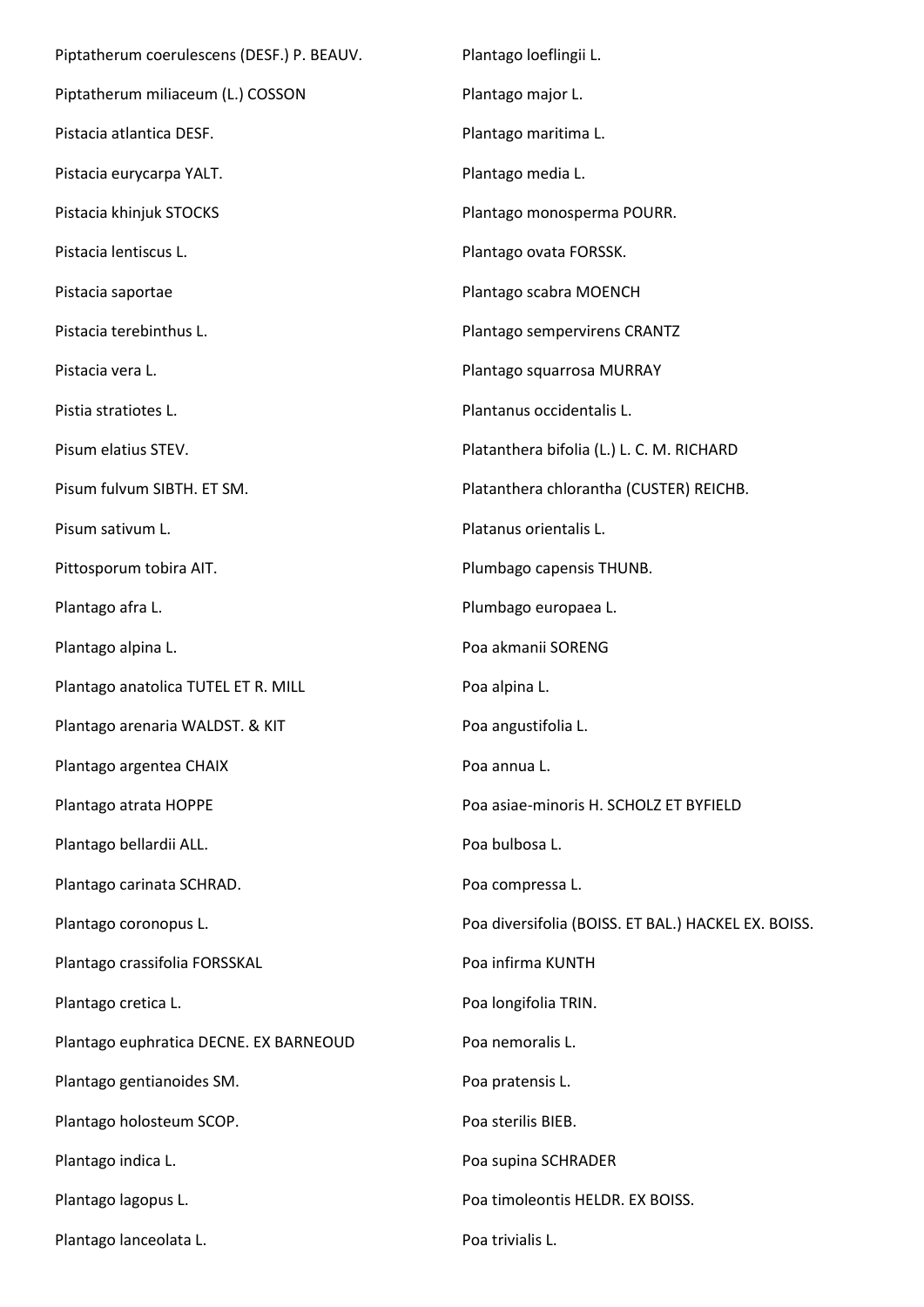Podocarpus macrophylla D.DON Podocytisus caramanicus BOISS. ET HELDR. Podophyllum peltatum L. Polemonium caeruleum L. Polycarpon peploides Polycarpon tetraphyllum (L.) L. Polycnemum arvense L. Polycnemum majus A. BRAUN Polygala alpestris REICHB. Polygala amara L. Polygala anatolica BOISS. ET HELDR. Polygala calcarea F. W. SCHULTZ Polygala chamaebuxus L. Polygala comosa SCHKUHR Polygala major JACQ. Polygala monspeliaca L. Polygala papilionacea BOISS. Polygala pruinosa BOISS. Polygala supina SCHREB. Polygala venulosa SIBTH. ET SM. Polygala vulgaris L. Polygonatum glaberrimum C. KOCH Polygonatum hirtum (BOSC EX POIRET) PURSH. Polygonatum latifolium (JACQ.) DESF. Polygonatum multiflorum (L) ALL. Polygonatum orientale DESF. Polygonatum sibiricum REDOUTE Polygonatum verticillatum (L.) ALL. Polygonum alpinum ALL. Polygonum amphibium L. Polygonum arenarium WALDST. ET KIT.

Polygonum arenastrum BOR. Polygonum aubertii L. HENRY. Polygonum aviculare L. Polygonum baldschuanicum REGEL. Polygonum bellardii ALL. Polygonum bistorta L. Polygonum cognatum MEISSN. Polygonum convolvulus L. Polygonum equisetiforme SIBTH. ET SM. Polygonum hydropiper L. Polygonum istanbulicum KESKİN Polygonum karacae J. ZEINSKI ET A. BORATYNSKI Polygonum lapathifolium L. Polygonum longipes HAL. ET CHARREL Polygonum luzuloides JAUB. ET SPACH Polygonum maritimum L. Polygonum mesembricum CHRTEK Polygonum minus HUDSON Polygonum nepalense Meissn. Polygonum orientale L. Polygonum patulum BIEB. Polygonum perfoliatum L. Polygonum persicaria L. Polygonum polycnemoides JAUB. ET SPACH Polygonum pulchellum LOIS. Polygonum salebrosum COODE ET CULLEN Polygonum salicifolium BROUSS. EX WILLD. Polygonum setosum JACQ. Polygonum viviparum L. Polypodium australe FEE Polypodium cambricum L.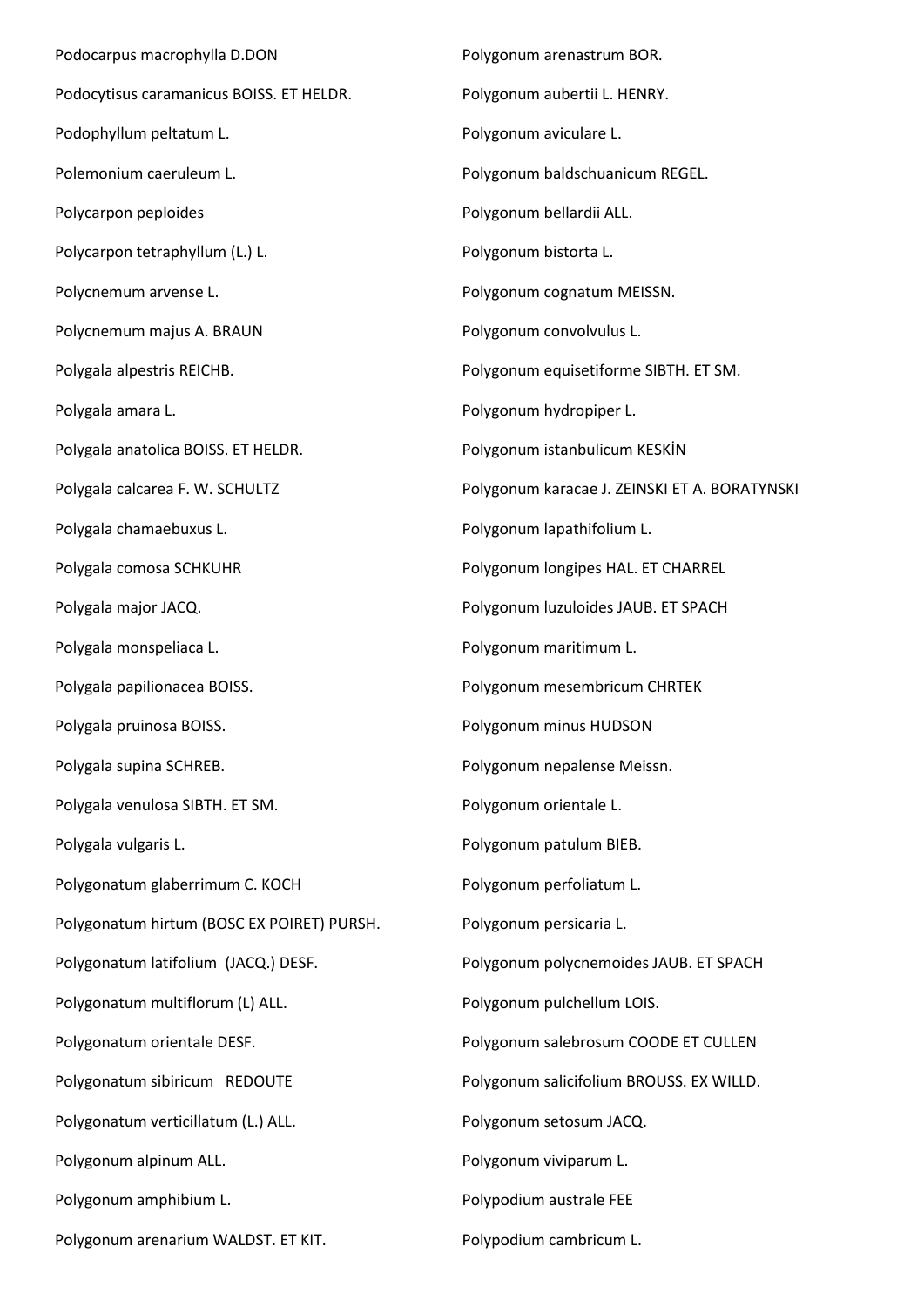Polypodium serratum Polypodium vulgare L. Polypogon maritimus WILLD. Polypogon monspeliensis (L.) DESF. Polypogon viridis (GOUAN) BREISTR. Polystichum aculeatum (L.) ROTH Polystichum lonchitis (L.) ROTH Polystichum setiferum (FORSK.) WOYNAR Poncirus trifoliata (L.) RAFIN. Populus alba L. Populus euphratica OLIV. Populus nigra L. Populus pyramidalis ROZAU. Populus tremula L. Populus usbekistanica KOM.CV. Populus x canadensis MOENCH. Populus x canescens (AITON) SM. Portulaca grandiflora HOOK. Portulaca oleracea L. Posidonia oceanica (L.) DELILE Potamogeton berchtoldii FIEBER Potamogeton crispus L. Potamogeton gramineus L. Potamogeton lucens L. Potamogeton natans L. Potamogeton nodosus POIRET Potamogeton panormitanus BIV. Potamogeton pectinatus L. Potamogeton perfoliatus L. Potamogeton trichoides CHAM. ET SCHLECHT. Potamogeton x nitens WEBER Potentilla anatolica PEŞMEN Potentilla anglica LAICHARDING Potentilla anserina L. Potentilla argaea BOISS. VE BAL. Potentilla argentea L. Potentilla astracanica JACQ. Potentilla astracanica-recta Potentilla aucheriana TH. WOLF Potentilla aurea L. Potentilla bifurca L. Potentilla calabra TEN. Potentilla calycina BOISS. ET BAL. Potentilla canadensis L. Potentilla clusiana JACQ. Potentilla crantzii (CRANTZ) G. BECK EX FRITSCH Potentilla detommasii TEN. Potentilla elatior WILLD. EX SCHLECHT. Potentilla erecta (L.) RAUSCHEL Potentilla fruticosa L. Potentilla geranioides WILLD. Potentilla hirta L. Potentilla humifusa WILLD. Potentilla inclinata VILL. Potentilla kotschyana FENZL Potentilla micrantha RAMOND EX DC. Potentilla oweriniana RUPR. EX BOISS. Potentilla palustris (L.) SCOP. Potentilla pannosa BOISS. ET HAUSSKN. Potentilla pedata NESTLER Potentilla recta L. Potentilla reptans L.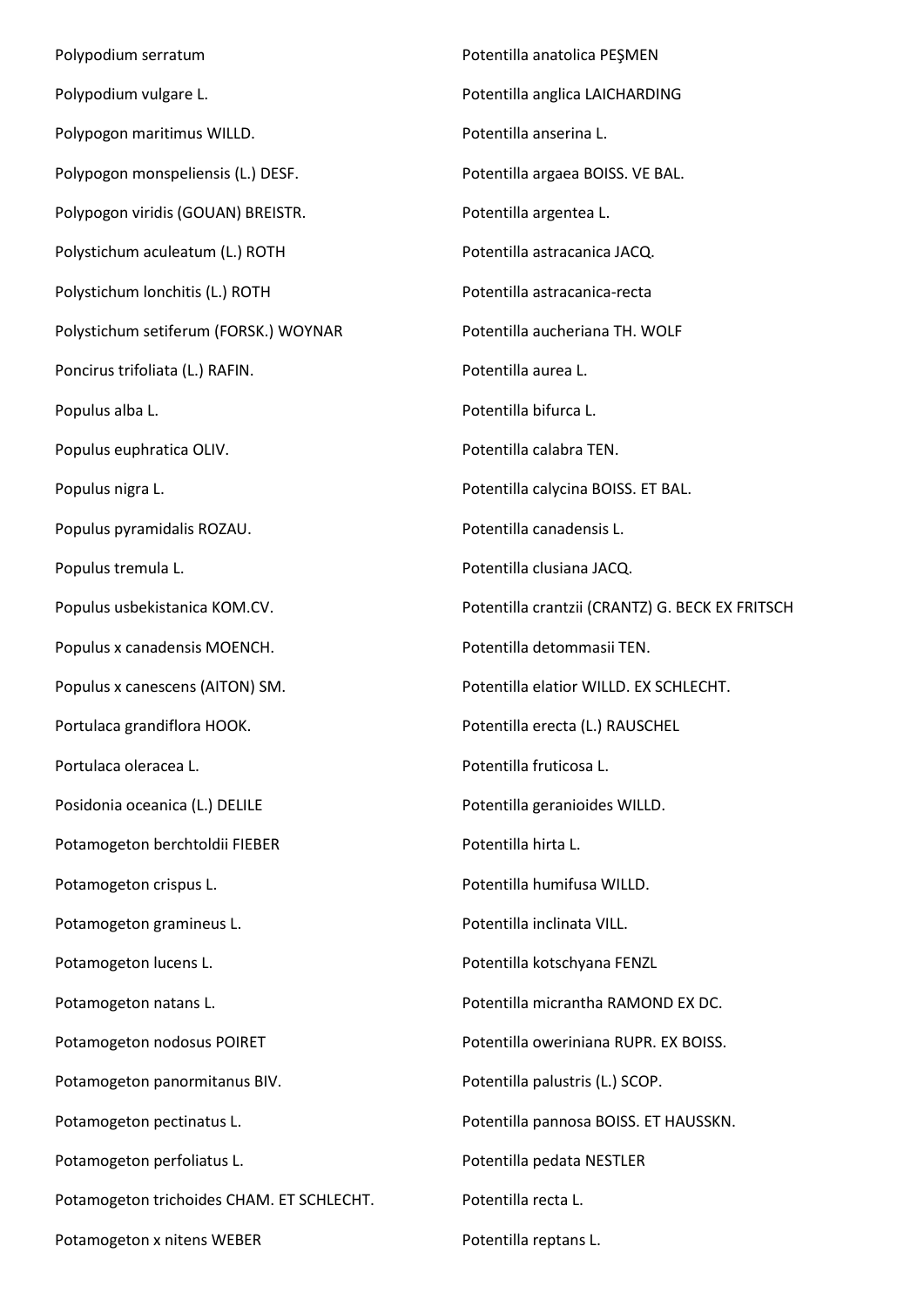Potentilla rupestris L. Potentilla speciosa WILLD. Potentilla sterilis (L.) GARCKE Potentilla supina L. Potentilla tormentilla NECK Potentilla umbrosa STEV. EX BIEB. Prangos ferulacea (L.) LINDL. Prangos heyniae Prangos ilanae PİMENOV, AKALIN, KLJUYKOV Prangos lophoptera Boiss. Prangos meliocarpoides BOISS. Prangos pabularia LINDL. Prangos platychlaena BOISS. EX TCHIHAT. Prangos uechtritzii BOISS. ET HAUSSKN. Prasium majus L. Prenanthes abietina (BOISS. ET BAL.) KIRPICZ. Prenanthes cacaliifolia (BIEB.) BEAUVERD Prenanthes glareosa (SCHOTT. ET KOTSCHY EX BOISS.) C. Prunus domestica L. **JEFFREY** Prenanthes purpurea L. Primula acaulis (L.) L. Primula algida ADAMS Primula auriculata LAM. Primula elatior (L.) HILL Primula farinosa L. Primula hirsuta ALL. Primula integrifolia L. Primula longipes FREYN ET SINT. Primula megaseifolia BOISS. ET BAL. EX BOISS. Primula officinalis L. Primula veris L. Primula vulgaris HUDS. Prometheum aizoon (FENZL) T HART Prometheum chrysanthum (BOISS.) T HART Prometheum pilosum (FISCH. EX M.BIEB.) H.OHBA Prometheum serpentinicum (WERDERMANN) T HART Prosopis farcta (BANKS ET SOL.) MACBRIDE Protea neriifolia R. BR. Prunella grandiflora (L.) SCHOLLER Prunella hyssopifolia L. Prunella laciniata (L.) L. Prunella orientalis BORNM. Prunella vulgaris L. Prunus armeniaca LAM. Prunus cerasifera BAILEY Prunus cerasifera EHRH Prunus cocomilia TEN. Prunus divaricata LEDEB. Prunus mahaleb L. Prunus salicifolia H.B.K. Prunus sergentii REHD. Prunus serotina EHRH. Prunus spinosa L. Prunus virginiana L. Prunus x domestica L. Psathyrostachys fragilis (BOISS.) NEVSKI Psephellus aucherianus (DC.) BOISS. Psephellus erzincani WAGENITZ & KANDEMİR Psephellus mucroniferus (DC.) Wagenitz Psephellus recepii WAGENITZ & KANDEMİR Psephellus turcicus A. DURAN & HAMZAOĞLU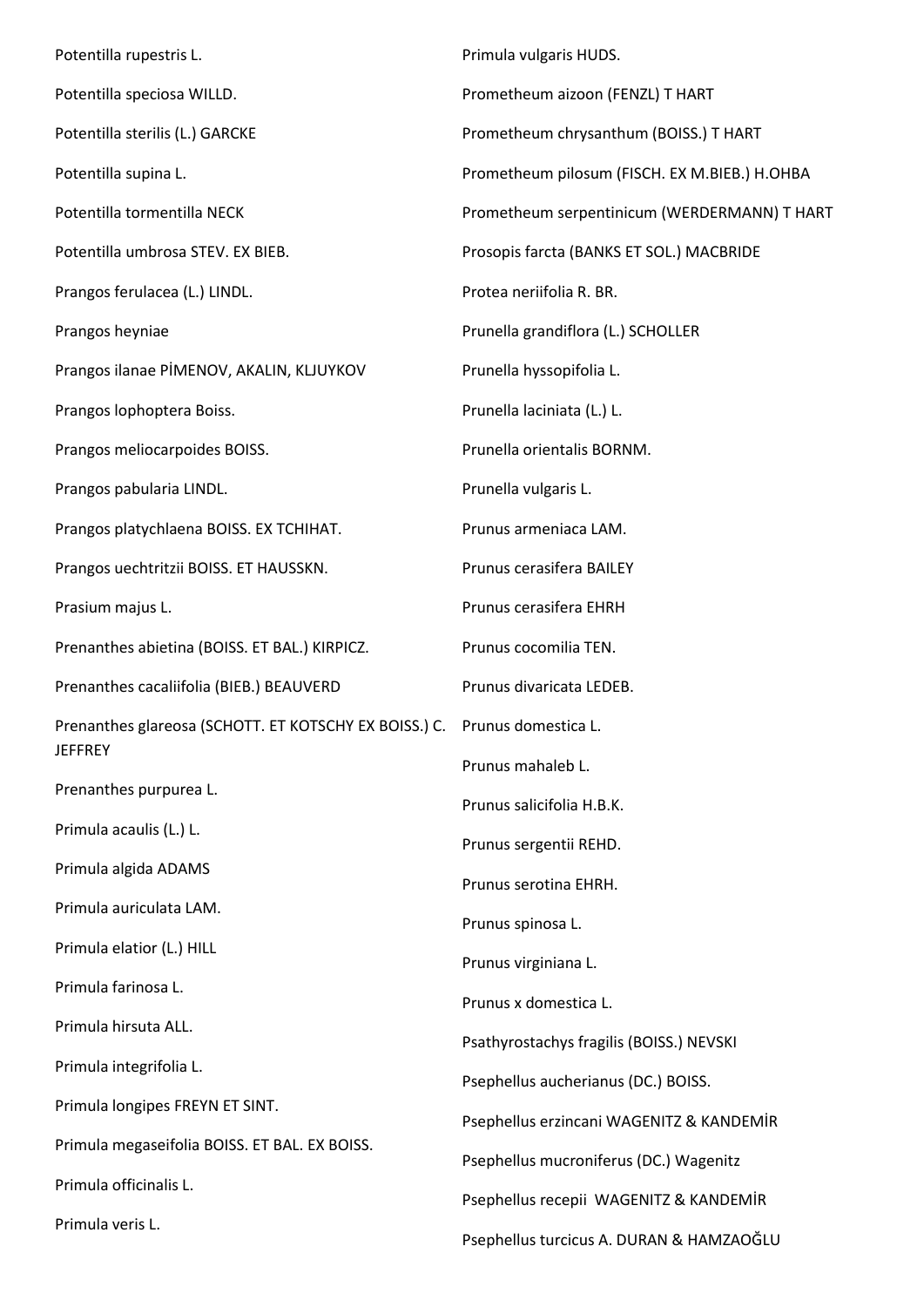| Psephellus yusufeliensis O. TUGAY & UYSAL                                                                  | Puccinellia grossheimiana (V. KRECZ.) V. KRECZ. |
|------------------------------------------------------------------------------------------------------------|-------------------------------------------------|
| Pseudolysimachion longifolium (L.) OPIZ                                                                    | Puccinellia intermedia (SCHUR) JANCHEN          |
| Pseudolysimachion orchideum (CRANTZ) T. WRABER                                                             | Puccinellia koeieana MELDERIS                   |
| Pseudophleum gibbum (BOISS.) M. DOĞAN                                                                      | Pueraria thunbergiana BENTH.                    |
| Pseudorcis albida (L.) A. et D. LÖVE                                                                       | Pulicaria arabica (L.) CASS.                    |
| Pseudorlaya pumila (L.) GRANDE                                                                             | Pulicaria armena BOISS. ET KOTSCHY              |
| Pseudosasa japonica (SIEB. ET ZUCC. EX STEUDEL) MAKINOPulicaria dysenterica (L.) BERNH.<br><b>EX NAKAI</b> |                                                 |
|                                                                                                            | Pulicaria odora (L.) REICHB.                    |
| Pseudotsuga menzeisii (MIRB.) FRANCO                                                                       | Pulicaria sicula (L.) MORIS                     |
| Pseudotsuga taxifolia SARG.                                                                                | Pulicaria vulgaris (L.) GAERTNER                |
| Psilurus incurvus (GOUAN) SCHINZ ET THELL.                                                                 | Pulmonaria affinis JORDAN                       |
| Psoralea acaulis STEV.                                                                                     | Pulmonaria angustifolia                         |
| Psoralea bituminosa L.                                                                                     | Pulmonaria australis (MURR) SAUER               |
| Psoralea jaubertina FENZL                                                                                  | Pulmonaria dacica SIMONKAI                      |
| Pteridium aquilinum (L.) KUHN                                                                              | Pulmonaria kerneri WETTSTEIN                    |
| Pteris cretica L.                                                                                          | Pulmonaria mollissima A. KERNER                 |
| Pteris serrulata FORSKAL                                                                                   | Pulmonaria montana LEJEUNE                      |
| Pteris vittata L.                                                                                          | Pulmonaria obscura DUMORT.                      |
| Pterocarya fraxinifolia (POIRET) SPACH                                                                     | Pulmonaria officinalis L.                       |
| Pterocephalus kurdicus VATKE                                                                               | Punica granatum L.                              |
| Pterocephalus perennis COULTER                                                                             | Puschkinia scilloides ADAMS                     |
| Pterocephalus pinardii BOISS.                                                                              | Putoria calabrica (L. FIL.) DC.                 |
| Pterocephalus plumosus (L.) COULTER                                                                        | Pycreus flavescens (L.) REICHB.                 |
| Pterotheca purpurea                                                                                        | Pycreus flavidus (RETZ.) KOYAMA                 |
| Ptilostemon afer (JACQ.) GREUTER                                                                           |                                                 |
| Ptilostemon chamaepeuce (L.) LESS.                                                                         | Pyracantha coccinea ROEMER                      |
| Ptilostemon strictus (TEN.) GREUTER                                                                        | Pyrethrum cimerarifolium TREV.                  |
| Puccinellia convoluta (HORNEM.) P. FOURR.                                                                  | Pyrola chlorantha SWARTZ                        |
| Puccinellia distans (JACQ.) PARL.                                                                          | Pyrola media SWARTZ                             |
| Puccinellia festuciformis (HOST) PARL.                                                                     | Pyrola minor L.                                 |
| Puccinellia gigantea (GROSSH.) GROSSH.                                                                     | Pyrola rotundifolia L.                          |
|                                                                                                            | Pyrus amygdaliformis VILL.                      |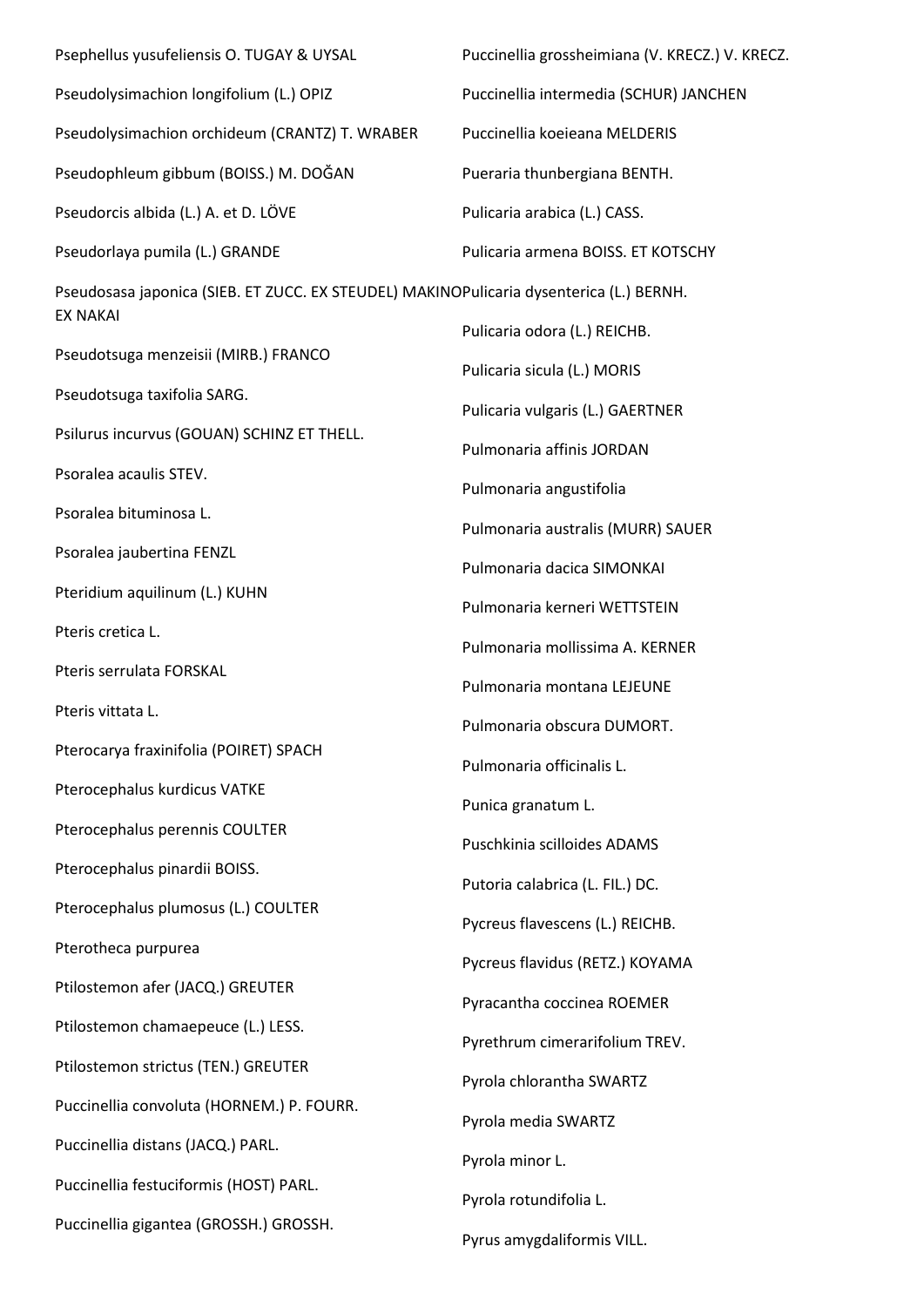Pyrus bulgarica KUTHATH. ET SACHOK. Pyrus communis L. Pyrus elaeagnifolia PALLAS Pyrus malus L. Pyrus syriaca BOISS. Pyrus ussuriensis MAX. Quercus andegavensis Quercus aucheri JAUB. ET SPACH Quercus brantii LINDLEY Quercus cerris L. Quercus coccifera L. Quercus conferta Quercus frainetto TEN. Quercus hartwissiana STEVEN Quercus ilex L. Quercus infectoria OLIVIER Quercus ithaburensis DECNE. Quercus libani OLIVIER Quercus macranthera FISCH. ET MEY. EX HOHEN. Quercus petraea (MATTUSCHKA) LIEBL. Quercus pontica C. KOCH Quercus pubescens WILLD. Quercus robur L. Quercus trojana P. B. WEBB Quercus virgiliana TEN. Quercus vulcanica (BOISS. ET HELDR.) EX KOTSCHY Radiola linoides ROTH Ranunculus argyreus BOISS. Ranunculus arvensis L. Ranunculus asiaticus L. Ranunculus brachylobus BOISS. ET HOH. Ranunculus brevifolius TEN. Ranunculus brutius TEN. Ranunculus buhsei BOISS. Ranunculus bulbosus L. Ranunculus cadmicus BOISS. Ranunculus cappadocicus WILLD. Ranunculus caucasicus BIEB. Ranunculus chius DC. Ranunculus constantinopolitanus (DC.) D URV. Ranunculus cornutus DC. Ranunculus crateris DAVIS Ranunculus cuneatus BOISS. Ranunculus damascenus BOISS. ET GAILL. Ranunculus demissus DC. Ranunculus dissectus BIEB. Ranunculus fenzlii BOISS. Ranunculus fibrillosus C. KOCH Ranunculus ficaria L. Ranunculus ficarioides BORY ET CHAUB. Ranunculus flammula L. Ranunculus gracilis CLARKE Ranunculus grandiflorus L. Ranunculus heterorhizus BOISS. ET BAL. Ranunculus illyricus L. Ranunculus isthmicus BOISS. Ranunculus kochii LEDEB. Ranunculus kotschyi BOISS. Ranunculus lateriflorus DC. Ranunculus lingua L. Ranunculus macrorhynchus BOISS. Ranunculus marginatus D URV.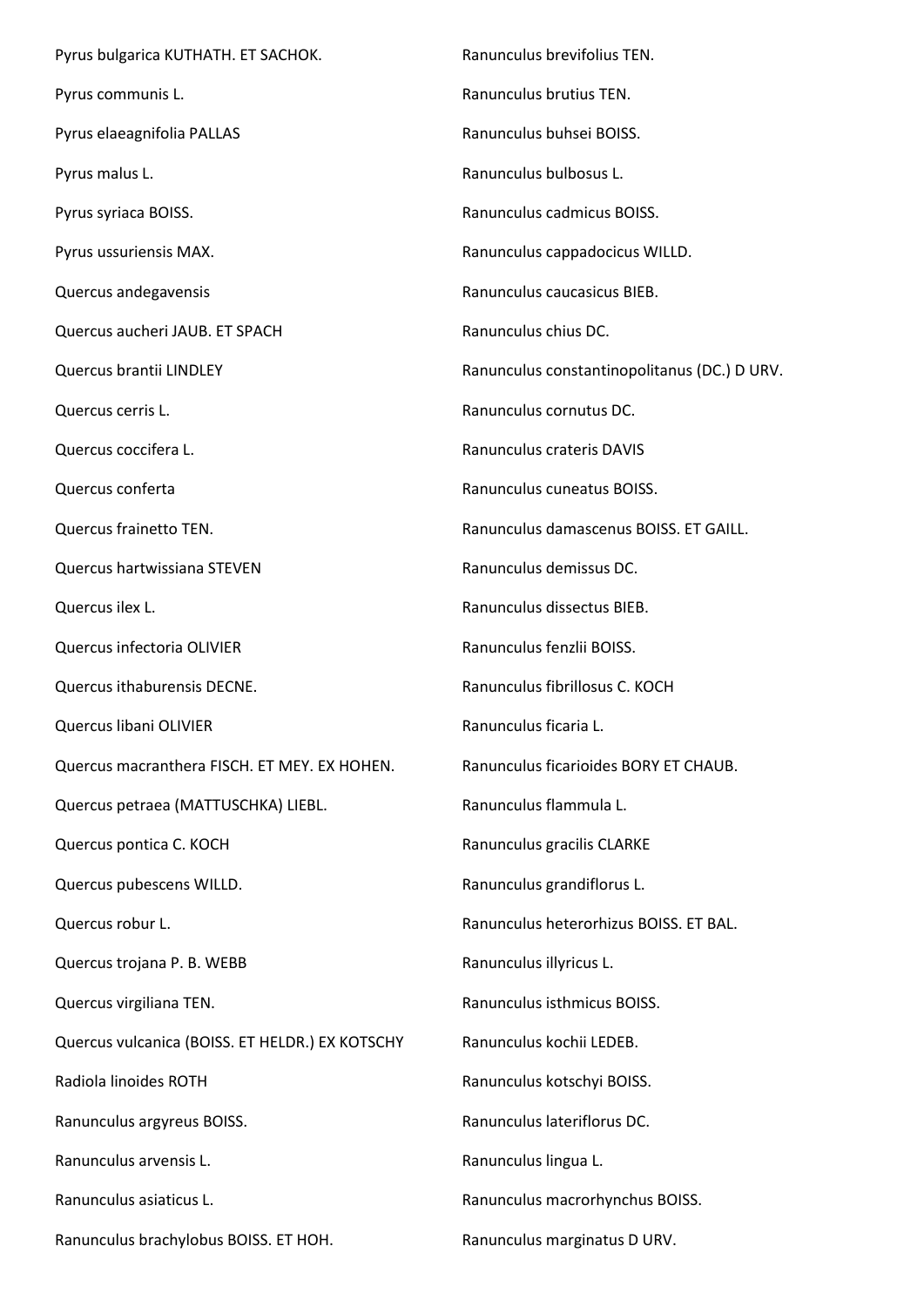Ranunculus millefoliatus VAHL Ranunculus millefolius BANKS ET SOL. Ranunculus muricatus L. Ranunculus neapolitanus TEN. Ranunculus obesus TRAUTV. Ranunculus ophioglossifolius VILL. Ranunculus oreophilus BIEB. Ranunculus oxyspermus WILLD. Ranunculus paludosus POIRET Ranunculus pedatus WALDST. ET KIT. Ranunculus pinardii (STEV.) BOISS. Ranunculus polyanthemos L. Ranunculus polyrhizos STEPH. EX WILLD. Ranunculus repens L. Ranunculus reuterianus BOISS. Ranunculus rionii LAGGER Ranunculus rumelicus GRISEB. Ranunculus saniculifolius VIV. Ranunculus scandicinus (BOISS.) DAVIS Ranunculus sceleratus L. Ranunculus sericeus BANKS ET SOL. Ranunculus sphaerospermus BOISS. ET BLANCHE Ranunculus sprunerianus BOISS. Ranunculus strigillosus BOISS. ET HUET Ranunculus thracicus AZN. Ranunculus trichophyllus CHAIX Ranunculus velutinus TEN. Raphanus raphanistrum L. Raphanus sativus L. Rapistrum rugosum (L.) ALL. Rauwolfia serpentina BENT.

Reaumuria alternifolia (LAB.) BRITTEN Reaumuria sivasica KIT TAN et B.YILDIZ Reichardia glauca MATTHEWS Reichardia picroides (L.) ROTH Reseda alba L. Reseda armena BOISS. Reseda aucheri BOİSS: Reseda indora REICHB. Reseda lutea L. Reseda luteola L. Reseda orientalis (MULLER) BOISS. Reseda tomentosa BOISS. Rhabdosciadium microcalycinum HAND.-MAZZ. Rhabdosciadium oligocarpum (POST EX BOISS.) HEDGE & LAMOND Rhagadiolus angulosus (JAUB. ET SPACH) KUPICHA Rhagadiolus hedyripsis F. ET. MEY. Rhagadiolus stellatus (L.) GAERTNER Rhamnus alaternus L. Rhamnus alpina L. Rhamnus catharticus L. Rhamnus cornifolius BOISS. ET HOH. Rhamnus fallax BOISS. Rhamnus frangula L. Rhamnus imeretinus BOOTH Rhamnus libanoticus BOISS. Rhamnus lycioides L. Rhamnus microcarpus BOISS. Rhamnus nitidus DAVIS Rhamnus oleoides L. Rhamnus orbiculatus BORNM.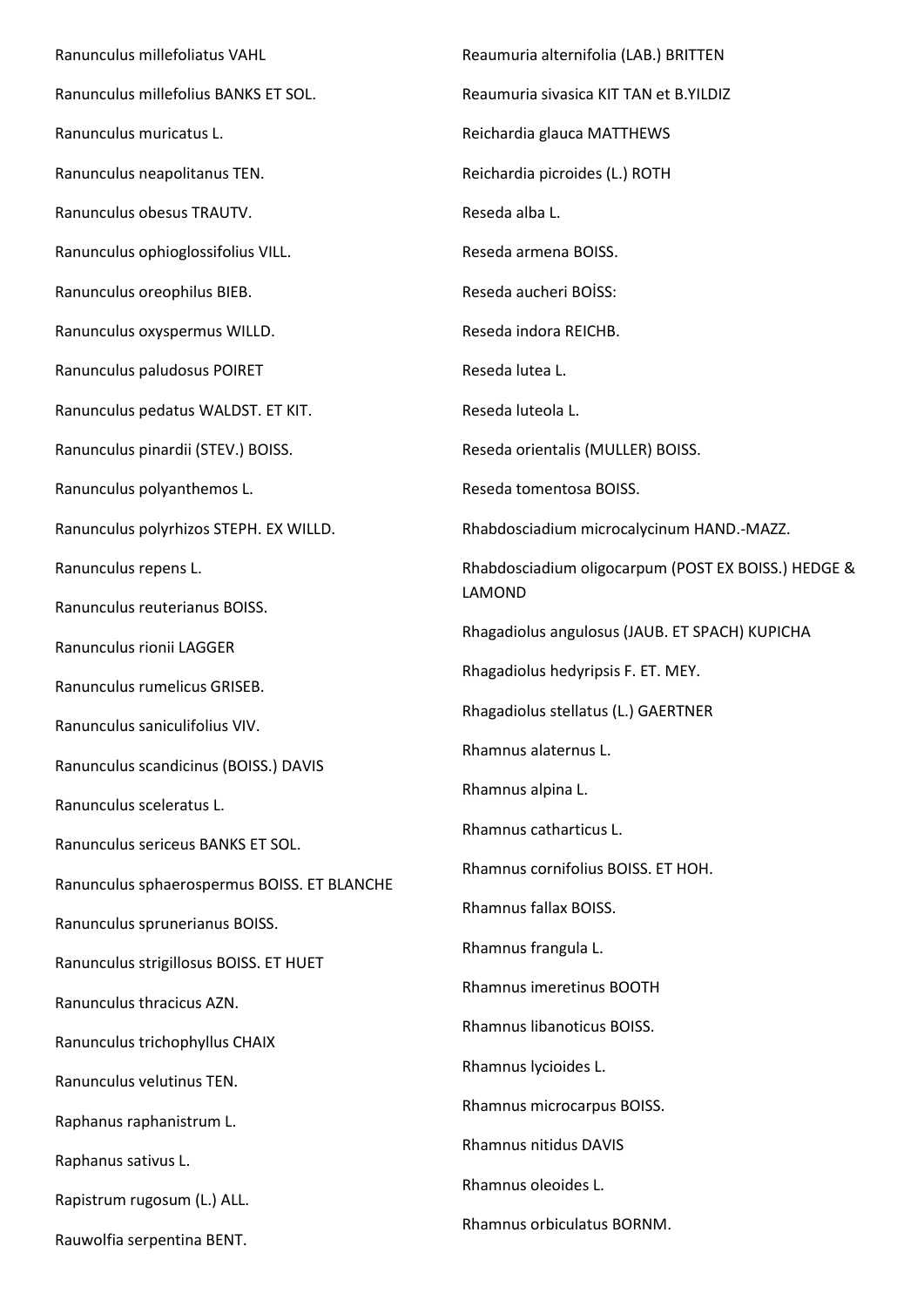Rhamnus pallasii FISCH. ET MEY. Rhamnus petiolaris BOISS. Rhamnus pichleri SCHNEIDER ET BORNM. EX BORNM. Rhamnus pumilus TURRA Rhamnus punctatus BOISS. Rhamnus pyrellus O. SCHWARZ Rhamnus rhodopeus VELENOVSKY Rhamnus thymifolius BORNM. Rhamnus tinctoria W.K. Rhamphicarpa medwedewii ALBOV Rhazya stricta DCNE. Rhazya thracica DAV. Rheum ribes L. Rhinanthus angustifolius C. C. GMELIN Rhinanthus rumelicus VELEN. Rhododendron caucasium PALLAS Rhododendron luteum SWEET Rhododendron ponticum L. Rhododendron smirnovii TRAUTV. Rhododendron ungernii TRAUTV. Rhododendron x sochadzeae CHARADZE ET DAVLIANIDZE Romulea linaresii PARL. Rhodothamnus sessilifolius P. H. DAVIS Rhus coriaria L. Rhus trichocarpa MIQ. Rhynchocorys elephas (L.) GRISEB. Rhynchocorys odontophylla BURBIDGE ET RICHARDSON Rhynchocorys orientalis (L.) BENTHAM Rhynchocorys stricta (C. KOCH) ALBOV Rhynchospora alba (L.) VAHL Ribes alpinum L. Ribes biebersteinii BERL. EX DC. Ribes multiflorum KIT. EX ROEMER ET SCHULTES Ribes orientale DESF. Ribes rubrum L. Ribes uva-crispa L. Ricinus communis L. Ricotia aucheri (BOISS.) B.L. BURTT Ricotia carnosula BOISS. ET HELDR. Ricotia cretica Ricotia varians B.L. BURTT Ridolfia segetum (GUSS.) MORIS Rindera albida (WETTST.) KUSN. Rindera lanata (LAM.) BUNGE Robinia pseudoacacia L. Rochelia cardiosepala BUNGE Rochelia disperma (L. FIL.) C. KOCH Roemeria carica A. BAYTOP Roemeria hybrida (L.) DC. Roemeria refracta DC. Romulea bulbocodium (L. ) SEB. ET MAURI Romulea columnae SEB. ET MAURI Romulea ramiflora TEN. Romulea tempskyana FREYN Rorippa amphibia (L.) BESS. Rorippa austriaca (CRANTZ) BESSER Rorippa hispanica (BOISS ET REUTER)WILLK. Rorippa islandica (OEDER) BORBAS Rorippa lippisensis Rorippa prolifera (HEUFFEL) NEİLR. Rorippa sylvestre (L.) BESS. Rorippa thracica (GRIS.) FRITSCH.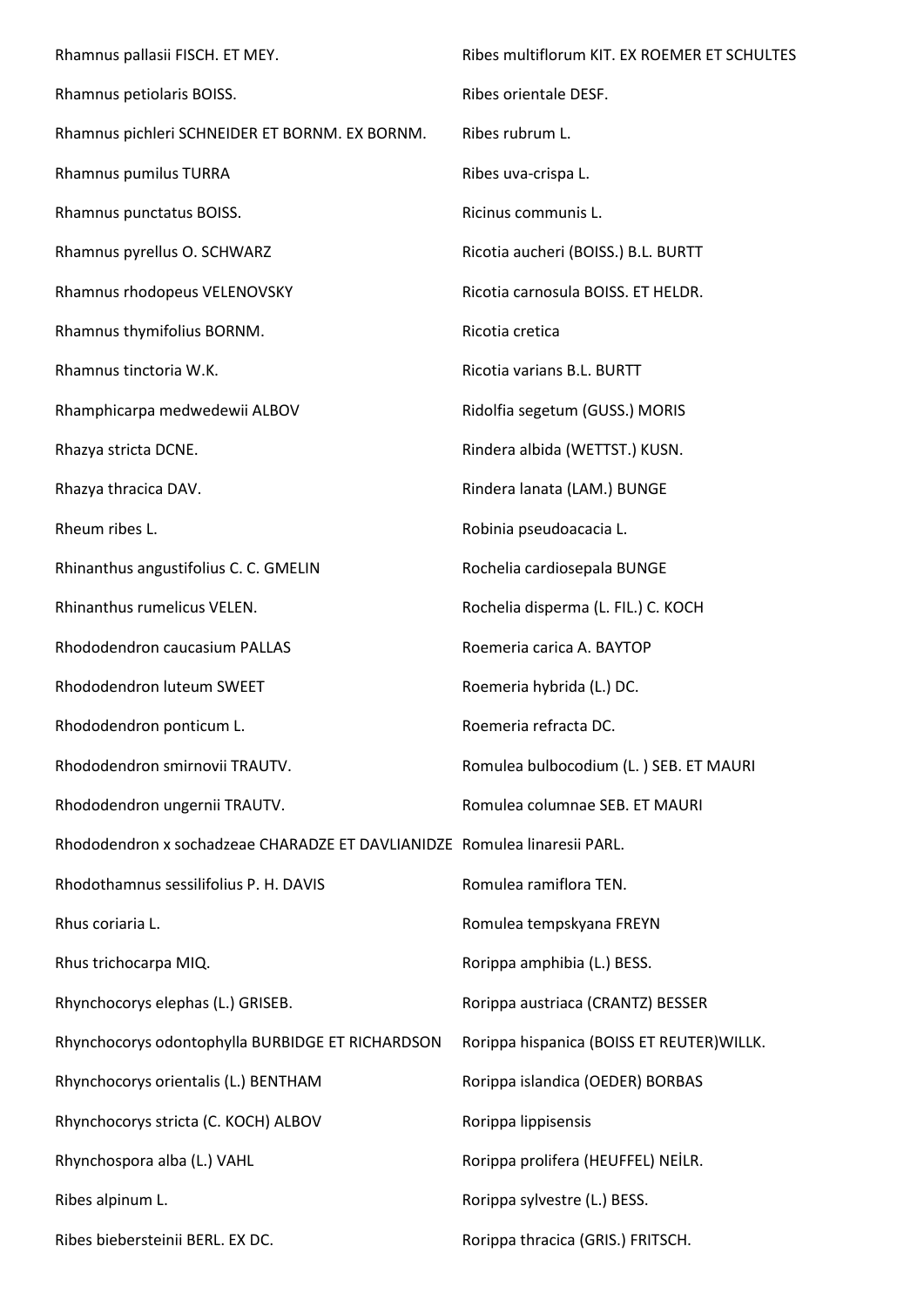Rorippa torezaninowii Rosa agrestis SAVI Rosa arvensis HUDS. Rosa banksiae AIT. FIL. Rosa canina L. Rosa canina L. x R. dumalis BECHST. Rosa chinensis JACQ. Rosa cinnamomea L. Rosa damascena MILL. Rosa dumalis BECHST. Rosa elymaitica BOISS. VE HAUSSKN. Rosa foetida J. HERRM. Rosa gallica L. Rosa heckeliana TRATT. Rosa hemisphaerica J. HERRM. Rosa hirtissima LONACZ. Rosa horrida FISCHER Rosa iberica STEV. Rosa jundzillii BESSER Rosa laxa LINDL. Rosa luciae Franch. & Rochebr. =R. wichuraina Rosa maximowicziana REGEL Rosa micrantha SM. Rosa montana CHAIX Rosa moschata HERMANN Rosa multiflora THUNB. Rosa odorata (ANDREWS) SWEET Rosa orientalis DUP. x Rosa canina L. Rosa phoenica BOISS. x R.canina L. Rosa phoenicia BOISS. Rosa pimpinellifolia L. Rosa pimpinellifolia x R.pulverulenta Rosa pisifornis (CHRIST) D. SOSN. Rosa pulverulenta BIEB. Rosa pulverulenta BIEB. X R. canina L. Rosa rugosa THUNB. Rosa sempervirens L. Rosa sempervirens L. x R.canina L. Rosa sicula TRATT. Rosa villosa L. Rosa woodsii LINDLEY Rosa x alba L. Rosa x centifolia L. Rosmarinus officinalis L. Rostraria berythea (BOISS. ET BL.) HOLUB Rostraria cristata (L.) TZVELEV Rosularia blepharophylla Eggli Rosularia chrysantha (BOISS.) TAHKT. Rosularia globulariifolia (FENZL) BERGER Rosularia libanotica (LAB.) MUIRHEAD Rosularia pallidiflora (HOLMBOE) MEIKLE Rosularia sempervivum (BIEB.) BERGER Rosularia serpentinica (WERDERMANN) MUIRHEAD Rosularia serrata (L.) BERGER Rubia fruticosa AIT. Rubia peregrina L. Rubia tenuifolia D URV. Rubia tinctorum L. Rubus caesius L. Rubus canescens DC. Rubus canescens x discolor Rubus caucasicus FOCKE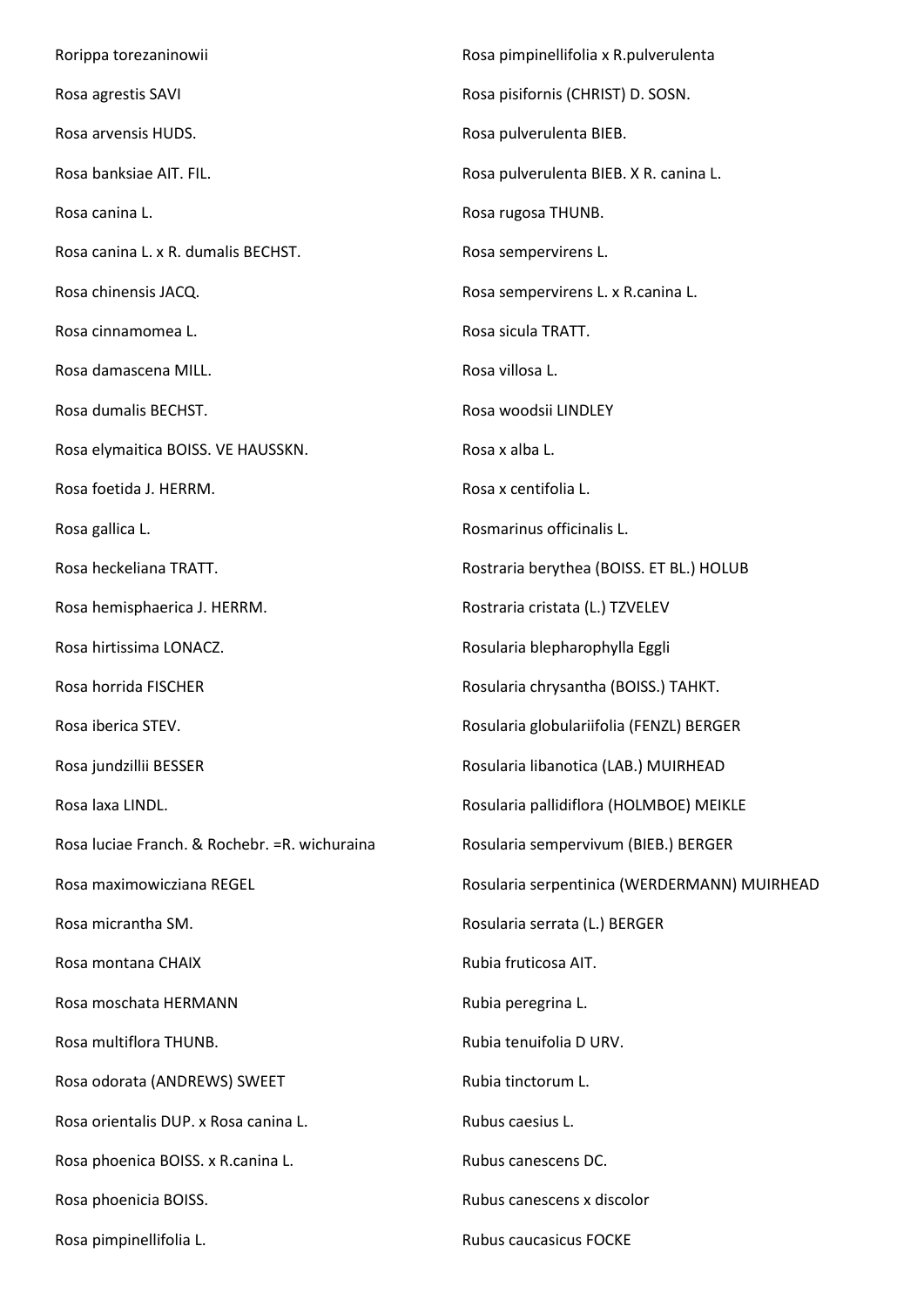Rubus chamaemorus L. Rubus discolor W. et N. x canescens DC. Rubus discolor W. et N. x sanctus SCHREB. Rubus discolor WEIHE ET NEES. Rubus fruticosus L. Rubus hirtus WALDST. ET KIT. Rubus idaeus L. Rubus platyphyllos C.KOCH. Rubus praecox BERTOL. Rubus procumbens MUHL. Rubus sanctus SCHREB. x R. canescens DC. Rubus sanctus SCHREBER Rubus saxatilis L. Rubus tereticaulis P. J. MUELLER Rudbeckia hirta L. Rudbeckia laciniata L. Ruellia postrata POIR. Rumex acetosella L. Rumex alpinus L. Rumex amanus RECH. Rumex angustifolius CAMPD. Rumex aubertii L. HENRY Rumex bucephalophorus L. Rumex chalepensis MILLER Rumex conglomeratus MURRAY Rumex crispus L. Rumex cristatus DC. Rumex cyprius MURB. Rumex dentatus L. Rumex gracilescens RECH. Rumex hydrolapathum HUDS. Rumex nepalensis SPRENGEL Rumex obtusifolius L. Rumex olympicus BOISS. Rumex palustris SM. Rumex patientia L. Rumex pulcher L. Rumex sanguineus L. Rumex scutatus L. Rumex tuberosus L. Ruppia cirrhosa (PETAGNA) GRANDE Ruscus aculeatus L. Ruscus hypoglossum L. Ruta angustifolia PERS Ruta bracteosa DC. Ruta chalepensis L. Ruta corsica DC. Ruta graveolens L. Ruta montana (L.) L. Ruta patavina L. Saccharum ravennae (L.) MURRAY Saccharum strictum (HOST) SPRENGEL Sageretia spinosa WETTST. Sagina apetala ARD. Sagina maritima DON Sagina procumbens L. Sagittaria sagittifolia L. Salicornia europaea L. Salicornia fragilis Ball et Tutin Salix alba L. Salix amplexicaulis BORY ET CHAUB. Salix babylonica L.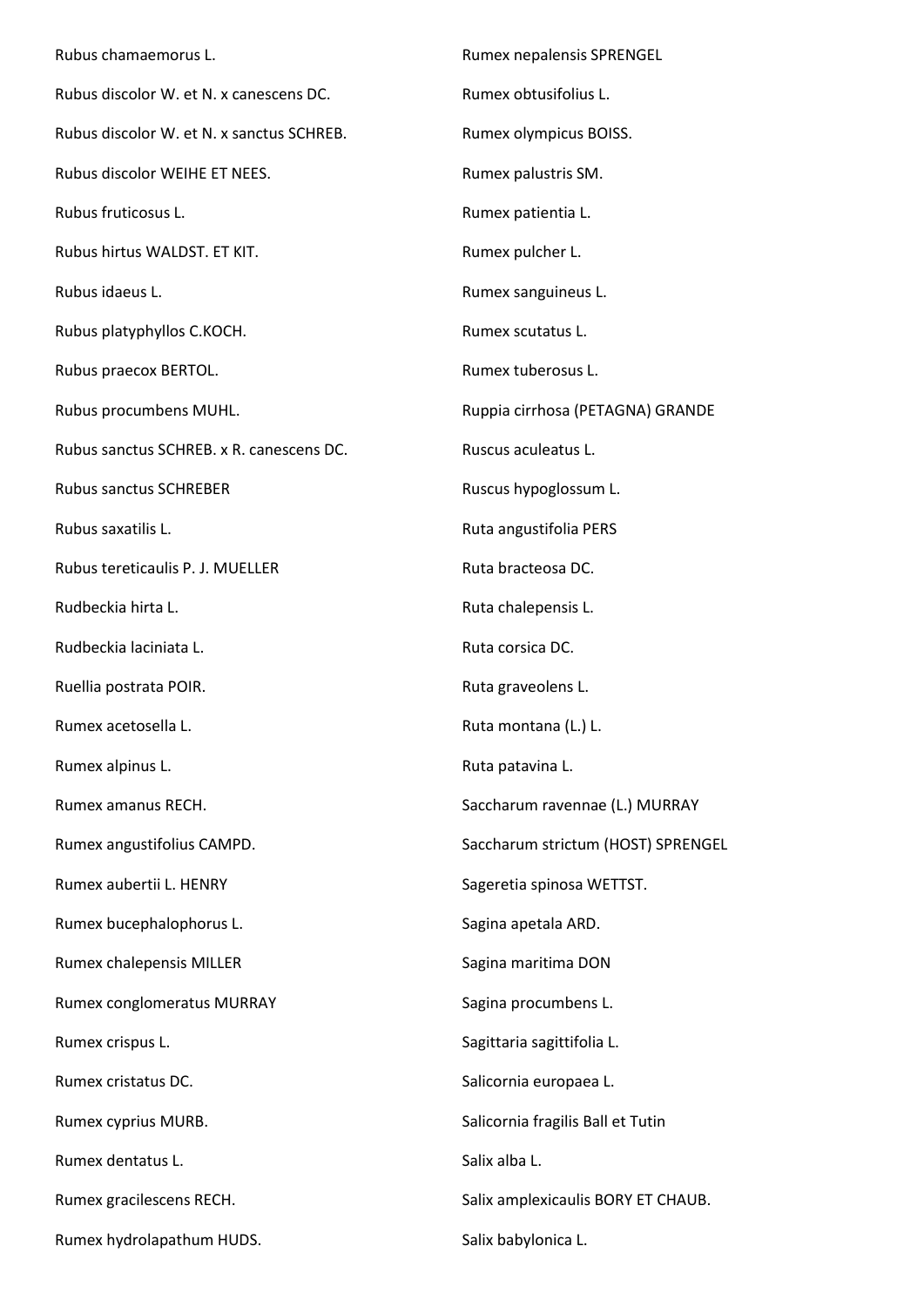Salix caprea L. Salix cinerea L. Salix daphneoides VILLAR Salix daphnoides VILLAR Salix elaeagnos SCOP. Salix elbursensis BOISS. Salix fragilis L. Salix myrsinifolia SALISB. Salix pentandra L. Salix pseudodepressa A. SKV. Salix retusa L. Salix rosmarinifolia L. Salix viminalis L. Salix wilhelmsiana BIEB. Salsola brachiata PALL. Salsola canescens (MOQ.) BOISS. Salsola crassa BIEB. Salsola dendroides PALL. Salsola inermis FORSSK. Salsola kali L. Salsola macera LITW. Salsola nitraria PALL. Salsola nodulosa (MOQ.) ILJIN Salsola ruthenica ILJIN Salsola soda L. Salsola tragus L. Salvia adenocaulon P. H. DAVIS Salvia adenophylla HEDGE ET HUB.-MOR. Salvia aethiopis L. Salvia albimaculata HEDGE ET HUB.-MOR. Salvia amplexicaulis LAM. Salvia aramiensis RECH. FIL. Salvia argentea L. Salvia atropatana BUNGE Salvia aucheri BENTH. Salvia barrelieri ETTLING Salvia bertolonii VIS. Salvia betonicifolia ETL. Salvia blepharochlaena HEDGE ET HUB.-MOR. Salvia borumülleri HAUSSKN. Salvia brachyantha (BORDZ.) POBED. Salvia bracteata BANKS ET SOL. Salvia cadmica BOISS. Salvia caespitosa MONTBRET ET AUCHER EX BENTHAM Salvia candidissima VAHL Salvia cedronella BOISS. Salvia ceratophylla L. Salvia chionantha BOISS. Salvia cilicica BOISS. ET KOTSCHY Salvia cryptantha MONTBRET ET AUCHER EX BENTHAM Salvia cyanescens BOISS. ET BAL. Salvia dichroantha STAPF Salvia divaricata MONTBRET ET AUCHER EX BENTHAM Salvia eriophora BOISS. ET KOTSCHY Salvia euphratica MONTBRET & AUCHER. Salvia forskahlei L. Salvia frigida BOISS. Salvia fruticosa MILLER Salvia glutinosa L. Salvia grandiflora ETTLINGER Salvia halophila HEDGE Salvia heldreichiana BOISS. EX BENTHAM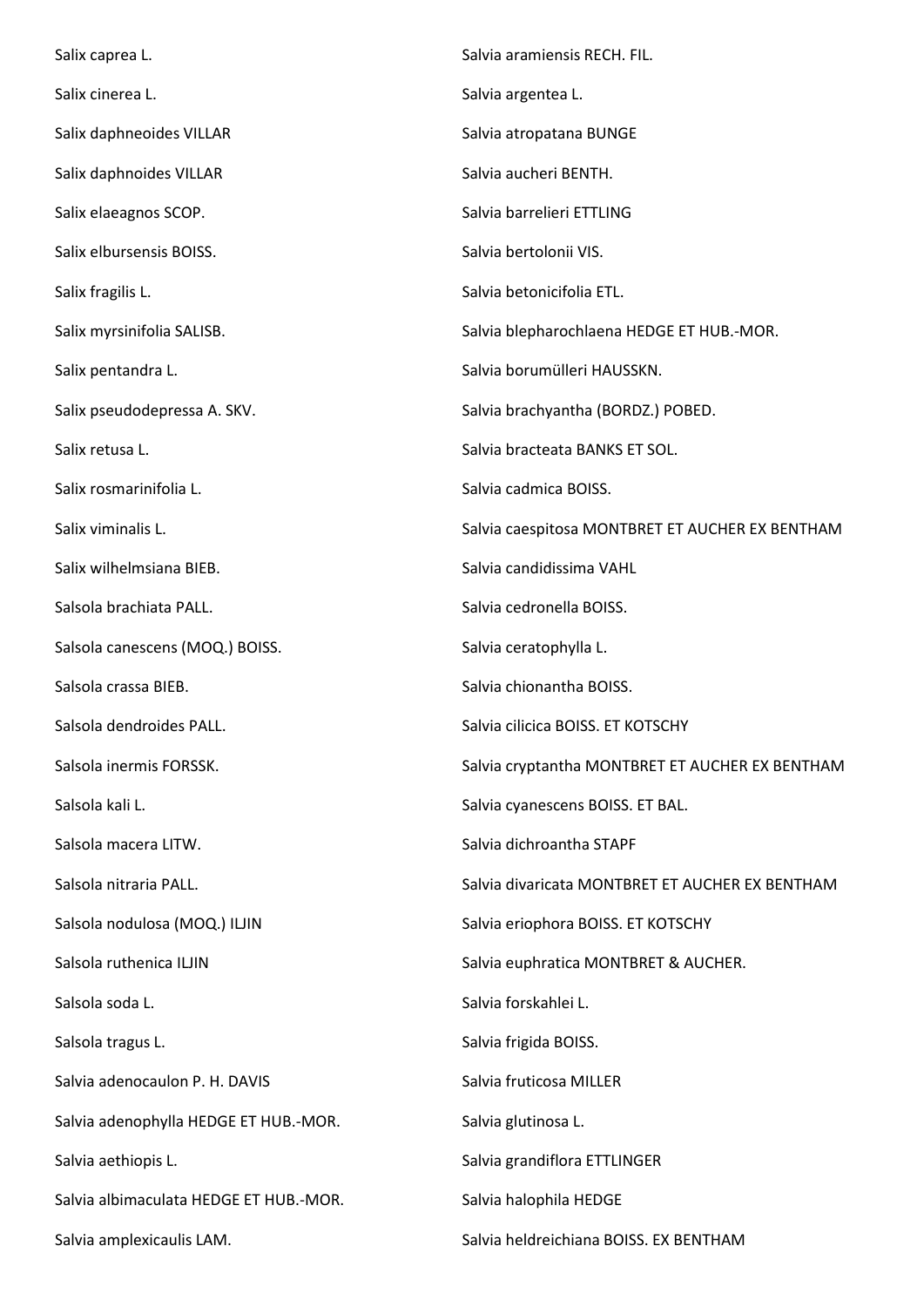Salvia huberi HEDGE Salvia hybrida SCHUR. Salvia hydrangea DC. EX BENTHAM Salvia hypargeia FISCH. ET MEY. Salvia indica L. Salvia kronenburgii RECH. FIL. Salvia limbata C. A. MEYER Salvia longipedicellata HEDGE Salvia macrochlamys BOISS. ET KOTSCHY Salvia microstegia BOISS. ET BAL. Salvia modesta BOISS. Salvia montbretii BENTHAM Salvia multicaulis VAHL Salvia napifolia JACQ. Salvia nemorosa L. Salvia nutans L. Salvia officinalis L. Salvia pachystachys TRAUTV. Salvia palaestina BENTHAM Salvia pilifera MONTBRET ET AUCHER EX BENTHAM Salvia pinnata L. Salvia pisidica BOISS. ET HELDR. EX BENTHAM Salvia poculata NAB. Salvia pomifera L. Salvia potentillifolia BOISS. ET HELDR. EX BENTHAM Salvia recognita FISCH. ET MEY. Salvia rosifolia SM. Salvia russellii BENTHAM Salvia sclarea L. Salvia spinosa L. Salvia staminea MONTBRET ET AUCHER EX BENTHAM Salvia suffruticosa MONTBRET ET AUCHER EX BENTHAM Salvia syriaca L. Salvia tchihatcheffii (FISCH. ET MEY.) BOISS. Salvia tomentosa MILLER Salvia trichoclada BENTHAM Salvia verbenaca L. Salvia vermifolia HEDGE ET HUB.-MOR. Salvia verticillata L. Salvia virgata JACQ. Salvia viridis L. Salvia wiedemannii BOISS. Salvia xanthocheila BOISS. EX BENTHAM Salvia yosgadensis FREYN ET BORNM. Salvinia natans (L.) ALL. Sambucus ebulus L. Sambucus nigra L. Sambucus racemosus L. Samolus valerandi L. Sanguisorba armena BOISS. Sanguisorba minor SCOP. Sanguisorba officinalis L. Sanguisorba villosa (S.et S.) DÖRFL. Sanicula europaea L. Sanicula marilandica L. Santolina chamaecyparissus L. Sanvitalia procumbens LAM. Saponaria chlorifolia KUNZE Saponaria glutinosa BIEB. Saponaria halophila HEDGE ET HUB.-MOR. Saponaria kotschyi BOISS. Saponaria mesoginata BOISS.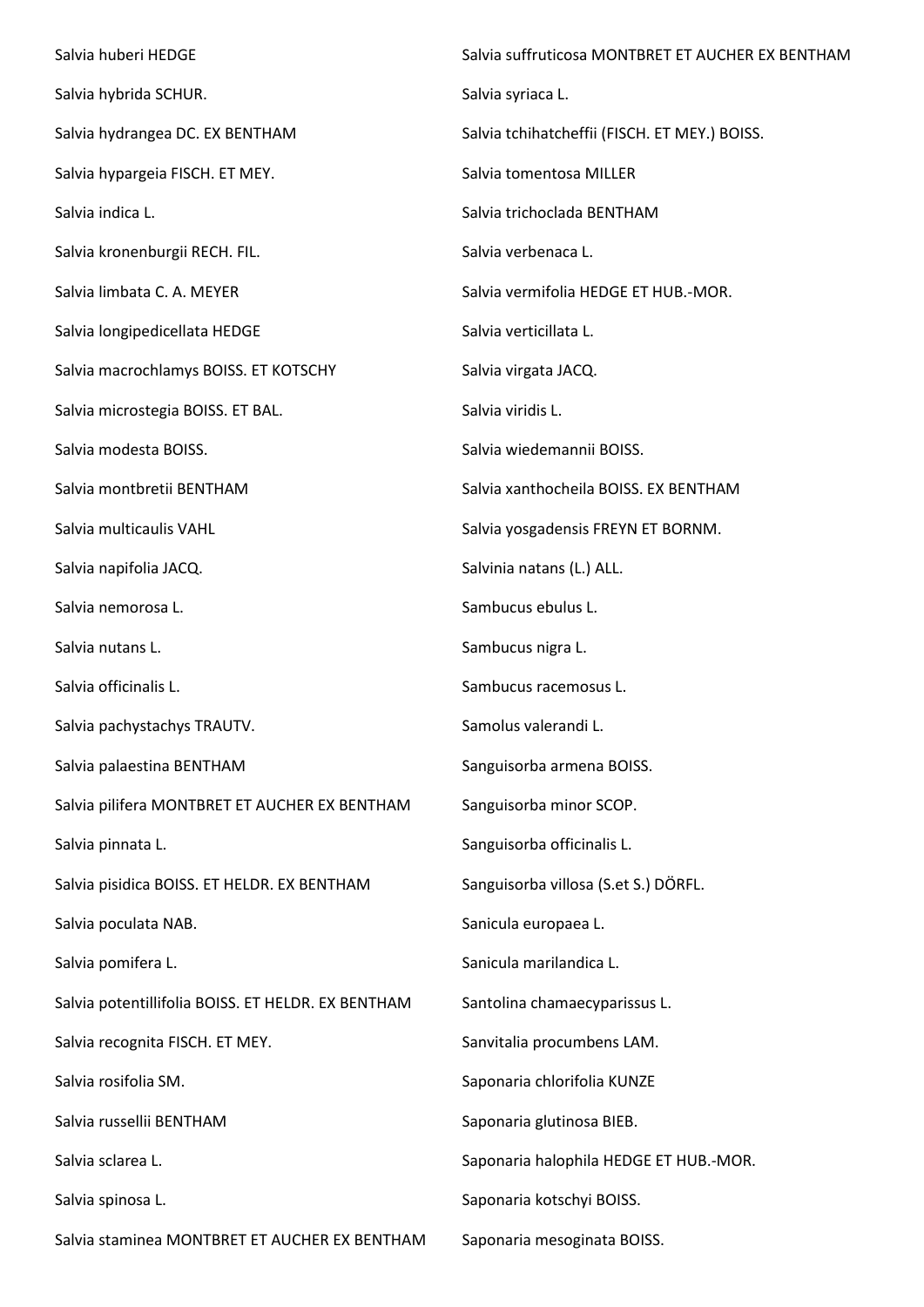Saponaria mesogitana BOISS. Saponaria officinalis L. Saponaria orientalis L. Saponaria pamphylica BOISS. ET HELDR. Saponaria prostrata WILLD. Saponaria pumilio BOISS. Saponaria syriaca BOISS. Saponaria tridentata BOISS. Saponaria viscosa C. A. MEYER Sarcopoterium spinosum (L.) SPACH Sartoria hedysaroides BOISS. ET HELDR. Sassafras officinarum J.PRESL Satureja cilicica P. H. DAVIS Satureja coerulea JANKA Satureja cuneifolia TEN. Satureja hortensis L. Satureja parnassica HELDR. ET SART. EX BOISS. Satureja spicigera (C. KOCH) BOISS. Satureja spinosa L. Satureja thymbra L. Satureja wiedemanniana (LALLEM.) VELEN. Saxifraga adscendens L. Saxifraga aizoides L. Saxifraga aizoon JACQ. Saxifraga aspera L. Saxifraga cuneifolia L. Saxifraga cymbalaria L. Saxifraga exarata VILL. Saxifraga graeca Boiss. et Heldr. Saxifraga granulata L. Saxifraga hederacea L. Saxifraga juniperifolia ADAMS Saxifraga kotschyi BOISS. Saxifraga oppositifolia L. Saxifraga paniculata MILLER Saxifraga rotundifolia L. Saxifraga sancta GRIS. Saxifraga sempervivum C. KOCH Saxifraga sibirica L. Saxifraga tridactylites L. Scabiosa argentea L. Scabiosa atropurpurea L. Scabiosa bicolor KOTSCHY Scabiosa calocephala BOISS. Scabiosa caucasica BIEB. Scabiosa columbaria L. Scabiosa crenata CYR. Scabiosa crinita KOTSCHY ET BOISS. Scabiosa hispidula BOISS. Scabiosa kurdica POST Scabiosa leucophylla Scabiosa micrantha DESF. Scabiosa persica BOISS. Scabiosa polykratis RECH. FIL. Scabiosa prolifera L. Scabiosa pseudograminifolia HUB.-MOR. Scabiosa reuteriana BOISS. Scabiosa rotata BIEB. Scabiosa sicula L. Scabiosa sulphurea BOISS. ET HUET Scabiosa triniifolia FRIV. Scaligeria lazica BOISS.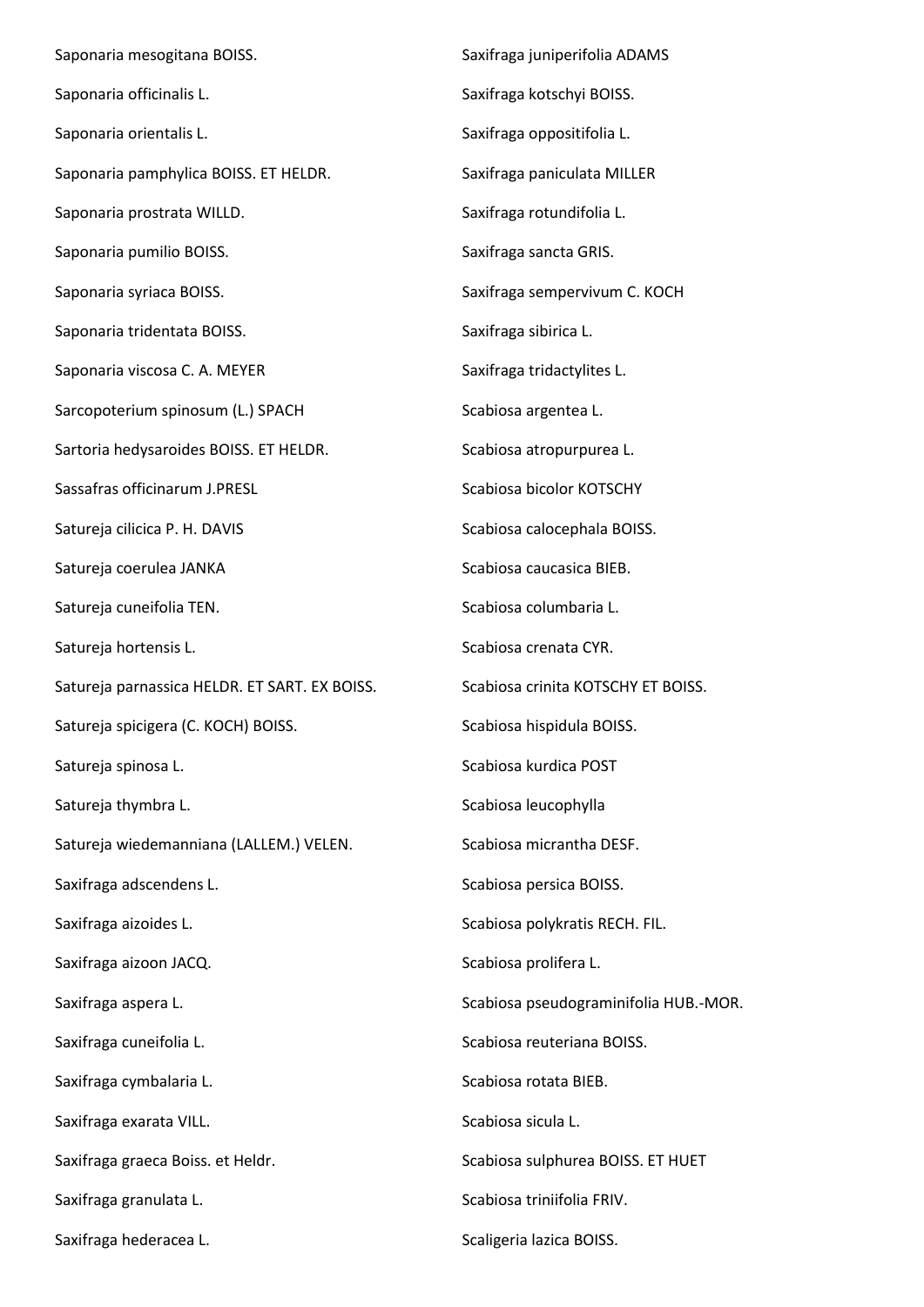Scaligeria napiformis (SPRENGEL) GRANDE Scaligeria tripartita (KALEM.) TAMAMSCH. Scandix aucheri BOISS. Scandix australis L. Scandix balansae REUTER EX BOISS. Scandix grandiflora L. Scandix iberica BIEB. Scandix macrorhyncha C. A. MEYER Scandix pecten-veneris L. Scandix stellata BANKS ET SOL. Scariola orientalis (BOISS.) SOJAK Scariola viminea (L.) F. W. SCHMIDT Schefflera actinophylla (ENDLİCHER) HARMS Schinus molle L. Schismus arabicus NEES Schismus barbartus (L.) Tel. Schivereckia doerfleri (WETTST.) BORNM. Schoenoplectus lacustris (L.) PALLA Schoenoplectus litoralis (SCHRADER) PALLA Schoenoplectus mucronatus (L.) PALLA Schoenoplectus supinus (L.) PALLA Schoenoplectus triqueter (L.) PALLA Schoenus intermedius BRUGGER Schoenus nigricans L. Scilla autumnalis L. Scilla bifolia L. Scilla dedea SPETA Scilla melaina SPETA Scilla monanthos C. KOCH Scilla pruinosa SPETA Scilla siberica HAW.

Scilla winogradowii SOSN. Scirpoides holoschoenus (L.) SOJAK Scirpus sylvaticus L. Scleranthus annuus L. Scleranthus perennis L. Scleranthus uncinatus SCHUR Sclerochloa dura (L.) P. BEAUV. Scolochloa festucacea (WILLD.) LINK Scolopendrium hemionitis SM. Scolymus grandiflorus DESF. Scolymus hispanicus L. Scolymus maculatus L. Scorpiurus muricatus L. Scorzonera acantholimon HAND.-MAZZ. Scorzonera aksekiensis A.DURAN & M.ÖZTÜRK Scorzonera aucherana DC. Scorzonera austriaca W. Scorzonera cana (C. A. MEYER) HOFFM. Scorzonera cinerea BOISS. Scorzonera cretica WILLD. Scorzonera elata BOISS. Scorzonera eriophora DC. Scorzonera hieraciifolia HAYEK Scorzonera hispanica L. Scorzonera incisa DC. Scorzonera karabelensis PAROLLY & N. KILIAN Scorzonera kotschyi BOISS. Scorzonera lacera BOISS. ET BAL. Scorzonera laciniata L. Scorzonera latifolia (FISCH. ET MEY.) DC. Scorzonera mollis BIEB.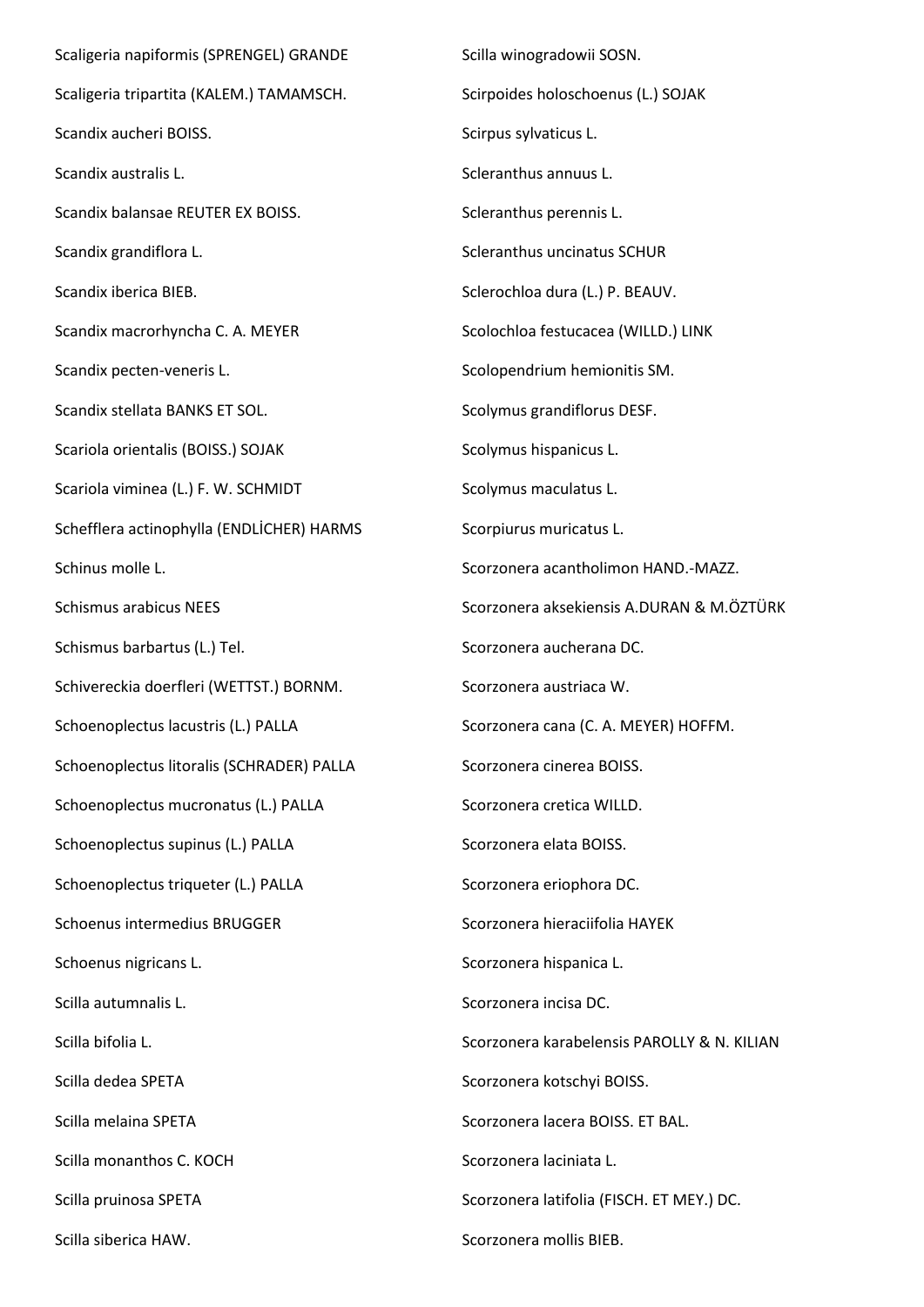Scorzonera papposa DC. Scorzonera parviflora JOCQ. Scorzonera phaeopappa (BOISS.) BOISS. Scorzonera pseudolanata GROSSH. Scorzonera pygmaea SIBTH. ET SM. Scorzonera rigida AUCHER Scorzonera sandrasica HARTVIG ET STRID Scorzonera seidlitzii BOISS. Scorzonera semicana DC. Scorzonera sericea DC. Scorzonera suberosa C. KOCH Scorzonera sublanata LIPSCHITZ Scorzonera tomentosa L. Scorzonera troodea BOISS. Scorzonera ulrichii PAROLLY & N. KILIAN Scrophularia canina L. Scrophularia catariifolia BOISS. ET HELDR. Scrophularia chrysantha JAUB.ET SPACH Scrophularia cryptophila BOISS. ET HELDR. Scrophularia depauperata BOISS. Scrophularia floribunda BOISS. ET BAL. Scrophularia gypsicola HUB.-MOR. ET LALL Scrophularia ilwensis C. KOCH Scrophularia kotschyana BENTHAM Scrophularia laciniata WALDST. & KIT Scrophularia lepidota BOISS. Scrophularia libanotica BOISS. Scrophularia lucida L. Scrophularia luridiflora FISCH. ET MEY. Scrophularia myriophylla BOISS. ET HELDR. Scrophularia nachitschevanica GROSSH.

Scrophularia nodosa L. Scrophularia olympica BOISS. Scrophularia orientalis L. Scrophularia peregrina L. Scrophularia pinardii BOISS. Scrophularia pulverulenta BOISS. ET NOE Scrophularia rimarum BORNM. Scrophularia scopolii (HOPPE EX) PERS. Scrophularia striata BOISS. Scrophularia subaequiloba LALL Scrophularia umbrosa DUM. Scrophularia xanthoglossa BOISS. Scutellaria albida L. Scutellaria brevibracteata STAPF Scutellaria diffusa BENTHAM Scutellaria galericulata L. Scutellaria hastifolia L. Scutellaria heterophylla MONTBRET ET AUCHER EX BENTHAM Scutellaria megalaspis RECH. FIL. Scutellaria orientalis L. Scutellaria pontica C. KOCH Scutellaria porphyrantha RECH. F. Scutellaria rubicunda HORNEM. Scutellaria salviifolia BENTHAM Scutellaria sieberi BENTH. Scutellaria tomentosa BERTOL. Scutellaria tourneforti BEANTHAM Scutellaria velenovskyi RECH. FIL. Secale anatolicum BOISS. Secale cereale L.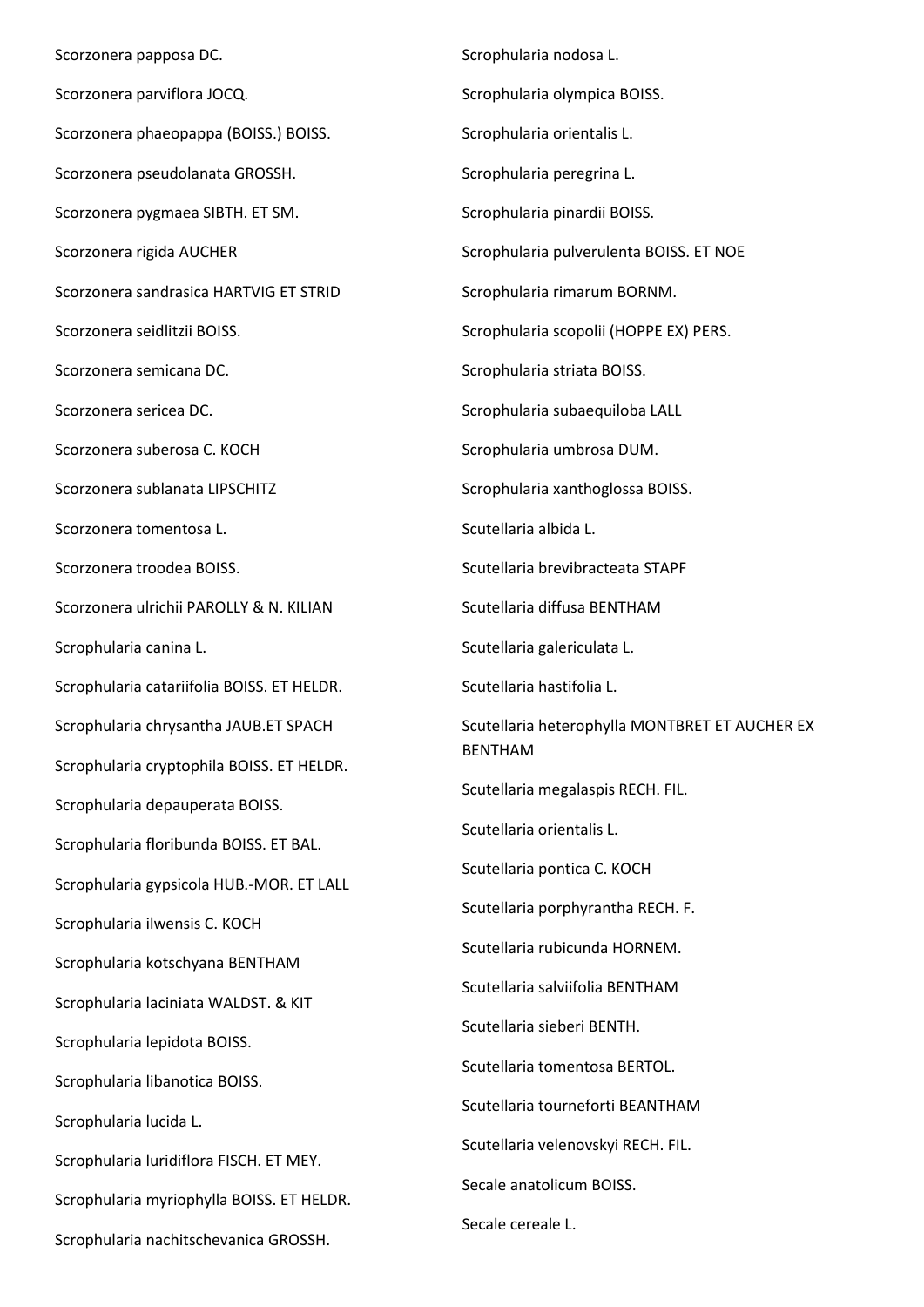Secale ciliatoglume (BOISS.) GROSSH. Secale montanum GUSS. Secale strictum (C. PRESL) C. PRESL Secale sylvestre HOST Securigera securidaca (L.) DEGEN ET DÖRF. Sedum acre L. Sedum aetnense TINEO Sedum albescens Sedum album L. Sedum alpestre VILL. Sedum amplexicaule DC. Sedum annuum L. Sedum assyriacum Boiss. Sedum caespitosum (CAV.) DC. Sedum cepaea L. Sedum compressum ROSE Sedum confertiflorum BOISS. Sedum dasyphyllum L. Sedum elegans Sedum ericarpum SIBTH. ET SM. Sedum euxinum T HART ET ALPINAR Sedum fruticosa (L.) A.J.SCOTT Sedum gracile C. A. MEYER Sedum grisebachii BOISS. ET HELDR. Sedum hewittii CHAMBERLAIN Sedum hispanicum L. Sedum ince t. HART & ALPINAR Sedum litoreum GUSS. Sedum lydium BOISS. Sedum magellense TEN. Sedum micranthum Sedum microcarpum SCHOENL. Sedum nanum BOISS. Sedum obtusifolium C. A. MEYER Sedum ochroleucum CHAIX Sedum pallidum BIEB. Sedum pilosum BIEB. Sedum rubens L. Sedum samium RUNEM. ET GREUTER Sedum sartorianum BOISS. Sedum sediforme (JACQ.) PAU Sedum sempervivoides BIEB. Sedum spurium BIEB. Sedum steudelii BOISS. Sedum subulatum (C. A. MEYER) BOISS. Sedum telephium L. Sedum tenellum BIEB. Sedum ursi t HART Seidlitzia florida (BIEB.) BUNGE Selaginella denticulata (L.) LİNK Selaginella helvetica (L.) Link Selinum silaifolium (JACQ.) G. BECK Sempervivum armenum BOISS. ET HUET. Sempervivum brevipilum MUIRHEAD Sempervivum davisii MUIRHEAD Sempervivum minus TURRILL Senecio abrotanifolius L. Senecio aquaticus HILL Senecio aureus L. Senecio bulghardaghensis SOLDANO Senecio cariensis BOISS. Senecio castagneanus DC.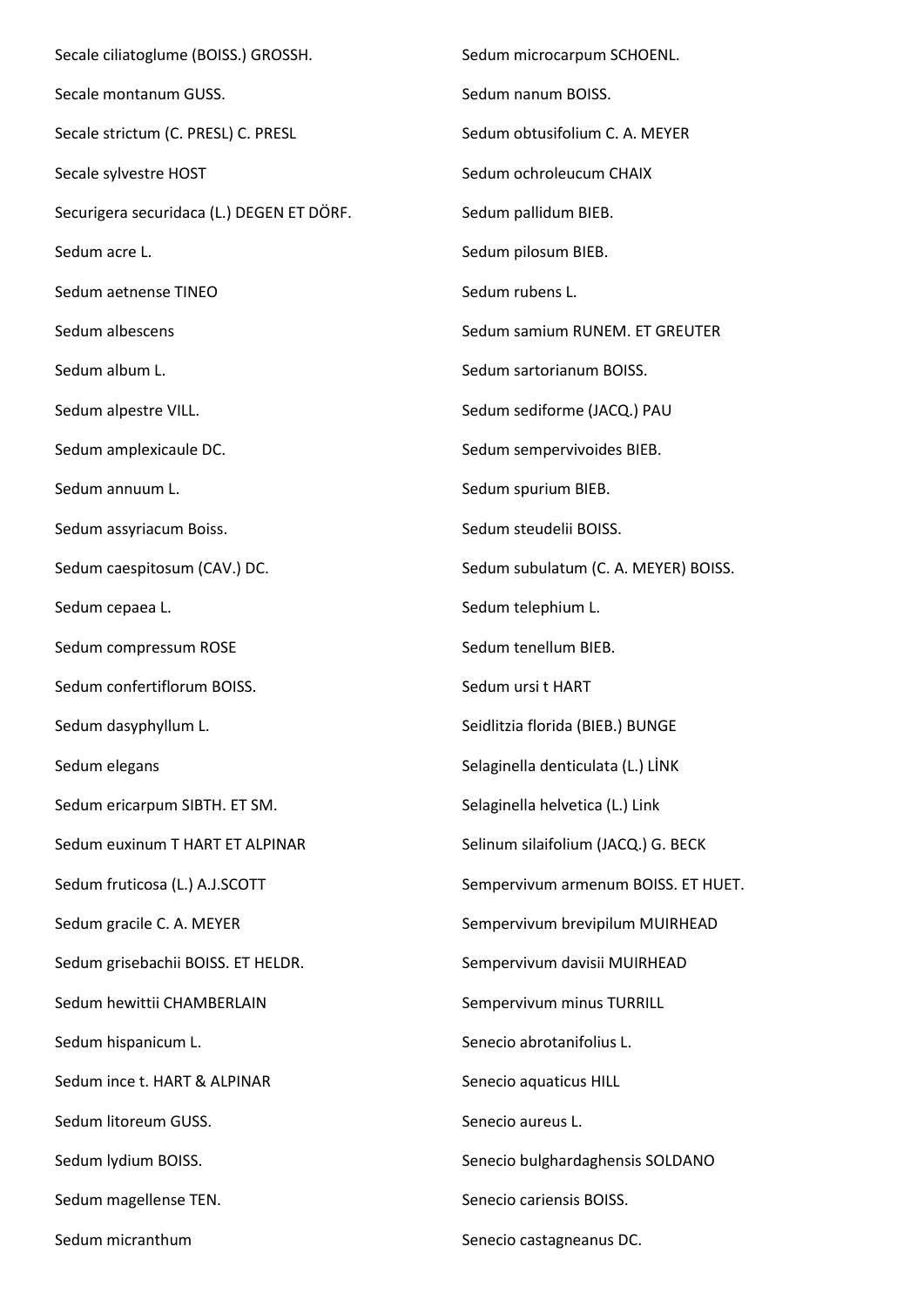Senecio cilicicus BOISS. Senecio cordatus KOCH Senecio doria L. Senecio doronicum (L.) L. Senecio dumanii HAMZAOĞLU & BUDAK Senecio eriospermus DC. Senecio erraticus BERTOL. Senecio erucifolius L. Senecio gibbosus Senecio gnaphalodes SIEB. Senecio hypochionaeus BOISS. Senecio incanus L. Senecio inops BOISS. ET BAL. Senecio integrifolius (L.) CLAIRV. Senecio jacobaea L. Senecio jurineifolius BOISS. ET BAL. Senecio lazicus BOISS. ET BAL. Senecio lividus L. Senecio lorentii HOCHST. Senecio macrophyllus M.BİEB. Senecio maritimus (L.) RECHB. Senecio mollis WILLD. Senecio nemorensis L. Senecio olympicus BOISS. Senecio othonnae BIEB. Senecio paludosus L. Senecio pandurifolius C. KOCH Senecio paucilobus DC. Senecio platyphyllus DC. Senecio ponticus (C. KOCH.) HAMZAOĞLU & BUDAK Senecio pseudo-orientalis SCHISCHKIN Senecio racemosus (BIEB.) DC. Senecio ruperstris W. K. Senecio salsuginea H. DUMAN & VURAL Senecio sandrasicus P. H. DAVIS Senecio sarracenius L. Senecio sylvaticus L. Senecio taraxacifolius (BIEB.) DC. Senecio tauricolus MATTHEWS Senecio trapezuntinus BOISS. Senecio vernalis WALDST. ET KIT. Senecio viscosus L. Senecio visianianus PAPAF. Senecio vulgaris L. Sequoia pendula Sequoia sempervirens (LAMB.) ENDL. Sequoiandendron giganteum BUCH. Serapias bergonii E.G.CAMUS Serapias cordigeri L. Serapias politisii RENZ Serapias vomeracea (BURM. FIL.) BRIQ. Serratula albarracinensis Serratula bornmuellerii AZN. Serratula cerinthifolia (SM.) BOISS. Serratula coriacea FISCH. ET MEY. EX DC. Serratula medicavlis Serratula oligocephala DC. Serratula quinquefolia BIEB. EX WILLD. Serratula radiata (WALDST. ET KIT.) BIEB. Serratula serratuloides (DC) TAKHT. Serratula tinctoria L. Serratula vulpii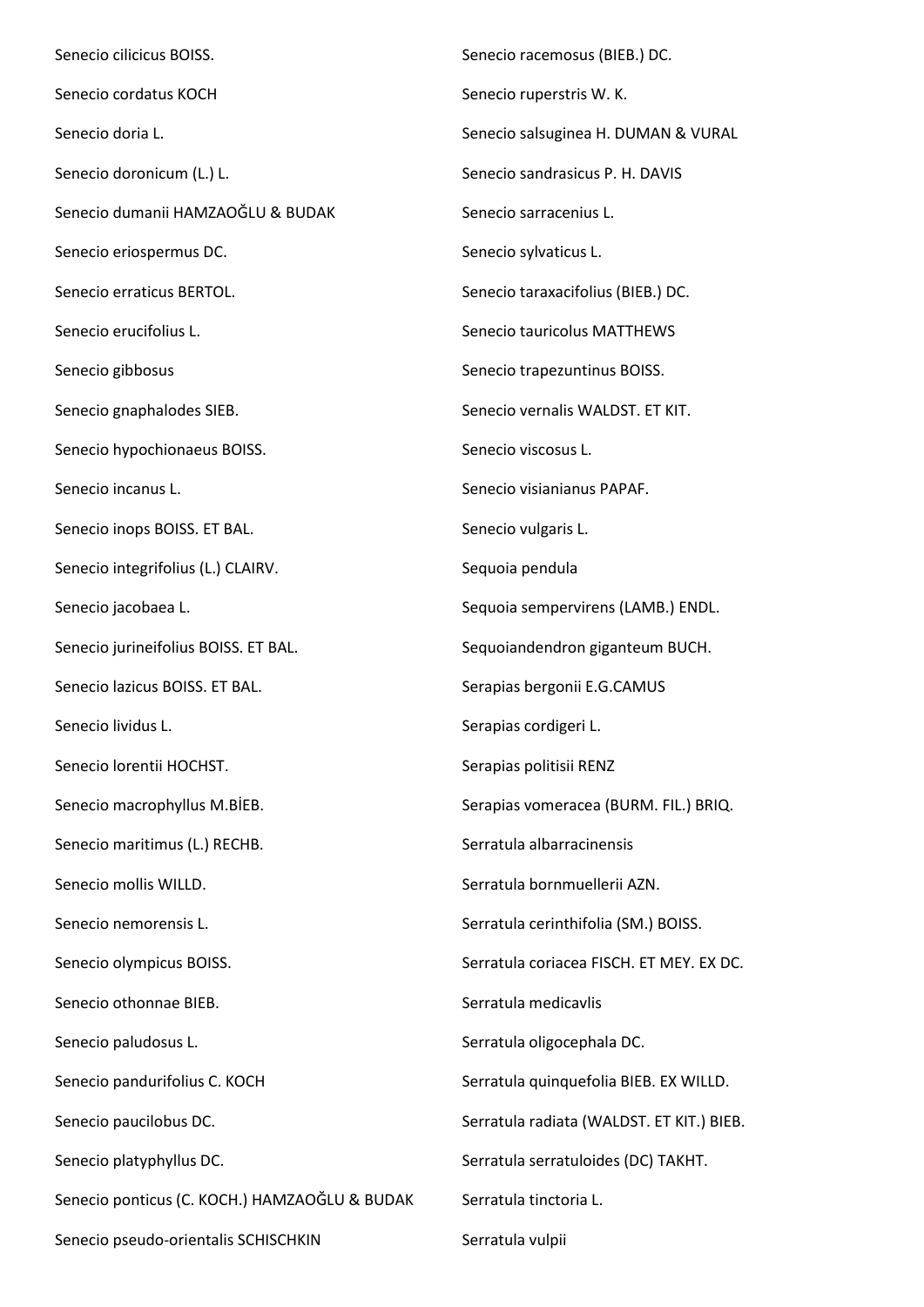Sesamum indicum L. Seseli andronakii WORON. Seseli campestre BESSER Seseli libanotis (L.) W. KOCH Seseli montanum L. Seseli petraeum BIEB. Seseli peucedanoides (BIEB.) KOSO-POL. Seseli ramosissimum HARTVIG ET STRID Seseli resinosum FREYN ET SINT. Seseli tortuosum L. Sesleria alba SM. Sesleria albicans KIT. Sesleria caerula (L.) ARD. Sesleria elongata HOST Sesleria phleoides STEVEN EX ROEMER ET SCHULTES Sesleria robusta SCHOTT, NYMAN & KOTSCHY Sesleria vaginalis BOISS. & ORPH. Setaria adhaerens (FORSSKAL) CHIOVENDA Setaria ambigua GUSS. Setaria glauca (L.) P. BEAUV. Setaria italica (L.) P. BEAUV. Setaria pumila (POIRET) SHULTES Setaria verticillata (L.) P. BEAUV. Setaria viridis (L.) P. BEAUV. Sherardia arvensis L. Sibbaldia parviflora WILLD. Sibbaldia procumbens L. Sideritis albiflora HUB.-MOR. Sideritis amasiaca BORNM. Sideritis arguta BOISS. ET HELDR. Sideritis argyrea P. H. DAVIS Sideritis armeniaca BORNM. Sideritis athoa PAPANIKOLAOU ET KOKKINI Sideritis bilgerana P. H. DAVIS Sideritis brevibracteata P. H. DAVIS Sideritis brevidens P. H. DAVIS Sideritis brutia TEN. Sideritis cilicica BOISS. ET BAL. Sideritis clandestina (BORY &CHAUB.) HAYEK Sideritis condensata BOISS. ET HELDR. APUD BENTHAM Sideritis congesta P. H. DAVIS ET HUB.-MOR. Sideritis curvidens STAPF Sideritis dichotoma HUTER Sideritis erythrantha BOISS. ET HELDR. APUS BENTHAM Sideritis galatica BORNM. Sideritis germanicopolitana BORNM. Sideritis guillonii TİMB.-LAGR Sideritis hispida P. H. DAVIS Sideritis hololeuca BOISS. ET HELDR. APUD BENTHAM Sideritis lanata L. Sideritis leptoclada O. SCHWARZ ET P. H. DAVIS Sideritis libanotica LABILL. Sideritis lycia BOISS. ET HELDR. APUD BENTHAM Sideritis montana L. Sideritis perfoliata L. Sideritis phlomoides BOISS. ET BAL. Sideritis phrygia BORNM. Sideritis pisidica BOISS. ET HELDR. APUD BENTHAM Sideritis pungens BENTH. Sideritis romana L. Sideritis scardica GRİSEB. Sideritis serratifolia HUB.-MOR.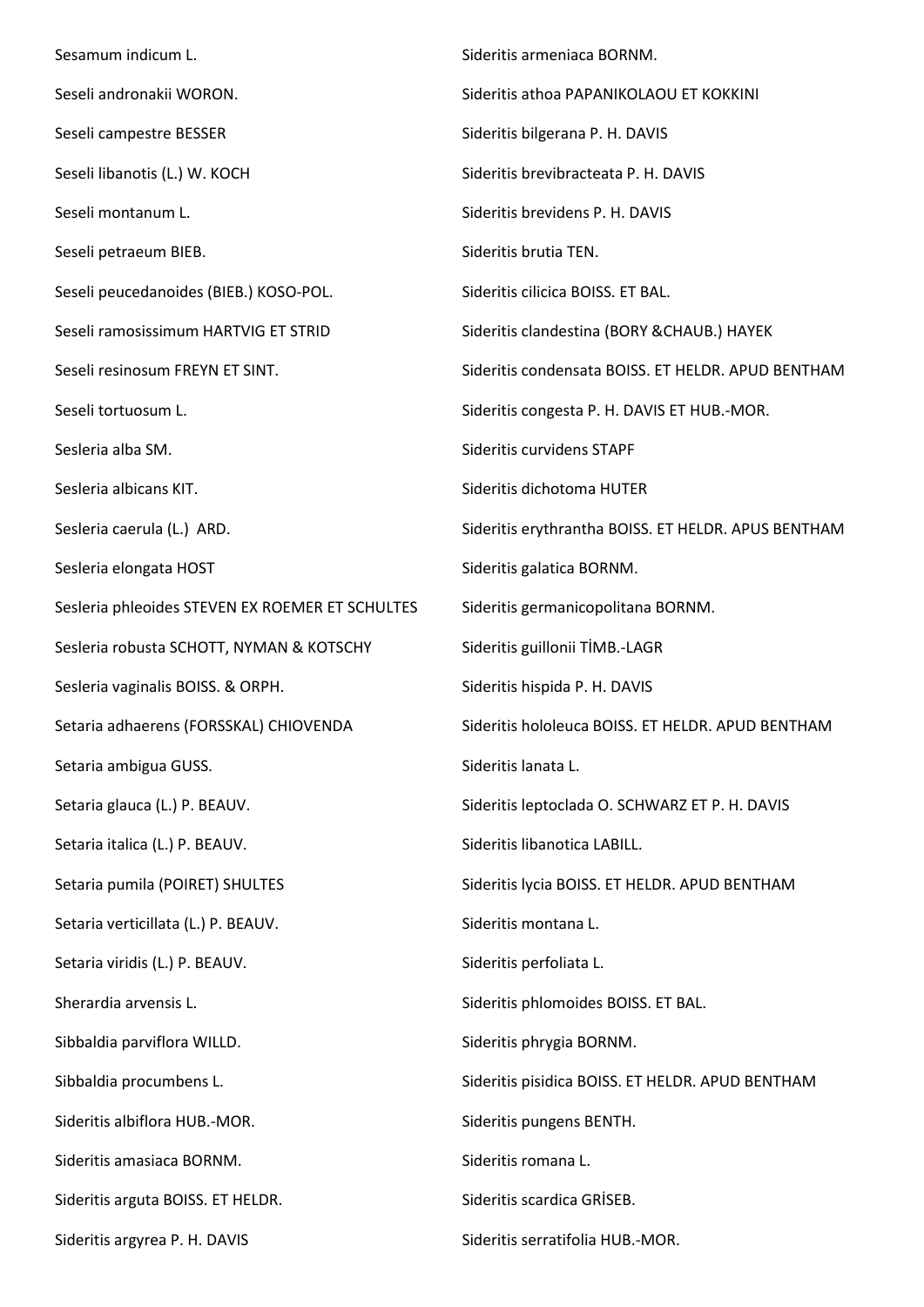Sideritis sipylea BOISS. Sideritis stachydioides WİLLK. Sideritis stricta BOISS. ET HELDR. APUD BENTHAM Sideritis syriaca L. Sideritis taurica STEPHAN EX WILLD. Sideritis tmolea P. H. DAVIS Sideritis trojana BORNM. Sideritis vulcanica HUB.-MOR. Siebera nana (DC.) BORNM. Siebera pungens (LAM.) J. GAY Silene aegyptiaca (L.) L. FIL. Silene alba (MILLER) KRAUSE Silene alpina Silene ampullata BOISS. Silene anatolica MELZHEIMER ET A. BAYTOP Silene araratica SCHISCHK. Silene argaea FISCH. ET MEY. Silene arguta FENZL Silene armena BOISS. Silene armeria L. Silene atocioides BOISS. Silene atropurpurea (GRİSEB.) GREUTER & BURDET Silene azirensis COODE ET CULLEN Silene behen L. Silene bellidifolia JACQ. Silene brachypetala Silene brevicalyx HARTVIG ET STRID Silene brevicaulis BOISS. Silene bupleuroides L. Silene campanula Silene capitellata BOISS. Silene cappadocica BOISS. ET HELDR. Silene cariensis BOISS. Silene caryophylloides (POIRET) OTTH Silene caucasica (BUNGE) BOISS. Silene chaetodonta BOISS. Silene chlorifolia SM. Silene colorata POIRET Silene compacta FISCHER Silene conica L. Silene conoidea L. Silene cordifolia ALL. Silene cretica L. Silene delicatula BOISS Silene delicatula BOISS. Silene dianthoides PERS. Silene dichotoma EHRH. Silene dioica (L.) CLAIRV. Silene discolor SIBTH. ET SM. Silene echinata Silene echinospermoides HUB.-MOR. Silene elisabetha Silene fabaria (L.) SIBTH. ET SM. Silene fabaroides HAUSSKN. Silene falcata SIBTH. ET SM. Silene frivaldskyana HAMPE Silene gallica L. Silene gigantea L. Silene inclinata HUB.-MOR. Silene italica (L.) PERS. Silene kotschyi BOISS. Silene lacta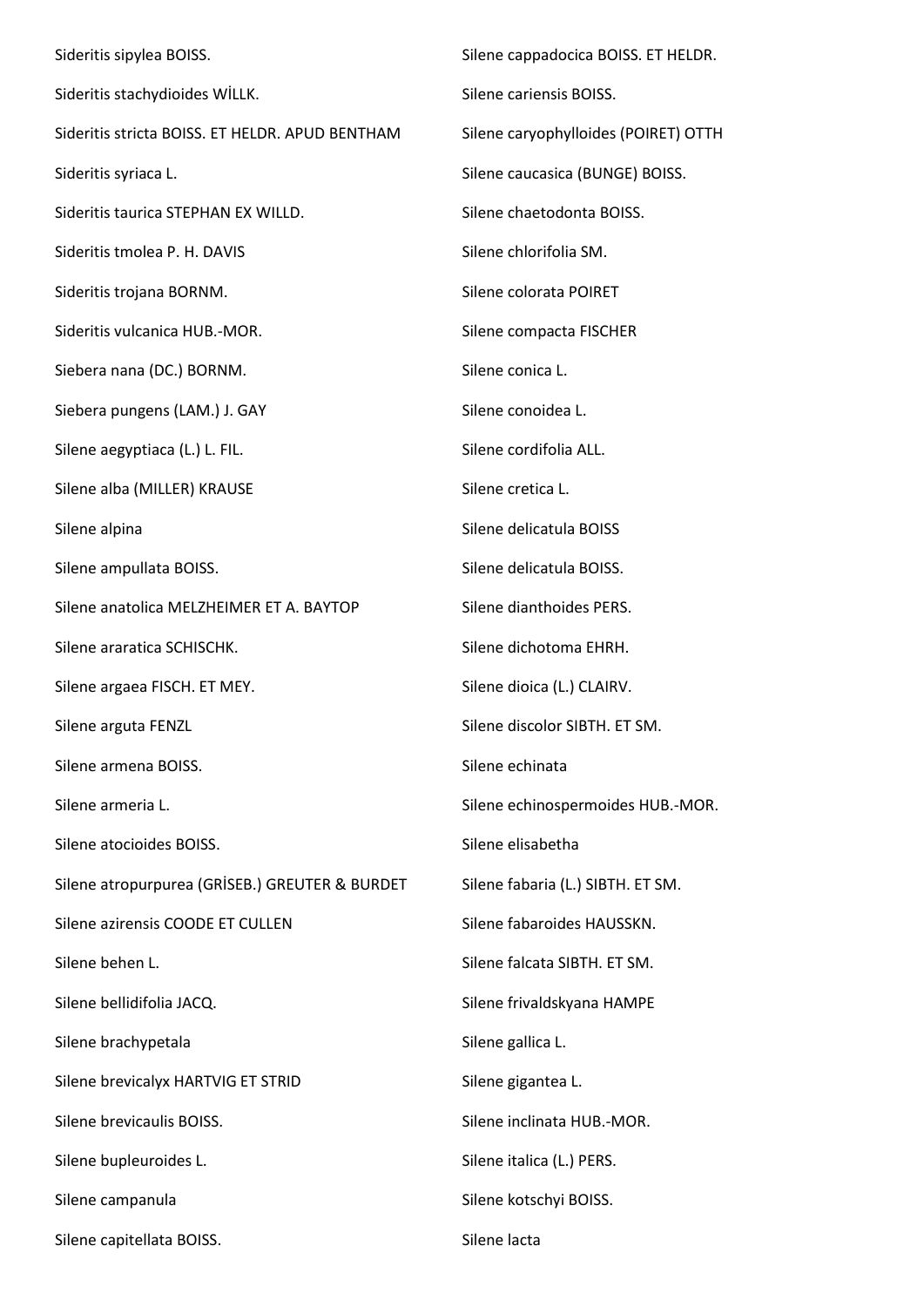Silene lasiantha KOCH Silene lazica BOISS. Silene leptoclada BOISS. Silene longipetala VENT. Silene lucida CHOWDH. Silene lycaonica CHOWDH. Silene lydia BOISS. Silene macrodonta BOISS. Silene mantana ARRONDEAU Silene marschallii C. A. MEYER Silene montbretiana BOISS. Silene muradica SCHISCHK. Silene noctiflora L. Silene nocturna L. Silene nuncupanda COODE ET CULLEN Silene odontopetala FENZL Silene odorata POIRET Silene olympica BOISS. Silene oreades BOISS. ET HELDR. Silene otites (L.) WIBEL Silene ozyurtii AKSOY & HAMZAOĞLU Silene paphlagonica BORNM. Silene papillosa BOISS. Silene pendula L. Silene pharnaceifolia FENZL Silene pungens BOISS. Silene rhynchocarpa BOISS. Silene ruscifolia (HUB.-MOR. ET REESE) HUB.-MOR. Silene ryhnchocarpa BOISS. Silene sangaria COODE ET CULLEN Silene saxatilis SIMS Smilax aspera L.

Silene sclerophylla CHOWDH. Silene sericea Silene skorpilii VEL. Silene spergulifolia (DESF.) BIEB. Silene splendens BOISS. Silene squamigera BOISS. Silene stenobotrys BOISS. ET HAUSSKN. Silene subconica FRIV. Silene supina BIEB. Silene swertiifolia BOISS. Silene tenuiflora GUSS. Silene trinervia SEB. ET MAURI Silene tunicoides BOISS. Silene viridiflora L. Silene viscosa (L.) PERS. Silene vulgaris (MOENCH) GARCKE Silybum marianum (L.) GAERTNER Sinapis alba L. Sinapis arvensis L. Sison amomum L. Sisymbrium altissimum L. Sisymbrium loeselii L. Sisymbrium officinale (L.) SCOP. Sisymbrium orientale L. Sisymbrium pinnatifidum (LAM.) DC. Sisymbrium polyceratum L. Sisyrinchium striatum SMİTH Sium latifolium L. Sium sisarum L. Skimmia japonica THUN.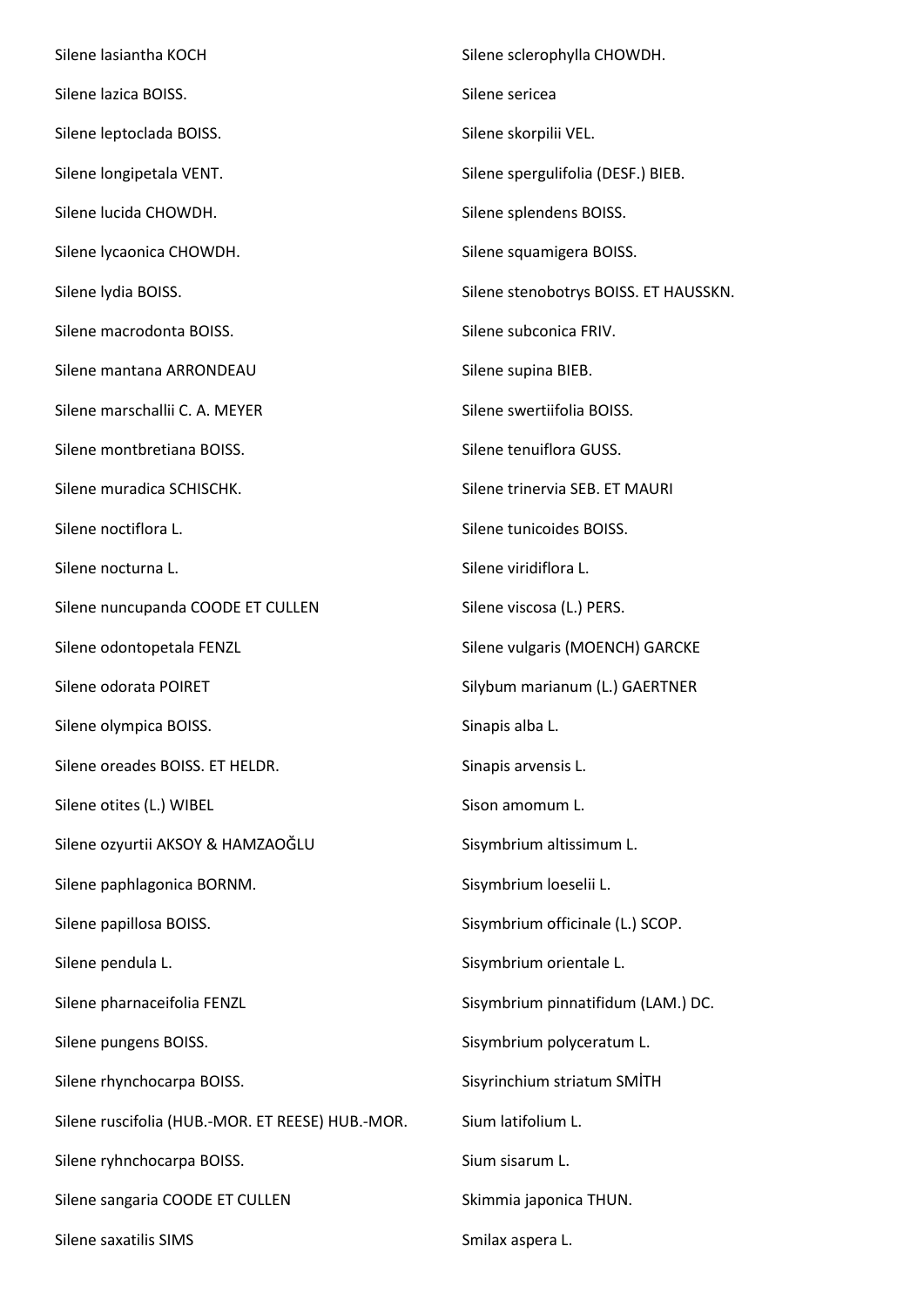Smilax excelsa L. Smyrniopsis aucheri BOISS. Smyrniopsis cachroides BOISS. Smyrnium connatum BOISS. ET KOTSCHY Smyrnium cordifolium BOISS. Smyrnium creticum MILLER Smyrnium galaticum CZECZOTT Smyrnium olusatrum L. Smyrnium perfoliatum L. Smyrnium rotundifolium MILLER Sobolewskia clavata (BOISS.) FENZL. Sobolewskia lithopila Solanum alatum MOENCH Solanum capsicastrum LINK ex SCH Solanum cornotum LAM. Solanum dulcamara L. Solanum dulcamarum L. Solanum elaeagnifolium CAV. Solanum jasminoides PAXTER Solanum khasianum C.E.CLARKE Solanum nigrum L. Solanum pseudocapsicum L. Solanum rantonnettii CARR. Solanum sodomaeum L. Solanum tuberosum L. Solanum villosum LAM. Soldanella alpina L. Soldanella pusilla BAUMG. Solenanthus stamineus (DESF.) WETTST. Solidago canadensis L. Solidago erisetorum Solidago gigantea AITON Solidago macrorrhiza Solidago virgaurea L. Sonchus arvensis L. Sonchus asper (L.) HILL Sonchus erzincanicus MATTEHEWS Sonchus oleraceus L. Sonchus palustris L. Sonchus tenerrimus L. Sondanella montana Sophora alopecuroides L. Sophora jaubertii SPACH Sorbus aucuparia L. Sorbus domestica L. Sorbus kusnetzovii ZINSERL. Sorbus roopiana BORDZ. Sorbus torminalis (L.) CRANTZ Sorbus umbellata (DESF.) FRITSCH Sorghum bicolor (L.) MOENCH Sorghum halepense (L.) PERS. Sorghum sudanense (PİPER) STAPF Sparganium erectum L. Sparganium minimum VALLR. Spartina townsendii H. et J. GROVES Spartium junceum L. Spathiphyllum wallisii REGEL Spergula arvensis L. Spergula pentandra L. Spergularia bocconei (SCHEELE) ASCHERS. ET GRAEBN. Spergularia diandra (GUSS.) HELDR. ET SART. Spergularia marginata (DC.) KITTEL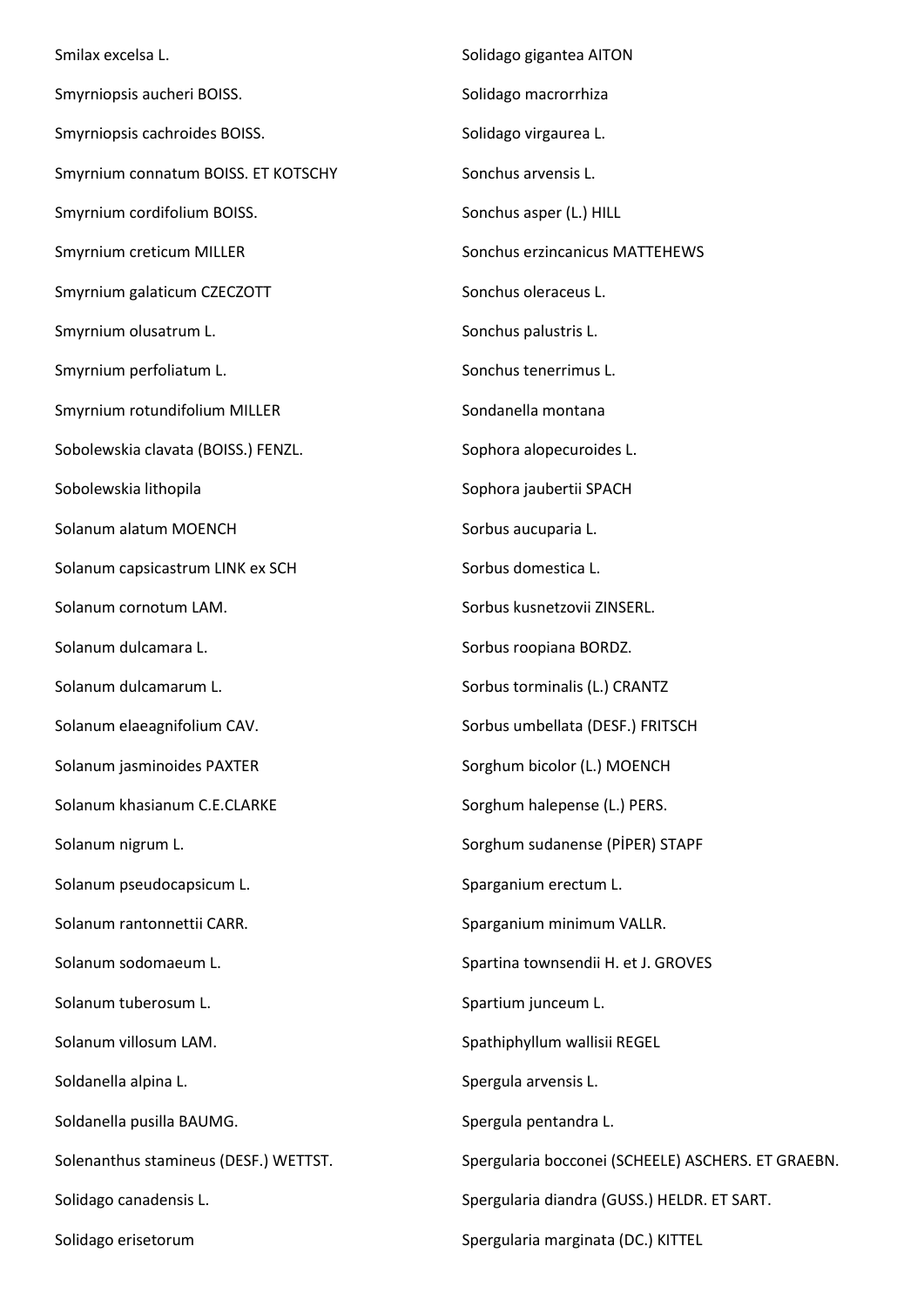| Spergularia marina (L.) GRIS.                                                             | Stachys cretica L.                                    |
|-------------------------------------------------------------------------------------------|-------------------------------------------------------|
| Spergularia media (L.) C. PRESL.                                                          | Stachys euadenia P. H. DAVIS                          |
| Spergularia rubra (L.) J. ET C. PRESL                                                     | Stachys germenica L.                                  |
| Sphaerophysa kotschyana BOISS.                                                            | Stachys huber-morathii BHATTACHARJEE                  |
| Sphenopus divaricatus (GOUAN) REICHB.                                                     | Stachys huetii BOISS.                                 |
| Spinacia tetrandra STEVEN EX M. BIEB.                                                     | <b>Stachys iberica BIEB</b>                           |
| Spiraea bumalda BURV.                                                                     | Stachys inanis HAUSSKN. ET BORNM.                     |
| Spiraea douglasii HOOK.                                                                   | Stachys kurdica BOISS. ET HOHEN.                      |
| Spiraea hypericifolia L.                                                                  | Stachys laetivirens KOTSCHY ET BOISS. EX RECH. FIL.   |
| Spiraea japonica L.F.                                                                     | Stachys lanata JACQ.                                  |
| Spiraea prunifolia SIEB. et ZUCC.                                                         | Stachys lavandulifolia VAHL                           |
| Spiraea vanhouttei ZAB.                                                                   | Stachys leucoglossa Griseb.                           |
| Spiranthes spiralis (L.) CHEVALL.                                                         | Stachys longispicata BOISS. ET KOTSCHY                |
| Spirodela polyrhiza (L.) SCHLEIDEN                                                        | Stachys macrantha (C. KOCH) STEARN                    |
| Spodiopogon pogonanthus (BOISS ET BAL. EX BAL.) BOISS. Stachys macrostachya (WEND.) BRIQ. |                                                       |
| Sporobolus cryptandrus                                                                    | Stachys mardinensis (POST) R. MILL                    |
| Sporobolus fertilis (Steut.) Clayton                                                      | Stachys maritima GOUAN                                |
| Sporobolus pungens (SCHREBER) KUNTH                                                       | Stachys megalodonta HAUSSKN. ET BORNM. EX P. H. DAVIS |
| Sporobolus tenacissimus (L.F.) P.BEAUV                                                    | Stachys obliqua WALDST. ET KIT.                       |
| Sporobolus virginicus (L.) KUNTH                                                          | Stachys officinalis (L.) TREVISAN                     |
| Stachys aleurites BOISS. ET HELDR. APUD BENTHAN                                           | Stachys orientalis VAHL.                              |
| Stachys alopecuros (L.) BENTH.                                                            | Stachys palustris L.                                  |
| Stachys alpina L.                                                                         | Stachys penicillata HELDR.&SART. EX BOİSS             |
| Stachys angustifolia BIEB.                                                                | Stachys pinetorum BOISS. ET BAL.                      |
| Stachys annua (L) L.                                                                      | Stachys pradica (ZANTED.) GREUTER & PIGNATTI          |
| Stachys atherocalyx C. KOCH                                                               | Stachys pubescens Ten.                                |
| Stachys balansae BOISS. ET KOTSCHY                                                        | Stachys pumila BANKS ET SOL.                          |
| Stachys bombycina BOISS.                                                                  | Stachys ramosissima MONTBRET VE AUCHER EX BENTHAM     |
| Stachys burgsdorffioides (BENTHAM) BOISS.                                                 | Stachys recta L.                                      |
| Stachys byzantina C. KOCH                                                                 | Stachys rizeensis BHATTACHARJEE                       |
| Stachys citrina BOISS. ET HELDR. APUD BENTHAM                                             | Stachys rupestris MONTBRET ET AUCHER EX BENTHAM       |
|                                                                                           |                                                       |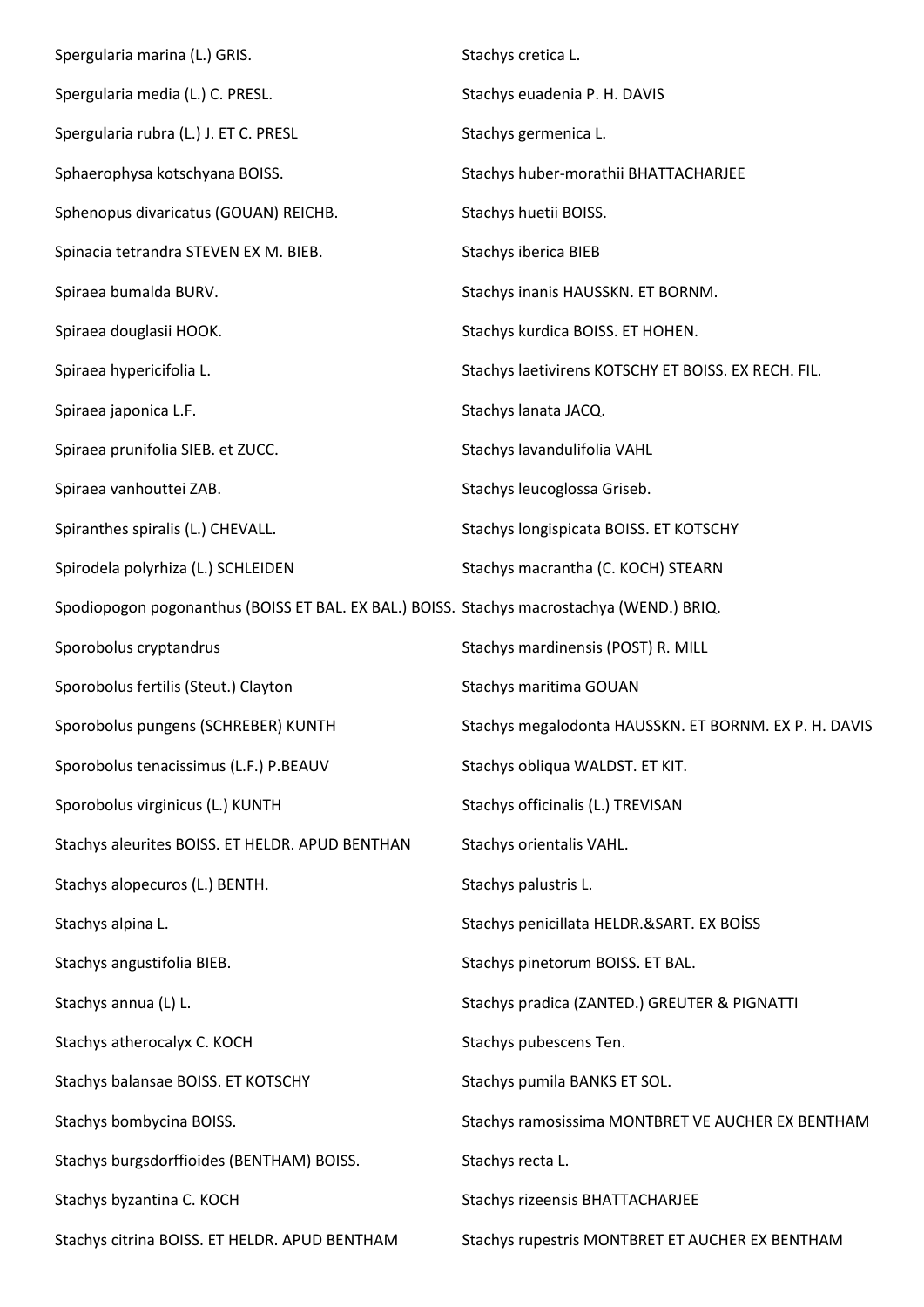Stachys satureoides MONTBRET ET AUCHER EX BENTHAM Sternbergia lutea (L.) KER-GAWL. EX SPRENGEL

| Stachys sericantha P. H. DAVIS                         | Sternbergia schubertii SCHENK                   |
|--------------------------------------------------------|-------------------------------------------------|
| Stachys sideritoides GİLLİES EX BENTH.                 | Sternbergia sicula TINEO EX GUSS.               |
| Stachys sparsipilosa BHATTACHARJEE ET HUB.-MOR.        | Sternbergia vernalis (MİLL.) GARER & J.H.HARVEY |
| Stachys spectabilis CHOISY EX DC.                      | Steveniella satyrioides (SPRENGEL) SCHLECHTER   |
| Stachys spinulosa SM.                                  | Stipa arabica TRIN. ET RUPR.                    |
| Stachys swaiusonii BENTH.                              | Stipa aristella L.                              |
| Stachys sylvatica L.                                   | Stipa bromoides (L.) DÖRFLER                    |
| Stachys thirkei C. KOCH                                | Stipa capensis THUNB.                           |
| Stachys thracica Dav.                                  | Stipa capillata L.                              |
| Stachys tmolea BOISS.                                  | Stipa ehrenbergiana TRIN. ET RUPR.              |
| Stachys viscosa MONTBRET ET AUCHER EX BENTHAM          | Stipa hohenackeriana TRIN. ET RUPR.             |
| Stachys viticina BOISS.                                | Stipa holosericea TRIN.                         |
| Stachys woronowii (SCHISCHKIN EX GROSSH.) R. MILL      | Stipa lessingiana TRIN. ET RUPR.                |
| Staehelina lobelii DC.                                 | Stipa pennata L.                                |
| Staphylea pinnata L.                                   | Stipa pontica P. SMIRNOV                        |
| Statice maritima (Miller) WILLD.                       | Stipa pulcherrima C. KOCH                       |
| Stellaria cilicica BOISS. ET BAL.                      | Stipa tenacissima L.                            |
| Stellaria graminea L.                                  | Stipa tirsa STEVEN                              |
| Stellaria holostea L.                                  | Stipa tortilis DESF.                            |
| Stellaria media (L.) VILL.                             | Stipagrostis plumosa (L.) MUNRO EX T. ANDERSON  |
| Stellaria nemorum L.                                   | Stratiotes aloides L.                           |
| Stellaria persica BOISS.                               | Strophanthus eminii ASCH. ET PAX                |
| Steptorhamphus tuberosus (JACQ.) GROSSH.               | Styrax officinalis L.                           |
| Sterigmostemum incanum BIEB.                           | Suaeda altissima (L.) PALL.                     |
| Sterigmostemum sulphureum (BANKS ET SOLANDER)          | Suaeda carnosissima POST                        |
| BORNM.                                                 | Suaeda prostrata PALL.                          |
| Sternbergia candida MATHEW ET T. BAYTOP                | Suaeda vera Forssk. Ex Gmelin                   |
| Sternbergia clusiana (KER-GAWL.) KER-GAWL. EX SPRENGEL | Succisa inflexa                                 |
| Sternbergia colchiciflora WALDST. ET KIT.              | Succisa pratensis MOENCH                        |
| Sternbergia fischeriana (HERBERT) RUPR.                | Succisa succisa                                 |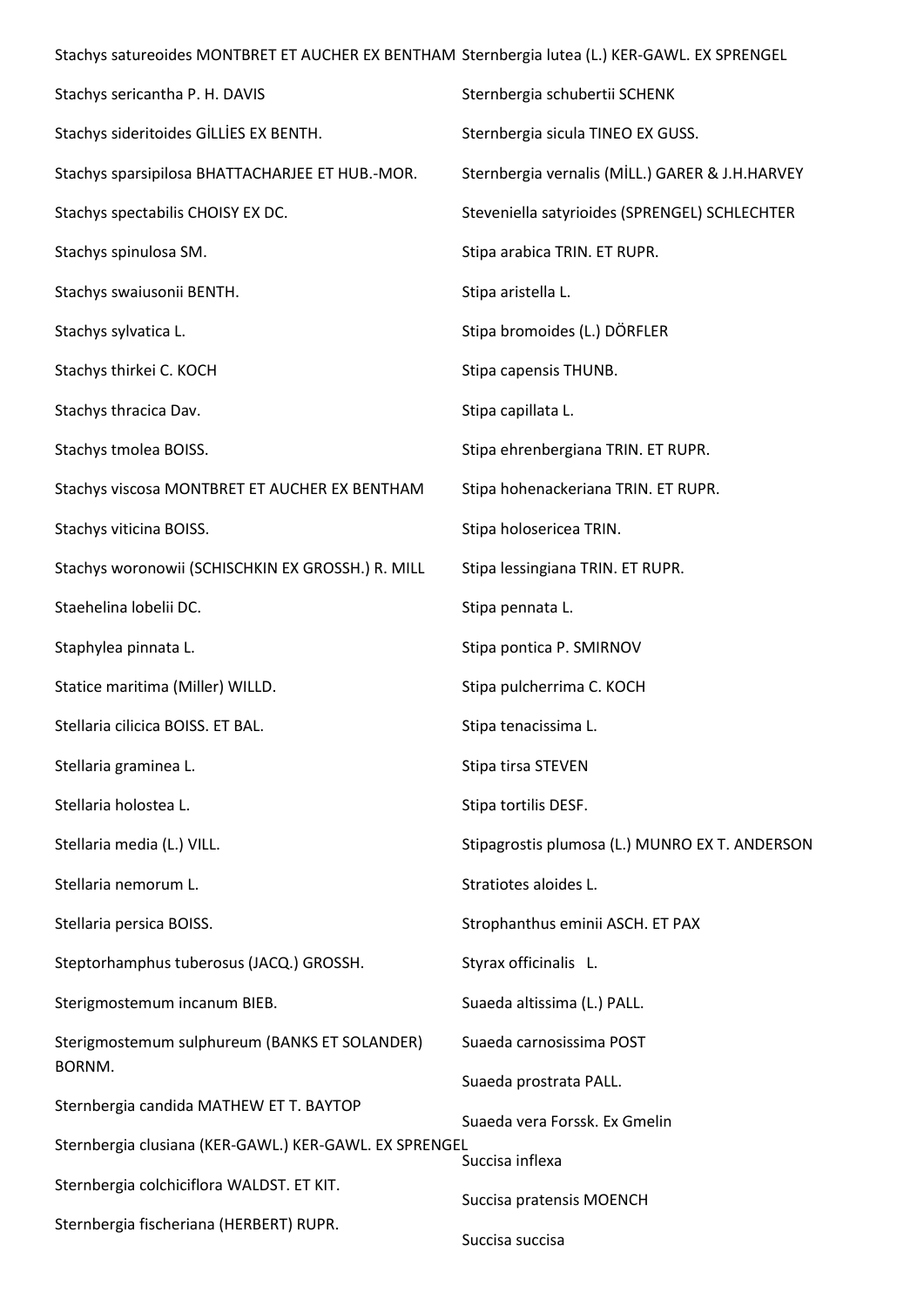Swertia iberica FISCHER EX C. A. MEYER Swertia iberica FISCHER EX C.A.MEYER Swertia longifolia BOISS. Symphoricarpus albus (L.) S.F. BLAKE Symphoricarpus chenaultii REHD. Symphoricarpus orbiculatus MONECH Symphytum aintabicum HUB.-MOR. ET WICKENS Symphytum anatolicum BOISS. Symphytum asperum LEPECHIN Symphytum bornmuelleri BUCKNALL Symphytum brachycalyx BOISS. Symphytum bulbosum SCHIMPER Symphytum circinale RUNEMARK Symphytum ibericum STEVEN Symphytum longipetiolatum WICKENS Symphytum officinale L. Symphytum orientale L. Symphytum ottomanum FRIV. Symphytum pseudobulbosum AZNAV. Symphytum sepulcrale BOISS. ET BAL. Symphytum sylvaticum BOISS. Symphytum tuberosum L. Syringa vulgaris L. Taeniatherum asperum (SIMONKAI) NEVSKI Taeniatherum caput-medusae (L.) NEVSKI Taeniatherum crinitum (SCHREB.) NEVSKI Tagetes erecta L. Tagetes minuta L. Tagetes patula L. Tamarix gallica L. Tamarix hampeana BOISS. et HELDR.

Tamarix parviflora DC. Tamarix smyrnensis BUNGE Tamarix tetrandra PALAS et BIEB. Tamus communis L. Tanacetum abrotanifolium (L.) DRUCE Tanacetum albipannosum HUB.-MOR. ET GRIERSON Tanacetum alyssifolium (BORNM.) GRIERSON Tanacetum argenteum (LAM.) WILLD. Tanacetum argyrophyllum (C. KOCH) TVZEL. Tanacetum armenum (DC.) SCHULTZ BIP. Tanacetum aucheranum (DC.) SCHULTZ BIP. Tanacetum balsamita L. Tanacetum cadmeum (BOISS.) HEYWOOD Tanacetum canescens DC. Tanacetum chiliophyllum (FISCH. ET MEY.) SCHULTZ BIP. Tanacetum cilicicum (BOISS.) GRIERSON Tanacetum coccineum (WILLD.) GRIERSON Tanacetum corymbosum (L.) SCHULTZ BIP. Tanacetum densum (LAB.) SCHULTZ BIP. Tanacetum flavovirens (BOISS.) TZVEL. Tanacetum germanicopolitanum (BORNM. ET HEIMERL) **GRIERSON** Tanacetum haradjanii (RECH. FIL.) GRIERSON Tanacetum heterotomum (BORNM.) GRIERSON Tanacetum kotschyi (BOISS.) GRIERSON Tanacetum macrophyllum (WALDST. ET KIT.) SCHULTZ BIP. Tanacetum mucroniferum HUB.-MOR. ET GRIERSON Tanacetum nitens (BOISS. ET NOE) GRIERSON Tanacetum parthenium (L.) SCHULTZ BIP. Tanacetum polycephalum SCH. BIP. Tanacetum poteriifolium (LEDEB.) GRIERSON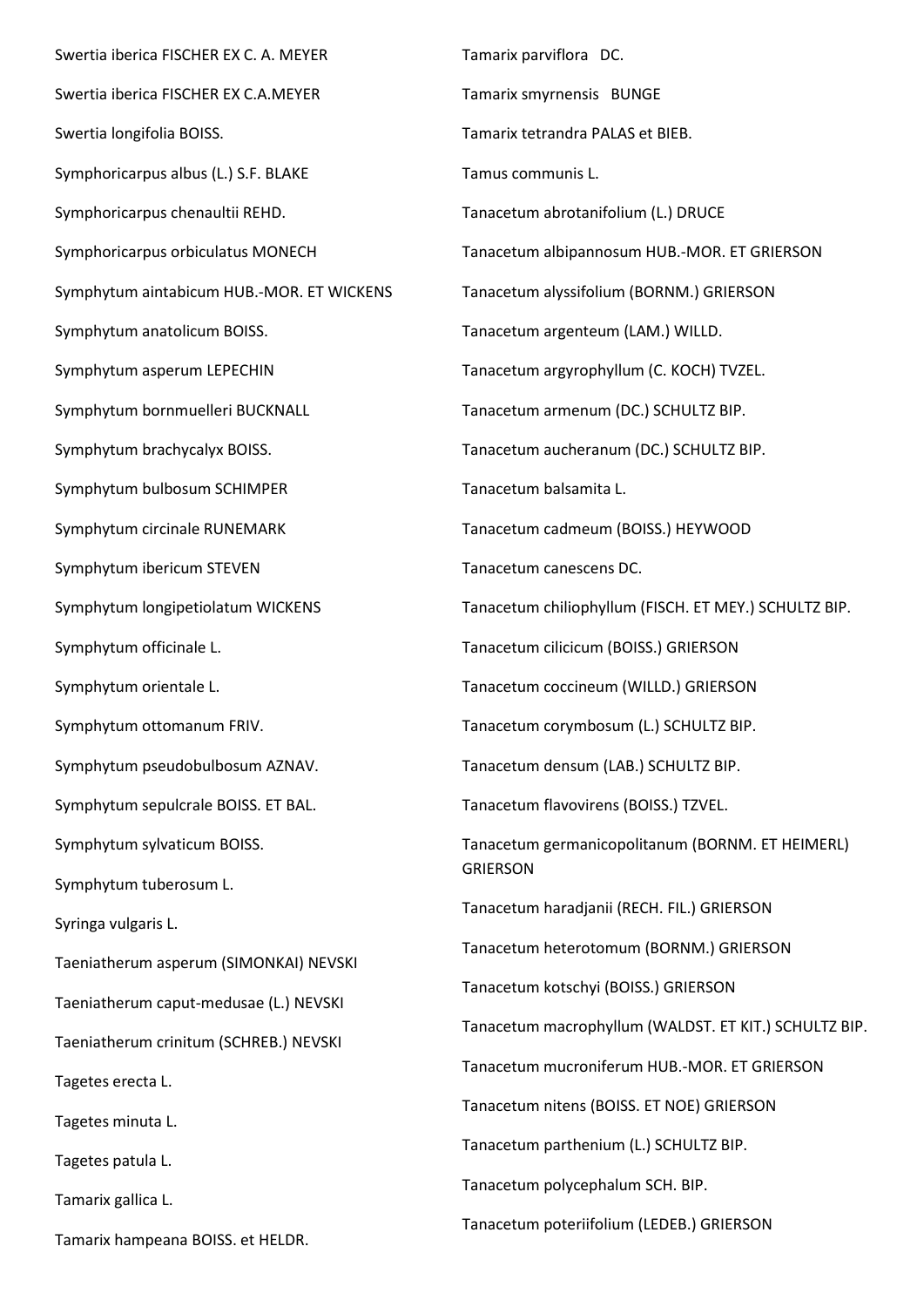Tanacetum praeteritum (HORWOOD) HEYWOOD Tanacetum punctatum (DESR.) GRIERSON Tanacetum sericeum (ADAMS) SCHULTZ BIP. Tanacetum sipikorense (BORNM.) GRIERSON Tanacetum sorbifolium (BOISS.) GRIERSON Tanacetum tabrisianum (BOISS.) SOSN. ET TAKHT. Tanacetum tomentellum (BOISS.) GRIERSON Tanacetum uniflorum (FISCH. ET MEY.)SCHULTZ BIP. Tanacetum vulgare L. Tanacetum zahlbruckneri (NAB.) GRIERSON Taraxacum aleppicum DAHLST. Taraxacum androssovii SCHISCHKIN Taraxacum aznavourii VAN SOEST Taraxacum bessarabicum (HORNEM.) HAND.-MAZZ. Taraxacum bithynicum DC. Taraxacum buttleri VAN SOEST Taraxacum crepidiforme DC. Taraxacum farinosum HAUSSKN. ET BORNM. Taraxacum fedtschenkoi HAND.-MAZZ. Taraxacum gracilens DAHLST. Taraxacum hellenicum DAHLST. Taraxacum hyberniforme VAN SOEST Taraxacum hybernum STEV. Taraxacum kok-saghyz L. E. RODIN Taraxacum macrolepium SCHISCHKIN Taraxacum megalorrhizon (FORSK.) Taraxacum microcephaloides VAN SOEST Taraxacum minimum (BRIGANTI EX GUSS.) TERRAC. Taraxacum montanum (C. A. MEYER) DC. Taraxacum officinale WEB. Taraxacum phaleratum G. HAGL. EX RECH. Teucrium gnaphalodes L HER

Taraxacum pseudobrachyglossum VAN SOEST Taraxacum revertens G. HAGL. Taraxacum scaturiginosum G. HAGL. Taraxacum serotinum (WALDST. ET KIT.) PORIET Taraxacum syriacum BOISS. Taraxacum thracicum VAN SOEST Taraxacum turcicum VAN SOEST Taxus baccata L. Tchihatchewia isatidea BOISS. Tecoma radicans JUSS. Tecoma stans GRİSEB. Teesdalia coronopifolia (BERG.) THELLUNG Telanthera bettzichiana Regel Telekia speciosa (SCHREBER) BAUMG. Telephium imperati L. Telephium oligospermum STEUD. EX BOISS. Teline monspessulana (L.) C. KOCH Tephroseris cladobotrys (LEDEB.) GRİSEB. & SCHENK Tephroseris integrifolia (L.) HOLUB Tetragonolobus maritimus (L.) ROTH Teucrium alyssifolium STAPF Teucrium antitauricum T. EKİM Teucrium brevifolium SCHREBER Teucrium cavernarum P. H. DAVIS Teucrium chamaedrys L. Teucrium creticum L. Teucrium divaricatum SIEBER Teucrium ekimii H. DUMAN Teucrium flavum L. Teucrium francisci-werneri RECH. F.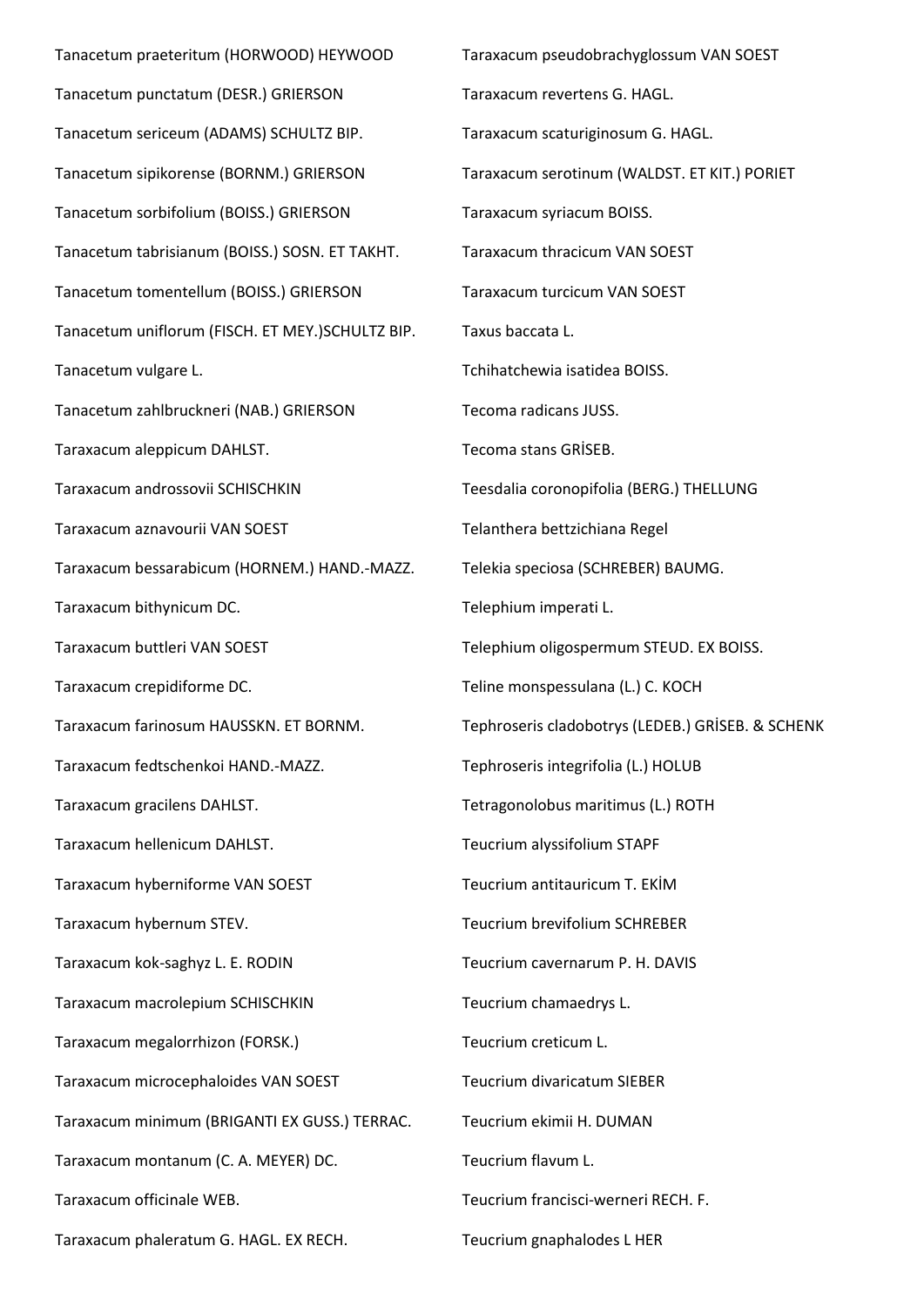| Teucrium haradjanii BRIQ. EX RECH. FIL.                                     | Thelypteris phegopteris (L.) SLOSSON           |  |
|-----------------------------------------------------------------------------|------------------------------------------------|--|
| Teucrium kotschyanum POECH                                                  | Themeda triandra FORSSKAL                      |  |
| Teucrium lamiifolium D URV                                                  | Thermopsis turcica KIT TAN, VURAL ET KÜÇÜKÖDÜK |  |
| Teucrium microphyllum DESF.                                                 | Thesium alpinum L.                             |  |
| Teucrium montanum L.                                                        | Thesium arvense HORVATOVSZKY                   |  |
| Teucrium montbretii BENTHAM                                                 | Thesium bergeri ZUCC.                          |  |
| Teucrium multicaule MONTBRET ET AUCHER EX BENTHAMThesium billardieri BOISS. |                                                |  |
| Teucrium orientale L.                                                       | Thesium cilicicum BORNM.                       |  |
| Teucrium paederotoides BOISS. ET HAUSSKN.                                   | Thesium compressum BOISS. ET HELDR.            |  |
| Teucrium parviflorum SCHREBER                                               | Thesium divaricatum JAN. EX MERT. ET KOCH      |  |
| Teucrium pestalozzae BOISS.                                                 | Thesium humile VAHL                            |  |
| Teucrium polium L.                                                          | Thesium impressum STEUDEL EX A. DC.            |  |
| Teucrium pruinosum BOİSS.                                                   | Thesium linophyllon L.                         |  |
| Teucrium pseudaroanium PAROLLY                                              | Thesium procumbens C. A. MEYER                 |  |
| Teucrium sandrasicum O. SCHWARZ                                             | Thesium scabriflorum P. H. DAVIS               |  |
| Teucrium scordium L.                                                        | Thesium stellerioides JAUB. ET SPACH           |  |
| Texiera glastifolia (DC.) JAUB. ET SPACH                                    | Thevetia nereifolia JUSS.                      |  |
| Thalictrum aquilegifolium L.                                                | Thevetia peruviana SCHUM.                      |  |
| Thalictrum flavum L.                                                        | Thlaspi alliaceum L.                           |  |
| Thalictrum foetidum L.                                                      | Thlaspi alpinum GRANTZ                         |  |
| Thalictrum isopyroides C.A. MEY.                                            | Thlaspi annuum KOCH                            |  |
| Thalictrum lucidum L.                                                       | Thlaspi arvense L.                             |  |
| Thalictrum minus L.                                                         | Thlaspi bornmuelleri (RECH.) HEDGE             |  |
| Thalictrum orientale BOISS.                                                 | Thlaspi cilicicum (BOISS.) HAYEK               |  |
| Thalictrum simplex L.                                                       | Thlaspi crassum P.H. DAVIS                     |  |
| Thapsia garganica L.                                                        | Thlaspi gaudinianum JORDAN                     |  |
| Thea sinensis L.                                                            | Thlaspi huetii BOISS.                          |  |
| Theligonum cynocrambe L.                                                    | Thlaspi jaubertii HEDGE                        |  |
| Thelypteris dryopteris (L.) SLOSS.                                          | Thlaspi kotschyanum BOISS. ET HOHEN.           |  |
| Thelypteris limbosperma (ALL.) FUCHS                                        | Thlaspi kurdicum HEDGE                         |  |
| Thelypteris palustris SCHOOT                                                | Thlaspi lilacinum BOISS. ET HUET               |  |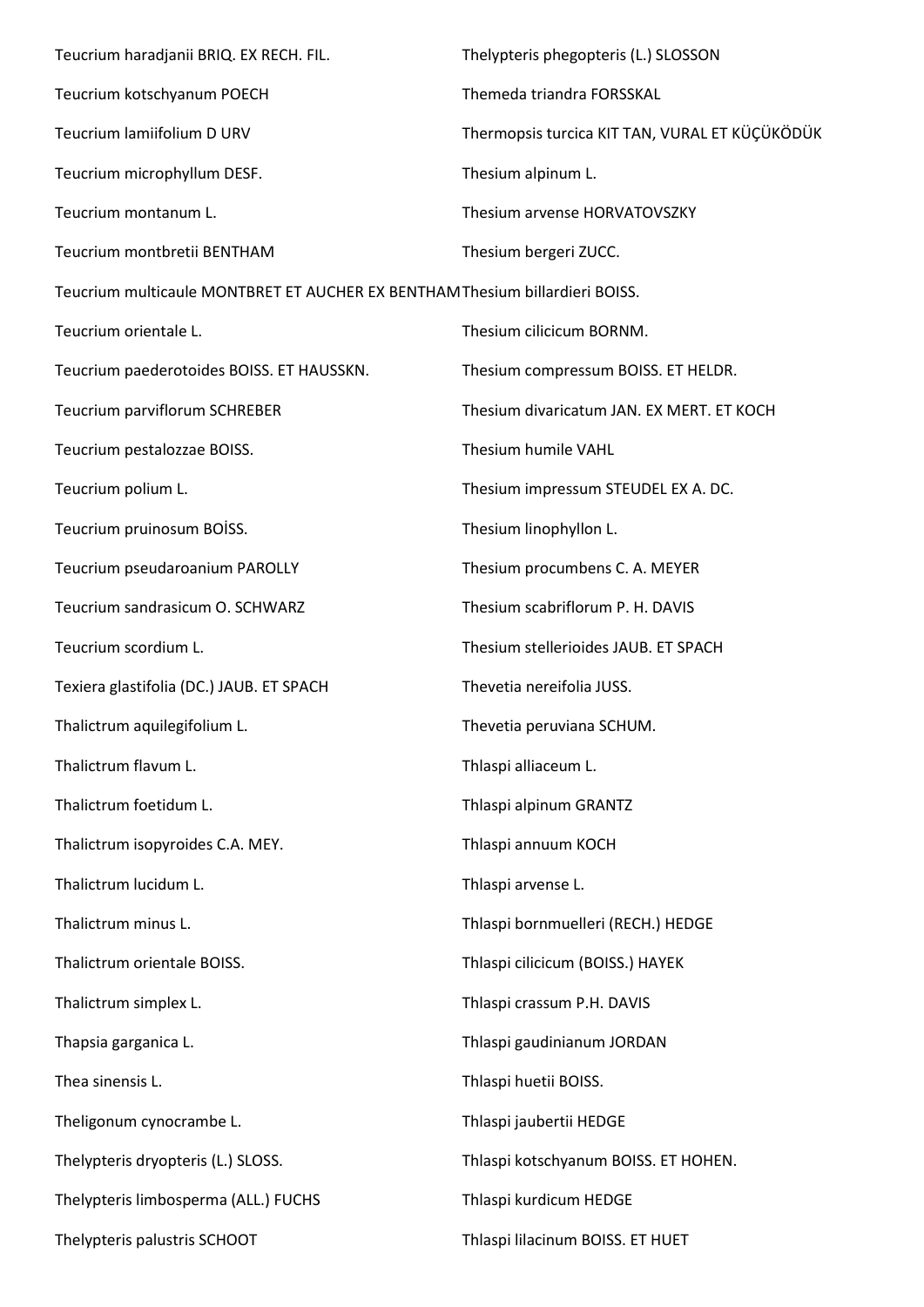Thlaspi ochroleucum BOISS. ET HELDR. Thlaspi oxyceras (BOISS.) HEDGE Thlaspi papillosum BOISS. Thlaspi perfoliatum L. Thlaspi praecox WULFEN Thlaspi prolongi Thlaspi rosulare BOISS. ET BAL. Thlaspi rotundifolium (L.) GAUDIN Thlaspi sintenisii HAUSSKN. EX BORNM. Thlaspi suffruticosum Thlaspi violascens BOISS. Thuja gigantea CARR. Thuja koraiensis NAKAI Thuja occidentalis L. Thuja orientalis L. Thuja plicata DONN Thuja standishii (CORD.) CARR. Thujopsis dolobrata (L.F.) SIEB. et ZUCC. Thunbergia alata BOJER & SIMS Thurya capitata BOISS. ET BAL. Thymbra spicata L. Thymelaea goussonei BOREAU Thymelaea hirsuta (L.) ENDL. Thymelaea mesopotamica (JEFF.) PETE. Thymelaea passerina (L.) COSS. et GERM. Thymelaea tartonraira (L.) ALL. Thymus ararati-minoris KLOKOV ET SHOST. Thymus ararati-minorisKLOKOV ET SHOST. Thymus argaeus BOISS. ET BAL. Thymus atticus CELAK Thymus aznavouri VELEN.

Thymus bornmuelleri VELEN. Thymus brachychilus JALAS Thymus canoviridis JALAS Thymus cappadocicus BOISS. Thymus cariensis HUB.-MOR. ET JALAS Thymus cherlerioides VIS. Thymus cilicicus BOISS. ET BAL. Thymus comptus FRIV. Thymus convolutus KLOKOV Thymus eigii (M. ZOHARY ET P. H. DAVIS) JALAS Thymus eigii (M.ZOHARY ET P.H.DAVIS) JALAS Thymus fallax FISCH. ET MEY. Thymus fedtschenkoi RONNIGER Thymus haussknechtii VELEN. Thymus kotschyanus BOISS. ET HOHEN. Thymus leucostomus HAUSSKN. ET VELEN. Thymus leucotrichus HAL. Thymus longicaulis C. PRESL Thymus migricus KLOKOV ET DES.-SHOST. Thymus parnassicus HAL. Thymus pectinatus FISCH. ET MEY. Thymus praecox OPIZ Thymus pseudopulegioides KLOKOV ET DES.-SHOST. Thymus pubescens BOISS. ET KOTSCHY EX CELAK Thymus pulvinatus CELAK. Thymus revolutus CELAK. Thymus roegneri C. KOCH Thymus sibthorpii BENTHAM Thymus sipyleus BOISS Thymus spathulifolius HAUSSKN. ET VELEN.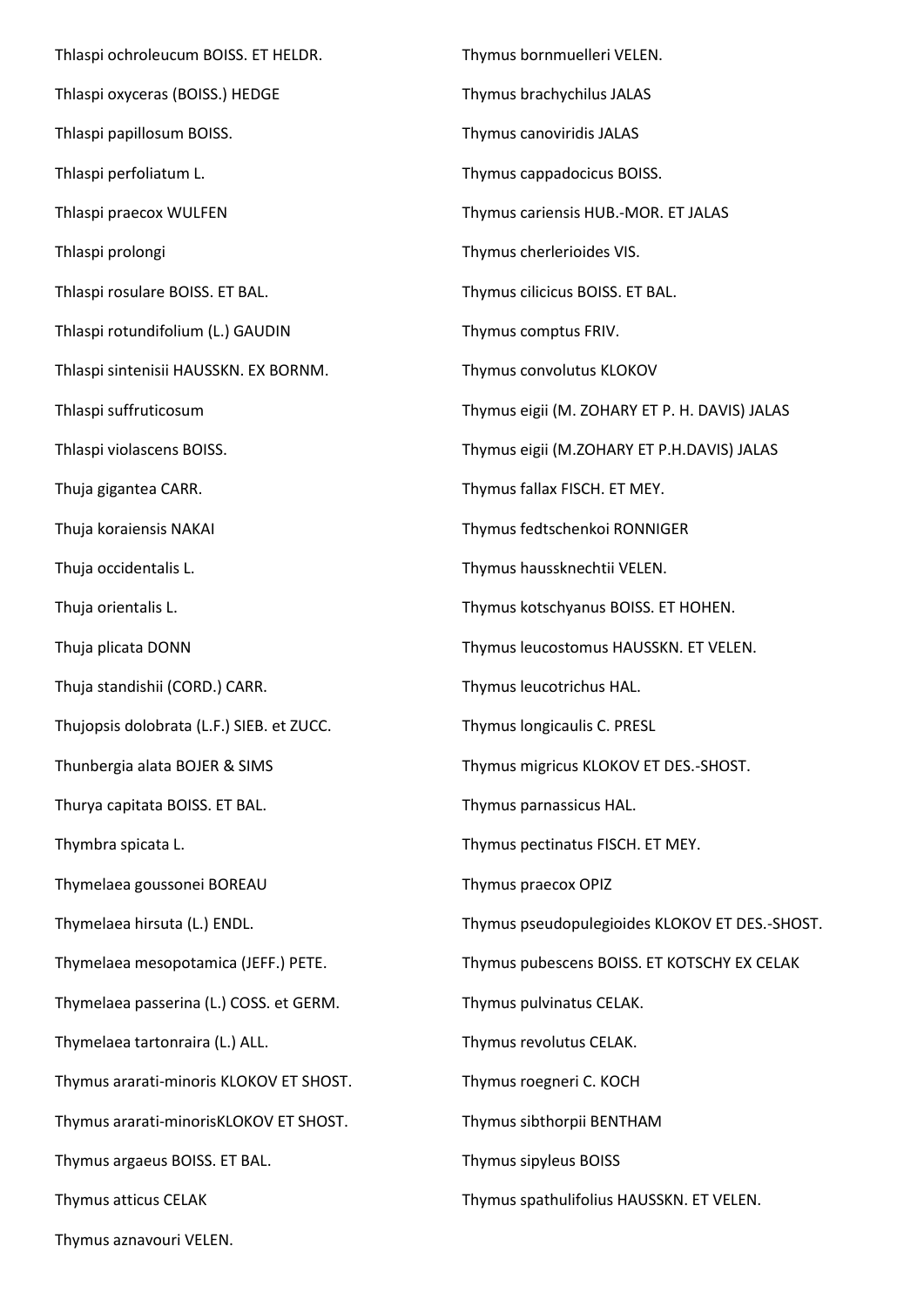Thymus spathulifolius HAUSSKN. ET VELEN. X haussknechtiiTorreya californica TORR. VELEN.

Thymus striatus VAHL Thymus syriacus BOISS. Thymus teucrioides BOISS. & SPRUNER Thymus thracicus VELEN. Thymus transcaucasicus RONNIGER Thymus zygioides GRISEB. Tilia argentea DESF. EX DC. Tilia cordata MILL. Tilia plathyphyllos SCOP. Tilia rubra DC. Tilia subparvifolia BORBA. Tilia vulgaris HAYN. Tolpis barbata (L.) GAERTNER Tolpis staticifolia (ALL.) SCHULTZ BIP. Tolpis virgata (DESF.) BERTOL. Tordylium aegaeum RUNEM. Tordylium apulum L. Tordylium lanatum (BOISS.) BOISS. Tordylium macropetalum BOISS. Tordylium maximum L. Tordylium pustulosum BOISS. Tordylium syriacum L. Tordylium trachycarpum (BOISS.) EL-SAIWI Torilis arvensis (HUDS.) LINK Torilis japonica (HOUTT.) DC. Torilis leptophylla (L.) REICHB. Torilis nodosa (L.) GAERTNER Torilis tenella (DELILE) REICHB. Torilis ucranica SPRENGEL Torreya nucifera (L.) SIEB. et ZUCC. Torularia torulosa (DESF.) SCHULZ Torulinum ferax (L. C. Rich) Urb. Tournefortia sibirica L. Trachelanthus cerinthoides (BOISS.) KUNZE Trachelium jacquinii (SIEBER) BOISS. Trachelospermum jasminoides LEM. Trachomitum venetum (L.) WOODSON Trachycarpus fortunei (HOOKER) H. WENDL. Trachynia distachya (L.) LINK Trachyspermum ammi (L.) SPRAGUE EX TURRILL Trachystemon orientalis (L.) G. DON Tradescantia blossfeldiana MILDBR. Tradescantia fluminensis VELL. Tradescantia pallida (ROSE) D.R. HUNT Tradescantia virginiana L. Tradescantia zebrina BOSSE Tragopogon aureus BOISS. Tragopogon buphthalmoides (DC.) BOISS. Tragopogon coloratus C. A. MEYER Tragopogon dubius SCOP. Tragopogon latifolius BOISS. Tragopogon longirostis BISCH. EX SCHULTZ BİP. Tragopogon olympicus BOISS. Tragopogon porrifolius L. Tragopogon pratensis L. Tragopogon pterodes PANC. Tragopogon reticulatus BOISS. ET HUET Tragus racemosus (L.) ALL. Trapa natans L.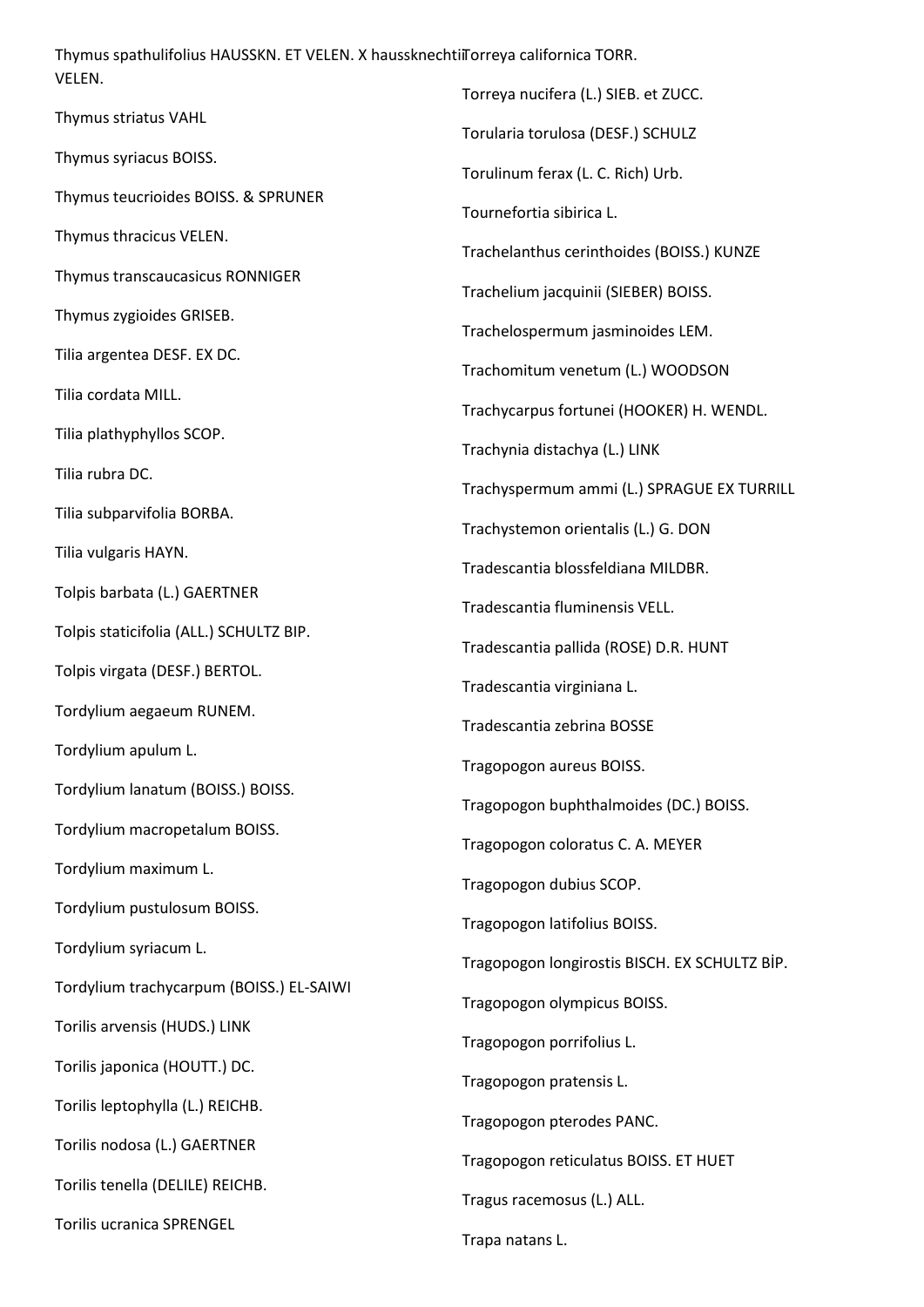Tremastelma palaestinum (L.) JANCHEN Trevesia palmata (LİNDLEY) VİSİANİ Tribulus terrestris L. Trichodesma incanum (BUNGE) A. DC. Tricholaena teneriffae PARL. Tricholaena teneriffea (L. FIL.) LINK Trientalis europaea L. Trifolium affine C. PRESL Trifolium aintabense BOISS. ET HAUSSKN. Trifolium alexandrinum L. Trifolium alpestre L. Trifolium alpinum L. Trifolium ambiguum BIEB. Trifolium angustifolium L. Trifolium argutum SOL. Trifolium arvense L. Trifolium aureum POLL. Trifolium balansae BOISS. Trifolium batmanicum KATZNELSON Trifolium bocconei SAVI Trifolium boissieri GUSS. EX BOISS. Trifolium bullatum BOISS. ET HAUSSKN. Trifolium campestre SCHREB. Trifolium canescens WILLD. Trifolium caudatum BOISS. Trifolium cherleri L. Trifolium clypeatum L. Trifolium constantinopolitanum SER. Trifolium dasyurum C. PRESL Trifolium davisii HOSSAIN Trifolium dubium SIBTH.

Trifolium echinatum BIEB. Trifolium erubescens FENZL Trifolium fragiferum L. Trifolium glanduliferum BOISS. Trifolium globosum L. Trifolium glomeratum L. Trifolium grandiflorum SCHREBER Trifolium halophila Boiss. Trifolium heldreichianum HAUSSKN. Trifolium hirtum ALL. Trifolium hybridum L. Trifolium incarnatum L. Trifolium lappaceum L. Trifolium leucanthum BIEB. Trifolium ligusticum BALB. EX LOIS. Trifolium lucanicum GASP. Trifolium medium L. Trifolium mesogitanum BOISS. Trifolium michelianum SAVI Trifolium micranthum VIV. Trifolium montanum L. Trifolium nigrescens VIV. Trifolium ochroleucum HUDS. Trifolium ornithopodioides (L.) SM. Trifolium pachycalyx ZOH. Trifolium pallidum WALDST. ET KIT. Trifolium pannonicum JACQ. Trifolium patens SCHREB. Trifolium pauciflorum D URV. Trifolium phleoides POURR. EX WILLD. Trifolium physodes STEV. EX BIEB.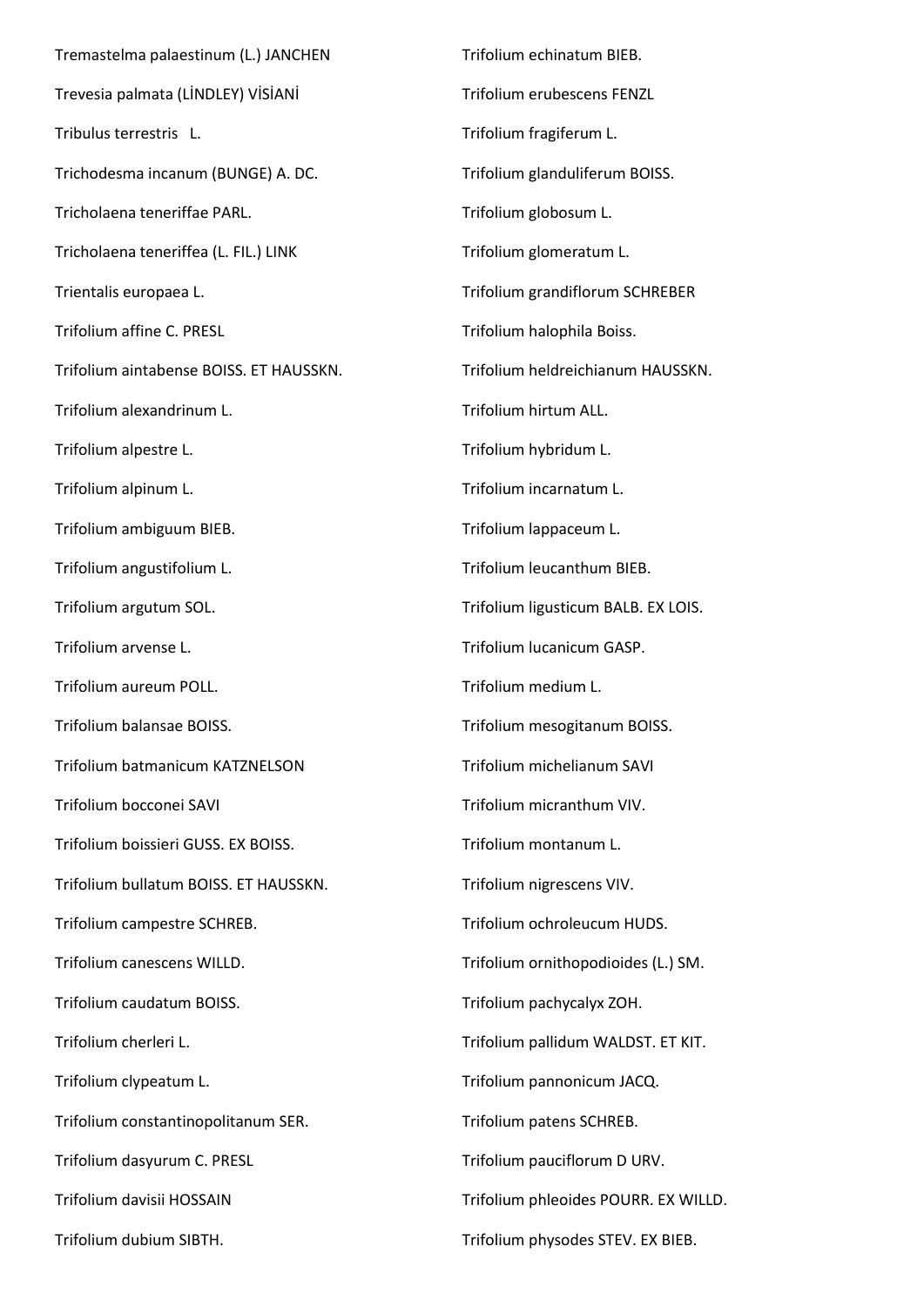Trifolium pilulare BOISS. Trifolium polyphyllum C. A. MEYER Trifolium pratense L. Trifolium purpureum LOIS. Trifolium repens L. Trifolium resupinatum L. Trifolium retusum L. Trifolium rytidosemium BOISS. ET HOH. Trifolium scabrum L. Trifolium scutatum BOISS. Trifolium sebastiani SAVI Trifolium sintenisii FREYN Trifolium spadiceum L. Trifolium speciosum WILLD. Trifolium spumosum L. Trifolium squamosum L. Trifolium stellatum L. Trifolium striatum L. Trifolium strictum L. Trifolium subterraneum L. Trifolium suffocatum L. Trifolium sylvaticum GERARD EX LOIS. Trifolium tenuifolium TEN. Trifolium thalii VILL. Trifolium tomentosum L. Trifolium trichocephalum BIEB. Trifolium uniflorum L. Trifolium vesiculosum SAVI Triglochin barrelieri LOIS. Triglochin bulbosa L. Triglochin maritima L. Triglochin palustris L. Trigonella arcuata C. A. MEYER Trigonella astroites FISCH. ET MEY. Trigonella aurantiaca BOISS. Trigonella balansae BOISS. ET REUTER Trigonella brachycarpa (FISCH.) MORRIS Trigonella cancellata DESF. Trigonella capitata BOISS. Trigonella carica HUB.-MOR. Trigonella cariensis BOISS. Trigonella coelesyriaca BOISS. Trigonella coerulescens (BIEB.) HAL. Trigonella corniculata L. Trigonella crassipes BOISS. Trigonella cretica (L.) BOISS. Trigonella filipes BOISS. Trigonella fischeriana SER. Trigonella foenum-graecum L. Trigonella gladiata STEV. Trigonella graeca (BOİSS. & SPRUNER) BOİSS. Trigonella halophila BOISS. Trigonella kotschyi FENZL Trigonella lunata BOISS. Trigonella monantha C. A. MEYER Trigonella monspeliaca L. Trigonella orthoceras KAR. ET KIR. Trigonella plicata (BOISS. ET BAL.) BOISS. Trigonella procumbens (BESSER) REICHB. Trigonella rhytidocarpa BOISS. ET BAL. Trigonella rigida BOISS. ET BAL. Trigonella rostrata (BOISS. ET BAL.) BOISS.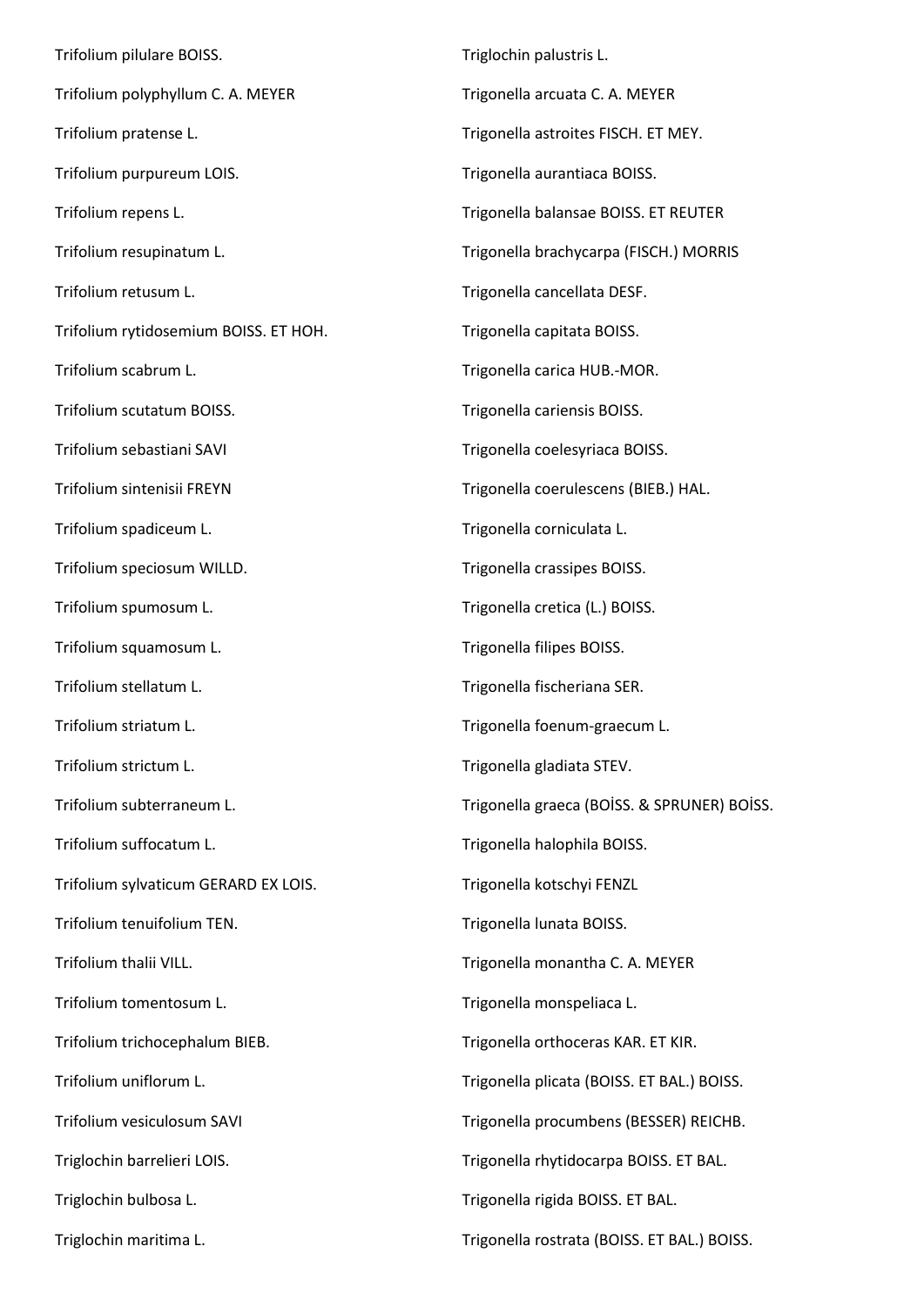| Trigonella spicata SIBTH. ET SM.                                                | Trollius ranunculinus (SMITH) STEARN     |
|---------------------------------------------------------------------------------|------------------------------------------|
| Trigonella spruneriana BOISS.                                                   | Tropaeolum majus L.                      |
| Trigonella strangulata BOISS.                                                   | Tuberaria guttata (L.) FOURR.            |
| Trigonella tenuis FISCH.                                                        | Tulipa acuminata VAHL                    |
| Trigonella velutina BOISS.                                                      | Tulipa agenensis DC.                     |
| Trigonosciadium viscidulum BOISS. ET HAUSSKN.                                   | Tulipa aleppensis BOISS. EX REGEL        |
| Trinia glauca (L.) DUM.                                                         | Tulipa armena BOISS.                     |
| Triplachne nitens (GUSS.) LINK                                                  | Tulipa biflora PALLAS                    |
| Tripleurospermum baytopianum E. HOSSAIN                                         | Tulipa clusiana DC.                      |
| Tripleurospermum callosum (BOISS. ET HELDR.) E. HOSSAINTulipa galatica FREYN    |                                          |
| Tripleurospermum caucasicum (WILLD.) HAYEK                                      | Tulipa humilis HERBERT                   |
| Tripleurospermum conoclinium (BOISS. ET BAL.) HAYEK                             | Tulipa julia C. KOCH                     |
| Tripleurospermum decipiens (FISCH. ET MEY.) BORNM.                              | Tulipa orphanidea BOISS. EX HELDR.       |
| Tripleurospermum disciforme (C. A. MEYER) SCHULTZ BIP. Tulipa praecox TEN.      |                                          |
| Tripleurospermum hygrophilum (BORNM.) BORNM.                                    | Tulipa saxatilis SIEBER EX SPRENGEL      |
| Tripleurospermum inodorum (L.) SCHULTZ BIP.                                     | Tulipa sintenesii BAKER                  |
| Tripleurospermum kotschyi (BOISS.) E. HOSSAIN                                   | Tulipa sprengeri BAKER                   |
| Tripleurospermum melanolepis (BOISS. ET BUHSE) POBED. Tulipa stapfii TURRİL     |                                          |
| Tripleurospermum microcephalum (BOISS.) BORNM.                                  | Tulipa sylvestris L.                     |
| Tripleurospermum monticolum (BOISS. ET HUET) BORNM. Tulipa undulatifolia BOISS. |                                          |
| Tripleurospermum oreades (BOISS.) RECH. FIL                                     | Tulipa willmottae FREYN                  |
| Tripleurospermum parviflorum (WILLD.) POBED.                                    | Tunica glumacea                          |
| Tripleurospermum rosellum (BOISS. ET ORPH.) HAYEK                               | Tunica illyrica FISCH. ET MEY.           |
| Tripleurospermum sevanense (MANDEN.) POBED.                                     | Tunica subthorpii BOISS.                 |
| Tripleurospermum tenuifolium (KIT.) FREYN                                       | Turgenia latifolia (L.) HOFFM.           |
| Tripleurospermum transcaucasicum (MANDEN.) POBED.                               | Turgeniopsis foeniculacea (FENZL) BOISS. |
| Trisetum flavescens (L.) P. BEAUV.                                              | Turritis glabra L.                       |
| Trisetum rigidum (BIEB.) ROEMER ET SCHULTES                                     | Turritis laxa (SIBTH. ET SM.) HAYEK      |
| Triticum aestivum L.                                                            | Tussilago farfara L.                     |
| Triticum baeoticum BOISS.                                                       | Typha angustata BORY ET CHAUB.           |
| Triticum turgidum L.                                                            | Typha angustifolia L.                    |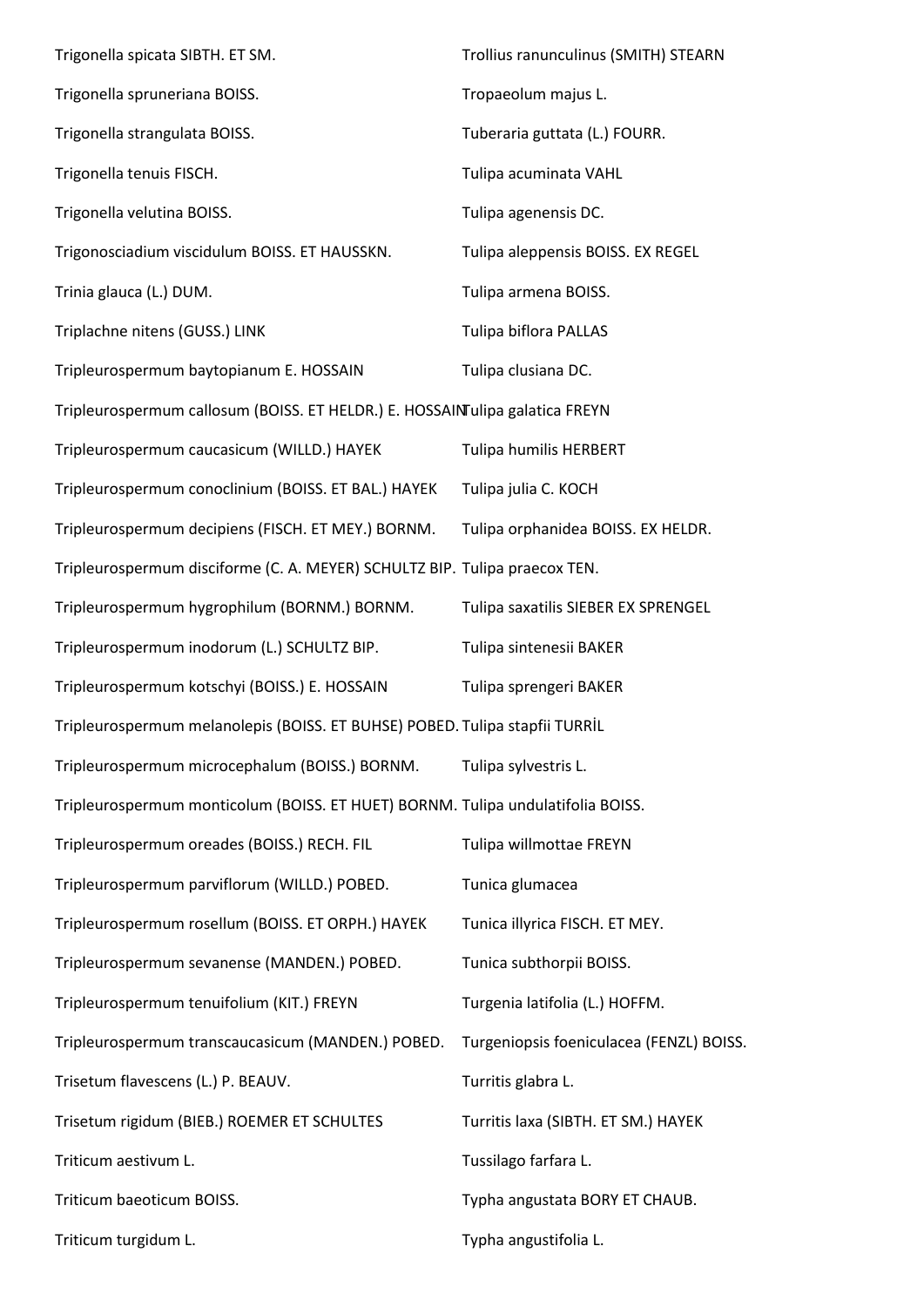Typha domingensis PERS. Typha grossheimii POBED. Typha latifolia L. Typha laxmannii LEPECHIN Typha schuttleworthii KOCH ET SONDER Tyrimnus leucographus (L.) CASS. Uechtritzia armena FREYN ET SINT. Ulex europaeus L. Ulex nanus L. Ulmus glabra HUDS. Ulmus laevis PALL. Ulmus minor MILLER Umbilicus erectus DC. Umbilicus horizontalis (GUSS.) DC. Umbilicus rupestris (SALISB.) DANDY Urginea maritima (L.) BAKER Urospermum picroides (L.) F. W. SCHMIDT Urtica dioica L. Urtica membranacea PORIET Urtica pilulifera L. Urtica urens L. Utricularia australis R. BR. Utricularia minor L. Utricularia vulgaris L. Vaccaria pyramidata MEDIK. Vaccinium arctostaphylos L. Vaccinium myrtillus L. Vaccinium uliginosum L. Vaccinium vitis-idaea L. Valantia aprica L. Valantia hispida L. Valantia muralis L. Valeriana alliariifolia ADAMS Valeriana dioscoridis SM. Valeriana leucophaea DC. Valeriana officinalis L. Valeriana phu L. Valeriana sisymbriifolia VAHL Valeriana sisymbriifolia VAHL. Valeriana speluncaria BOISS. Valerianella carinata Loisel. Valerianella carinata LOISEL. Valerianella coronata (L.) DC. Valerianella dentata (L.) POLLICH Valerianella discoidea (L.) LOISEL. Valerianella locusta (L.) LAT. Valerianella oxyrhyncha FİSCH. & MEY. Valerianella rimosa BAST. Valerianella uncinata (BIEB.) DUFR. Valerianella vesicaria (L.) MOENCH Vallisneria spiralis L. Vavilovia formosa (STEV.) A. FED. Velezia pseudorigida HUB.-MOR. Velezia quadridentata SIBTH. ET SM. Velezia rigida L. Ventenata dubia (LEERS) COSSON Ventenata subenervis BOISS. ET BAL. Veratrum album L. Verbascum adenocarpum HUB.-MOR. Verbascum adenophorum BOISS. Verbascum agrimoniifolium (C. KOCH) HUB.-MOR. Verbascum alepense BENTHAM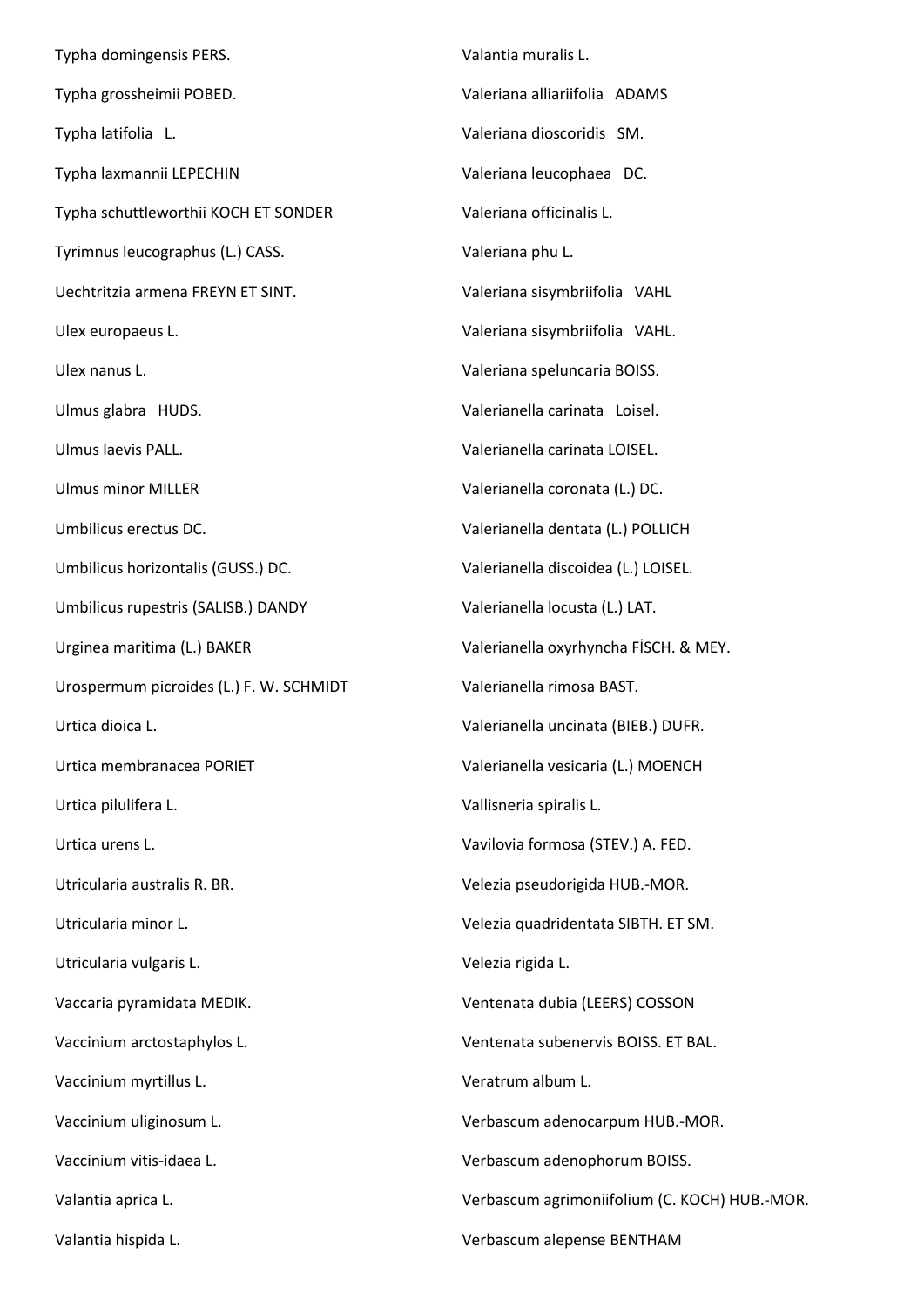Verbascum alyssifolium BOISS. Verbascum ancyritanum BORNM. Verbascum andrusii G. POST Verbascum antiochium BOISS. Verbascum apiculatum HUB.-MOR. Verbascum armenum BOISS. ET KOTSCHY Verbascum aschersonii BOISS. ET SINT. EX MURB. Verbascum asperuloides HUB.-MOR. Verbascum ballsianum MURB. Verbascum biscutellifolium BENTHAM Verbascum bithynicum BOISS. Verbascum blattaria L. Verbascum bombyciferum BOISS. Verbascum bornmuellerianum HUB.-MOR. Verbascum bourgeauanum HUB.-MOR. Verbascum bugulifolium LAM. Verbascum caesareum BOISS. Verbascum calvum BOISS. ET KOTSCHY Verbascum calycosum HAUSSKN. EX MURB. Verbascum cappadocicum BORNM. Verbascum cariense HUB.-MOR. Verbascum caudatum FREYN ET BORNM. Verbascum chazaliei BOISSIEU Verbascum cheiranthifolium BOISS. Verbascum chionophyllum HUB.-MOR. Verbascum chrysorrhacos BOISS. Verbascum cilicium (BOISS. ET HELDR.) O. KUNTZE Verbascum coronopifolium (BOISS. ET BAL.) O. KUNTZE Verbascum degenii HAL. Verbascum densiflorum BERTOL. Verbascum detersile BOISS. ET HELDR.

Verbascum drymophilum HUB.-MOR. Verbascum dudleyanum (HUB.-MOR.) HUB.-MOR. Verbascum eriocarpum (FREYN ET SINT.) BORNM. Verbascum eriorrhabdon BOISS. Verbascum euphraticum BENTHAM Verbascum flabellifolium (HUB.-MOR.) HUB.-MOR. Verbascum flavidum (BOISS.) FREYN ET BORNM. Verbascum freynii (SINT.) MURB. Verbascum gaillardotii BOISS. Verbascum galilaeum BOISS. Verbascum georgicum BENTHAM Verbascum glomeratum BOISS. Verbascum glomerulosum HUB.-MOR. Verbascum gnaphalodes BIEB. Verbascum hadschinense FREYN Verbascum helianthemoides HUB.-MOR. Verbascum insulare BOISS. ET HELDR. Verbascum inulifolium HUB.-MOR. Verbascum isauricum BOISS. ET HELDR. Verbascum kotschyi BOISS. ET HOHEN. Verbascum krauseanum MURB. Verbascum lagurus FISCH. ET MEY. Verbascum lasianthum BOISS. EX BENTHAM Verbascum leianthoides MURB. Verbascum levanticum I. K. FERGUSON Verbascum luciliae (BOISS.) O. KUNTZE Verbascum luridiflorum HUB.-MOR. Verbascum lydium BOISS. Verbascum macrocarpum BOISS. Verbascum macrosepalum BOISS. ET KOTSCHY EX MURB. Verbascum macrurum TEN.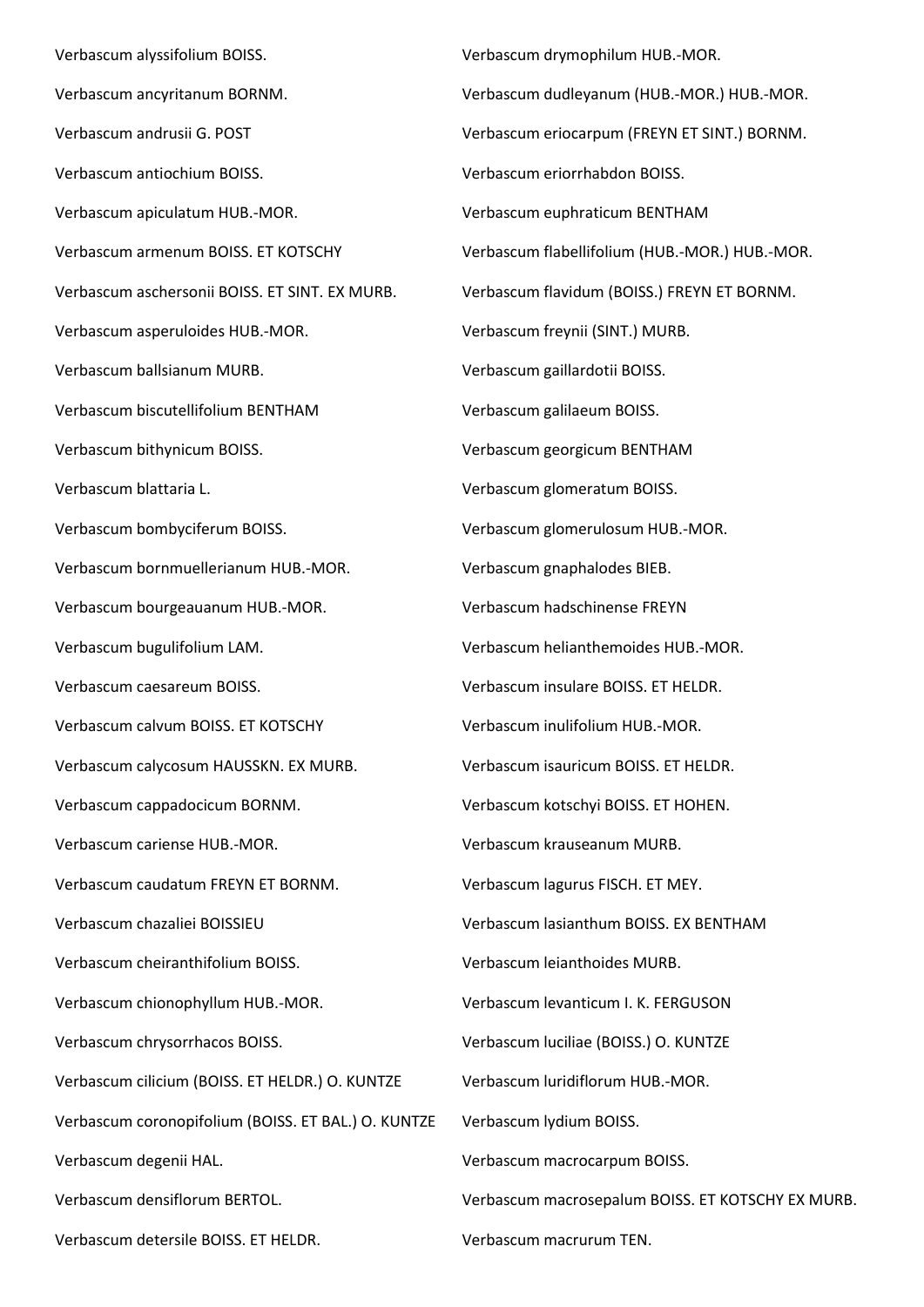Verbascum melitenense HUB.-MOR. Verbascum mucronatum LAM. Verbascum myrianthum BOISS. Verbascum napifolium BOISS. Verbascum natolicum (FISCH. ET MEY.) HUB.-MOR. Verbascum nudatum MURB. Verbascum nudicaule (WYDLER) TAKHT. Verbascum obtusifolium HUB.-MOR. Verbascum olympicum BOISS. Verbascum oocarpum MURB. Verbascum orbicularifolium HUB.-MOR. Verbascum oreophilum C. KOCH Verbascum orgyale BOISS. ET HELDR. Verbascum orientale (L.) ALL. Verbascum ovalifolium DONN EX SIMS Verbascum pallidiflorum HUB.-MOR. Verbascum parviflorum LAM. Verbascum phlomoides L. Verbascum phoeniceum L. Verbascum phrygium BORNM. Verbascum pinardii BOISS. Verbascum pinnatifidum VAHL Verbascum ponticum (BOISS.) O. KUNTZE Verbascum propontideum MURB. Verbascum prusianum BOISS. Verbascum pterocalycinum HUB.-MOR. Verbascum purpureum (JANKA) HUB.-MOR. Verbascum pycnostachyum BOISS. ET HELDR. Verbascum pyramidatum BIEB. Verbascum pyroliforme (BOISS. ET HELDR.) O. KUNTZE Verbascum reeseanum HUB.-MOR.

Verbascum salviifolium BOISS. Verbascum serpenticola HUB.-MOR. Verbascum serratifolium (HUB.-MOR.) HUB.-MOR. Verbascum simavicum HUB.-MOR. Verbascum sinuatum L. Verbascum songaricum SCHRENK EX FISCH. ET MEY. Verbascum sorgerae (HUB.-MOR.) HUB.-MOR. Verbascum speciosum SCHRADER Verbascum sphenandroides C. KOCH Verbascum splendidum BOISS. Verbascum spodiotrichum (HUB.-MOR.) HUB.-MOR. Verbascum stenocarpum BOISS. ET HELDR. Verbascum stenostachyum HUB.-MOR. Verbascum subnivale BOISS. ET HAUSSKN. Verbascum suworowianum (C. KOCH) O. KUNTZE Verbascum thapsus L. Verbascum tossiense FREYN ET SINT. Verbascum transcaucasicum WULF Verbascum trapifolium (STAPF) HUB.-MOR. Verbascum trichostylum HUB.-MOR. Verbascum uschakense (MURB.) HUB.-MOR. Verbascum vacillans MURB. Verbascum varians FREYN ET SINT. Verbascum vulcanicum BOISS. ET HELDR. Verbascum wiedemannianum FISCH. ET MEY. Verbascum xanthophoeniceum GRISEB. Verbena hybrida GROENL. & RUMPLER Verbena officinalis L. Verbena supina L. Veronica acinifolia L. Veronica allahuekberensis A. ÖZTÜRK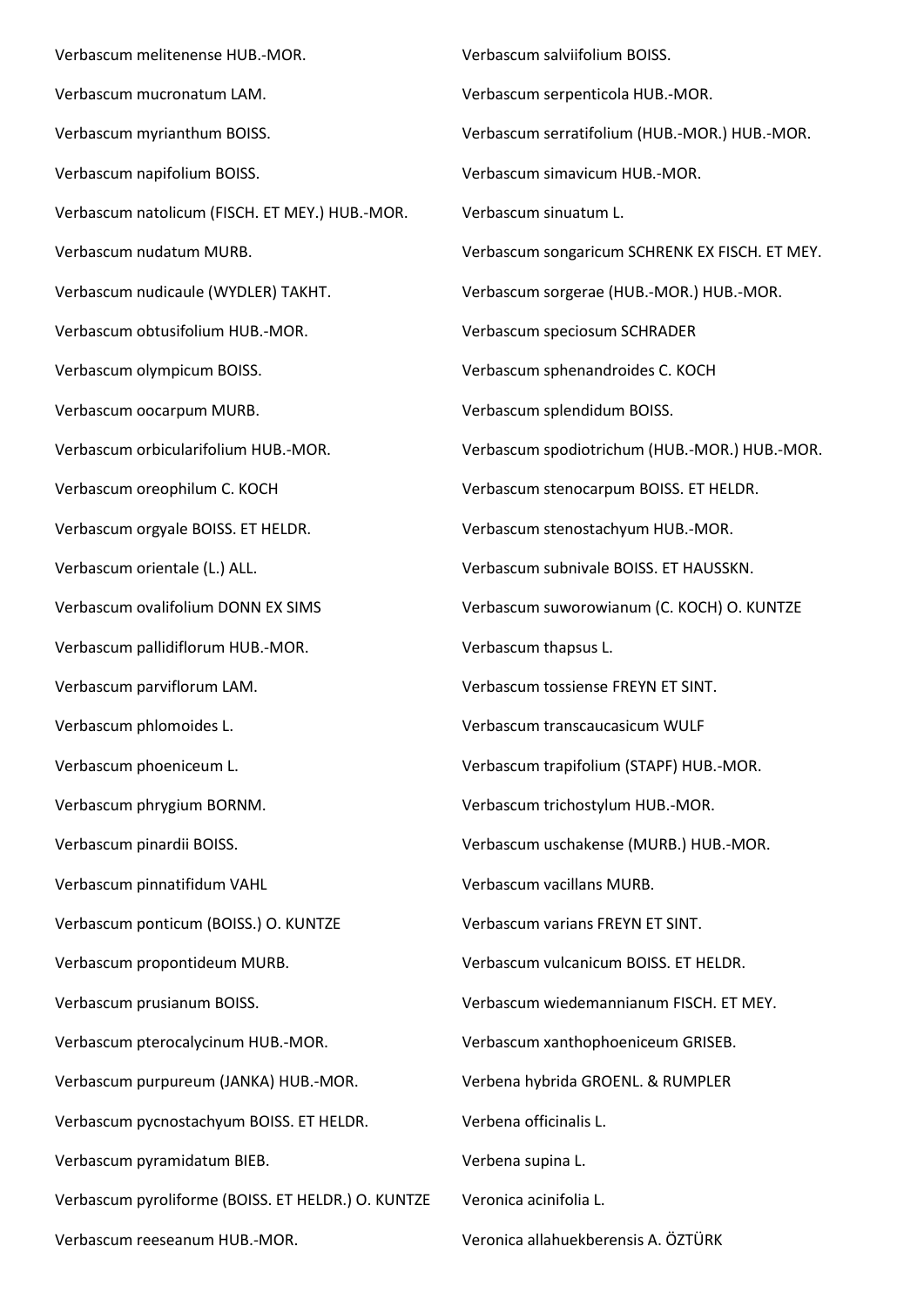Veronica anagallis-aquatica L. Veronica anagalloides GUSS. Veronica armena BOISS. ET HUET Veronica arvensis L. Veronica balansae STROH Veronica baranetzkii BORDZ. Veronica beccabunga L. Veronica bozakmanii M. A. FISCHER Veronica caespitosa BOISS. Veronica ceratocarpa C. A. MEY. Veronica chamaedrys L. Veronica cinerea BOISS. Et BAL. Veronica cinerea BOISS. ET BAL. Veronica crinita KIT. EX SCHULTES Veronica cuneifolia D. DON Veronica cymbalaria BODARD Veronica dillenii CRANTZ Veronica donii ROMPP Veronica filiformis J.E. SMITH Veronica gentianoides VAHL Veronica glauca SIBTH. & SM. Veronica hederifolia L. Veronica hispidula BOISS. ET HUET Veronica jacquinii BAUMG. Veronica liwanensis C. KOCH Veronica lysimachioides BOISS. Veronica macrostachya VAHL Veronica magna M. FISCH. Veronica montbretii M. A. FISCHER Veronica multifida L. Veronica officinalis L.

Veronica orientalis MILLER Veronica pectinata L. Veronica peduncularis M. BİEBB. Veronica persica POIRET. Veronica polita FRİES Veronica pontica VELEN. Veronica praecox ALL. Veronica pusilla KOTSCHY Veronica samuelssonii RECH. FIL. Veronica samuelssonii Rech. Fil. Veronica serpyllifolia L. Veronica syriaca ROEM. & SCHULT. Veronica tauricola BORNM. Veronica thymoides P. H. DAVIS Veronica triloba (OPIZ) KERNER Veronica triphyllas L. Veronica turrilliana STOJ. ET STEF. Veronica verna L. Viburnum lantana L. Viburnum opulus L. Viburnum orientale PALLAS Viburnum rhytidophyllum HEMSL. Viburnum tinus L. Vicia aintabensis BOISS. ET HAUSSKN. EX BOISS. Vicia alpestris STEV. Vicia anatolica TURRILL Vicia articulata HORNEM. Vicia balansae BOISS. Vicia biennis L. Vicia bithynica L.

Vicia caesarea BOISS. ET BAL.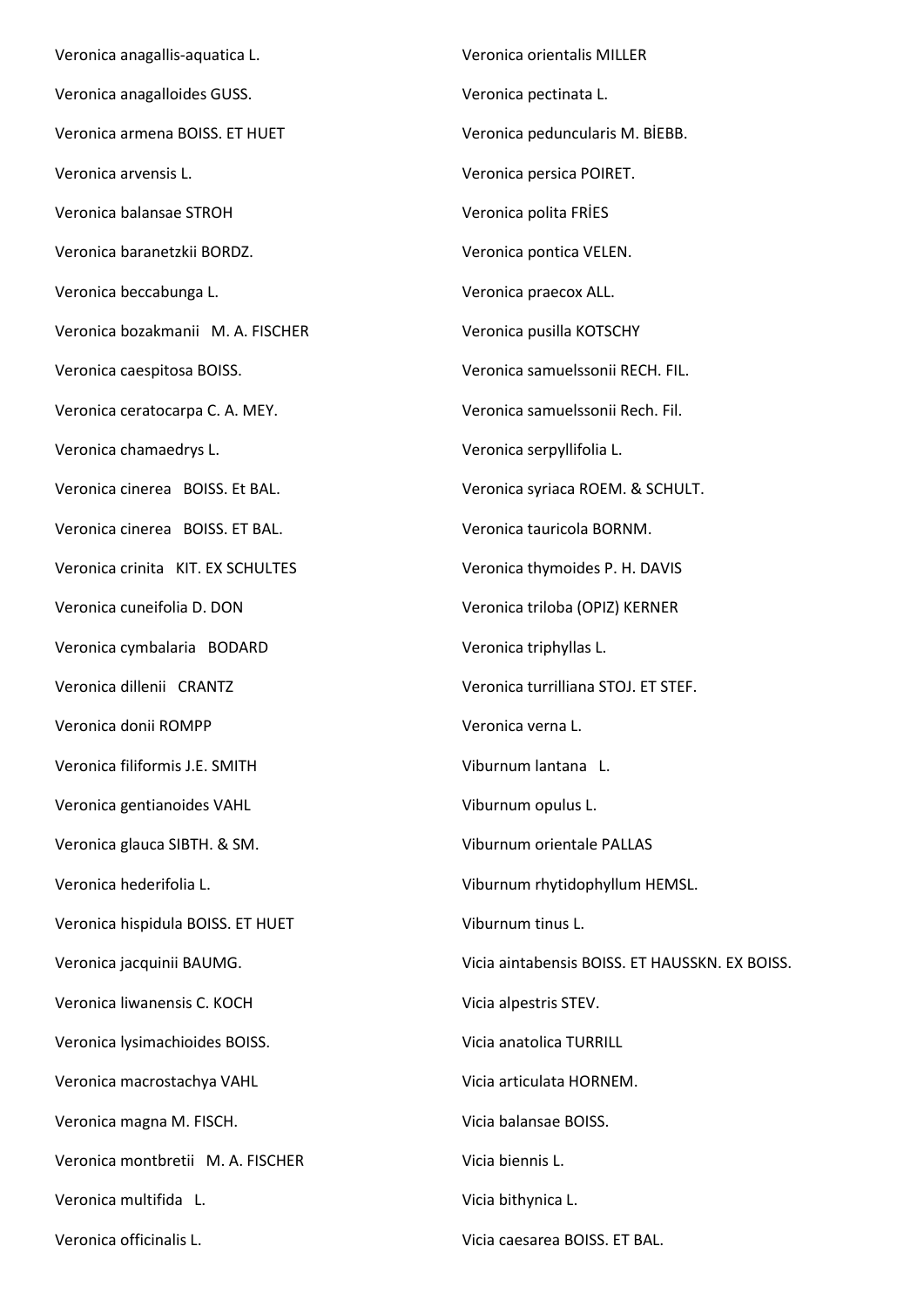Vicia canescens LAB. Vicia cassia BOISS. Vicia cassubica L. Vicia cracca L. Vicia crocea (DESF.) B. FEDTSCH. Vicia cuspidata BOISS. Vicia dadianorum SOMM. ET LEV. Vicia ervilia (L.) WILLD. Vicia faba L. Vicia galeata BOISS. Vicia galilaea PLITM. ET ZOH. Vicia grandiflora SCOP. Vicia hirsuta (L.) S. F. GRAY Vicia hybrida L. Vicia hyrcanica FISCH. ET MEY. Vicia lathyroides L. Vicia laxiflora BROT. Vicia lunata (BOISS. ET BAL.) BOISS. Vicia lutea L. Vicia melanops SIBTH. ET SM. Vicia monantha RETZ. Vicia narbonensis L. Vicia noeana REUTER EX BOISS. Vicia palaestina BOISS. Vicia pannonica CRANTZ Vicia parvula J. ZIELINSKI Vicia peregrina L. Vicia pubescens (DC.) LINK Vicia sativa L. Vicia sericocarpa FENZL Vicia sordida W. et K. Vicia tetrasperma (L.) SCHREB. Vicia truncatula FISCHER EX BIEB. Vicia villosa ROTH Vigna nitolica DEL. Vigna unguiculata (L.) WALP. Vinca herbacea WALDST. ET KIT. Vinca major L. Vinca minor L. Vincetoxicum canescens (WILLD.) DECNE. Vincetoxicum contiguum CORONI Vincetoxicum fuscatum (HORNEM.) REICHB. FIL. Vincetoxicum hirundinaria Vincetoxicum hirundinaria MEDICUS Vincetoxicum laxum Vincetoxicum officinale L. Vincetoxicum scandens SOMM. ET LEV. Vincetoxicum speciosum BOISS. ET SPRUNER Vincetoxicum tmoleum BOISS. Viola alba BESSER Viola altaica KER. GAWL. Viola altaica KER.-GAWL. Viola arvensis MURR. Viola canina L. Viola cazorlensis GAND. Viola declinata WALDST. et. KIT. Viola dirimliensis BLAXLAND Viola gracilis SIBTH. & SM. Viola kitaibeliana ROEM. ET SCHULT. Viola modesta FENZL Viola occulta LEHM. Viola odorata L.